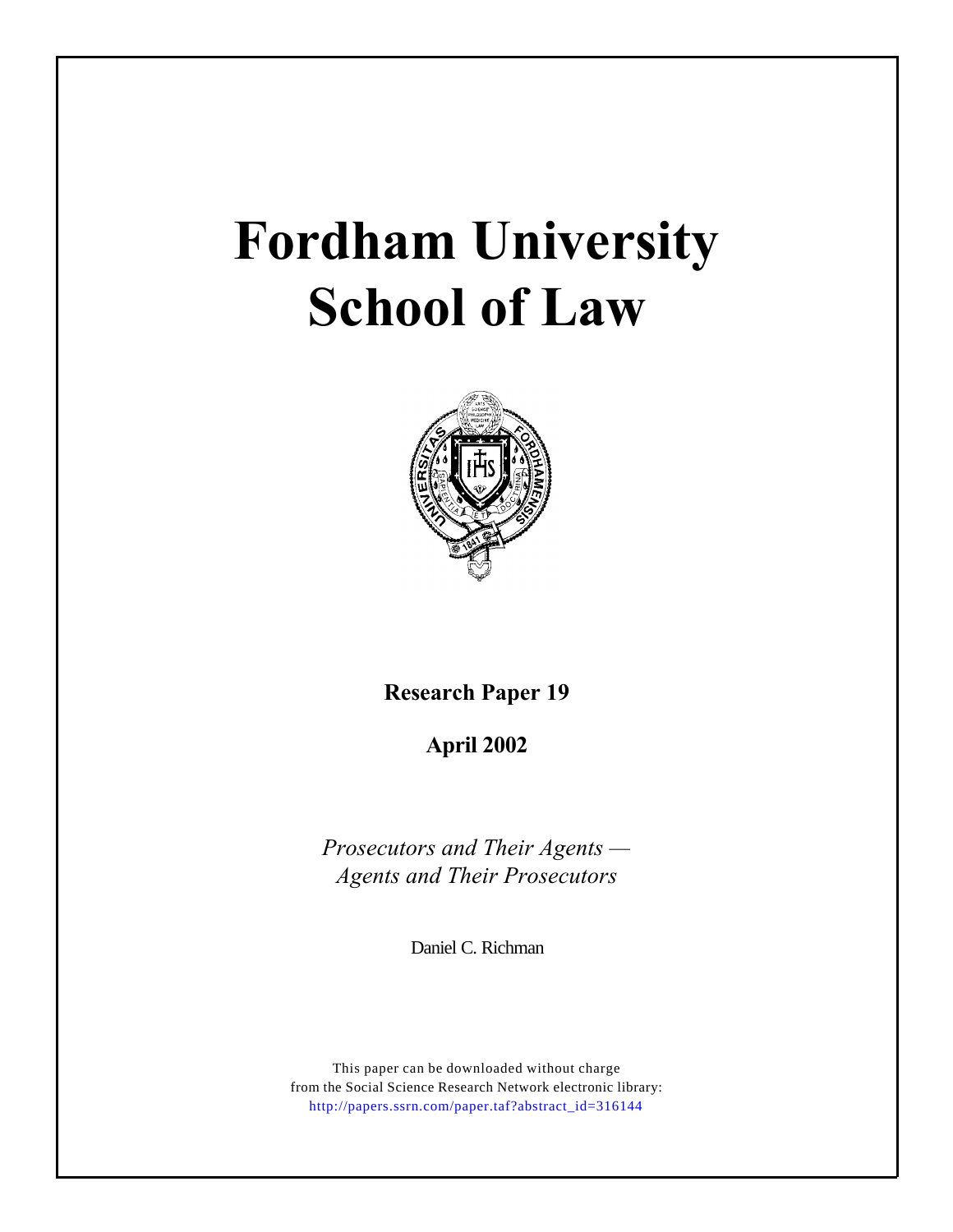### Draft

Prosecutors and Their Agents, Agents and Their Prosecutors By Daniel Richman<sup>\*</sup>

Abstract: This is an effort to describe the dynamics of interaction between federal prosecutors and federal enforcement agents, and to suggest how these dynamics affect the exercise of enforcement discretion. After considering the virtues and pitfalls of hierarchical and coordinate perspective, the article offers a normative model that views prosecutors and agents as members of a "working group," with each side monitoring the other. It concludes by exploring how this model can be furthered or frustrated with various procedural and structural changes.

[add table of contents]

#### I. Introduction

Although the concern is hardly a new one, $\frac{1}{1}$  recent years have seen intense interest in prosecutorial discretion and motivation.<sup>2</sup> One reason for this renewed focus may be the advent of the Federal Sentencing Guidelines, which according to most analyses have increased the power of prosecutors vis a vis other actors in the criminal justice system.<sup>3</sup> Another may be the growing recognition that the road to criminal justice reform lies not through the battleground of defendant rights – where trench warfare has replaced the swift advances of the Warren years<sup>4</sup> and even the advances have generally proved to be

Thanks to Jerry Lynch, Alexandra Bowie, Peter Siegelman, Henry Monaghan, Stephanos Bilbos, Lizzy Glazer, Jim Eisenstein, Deb Livingston, Richard Boylan, John Jackson, David Sklansky, Pam Karlan, Scott Sundby, Jonathan Zeitlin, Zadok Katz, Gerald Neuman, Bill Stuntz, attendees at a Fordham Law School faculty workshop, and to Barbara Armacost and her Constitutional Criminal Law Conference at the University of Virginia School of Law.

<sup>&</sup>lt;sup>1</sup>See, e.g., Kenneth Culp Davis, Discretionary Justice: A Preliminary Inquiry (1969); John Kaplan, The Prosecutorial Discretion - A Comment, 60 Nw. U. L. Rev. 174 (1965); Wayne LaFave, The Prosecutor's Discretion in the United States, 18 Am. J. Comp. L. 532 (1970).

<sup>&</sup>lt;sup>2</sup>Robert Weisberg, A New Agenda for Criminal Procedure, 2 Buff. Crim. L. Rev. 367, 367-68 (1999) (detecting "sense that the challenge of a new criminal procedure will be to find ways of evaluating and, if necessary, newly regulating, that vast area of the system that often gets relegated to the default category of executive branch 'discretion'").

<sup>&</sup>lt;sup>3</sup>See, e.g., Albert Alschuler, The Failure of Sentencing Guidelines: A Plea for Less Aggregation, 58 U. Chi. L. Rev. 901 (1991); Jeffrey Standan, Plea Bargaining in the Shadow of the Guidelines, 81 Cal. L. Rev. 1471 (1993). But see Frank O. Bowman, III, The Quality of Mercy Must Be Restrained, and Other Lessons in Learning to Love the Federal Sentencing Guidelines, 1996 Wisc. L. Rev. 679 (1996).

<sup>&</sup>lt;sup>4</sup>Trench warfare means no swift retreats either. See Dickerson v. United States, 120 S. Ct. 2326 (2000) (reaffirming Miranda v. Arizona, 384 U.S. 436 (1966)).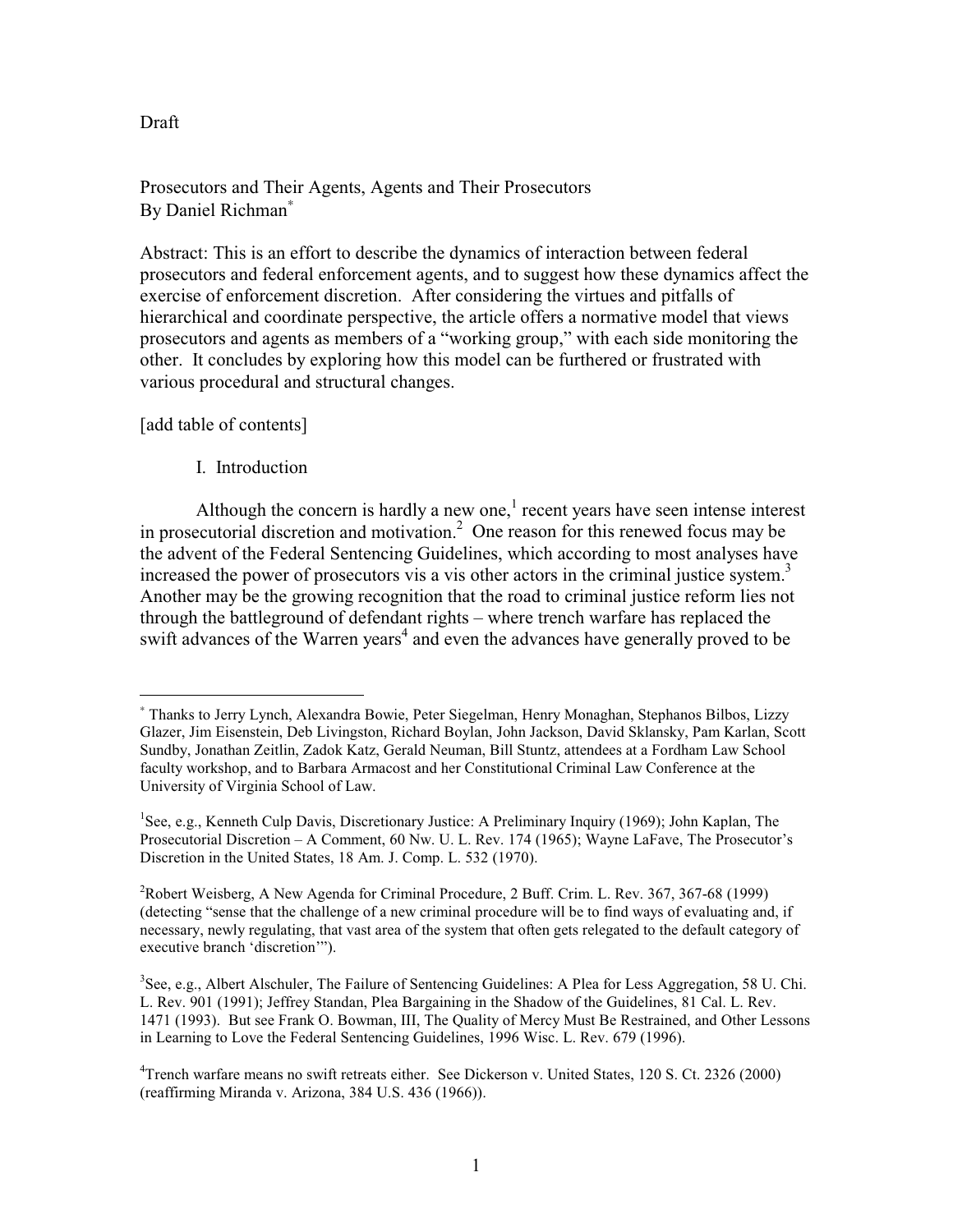just chits to be traded for lower sentences<sup>5</sup> – but though attention to what Jerry Lynch has called the "indigenous administrative-inquisitorial structures that in fact process most American criminal cases."<sup>6</sup>

Certainly the renewed focus on prosecutorial discretion and motivation is salutary, as we move beyond simplistic assumptions of "conviction maximization," in search of richer descriptive models.<sup>7</sup> But efforts to celebrate or bemoan prosecutorial power go too far when they shift attention too far away from the law enforcement agencies that are primarily responsible for case selection and choice of investigative tactics.<sup>8</sup> No one, of course, really dismisses the role of the police.<sup>9</sup> But the model is static: The police or (in the federal system) "agents" decide whom to arrest or investigate, and prosecutors decide whom to charge formally. Each enforcement actor is treated as making an independent discretionary decision, supreme within his realm. If anyone has the upper hand, it is the prosecutor, because she has the last word.

The first goal of this article, pursued in Part II, is to replace this picture with one that captures the negotiation or game that occurs between agents and prosecutors and shows how their iterated interactions will affect investigative and adjudicative<sup>10</sup> decision making, and the allocation of enforcement resources. If the resulting equilibria elude specification, the factors that will affect the allocation of power at least can be identified. Because general discussions about the police-prosecutor dynamic that ignore institutional structures and procedural rule miss some of the most important of these factors, the focus here is on a single system  $-$  the federal.

 ${}^8$ See, e.g., Glaeser, Kessler & Piehl, What Do Prosecutors Maximize? An Analysis of the Federalization of Drug Crimes, 2 Am. Law & Econ. Rev. 259 (2000) (modeling selection of drug cases for federal prosecution based on the assumption that the decision is made primarily by prosecutors).

 $9$  See Frank W. Miller, Prosecution: The Decision to Charge a Suspect with a Crime (Frank J. Remington, ed., 1969); Sarah J. Cox, Prosecutorial Discretion: An Overview, 13 Am. Crim. L. Rev. 383, 411-12 (1976) ("Because the prosecutor occupies a central position in [system that includes other agencies and officials] which requires cooperation, coordination, and compromise of all its participants, his own need to cooperate, coordinate, and compromise restricts his exercise of discretion.").

<sup>&</sup>lt;sup>5</sup> See Daniel C. Richman, Bargaining About Future Jeopardy, 49 Vand. L. Rev. 1181, 1237 (1996) ("in a criminal justice system in which plea bargaining is the dominant mode of adjudication, the chief significance of a much-vaunted constitutional right may lie in its value as a bargaining chip").

<sup>&</sup>lt;sup>6</sup>Gerard E. Lynch, Our Administrative System of Criminal Justice, 66 Ford. L. Rev. 2117, 2151 (1998).

<sup>&</sup>lt;sup>7</sup>See Daniel C. Richman, Old Chief v. United States: Stipulating Away Prosecutorial Accountability?, 83 Va. L. Rev. 939, 981-89 (1997); see also Frank H. Easterbrook, Criminal Procedure as a Market System, 12 J. Legal Stud. 289, 295-96 (1983) (prosecutor "attempts to obtain the maximum deterrence from his available resources . . . by bringing new prosecutions until the marginal deterrence available from investing extra resources in a given prosecution is the same as the return available from investing in some other prosecution"); William Landes, An Economic Analysis of the Courts, 14 J.L. & Econ. 61, 63 (1971) (prosecutors seek maximization of convictions weighted by sentence)

 $10$ . Adjudicative" here refers not to judicial decisions but to decisions as to how the government will proceed in the adjudicative (post-arrest) phase of a case.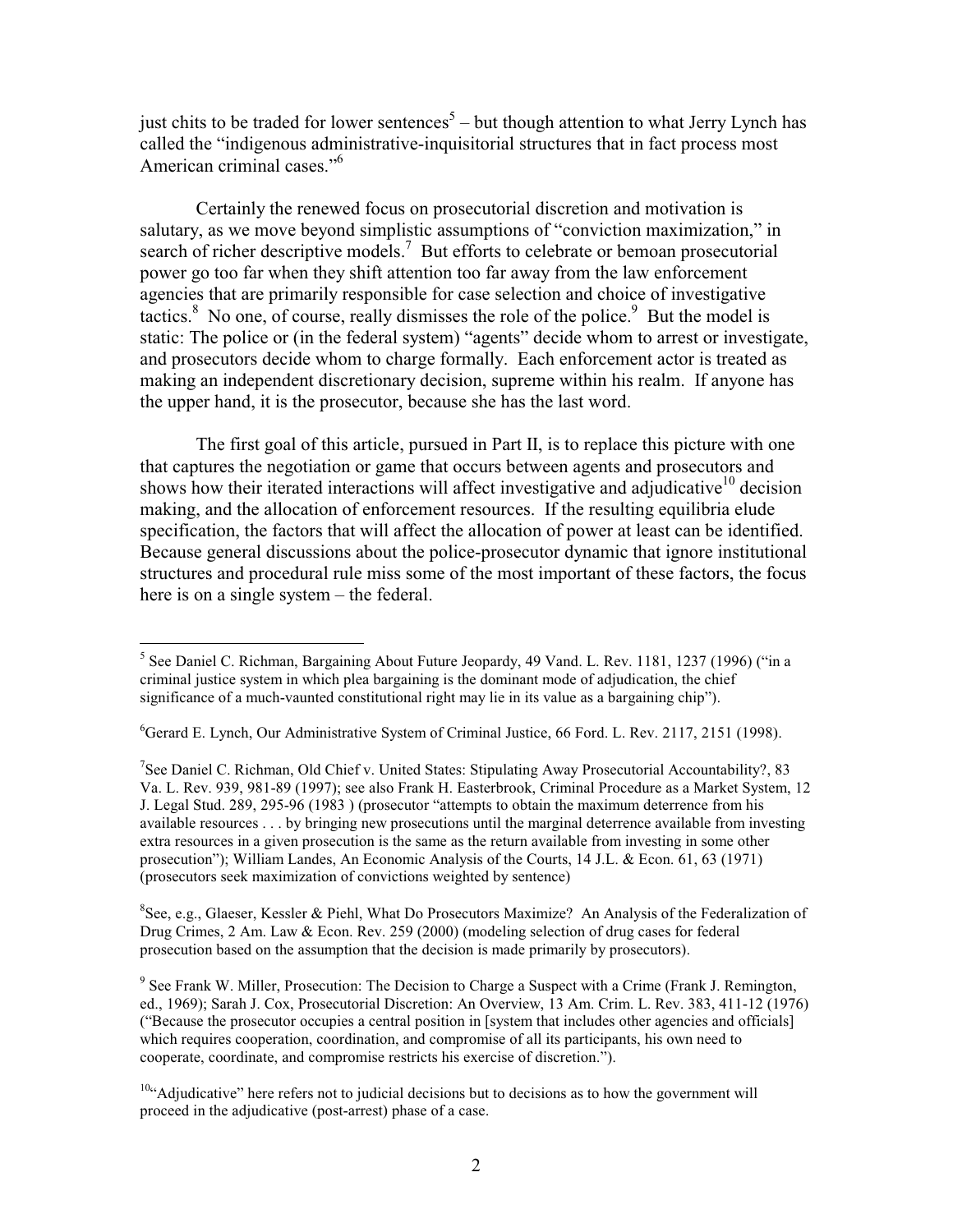A second goal of this article is methodological. In the late 1960s, Kenneth Davis and others put criminal procedure on the road to an encounter with administrative law.<sup>11</sup> But the encounter has proved somewhat sterile. Davis's normative agenda has long become a standard part of the criminal procedure literature, with a long line of distinguished scholars echoing his call for formal guidelines to channel enforcement discretion.<sup>12</sup> By contrast, the positive contributions that an administrative law perspective offer to understanding how the enforcement bureaucracy actually works have been left largely unexplored, an oversight that has become particularly regrettable now that administrative law scholarship has been enriched through the introduction of insights from positive political theory and institutional economics.<sup>13</sup>

The insights of the administrative law literature are not the only ones left untapped, to the detriment of criminal justice analyses. So too has been work, mostly in corporate law literature, relating to the institutional role of lawyers. Just because the relationship between prosecutors and agents is at heart very different from that between lawyers and clients does not mean that some of the same obstacles to coordination that this literature labels "agency problems" do not figure in that bureaucratic interplay, and that the agent-prosecutor dynamic cannot be illuminated from this perspective. Similarly, one could also profitably draw on insights from the behavioral law and economics and cognitive psychology literature, which counsel that we temper rational choice analysis with a recognition of systemic biases that may have behavioral, as well as institutional, origins. $^{14}$ 

Drawing on these analytical perspectives, the methodological project here is to reduce the insularity of the criminal enforcement literature, and engage in the kind of "microanalysis" envisioned by Edward Rubin: "an institutionally grounded analysis of the classic question concerning the role of pluralistic and rational decision making in a

<sup>&</sup>lt;sup>11</sup> See Kenneth Culp Davis, Discretionary Justice: A Preliminary Inquiry (1969); Robert L. Rabin, Agency Criminal Referrals in the Federal System: An Empirical Study of Prosecutorial Discretion, 24 Stan. L. Rev. 1036 (1972).

 $12$  See Id. at 188-214; Norman Abrams, Internal Policy: Guiding the Exercise of Prosecutorial Discretion, 19 UCLA 1 (1971); Charles Breitel, Controls in Criminal Law Enforcement, 27 U. Chi. L. Rev. 427 (1960); James Vorenberg, Decent Restraint of Prosecutorial Power, 94 Harv. L. Rev. 1521 (1981).

<sup>&</sup>lt;sup>13</sup> See, e.g. Matthew D. McCubbins, Roger G. Noll & Barry R. Weingast, Structure and Process, Politics and Policy: Administrative Arrangements and the Political Control of Agencies, 75 Va. L. Rev. 431 (1989); Terry Moe, The Politics of Structural Choice, in Oliver E. Williamson ed., Organization Theory (1990); Oliver E. Williamson, Public and Private Bureaucracies: A Transaction Cost Economics Perspective, 15 J L Econ & Org 306, 308 (1999); Edward L. Rubin, The New Legal Process, The Synthesis of Discourse, and the Microanalysis of Institutions, 109 Harv. L. Rev. 1393, 1413 (1996).

 $14$  This is not to suggest that the administrative law literature isn't also exploring these insights. See, e.g., Jeffrey J. Rachlinski & Cynthia R. Farina, Cognitive Psychology and Optimal Government Design, 87 Cornell L.Rev. 549 (2002); William N. Eskridge, Jr. & John Ferejohn, Structuring Lawmaking to Reduce Cognitive Bias: A Critical View, 87 Cornell L. Rev. 616 (2002). But see Samuel Issacharoff, Behavioral Decision Theory in the Court of Public Law, 87 Cornell L. Rev. 671 (2002) (noting limitations of literature).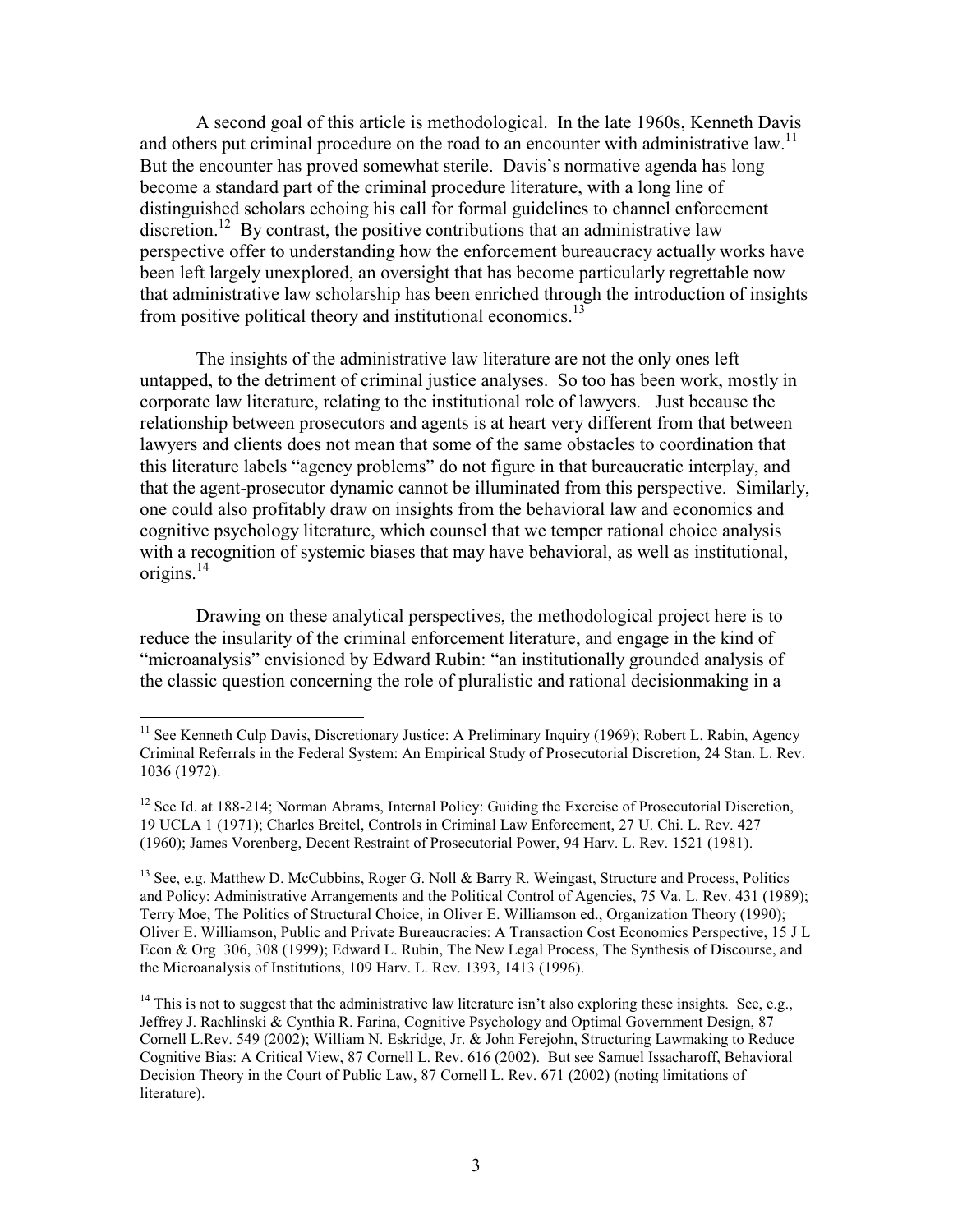democratic system."<sup>15</sup> The goal is to "make sense" of interactions at a middle level of theory, particularized enough that actors would recognize the world they live in, but streamlined enough that theoreticians and empiricists who look askance at my uncomfortable straddle might find profitable avenues for more rigorous study. The risk of facing charges that my "model" simply generalizes the experiences of one former prosecutor in an atypical district under superseded conditions<sup>16</sup> is just one I'll have to  $\int$  take.<sup>17</sup>

In Part III, the article moves from the descriptive to the normative and asks what *should* the prosecutor-agent dynamic look like in the federal system, and how can it be improved. Hitching a normative project to an all-too-tentative descriptive endeavor may seem foolhardy, but there is a good necessity defense. The way power is allocated between agents and prosecutors is a function of their organic relationship, political preferences, and exogenous contingencies like September 11, 2001. But it is also a function of conscious or unreflective choices about particular rules of interaction or organizational arrangements -- choices that are not constitutionally or even politically required, and could easily be different. So long as these choices are being made anyway, they might as well be made on the basis of some vision of how prosecutor-agent relationships should be structured.

The vision developed -- that of the working-group -- may seem to some like a fancy way of describing the status quo. Perhaps it does, and we live in the best of all possible worlds. Given the range of agent-prosecutor dynamics across the federal system, however, it is far more likely that there is room for improvement (to put it mildly). And a focus on institutional dynamics reveals opportunities in some surprising places for criminal procedure law to promote healthier relationships among law enforcers

From time to time, I will refer to analogous or divergent practices in other systems, state and foreign, past and present. Thinking about separation of power dynamics within criminal enforcement systems – comparing the benefits of separating functions with those of "checks and balances" involving overlapping functions<sup>18</sup> – obviously could have payoffs outside the federal system. One might even gain insights into how to structure a enforcement system from scratch, as is being done in the European Community,  $^{19}$  and in the area of international criminal law, where the tensions

<sup>18</sup>See M. Elizabeth Magill, The Real Separation in Separation of Powers Law, 86 Va. L. Rev. 1127 (2000).

<sup>19</sup>See Johan Goethals, Cyrille Fijnaut & Stephan Parmentier, Preface: The Future of the Public Prosecutor's Office in the European Union, 8 Eur. J. Crime, Crim. L. & Crim. J. 149, 151 (2000) ("[O]ver the past few

<sup>&</sup>lt;sup>15</sup> Rubin, supra note , at  $1426$ .

<sup>&</sup>lt;sup>16</sup> I was an Assistant in the Southern District of New York from 1987 to 1992. See James Eisenstein, Counsel for the United States: U.S. Attorneys in the Political and Legal Systems 108 (1978) (on the exceptional degree of autonomy that the Southern District of New York U.S. Attorney's office has traditionally enjoyed).

<sup>&</sup>lt;sup>17</sup> Cf. Lee Epstein & Gary King, The Rules of Inference, 69 U. Chi. L. Rev. 1 (2002) (a devastating critique of "empirical" research in legal scholarship).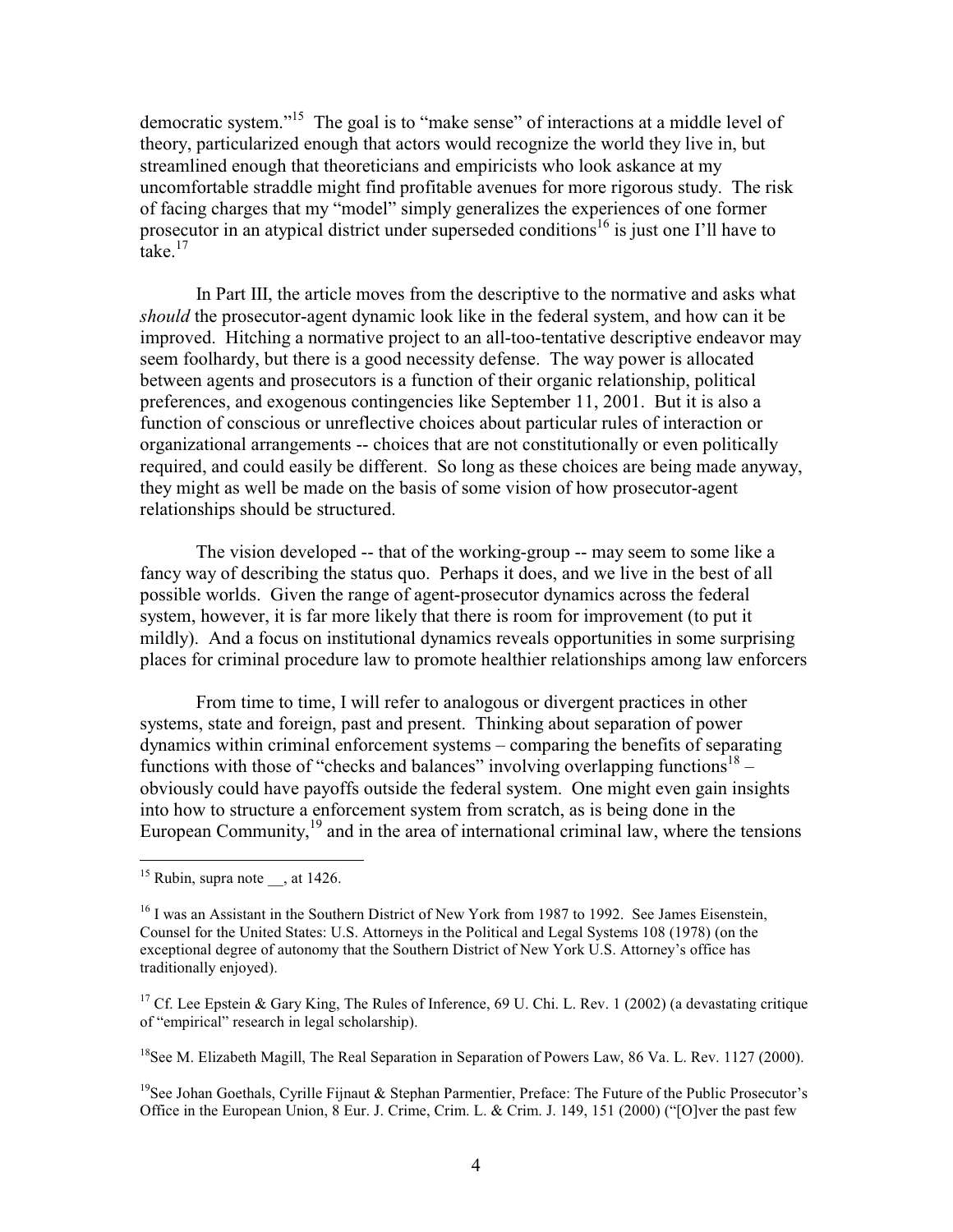between Hague prosecutors and their NATO enforcers, highlighted during the Kosovo crisis, were (depending on one's perspective) a source of embarrassing inaction or of increased moderation and accountability.<sup>20</sup> But the main effort here is not to devise some unified field theory of enforcement discretion, or suggest the need for transplantation (or exportation). Indeed, one of this article's aims is to highlight how attention to institutional and procedural context must dominate any inquiry into such discretion. These references are primarily intended to encourage consideration of alternative possibilities, choices, and historical paths. Yet they also might point the way to a richer comparative literature on how institutional structure can promote the striking of an appropriate balance is struck between criminal enforcement and the rule of law.

#### II. Coordinate System: What Binds and What Separates

What Mirjan Damaška characterized as the American "embrace" of the "coordinate mode of organization,"<sup>21</sup> is nowhere more evident than in the federal criminal enforcement system. In state and local systems, the separation of authority that frequently leaves elected executive officials (mayors, sheriffs, and the like) bringing criminal cases to prosecutors or county attorneys with their own electoral source of authority<sup>22</sup> are attributable to some combination of historical tradition and popular preference. In the federal system, the comparatively late development of criminal

years there has been a growing body of opinion in 'Brussels' to set up a European prosecution service to improve the protection afforded under criminal law of the financial interests of the European Community."); see also Jacqueline E. Ross, Tradeoffs in Undercover Investigations: A Comparative Perspective, 69 U. Chi. L. Rev. 1501, 1536 (2002) (discussing possibility of "a separate European Prosecutor's Office for the investigation and prosecution of fraud against the European Community").

<sup>&</sup>lt;sup>20</sup>See Louise Arbour, The Status of the International Criminal Tribunals for the Former Yugoslavia and Rwanda: Goals and Results, 3 Hofstra L. & Policy Symp. 37, 40 (1999) (prosecutor for International Criminal Tribunals for Former Yugoslavia and Rwanda "find[s] it personally appalling to suggest that the participation of SFOR troops in arrests would jeopardize the fundamental operational principal [sic] of evenhandedness and that arrests should, therefore, yield to the higher imperative of the peacekeeping operation."); Walter Gary Sharp, Sr., International Obligations To Search for and Arrest War Criminals: Government's Failure in the Former Yugoslavia?, 7 Duke J. Comp. & Int'l L. 411, 450-52 (1997); Bartram S. Brown, U.S. Objections to the Statute of the International Criminal Court: A Brief Response, 31 N.Y.U. J. Int'l L. & Pol. 855, 880-85 (1999) (discussing U.S. Government's objections to discretionary power of proposed international criminal court prosecutor).

<sup>&</sup>lt;sup>21</sup>Mirjan R. Damaška, The Faces of Justice and State Authority 44 (1986); see Mirjan Damaška, Structures of Authority and Comparative Criminal Procedure, 84 Yale L.J. 480 (1975); see also John Hagan, Why Is There So Little Criminal Justice Theory? Neglected Macro- and Micro-Level Links Between Organization and Power, 26 J. Res. Crime & Deliq. 116, 118 (1989) (noting "the loose coupling that is characteristic of American systems of criminal justice").

<sup>&</sup>lt;sup>22</sup> See Carol J. DeFrances, U.S. Dep't of Justice, Prosecutors in State Courts, 2001, at 2 (2002) (in 2001, all chief prosecutors in state jurisdictions were elected, except in Alaska, Connecticut, and New Jersey, and the the District of Columbia); Joan E. Jacoby, The American Prosecutor: A Search for Identity 19-28 (1980); James N. Johnson, The Influence of Politics Upon the Office of the American Prosecutor, 2 Am. J. Crim. L. 187, 190-91 (1973 (discussing public support for popular election of prosecutors).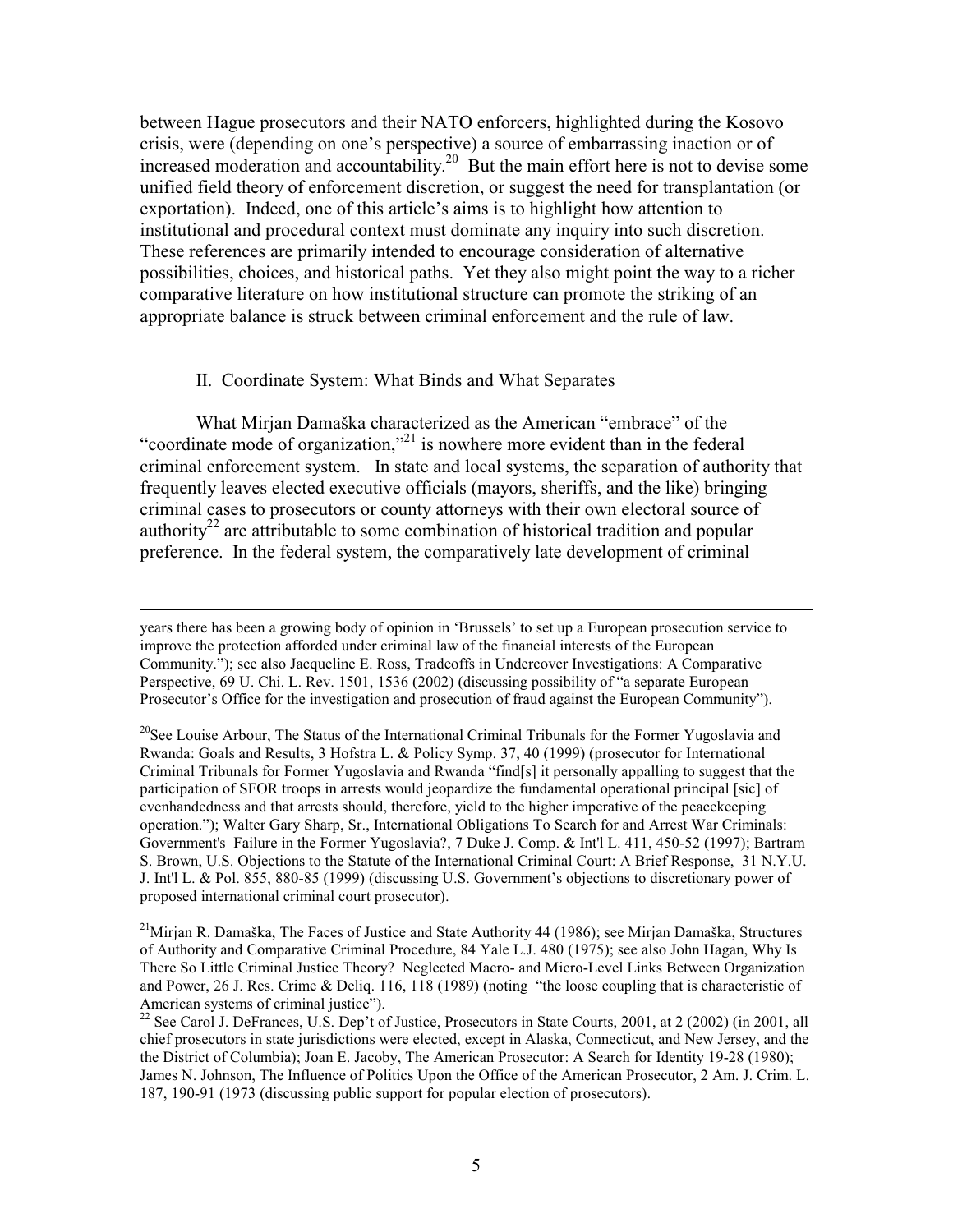enforcement agencies<sup>23</sup> and the "unitary" nature of federal executive authority<sup>24</sup> make the adherence to coordinate authority, and parallel rejection of hierarchical control, even more remarkable.

Although all federal prosecutors are housed within the Justice Department (in "Main Justice" or in United States Attorneys' Offices), not all federal investigative agencies are. The Secret Service (which handles financial and computer crimes in addition to its protective duties), the Bureau of Alcohol, Tobacco and Firearms, the Customs Service, and the Internal Revenue Service all report to the Secretary of the Treasury.<sup>25</sup> Postal Inspectors – whose jurisdiction over mail fraud sweeps in a broad array of criminal activity, and who gained a new visibility in the anthrax investigation – are part of the U.S. Postal Service. And criminal investigations are also conducted by personnel within various regulatory agencies, including the Securities and Exchange Commission and the Environmental Protection Agency, and such executive departments as Agriculture, Labor, and Interior. Even within the Justice Department, special agents in the FBI, DEA, and INS report, not to prosecutors, but to other agency officials, with only the Attorney General and Deputy Attorney General exercising (or at least possessing) hierarchical authority over them.<sup>26</sup> One often hears rookie prosecutors refer to "my" agents." Most soon learn to drop the possessive.

If neither a line prosecutor in a U.S. Attorney's Office or Main Justice unit nor her chief can summon a special agent from the field or headquarters and dictate how the agency should deploy its resources or run an investigation, and investigative agency officials cannot control the adjudicative process, how does the relationship between agents and prosecutors get set? Part of the answer lies in the macro policymaking, sometimes originating in the White House, that comprises an Administration's criminal justice agenda. Recent efforts by the Bush and Clinton Administrations to target violent street criminals, Savings & Loan crimes, health care fraud, and the like, have inevitably affected interactions between agencies and prosecutors, since each type of case will have its own particular mix of investigative and adjudicative needs and rewards. Congressional agendas may have similar effects as well.<sup>27</sup> "Policy formation" and

# $^{25}\!\!\operatorname{ADD}$ RE DEVELOPMENTS ON HOMELAND SECURITY DEPARTMENT

<sup>26</sup>See DOJ organizational table. <<http://www.usdoj.gov/dojorg.htm>>. For discussions of how control over the FBI by top Justice Department officials has markedly increased since the end of the Clinton Administration, and the arrival of FBI Director Robert Mueller, see Philip Shenon & David Johnson, A Partnership Forged to Thwart Terrorism, N.Y. Times, Nov. 2, 2001, at B1.

<sup>&</sup>lt;sup>23</sup>See Daniel C. Richman, "Federal Criminal Law Enforcement," in 2 Encyclopedia of Crime and Justice 698 (2d ed. 2002).

<sup>&</sup>lt;sup>24</sup>See Steven G. Calabresi & Saikrishna B. Prakash, The President's Power To Execute the Laws, 104 Yale L.J. 541 (1994); Elana Kagan, Presidential Administration, 114 Harv. L. Rev. 2245 (2001).

 $^{27}$ For an example of how Administration and Congressional agendas can affect prosecutor-agency relations, see Daniel C. Richman, "Project Exile" and the Allocation of Federal Law Enforcement Authority, 43 Ariz. L. Rev. 369 (2001). For an exploration of how legislative influence does not necessarily reflect the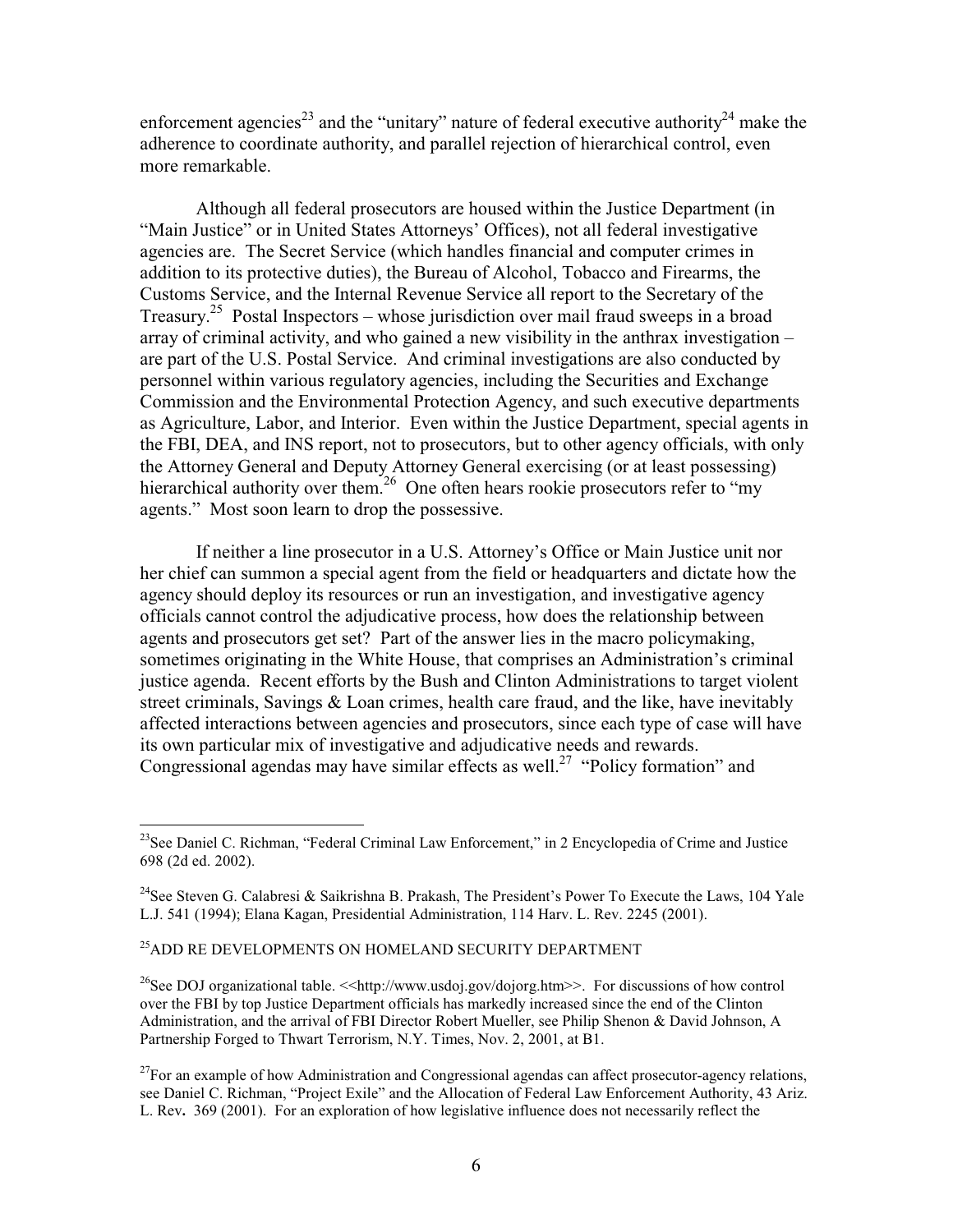decisions about "implementation" (assuming for the moment that the two are analytically distinct)<sup>28</sup> will also occur at the sub-Cabinet level, within the Justice Department or at the upper reaches of enforcement agency hierarchies. Even specific cases, because of their importance and national ramifications may also be coordinated and controlled at the highest levels of the Executive Branch.<sup>29</sup>

As John Hagan has noted, "there is a need to link the study of micro- and macrolevel organizational and political forces to account more fully for criminal justice operations and to understand the important kinds of variations that can occur in these operations across contexts.<sup>30</sup> At least provisionally, however,<sup>31</sup> my focus here is on micro policymaking – the interaction between prosecutors and agents in the run-of-the-mill cases that have not been selected out for special attention by Washington. These cases are generally handled by prosecutors in the ninety-four U.S. Attorney's Offices, and by field agents scattered across the country (but concentrated in the bigger cities). In the absence of a clear bureaucratic command, how are they able to achieve a modus vivendi? What are the structures that drive agencies and prosecutors to negotiate the terms of their interaction and that, to a large degree, set those terms?

preferences of a legislative majority, see J.R. DeShazo & Jody Freeman, The Congressional Competition to Control Delegated Power (draft 2002).

<sup>28</sup> See Keith Hawkins & John M. Thomas, The Enforcement Process in Regulatory Bureaucracies, in Keith Hawkins & John M. Thomas, Enforcing Regulation, at 10 (1984) (drawing rough but necessary distinction between "policy formation" - "process whereby the agency interprets and translates legislative goals into rules, standards, and plans of action" – and "implementation" – "enforcement of these agency directives," which "includes the operating routines used by field-level personnel and applied to targets of regulation, decisions about the applicability of regulations, and means for obtaining compliance with rules.").

<sup>29</sup>See John R. Wilke, Top Prosecutor in Anderson, Enron Cases Plays for Keeps, Wall. St. J. Mar. 15, 2002, at A12 (discussing role of Assistant Attorney General Michael Chertoff in Enron investigation); Beverley Lumpkin, Tested Under Fire, Sept. 21, 2001, << available at

http://abcnews.go.com/sections/us/HallsOfJustice/hallsofjustice.html>> (noting that FBI Director Robert) Mueller "in a very real sense is running" the investigation into the Sept. 11, 2001 attacks); Beverley Lumpkin, Don't Let the Door Hit You, Nov. 16, 2001 << available at

http://abcnews.go.com/sections/us/HallsOfJustice/hallsofjustice.html>> (discussing Chertoff's central role in  $9/11$  investigation).

<sup>30</sup>See John Hagan, Why Is There So Little Criminal Justice Theory? Neglected Macro- and Micro-Level Links Between Organization and Power, 26 J. Res. Crime & Deliq. 116, 122 (1989).

 $31$ For an exploration of some the influences that the political branches have on federal criminal enforcement policy, see Daniel C. Richman, Criminal Law, Congressional Delegation, and Enforcement Discretion, 46 UCLA L. Rev. 757 (1999); Richman, Project Exile, supra note ; see also Alfred Blumstein, Coherence, Coordination and Integration in the Administration of Criminal Justice, 247, 257 in Criminal Law in Action: An Overview of Current Issues in Western Societies (Jan van Dijk, et al., eds. 1986) (noting that design of criminal justice system at the "micro level," with "independent and highly fragmented institutions," "usually results in great difficulty in coordinating efforts at the macro level in order to maintain an appropriate balance of workload and resources").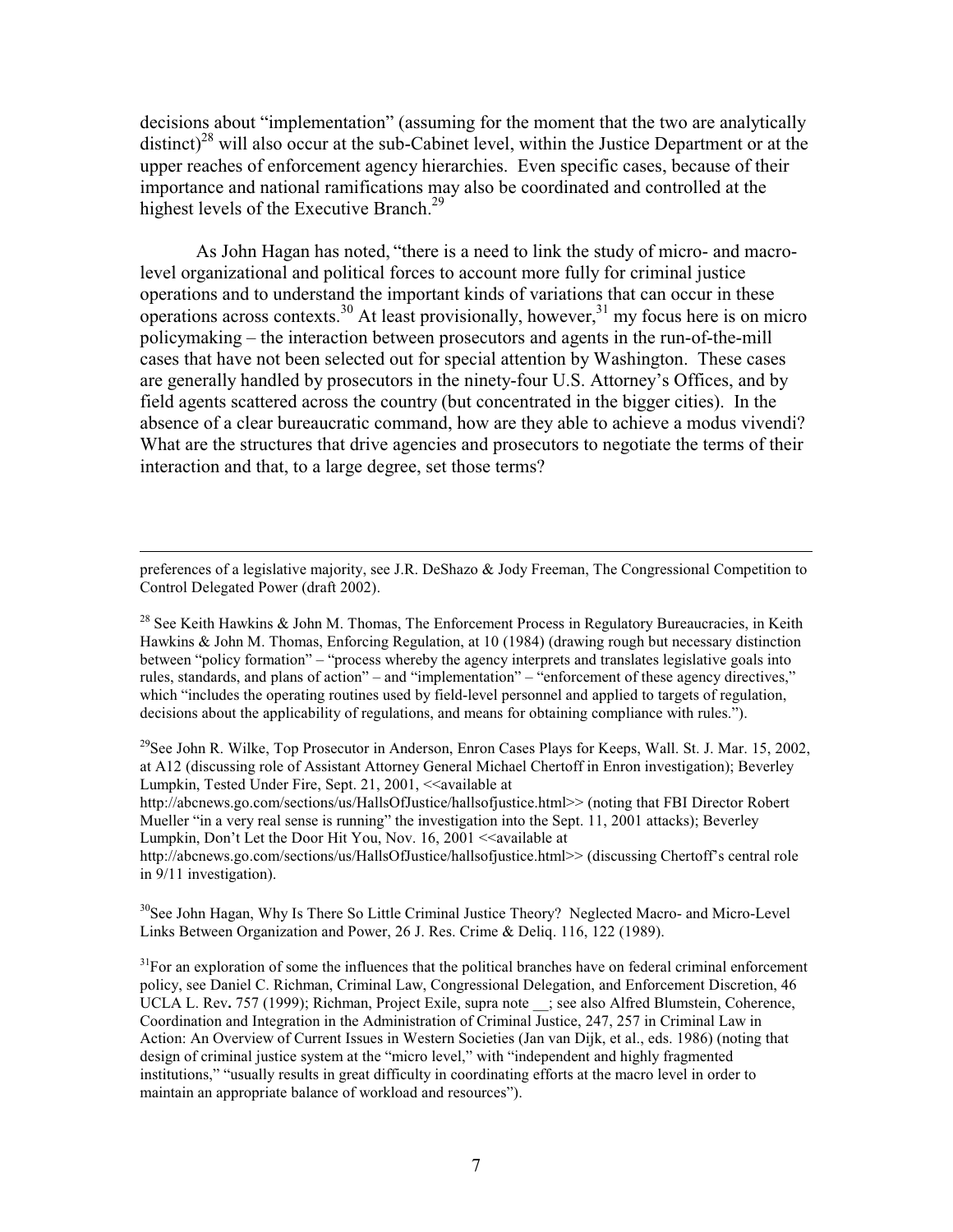One provisional point before we look at how the game is played: Logic would seem to demand that we start with an adequate description of the motivations that drive individual enforcers and their bureaus. But here is where I can only throw up my hands and beg the reader's indulgence for my failure to figure out precisely what prosecutors or agents maximize.<sup>32</sup> Convictions. Sentence-vears. Deterrence. Agency prestige. Lifetime earnings. Leisure. My provisional assumption is that every prosecutor or agent is impelled by a broad variety of motives, personal and institutional, and that the salience of each motivation to each actor varies greatly. The effort here, to the extent it focuses on materialist explanations (as opposed to cultural ones),  $33$  will be to explore how, given specified incentives on the part of the actors involved, institutional structures will influence the exercise of enforcement discretion.

# A. Constituent Aspects of Negotiation

At its heart, the relationship between federal prosecutors and federal enforcement agents resembles a bilateral monopoly. Prosecutors are the exclusive gatekeepers over federal court. But they need agents to gather evidence. Agencies control investigative resources, but they are not free to retain separate counsel. If they want criminal charges to be pursued against the target of an investigation, they will have to convince a prosecutor to take the case.<sup>34</sup> To focus on these truisms, however, is to miss a complex story of the interaction that often determines how enforcement discretion is exercised on the ground.

#### 1. Prosecutorial Gatekeeping Monopoly

On the prosecutorial side of the equation, let us start with some qualifications. Federal prosecutors would have true monopoly power only if they were able to act through some central "purchasing" agent. And they don't. There is a degree of overlap and potential competition between U.S. Attorneys' offices, with their territorially based jurisdiction, and the litigating units from Main Justice, which have subject-matter based

<sup>&</sup>lt;sup>32</sup> For a recent review of the literature on bureaucratic behavior, see David B. Spence, A Public Choice Progressivism, Continued, 87 Cornell L. Rev. 397, 404-13 (2002); see also Mark Seidenfeld, Cognitive Loafing, Social Conformity, and Judicial Review of Agency Rulemaking, 87 Cornell L. Rev. 486, 488-89  $(2002).$ 

<sup>&</sup>lt;sup>33</sup>See Lauren B. Edelman & Mark C. Suchman, The Legal Environments of Organizations, 23 Annu. Rev. Soc. 479, 481-82 (1997) (dividing literature on legal environments of organizations into "two metatheoretical perspectives": "a rational materialist" perspective that "sees organizations as rational wealth maximizers" and "a normative cultural alternative" that "sees organizations as cultural rulefollowers").

<sup>&</sup>lt;sup>34</sup> See 28 U.S.C. § 516; United States v. Providence Journal, 485 U.S. 693 (1988) James Eisenstein, supra note , at 156; Philip B. Heymann, The Politics of Public Management 96 (1987) ("To see a case carried through to conviction, those investigative agencies that are not within the Department of Justice must win the support of prosecutors who are under the attorney general."). Certain agencies, including independent agencies like the SEC and executive agencies like the INS, can pursue violations administratively. The analysis here assumes a universe of cases in which agencies would like to seek criminal sanctions.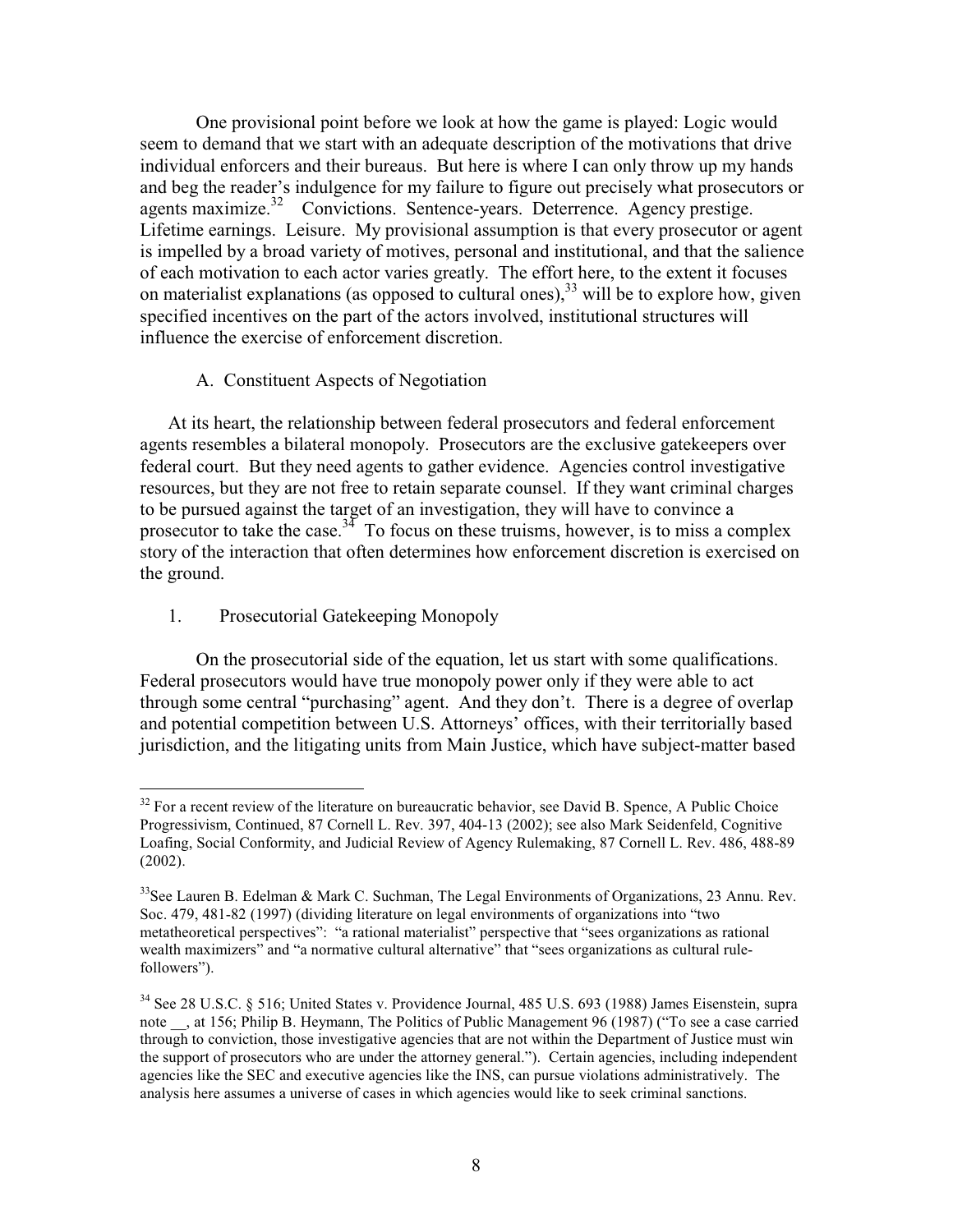concerns and expertise. Traditions of local independence and advantages of local knowledge<sup>35</sup> – and the limited resources they have because of Congress's affinity for decentralized power<sup>36</sup> – can all be barriers to the entry of Main Justice units into a district without cooperation from the U.S. attorney. They remain at least potential entrants, however, offering a limited counterweight to the U.S. Attorney's Office's control over its district's criminal docket.<sup>37</sup> Grand jury investigations into alleged Communist infiltration in the late 1940s were, for example, spearheaded by a team of "Special Assistants," dispatched to the districts from Washington.<sup>38</sup> Although the Assistant Attorney General in charge of the Criminal Division explained to a congressional committee that the goal was merely to ensure "uniform [ity,]" and gushed over the "wonderful" spirit of cooperation between his office and the districts,<sup>39</sup> such flying squads would have been (and still are) potent reminders of what the department can do when it fears that its priorities will not be shared by the districts.

One U.S. Attorney's office can also face competition from another. Where a metropolitan area is divided among two or more federal districts (frequently the case when a large city lies near a district's border), flexible federal venue rules<sup>40</sup> will allow an aggressive investigative agency to play one U.S. Attorney's office off against another, essentially steering its "best" cases to the district that has given the agency the best service by taking less alluring cases or offering the "best" (i.e. the most accommodating) legal support for investigations. This dynamic has historically occurred in New York City (where the Southern and Eastern Districts have a long rivalry) and may well occur elsewhere.<sup>41</sup> Indeed, the malleability of venue doctrine – and the broad geographical reach of all too many criminal enterprises -- allows rivalries between non-contiguous districts to develop as well, even as Washington strives to develop means of resolving such differences.<sup>42</sup>

 $37$  See Rabin, supra note , at 1063 ("The very existence of the Tax Division, which sends a completely packaged case to the U.S. Attorney and will, on occasion, send a special prosecutor if the U.S. Attorney is reluctant to proceed, creates pressure from within the enforcement branch to proceed.").

 $38$  John G. Heinberg, Centralization in Federal Prosecutions, 15 Mo. L. Rev. 244, 255 (1950).

 $39$  Id.

 $40$  See United States v. Cabrales, 524 U.S. 1 (1998); United States v. Kim, 246 F.3d 186 (2d Cir. 2001); United States v. Bowens, 224 F.3d 302, 309-14 (4<sup>th</sup> Cir. 2000).

<sup>41</sup> See Selwyn Raab, Prosecutors' Feuds Hinder Inquiries, N.Y. Times, Jan. 15, 1991, at B4 ("Federal agents say that jurisdictions are so fuzzy that they sometimes shop between Federal prosecutors in Manhattan and Brooklyn to see which office is more receptive to their cases."); Howard Kurtz, Prosecutors Vie in N.Y. Crime Wars; U.S. Attorneys in Brooklyn and Manhattan Keep Eyes on Bad Guys – and Each Other, Wash. Post, Aug. 12, 1988, at A25.

<sup>42</sup> See Commission on the Advancement of Federal Law Enforcement ("CAFLE") Hearings, Dec. 2, 1998,

 $35$  See Eisenstein, at 114-18.

<sup>&</sup>lt;sup>36</sup> See Daniel C. Richman, Federal Criminal Law, Congressional Delegation, and Enforcement Discretion, 46 UCLA L. Rev. 757, 806-07 (1999).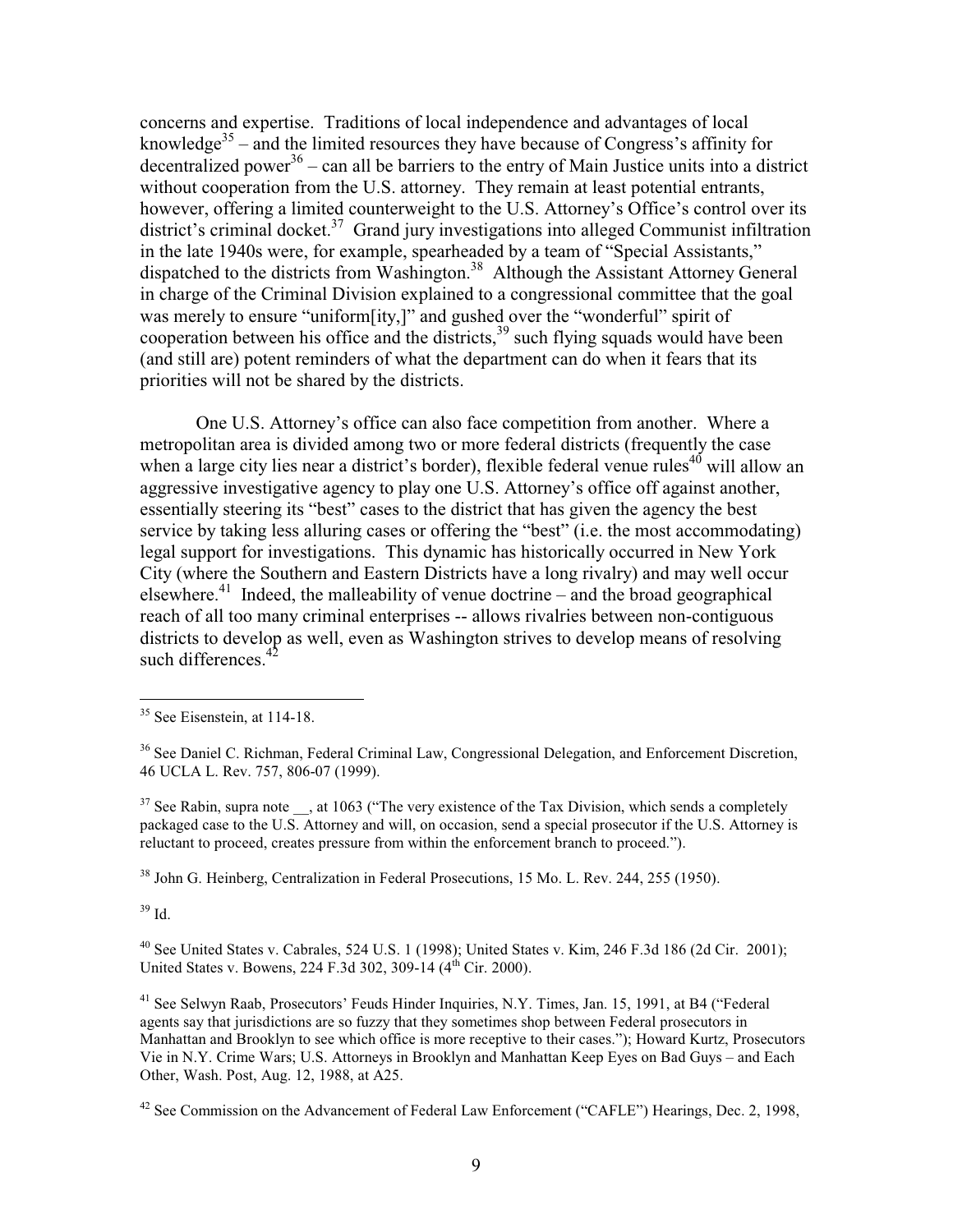The overlap between state and federal criminal laws also offers agencies some choice, at least in theory.<sup>43</sup> Although the federal system is generally thought to offer significant procedural and resource advantages over state criminal processes,<sup>44</sup> the difference will not always be significant, or, if significant, may still be outweighed by the desire to circumvent federal prosecutorial gate keeping. This is not to say that a U.S. Attorney's office will mourn whenever federal agencies take cases to the local D.A. For many sorts of cases – counterfeiting, narcotics, bank fraud – the U.S. Attorney may set a threshold level and intend that cases falling below it be taken locally. Yet such arrangements, however consensual, do limit the U.S. Attorney's control, and even knowledge, of agency activity.

Finally, the size and organization of a single U.S. Attorney's office can limit its power vis a vis agencies if agents can play one assistant or unit off against another. If agents can "shop" cases around cases until they find a sympathetic assistant, the risk is that gate keeping standards will fall victim to a "race to the bottom," in which those individual prosecutors with the lowest standards (or, from another perspective, the greatest zeal) will be the ones agents most prefer to take cases to.<sup>45</sup> Offices can, and do,

pt. 1, at 147-48 (statement of Mark Calloway, U.S. Attorney for the Western District of North Carolina) ("many crimes cross many jurisdictions and districts now so if the relationship's not good with one U.S. Attorney's office the agencies usually find another place to get a prosecutor"); General Accounting Office, Department of Justice, Information on the Office of Professional Responsibility's Operations, GAO/GGD-00-187 (Aug. 2000), at 27 (noting that, in September 1996, OPR investigated "three complaints of alleged misconduct arising out of friction between U.S. Attorneys' offices over the joint use of witnesses" and advised the Attorney General that such problems "could be expected to increase 'as multi-jurisdictional prosecutions arising out of related schemes become more common" and that the Department "may want to implement procedures to address the resulting frictions between jurisdictions"). <sup>43</sup>But see Michael L. Benson & Francis T. Cullen, Combating Corporate Crime: Local Prosecutors at Work 236 (1998) ("taken together, the survey and the field study results suggest that federal agencies are

perceived by local prosecutors and investigators as unhelpful and largely uninterested in local problems").

<sup>44</sup>See John C. Jeffries, Jr. & John Gleeson, The Federalization of Organized Crime: Advantages of Federal Prosecution, 46 Hastings L.J. 1095, 1103-25 (1995); see also Steven D. Clymer, Unequal Justice: The Federalization of Criminal Law, 70 S. Cal. L. Rev. 643, 668-75 (1997).

<sup>45</sup> See Frank W. Miller, Prosecution: The Decision to Charge a Suspect with a Crime 16 (1969) (describing measures taken in one prosecutor's office once recognized that police officers, "familiar – at least as they saw it – with the individual characteristics and reaction patterns of various assistants [], 'shopped around' for the particular assistant who, they believed, would regard their requests for [arrest] warrants most sympathetically"); Robert Jackall, Wild Cowboys: Urban Marauders & The Forces of Order 102 (1997) (telling how one New York City detective "like many [others], was shopping his cases, looking for [a prosecutor] with the stomach to 'break the fingers' necessary to get robbers off the streets''); see also Reinier H. Kraakman, Gatekeepers: The Anatomy of a Third-Party Enforcement Strategy, 2 J. L. Econ. & Org. 53, 72-73 (1986) (noting how wrongdoers can evade interdiction by seeking out multiple gatekeepers); Robert L. Nelson, Cops, Counsel, and Entrepreneurs: Constructing the Role of Inside Counsel in Large Corporations, 34 L. & Soc'y Rev. 457, 470 (2000) (inside counsel reports that if he behaves "too much like a cop," "[t]he business people will simply go without legal advice, or will engage in an intra-organizational version of 'forum shopping,' bringing their problems to the lawyer in the company who is least likely to challenge the business-person's project").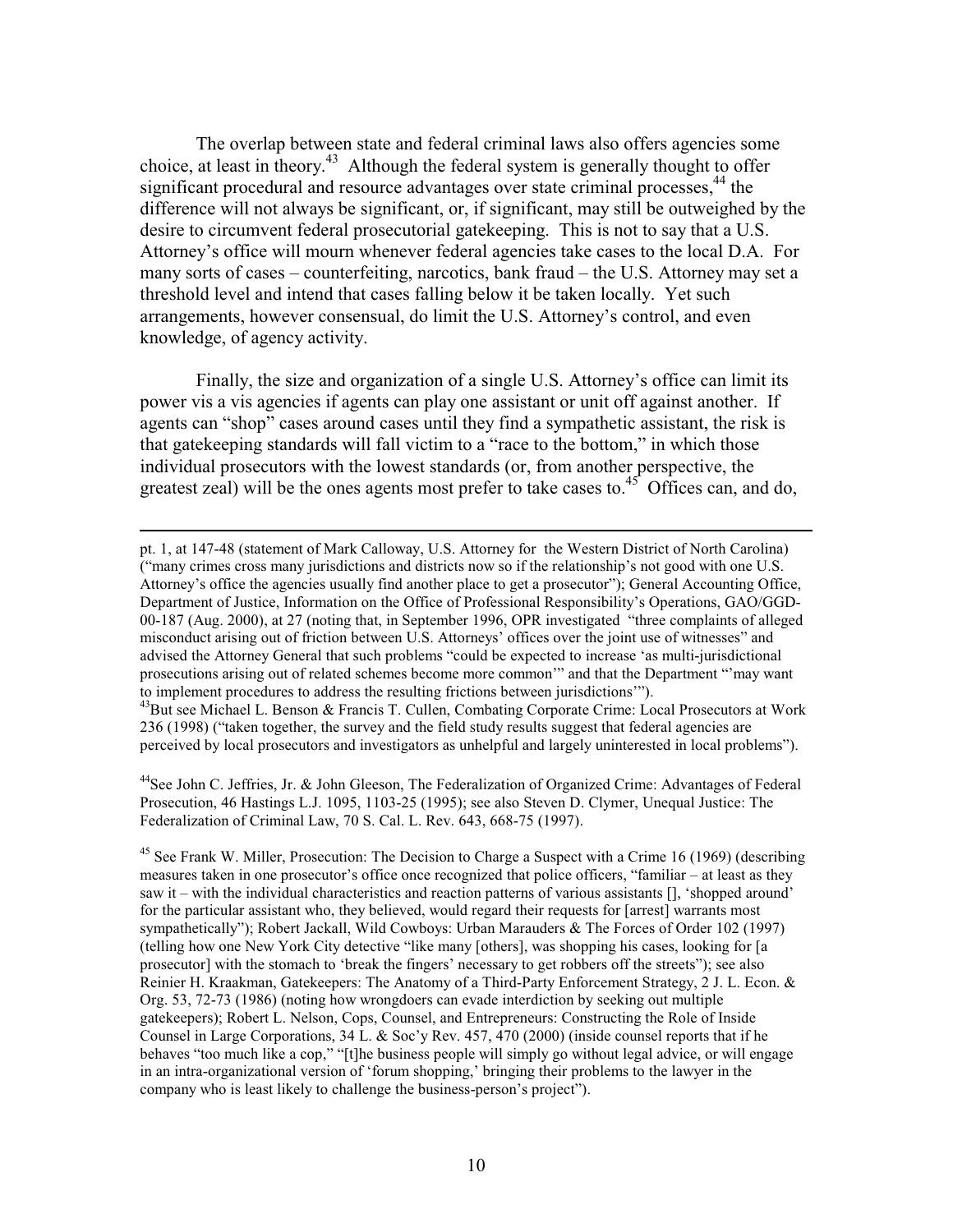counter this problem by establishing some centralized screening mechanism.<sup>46</sup> But circumvention may still be possible.

These qualifications aside, a U.S. Attorney's office does substantially resemble a monopsonist, when it comes to "purchasing" the fruits of an agency's criminal investigation. Even in these days of interstate and transnational criminal activity, much of what any particular agency field office wants to pursue will, as a practical matter, fall within the bailiwick of only one such office, and the refusal of that office to prosecute will end the matter.

How deeply does gate keeping by U.S. Attorney's offices cut into the agendas of the various agencies that present them cases for prosecution? The question – like many arising in the context of team production<sup>47</sup> -- is hard, and certainly not amenable to a quantitative answer. Studies can and have been made of declination rates, and the reasons offered for declination.<sup>48</sup> But what is one to make of a case declined for insufficient evidence?<sup>49</sup> Every case file is an artifact. As Nicola Lacey has noted: "Cases" do not simply come into the world 'weak' or 'strong'; to a significant extent, they are made so by the commitment or non-commitment of investigatory resources. ... Thus, the whole conduct of police investigations – distribution of resources and operational priorities, proportion and patterns of cases taken up, styles and thoroughness of questioning – is central to how the cases which get further into the system are selected and presented."<sup>50</sup> Particularly in the federal system, where the offenses targeted usually have a universe of potential witnesses far less circumscribed than one is likely to find in, say, a street corner robbery, the strength of a case presented will thus often will be a function of agency interest and effort.<sup>51</sup> The declination of a weak case under these

<sup>49</sup> Id. (citing "weak evidence" as reason for 21.3% of 31,004 declinations by U.S. Attorneys' offices between October 1, 1998, and September 30, 1999).

<sup>50</sup>Nicola Lacey, "Making Sense of Criminal Justice," 1, 13, in A Reader on Criminal Justice (Nicola Lacey, ed. 1994)); see also Michael McConville et al., The Case for the Prosecution 56 (1991) ("The police have, at a most fundamental level, the ability to select facts, to reject facts, to not seek facts, to evaluate facts and to generate facts. Facts, in this sense, are not objective entities which exist independently of the social actors but are *created* by them.").

 ${}^{51}$ See Eisenstein, at 156 ("The ability to decline prosecution provides assistants with their most potent discretionary power, but many of the cases presented leave little room for the exercise of discretion. Some are so trivial or so weak that prosecution would be ridiculous.").

<sup>&</sup>lt;sup>46</sup> See Miller, supra note \_\_, at 16-19 ("shopping around" problem addressed through some system of centralized supervision by more senior assistants and random assignment).

<sup>&</sup>lt;sup>47</sup>See Armen A. Alchian & Harold Demsetz, Production, Information Costs, and Economic Organization, 62 Am. Econ. Rev. 777-795 (1972).

<sup>&</sup>lt;sup>48</sup> See, e.g., Richard S. Frase, The Decision to File Federal Criminal Charges: A Quantitative Study of Prosecutorial Discretion, 47 U. Chi. L. Rev. 246 (1980); U.S. Dept of Justice, Office of Justice Programs, Compendium of Federal Justice Statistics, 1999, at 30, tbl. 2.4 (Apr. 2001).

For a fascinating exploration of the interaction of agency priorities and tactics in a very different context, see Eric A. Johnson, Nazi Terror: The Gestapo, Jews, and Ordinary Germans (2000) (analysis of Gestapo investigations finds that targeting was proactive and generally flowed from strategic agenda, not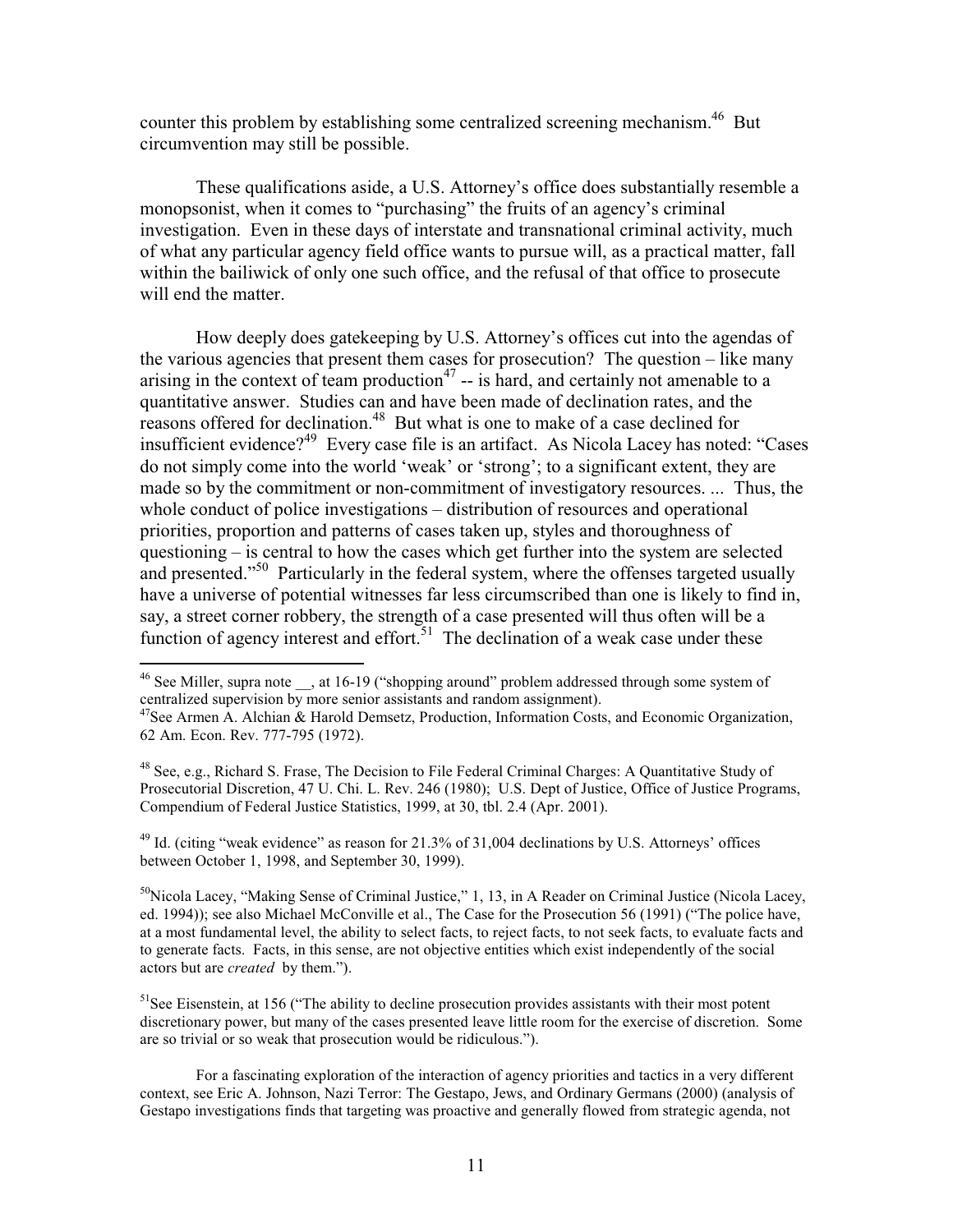circumstances may reflect only a slight disjunction between agency and prosecutorial judgment.

Under other circumstances, a prosecutorial declination may not reflect any disjunction at all. In the early 1970s, an FBI survey found that U.S. Attorneys "were tired of having to go through the motions of declining prosecution on cases that the FBI knew could not be prosecuted but that Bureau rules required be presented to the USA."<sup>52</sup> The new Director, Clarence Kelly, changed the Bureau's rules by instituting a "Quality" over Quantity" program,<sup>53</sup> but so long as agency executives, congressional funders, and others use presentation figures as a measure of agency activity,<sup>54</sup> agency operatives will view a reasonable number of declinations with equanimity. Indeed, there will be cases presented that an agency would actually like to see declined. Such declinations can "serve a protective function," allowing an agency to "pass the responsibility" to a U.S. Attorney's office.<sup>55</sup> It is a responsibility that U.S. Attorneys, with their blended claims of technical expertise and political independence, their ties to the local community, and their large portfolio of unquestionably worthy cases, are particularly well-suited to bear. One would expect such consensual declinations to occur most frequently in cases where an agency is under some sort of political pressure to proceed, or wants to avoid claims of favoritism. And it is thus not surprising that the highest declination rate in 1999 occurred

denunciations).

 $53$  Id. at 131.

 $54$  Exactly what part arrest or presentation statistics play, or are perceived to play, in agency funding decisions is hard to determine. See Letter, Laurie Ekstrand, Director, Justice Issues, U.S. General Accounting Office, to Senator Jeff Sessions, "The Drug Enforcement Administration's Reporting of Arrests," Feb. 13, 2002, at 5 (reponding to a Senator's request for an investigation into whether DEA arrest figures had been inflated in order to obtain more resources, GAO's "review of DEA budget justifications" showed that prior years' arrest data have been used as output information within performance indicator tables but not as performance goals or outcome measures"); Statement of Eleanor Hill, The FBI's Handing of the Phoenix Electronic Communication and Investigation of Zacarias Moussaoui Prior to Sept. 11, 2001, Hearing before Joint Intelligence Committees, Sept. 24, 2002, at 5 (FBI field office agent notes that "counterterrorism and counterintelligence have always been considered the 'bastard stepchild' of the FBI because these programs do not generate the statistics that other programs, such as Violent Crimes/Major Offenders or drugs.").

<sup>55</sup> Eisenstein, supra note at 152; Jerry Seper, Senators Question Whether FBI Is Sufficiently Pursuing Terrorism, Wash. Times, June 17, 2002. (responding to inquiries about the high number of declinations in terrorism cases in the six months after September 11, FBI officials note that the referral of a case to a U.S. attorney is not a recommendation to prosecute); see also Robert A. Kagan, On Regulatory Inspectorates and Police, 37, in Enforcing Regulation, 42 ("the policeman or inspector who grants 'curbside probation' risks being accused of legal impropriety, favoritism, or corruption").

 $52$ James Q. Wilson, The Investigators: Managing FBI and Narcotics Agents 129 (1978); see Rabin, supra note , at 1056 ("an agency's self-evaluation criteria might make it insensitive to the regular declination of its complaints on de minimus grounds, so long as the agency received credit for an appropriate number of complaints tendered").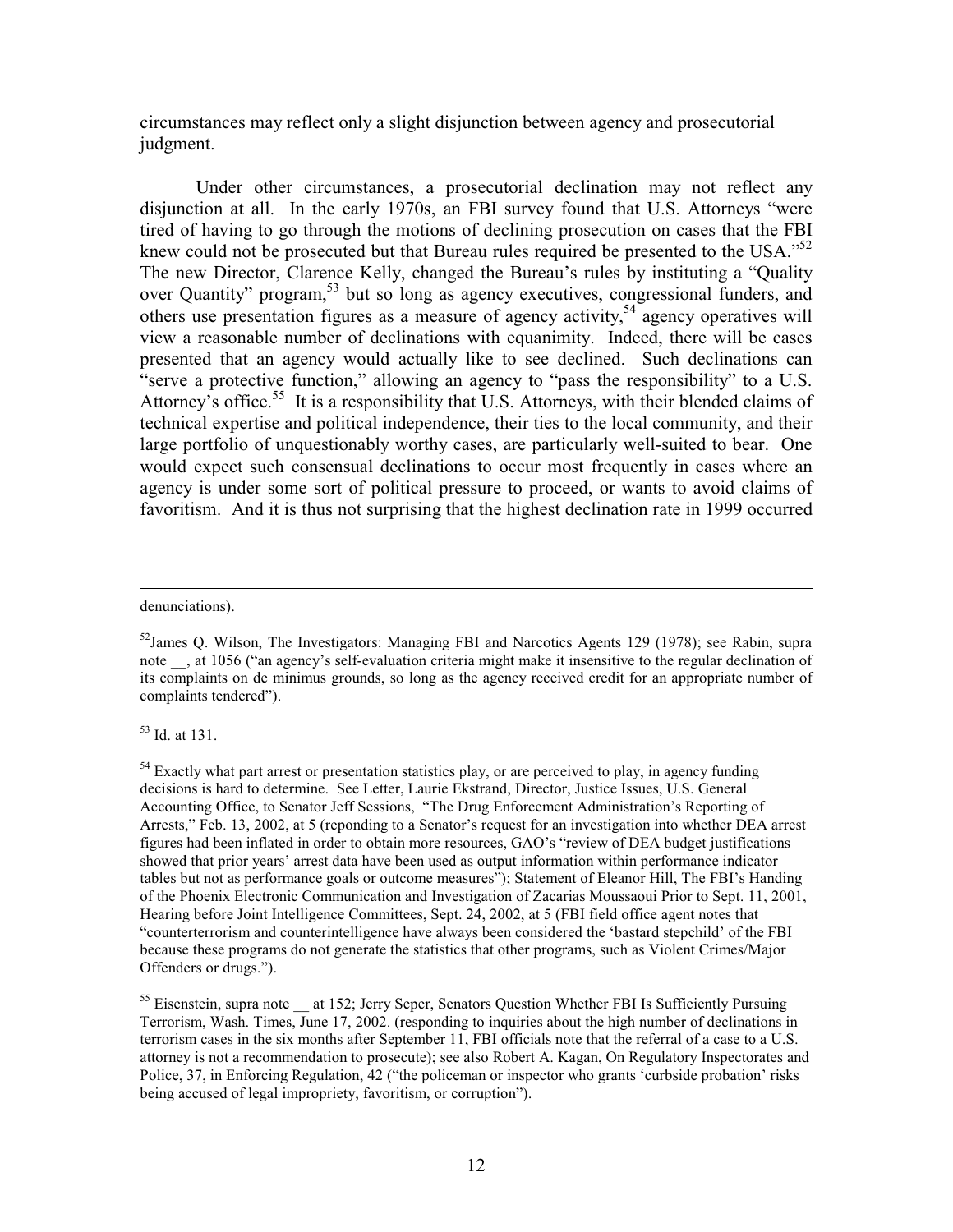for civil rights offenses:  $92.8\%$ , or 1583 out of 1705 suspects.<sup>56</sup> Not surprising because, although precise figures are hard to obtain, a large percentage of these suspects are likely to have been law enforcement officers.<sup>57</sup>

Declinations may also reflect an agency's desire not necessarily to shift responsibility but at least to share it. Such calculations (as opposed to, say, insufficient prosecutorial vigilance) may explain the relatively high proportion of declinations in "domestic or international terrorism" cases in the fiscal year ending September 30, 2001.<sup>58</sup> With heavy pressure from Congress to spend funds allocated for antiterrorism efforts,<sup>59</sup> the FBI may well have found it helpful to send marginal cases to U.S. Attorney's offices and let the culling happen there. And a similar story of sharing responsibility may (but needn't) explain the 61% declination rate for terrorism cases in the six months *after* September 11.<sup>60</sup>

Conversely, one might expect a low declination rate where there is intense and indefeasible political pressure on the federal enforcement bureaucracy (both prosecutors and agents) to take a particular kind of case,<sup>61</sup> and especially where state and local authorities lack or systematically decline to exercise concurrent criminal jurisdiction. In 1994, responding to sustained calls by border states for increased federal immigration enforcement,<sup>62</sup> the Justice Department launched "Operation Gatekeeper."<sup>63</sup> As a result of

http://trac.syr.edu/tracreports/terrorism/report011203.html (visited Dec. 3, 2001).

<sup>59</sup> See General Accounting Office, Combating Terrorism: FBI's Use of Federal Funds for Counterterrorism-Related Activities (FYs 1995-1998). GGD-99-7 (November 20, 1998).

<sup>60</sup> See Jerry Seper, Senators Question Whether FBI Is Sufficiently Pursuing Terrorism, Wash. Times, June 17, 2002.

 $<sup>61</sup>$  See Rabin, supra note , at 1051 (noting, in context of Selective Service violation prosecutions in 1970:</sup> "Sometimes a type of violation is regarded as so serious that selective enforcement will not be tolerated, despite the strain on prosecutorial resources.").

<sup>&</sup>lt;sup>56</sup>U.S. Dept of Justice, Office of Justice Programs, Compendium of Federal Justice Statistics, 1999, at 28, tbl. 2.2 (Apr. 2001); see also Daniel C. Richman, The Changing Boundaries Between Federal and Local Law Enforcement, in Boundary Changes in Criminal Justice Organizations, vol. 2 of Criminal Justice 2000 (National Institute of Justice, 2000), at 104 (noting frequency "since the Rodney King beating trial, with which abuse-of-force allegations against local police officers have been accompanied by calls for Federal intervention"). The next highest declination rates were for obscene material offenses  $(84.0\%)$ , and threats against the president (82.3). Compendium, supra. at 28.

 $57$ See Human Rights Watch, Shielded from Justice: Police Brutality and Accountability in the United States; New Data on Federal Prosecutions and Sentencing (1998) (noting difficulty in calculating number of criminal civil rights investigations involving law enforcement officers, and reporting that, in 1996, approximately 70% of the FBI's civil rights investigations related to law enforcement officers), available at http://www.hrw.org/reports98/police/uspo35.htm (visited June 7, 2002).<br><sup>58</sup> TRAC, Criminal Enforcement Against Terrorists, (2001), available at

 $^{62}$  See Michael Paulson. States Seek Compensation for Incarcerating Criminal Immigrants. Seattle Post-Intelligencer, Dec. 23, 1994, at A9 (governors of "at least seven states" suing the United States government, "demanding that they be reimbursed for the cost of incarcerating illegal immigrants," argue that "if the federal government had done its job securing the nation's borders, the states would not have as large a problem with criminal immigrants"); Editorial, Immigration Costs; State Should Not Back Away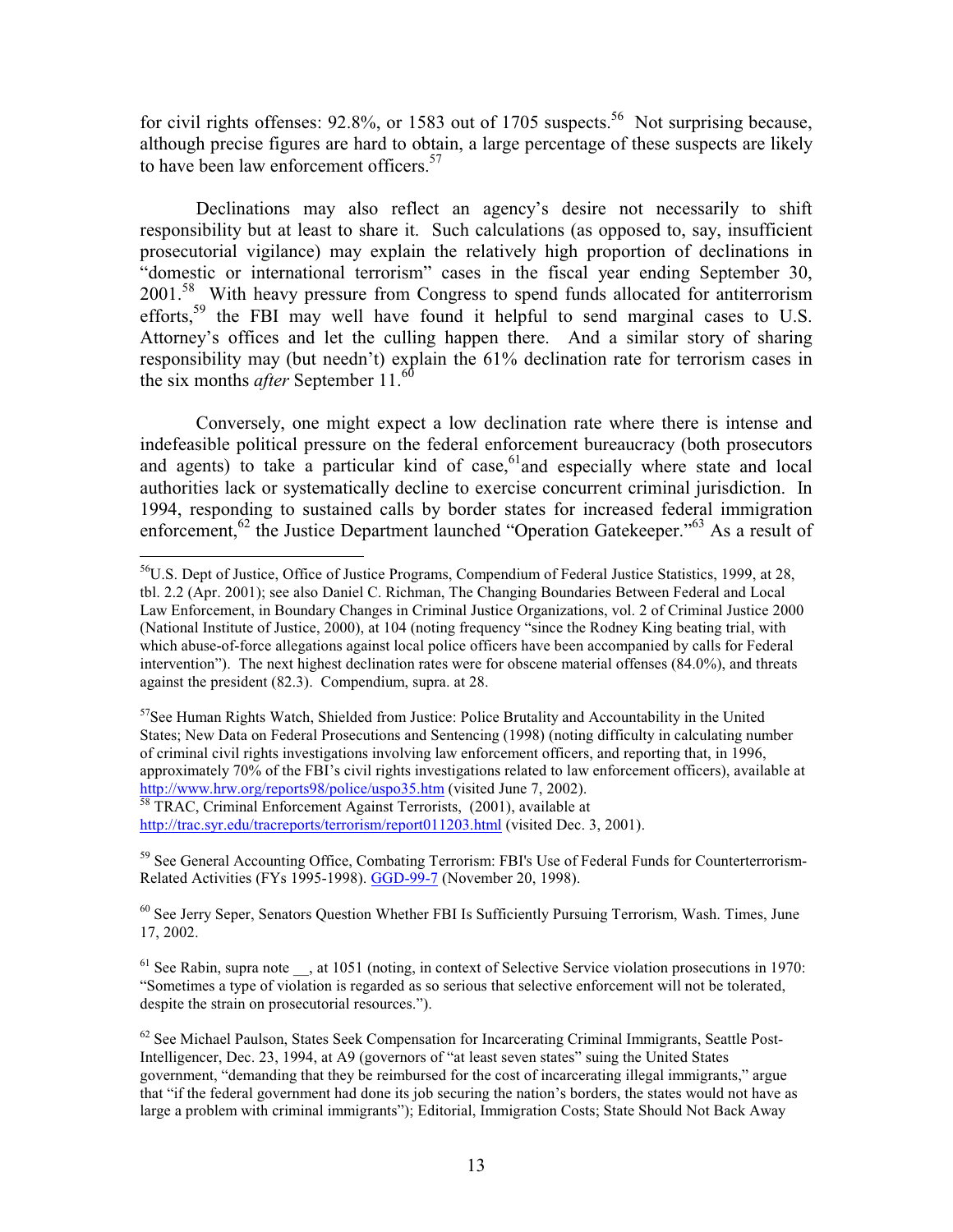this and other efforts comprising the "Southwest Border Initiative," immigration prosecutions in five border federal districts increased "more than seven-fold" between 1994 and 2000,<sup>64</sup> and convictions in INS cases rose from comprising 12.0% of all federal convictions in 1992 to 19.5% in 1998.<sup>65</sup> And the INS's declination rate, always comparatively low, was the lowest for 1998-99 (3.4%) for any of the high-volume federal investigative agencies.<sup>66</sup>

Such stories give a taste of the declination dynamic. But only a taste, given how much they rest on speculation. High declination rates for an agency can suggest a serious disjunction between the agency's agenda and those of the U.S. Attorney's Offices. But they are equally consistent with a managerial strategy of seeking political insulation, using prosecutors to monitor insufficiently supervised field offices, or impressing funders. Or with an agency strategy of regretfully bowing to prosecutorial gatekeeping authority.<sup>67</sup> Or some combination of these, with variation over districts or regions. Put differently, the fact that the FBI had a declination rate of 43% in 1998-99, compared to a DEA rate of 18.3% says something.<sup>68</sup> But from the outside, we can't be sure about what.<sup>69</sup>

from Lawsuit, Dallas Morning News, August 17, 1994, 24A (supporting Texas's suit against federal government seeking reimbursement for immigration-related costs now borne by the state, editorial notes that "even when [suspected criminals] are apprehended [at the border], they are let off with a slap on the wrist by U.S. attorneys who are responsible for their prosecution"); Maggie Rivas, Gaps in the Fence; Immigration Reform Seems Far Cry from Reality at Mexican Border, Dallas Morning News, Jan. 3, 1994, 1A (noting complaints by local officials at inadequacy of federal efforts against illegal immigration).

<sup>63</sup>Reno Initiative Aims to Control Immigration, New York Times, Sept. 19, 1994, sec. 1 at 40; see Alan D. Bersin & Judith S. Feigin, The Rule of Law at the Margin: Reinventing Prosecution Policy in the Southern District of California, Geo. Immigr. L. J. 285, 299 (1998).

<sup>64</sup> Fact Sheet, Crisis in the Border Courts, Administrative Office U.S. Courts, available at <<http://www.uscourts.gov/judnow/crisis.htm>>, (visited Aug. 31, 2001).

 ${}^{65}$ See TRAC, **INS** at Work; Recent Trends in INS Enforcement. available at <<trac.syr.edu/tracins/findings/aboutINS/insTrends.html>>, (visited Aug. 31, 2001).

 $^{66}$  Compendium of Federal Justice Statistics, supra note , at 29, tbl. 2.3. In different terms, the percentage of INS referrals prosecuted went from 84% in 1992 to 93% in 1998. See Immigration and Naturalization Service, 1992 – 1998, <http://trac.syr.edu/tracins/findings/national/ins9298.html>.

Why the INS declination rate has been low, even before "Gatekeeper" was best explained by a former S.D. Cal. U.S. Attorney: "Given the local DA's unwillingness to prosecute border cases, we do not have the traditional federal prosecutor's tool of declination to state authorities to bring the number of cases into line with the resources." William Braniff, Local Discretion, Prosecutorial Choice, and the Sentencing Guidelines, 5 Fed. Sent. R. 309, (1993).

 $^{67}$  See Rabin, supra note , at 1055 (discussing "feedback effect" in which an agency "react[ed] to a consistent pattern of declinations [] by shaping its referral policy accordingly").

 $^{68}\mathrm{Id}.$ 

 $^{69}$ See Landes, supra note , at 227 (noting that "[t]o the extent that prosecutors and investigators collude so that each internalizes the interests of the other," a system that formally separated prosecution from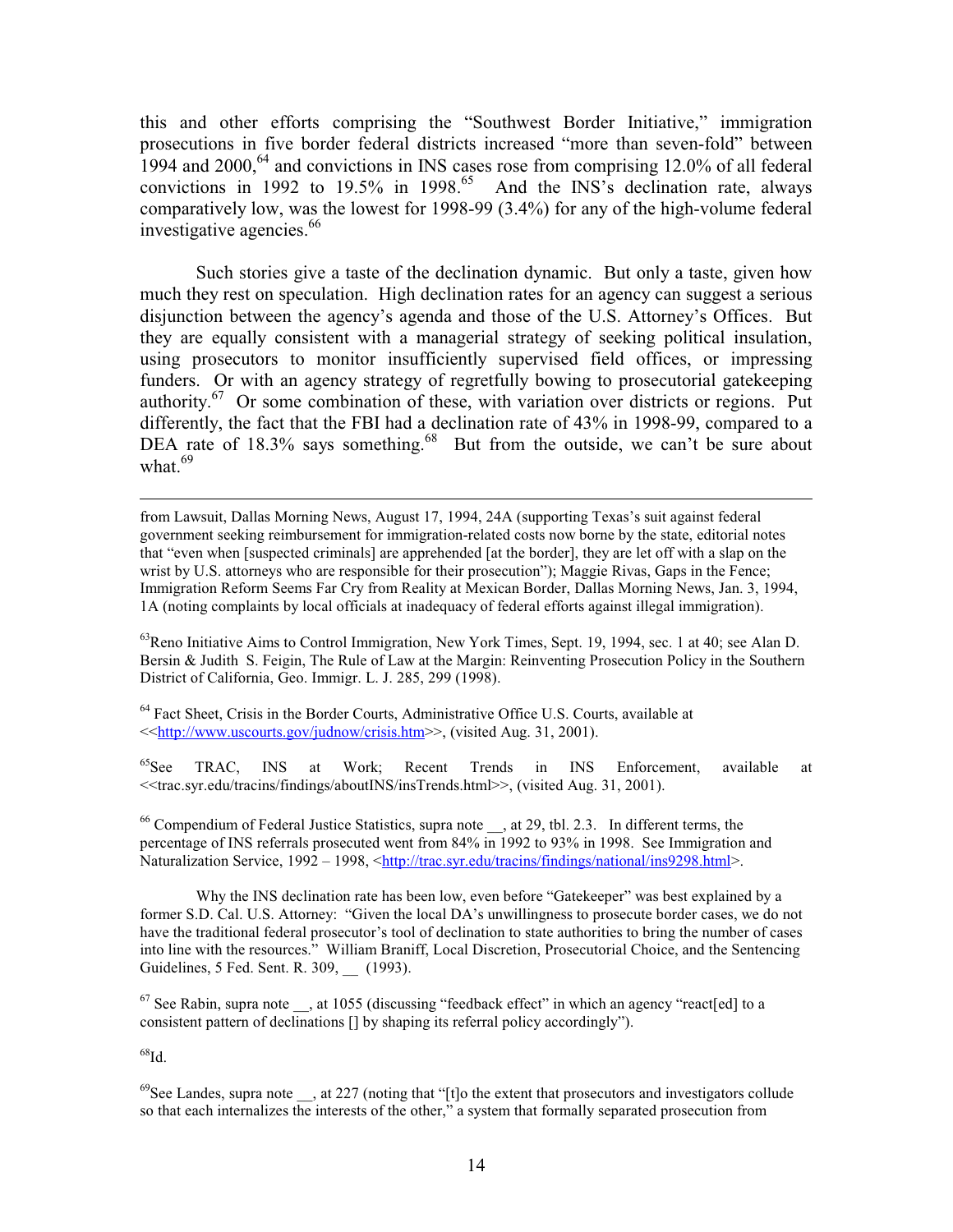Regretfully, one regains one's moorings only by moving from the quantitative to the qualitative or just plain impressionist. By these measures, no one doubts that federal prosecutors exercise a considerable degree of discretionary power in their case selection decisions, and that they regularly diverge from agency preferences in this regard.<sup>70</sup> At its core, prosecutorial power is primarily negative, and hardly absolute  $-$  not the power to make an agency pursue a kind of case that the agency doesn't want to pursue, or even the power to say "no" to every single case of the sort that an agency very much wants to pursue. But the leverage that, at least potentially, flows from prosecutorial gatekeeping authority ought not be underestimated.

#### Agency Control over Investigative Resources, Tactics and Agenda  $2.$

Now to the investigative side of the equation. Here, too, discretionary choices are made that reflect policy preferences. At the most mundane, this is just a point about the costs of information and the pursuit of some investment strategy. But one needn't look far to find more dramatic instances of the inextricable intersection between tactical choices and enforcement agendas. The decision to arrest and handcuff a Wall Street executive on his trading floor,  $71$  the decision to "conduct the initial surprise interview of Monica Lewinsky incommunicado for as long as she would allow"  $72$  – each of these raises a question of "proportionality" that cannot be answered without taking a position on the nature and seriousness of the conduct being investigated.<sup>73</sup>

Investigations, of course, are the province of investigative agencies. To what degree, then, do those agencies make these tactical "investment" decisions on their own, deciding whether and with what intensity any matter or set of matters is pursued? To what extent are they monopolists, when it comes to providing the investigative support that prosecutors need to bring and pursue criminal charges?

investigation would be "operationally equilivalent to one that combined the functions).

 $^{70}$  See, e.g., Eisenstein, supra note \_\_, at 156-68; Wilson, supra note \_\_, at 139; CAFLE Hearing, Dec. 1, 1998, pt.1, at 113 (testimony of FBI Director Louis Freeh).

<sup>71</sup> See Miriam Rozen, G.E.'s Sacrificial Lamb, The American Lawyer, July/Aug. 1987, at 31 (describing arrest of Richard Wigton on trading floor of Wall Street firm); see also Richard B. Stolley, The Ordeal of Bob Freeman, Fortune, May 25, 1987, at 66 (describing arrest of Wall Street arbitrageur in his firm's offices); Connie Bruck, Ten Years of Upheaval: Rudolph Giuliani, The American Lawyer, Mar. 1989, at 99 (discussing controversy surrounding the arrests); see also Jonathan D. Glater, Five Questions for Mary Jo White: Those Very Public Arrests of Executives, N.Y. Times, July 28, 2002 sec. (fin), at 4 (former U.S. Attorney discusses recent public arrest of John J. Rigas, founder of Adelphia Communications).

 $^{72}$  Rory K. Little, Proportionality as an Ethical Precept for Prosecutors in Their Investigative Role, 68 Ford. L. Rev. 723, 729 (1999).

 $^{73}$  See Little, supra note \_\_, at 733 ("The issue [] regarding the investigative decisions made in the Starr investigation, is not whether the tactics were either legal or novel" but whether "they were proportionate to the crime(s) under investigation."); Anthony Lewis, Abroad at Home: Sense of Proportion, N.Y. Times, Apr. 20, 1998, at A19 (suggesting that "Mr. Starr" had "lost his sense of proportion").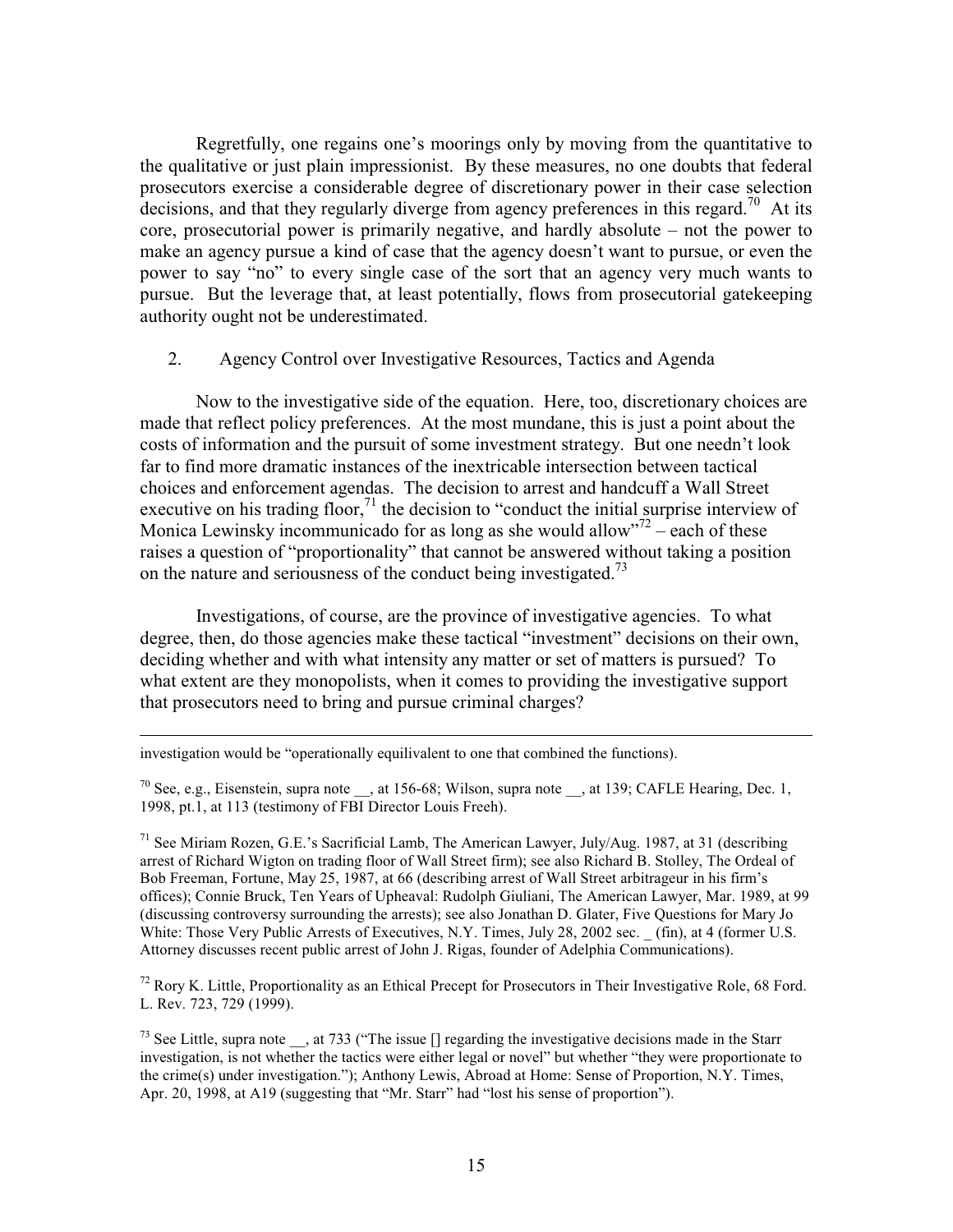Here, again, the received wisdom has a substantial basis in reality. Some federal prosecutors may actually leave the comfort of their offices to pound the pavement investigating cases. But this generally happens only in the movies – which don't have to worry about such niceties as the rule precluding a lawyer from acting as both a advocate and a sworn or unsworn witness<sup>74</sup> -- if at all.<sup>75</sup> Enforcement agencies have the expertise, the manpower, the technical resources, and, perhaps most importantly, the informational networks (of concerned citizens, victims, and informants) that no U.S. Attorney's office possesses, and without which few cases could be brought. Indeed, save in the exceptional cases – where the news media or a victim brings a case directly to prosecutors' attention  $- a U.S.$  Attorney's office generally won't even know that a crime has been committed, let alone be in a position to investigate it with an eye to prosecution.

The investigative resources of some of the largest enforcement agencies (notably the FBI, ATF, and DEA) have been greatly supplemented in recent years by the resources of state and local enforcement agencies, which have found it politically and financially expedient to develop robust alliances with their federal counterparts, pooling information and manpower in exchange for such benefits as technical assistance, overtime pay and "buy money," and access to favorable federal fora (for criminal cases and forfeiture proceedings).<sup>76</sup> The balance of power in this area may recently have shifted, as state and local enforcers have moved from being principally supplicants, seeking federal aid in combating violent crime, to being sometimes eager and sometimes grudging providers of the manpower needed for fine-grained nationwide terrorism investigations.<sup>77</sup> But the primary point of contact between federal and local enforcers has, at least until now, been at the agency level.<sup>78</sup>

<sup>76</sup>See Richman, Federal Criminal Law, at 784; Richman, Changing Boundaries, at 95; CAFLE Hearings, Aug. 25, 1998, at 18 (Oklahoma Public Safety Commissioner notes that he accepts federal entry into the area of traditionally local crimes "because it gets me money. It gets overtime pay for my people.").

<sup>77</sup>See Fox Butterfield, A Police Force Rebuffs F.B.I. On Querying Mideast Men, N.Y. Times, Nov. 21, 2001, at B7 (calling it a violation of state law, Portland, Oregon, police chief announces that his department would "not cooperate with the Federal Bureau of Investigation in its efforts to interview 5,000 young Middle Eastern men nationwide"); Paul Duggan, FBI Chief Promises to Give State and Local Police a Role in Probe, Wash. Post, Oct. 17, 2001, at A15 (president of International Ass'n of Chiefs of Police reports FBI Director Mueller as acknowledging "that the bureau has made insufficient use of its state and local counterparts in the biggest criminal investigation in U.S. history).

<sup>78</sup>See Mary Beth Sheridan. INS Seeks Law Enforcement Aid in Crackdown: Move Targets 300,000 Foreign Nationals Living in U.S. Despite Deportation Orders, Wash. Post, Dec. 6, 2001, at A25 (describing INS efforts to enlist local police, as well as other agencies, in apprehension of aliens subject to deportion orders).

<sup>&</sup>lt;sup>74</sup>See United States v. Marshall, 75 F.3d 1097, 1106 ( $7^{\text{th}}$  Cir. 1996).

 $^{75}$  I have dim memories of a short-lived television program a decade ago about a young AUSA in New York. Also see The Client (1994) (movie based on John Grisham novel, starring Tommy Lee Jones as a U.S. Attorney jetting about with his staff in his own plane, in pursuit of the bad guys).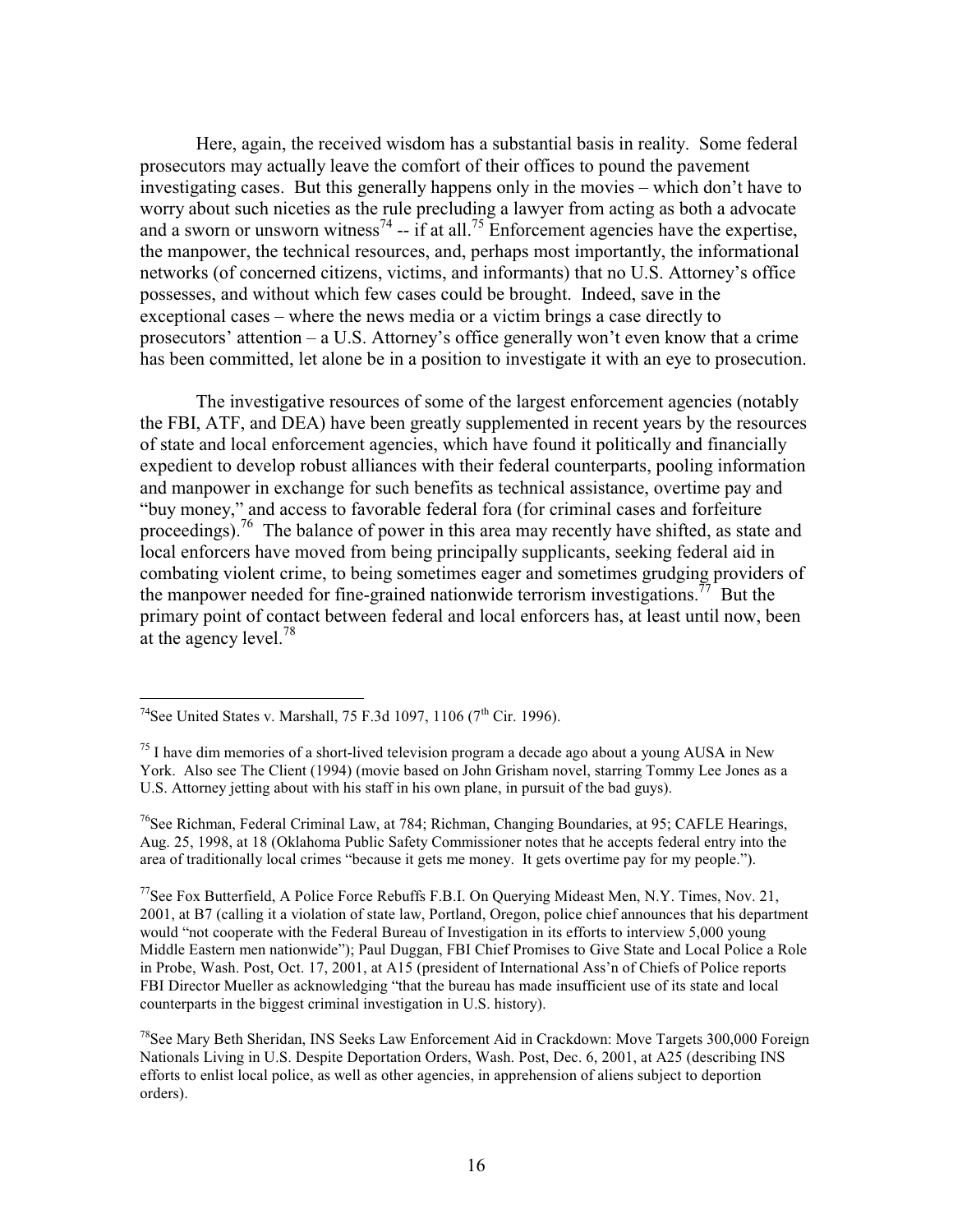Why haven't federal prosecutors reduced their reliance on federal agencies by dealing directly with state and local agencies, trading the advantages of federal jurisdiction for investigative support? This in fact has occurred,  $\frac{75}{9}$  and may occur more, as the federal government tries to negotiate with local officials for their assistance in terrorism investigations.<sup>80</sup> But there are some obstacles even here. Although agents and police have their rivalries, they have similar professional perspectives. After Attorney General Ashcroft placed U.S. Attorneys in charge of joint terrorism task forces around the country,<sup>81</sup> a former FBI executive expressed his concern that the move would "undermine] the effectiveness of the FBI's relationship with state and local authorities," and noted that "several police chiefs" had advised that they were "not comfortable in such a relationship led by U.S. Attorneys."<sup>82</sup>

More fundamentally, the explanation for the relative lack of reaching out to local authorities directly may have much to do with the same sort of specialization of assets that binds firms together in the marketplace.<sup>83</sup> Federal agents gain expertise with the

<sup>80</sup>See Allan Lengel, Arab Men in Detroit to Be Asked to See U.S. Attorney, Wash. Post, Nov. 27, 2001, at A5 (discussing role of U.S. Attorneys' offices in working with local police forces as part of nationwide effort to "interview" Middle Eastern men); Susan Sachs, Long Resistant, Police Start Embracing Immigration Duties, N.Y. Times, Mar. 15, 2002, at A11; Steven Brill, The FBI Gets Religion, Newsweek, Jan 24, 2002 (same), available at http://www.msnbc.com/news/690991.asp, visited 1/24/02. One new player in the relationship between Washington and local enforcers is the new chief of the White House Office of Homeland Security, Gov. Tom Ridge, whose "outreach to state and local officials" has involved enforcement coordination that before 9/11 would likely have been handled within the Justice Department. See Steven Brill, Ridge Against the Machine, Newsweek, Mar. 18, 2002.

<sup>81</sup>See Office of the Attorney General, Memorandum for all United States Attorneys, all Members of the Anti-Terrorism Task Forces, Nov. 9, 2001, available at http://www.usdoj.gov/ag/readingroom/terrorism1.htm (visited Apr. 3, 2002).

<sup>79</sup> See. e.g., Gail Gibson, Ehrlich Reloads ATF Debate: He Asks Justice Dept. To Overrule Md. On Who Can Screen Gun Cases, Baltimore Sun, June 30, 2000, at B1; Richman, Project Exile, supra note, at 406-07 (describing how Maryland U.S. Attorney bypassed ATF and reached out directly to local police for gun cases); see also Roger L. Conner, The Office of the United States Attorney and Public Safety: A Brief History, 49 U.S. Attorneys' Bulletin 7 (Jan. 2001) (describing efforts of U.S. Attorneys' offices to work directly with local police forces); Office of Juvenile Justice and Delinquency Prevention, Office of Justice Programs, U.S. Dep't of Justice, Promising Strategies to Reduce Gun Violence (1999); Dick Lehr & Gerard O'Neill, Black Mass: The True Story of an Unholy Alliance Between the FBI and the Irish Mob 257 (2001) (recounting how federal prosecutors seeking to target mobster who at the time was being protected by the FBI agents he worked with as a sometime informant reached out to state authorities for investigative support).

<sup>&</sup>lt;sup>82</sup> Statement of Senator Patrick Leahy, Hearing on Homeland Defense: Sharing Information with Local Law Enforcement, Dec. 11, 2001, available at http://www.senate.gov/~judiciary/pil121101sc.htm (visited Dec. 12, 2001) (quoting former FBI Associate Deputy Director Oliver B. (Buck) Revell). As part of its effort to cement relations with local enforcers since Sept. 11, the FBI has created a new Office of Law Enforcement Coordination, with a former police chief, at Assistant Director rank. See FBI National Press Office, Release, Apr. 11, 2002, available at <http://www.fbi.gov/pressrel/pressrel02/mueller041102.htm>>.

<sup>83</sup> See Oliver Williamson, The Economic Institutions of Capitalism: Firms, Markets, Relational Contracting 52-56 (1985).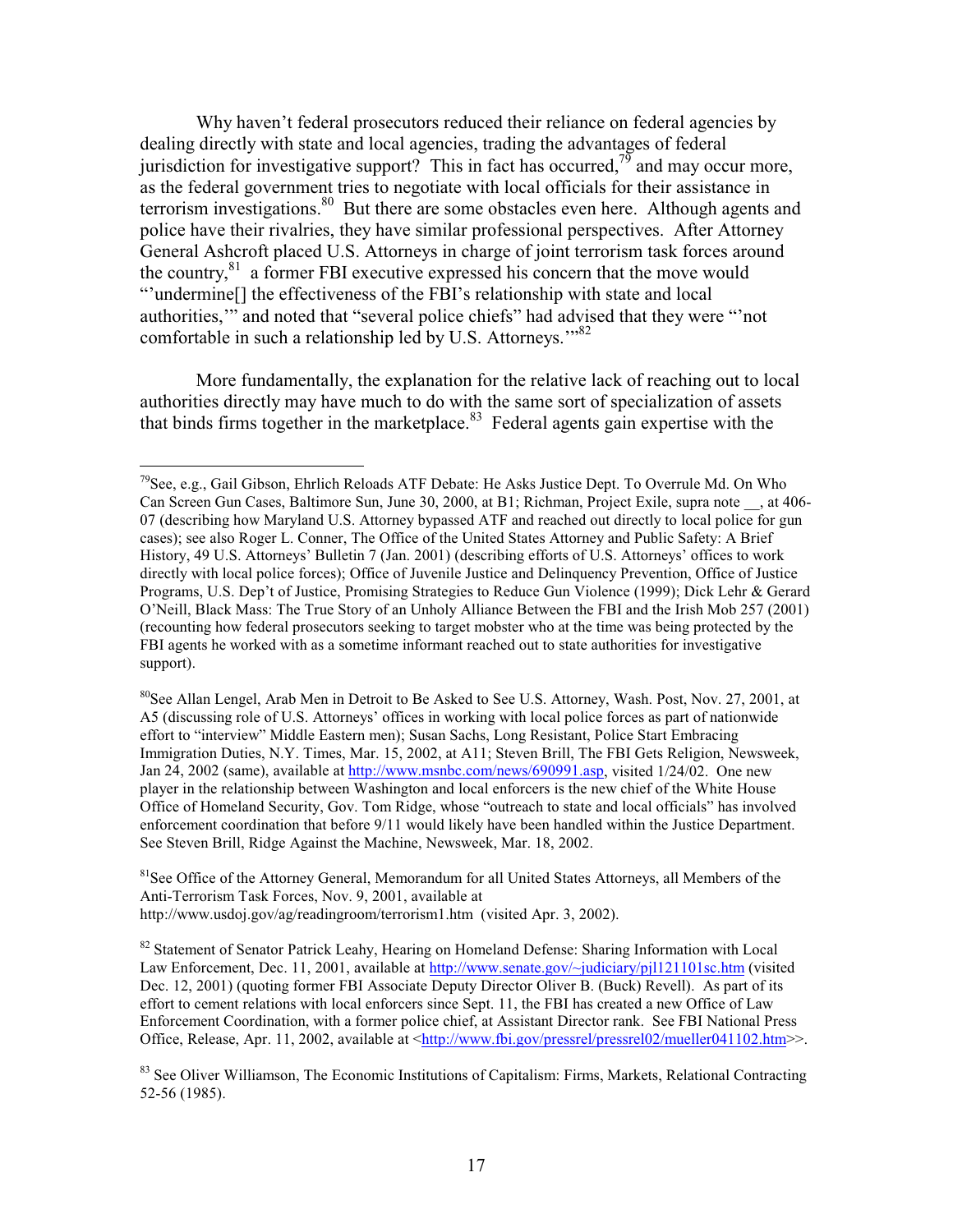federal adjudication process, and, as will be discussed later, personal relationships between federal agents and prosecutors at all levels help cement the bond.<sup>84</sup> Agencies may also have a degree of bargaining power by virtue of their control over so many of the cases that federal prosecutors most want to bring, and their relative expertise in their areas of specialization.<sup>85</sup> To the extent that an agency has the option of taking a case to another district or to the state, it can (implicitly, of course) offer an office not a single case but a portfolio of cases, lumping matters that the office might otherwise prefer to decline with politically (and maybe personally) rewarding ones that the office would not want to lose.

Just as agencies sometimes can play one U.S. Attorneys' office against another, prosecutors also have some limited ability to play one federal agency against another. There are a number of areas where agency's jurisdictions overlap, and (perhaps not surprisingly) these are areas in which the political rewards of bringing conspicuous cases can be greatest. The FBI dominates traditional organized crime cases for example (quite the monopolist here), but when a group engages in drug dealing or gun running, the DEA or ATF may have an interest as well. In the white collar area, the postal inspection service's jurisdiction over mail fraud makes that low profile agency<sup>86</sup> a fit instrument for prosecutors seeking to go where the FBI would prefer not to venture (or to control an investigation to a degree that the FBI would not tolerate). Thus, when Rudolph Giuliani's U.S. Attorney's office pursued Wall Street cases in the late 1980s, it initially would create ad hoc investigative teams from the postal inspection service, the IRS and the SEC.<sup>87</sup> The FBI's entry into this now-sexy area<sup>88</sup> came only later.<sup>89</sup> In another district, a U.S. Attorney recently explained why he liked the overlap between FBI and

<sup>86</sup> Stephen Beaven, Delivering Justice; Postal Inspection Service Fights Crime with a Low Profile, Indianapolis Star, Jan. 8, 2000, at B3; John Waggoner, Long Arm of Post Office; Inspectors Get Bad Guys, Little Attention, USA Today, Apr 16, 1993, at B1.

<sup>87</sup>See Rifka Rosenwein, Giuliani's Securities Unit Struggles with Caseload, Manhattan Lawyer, Aug. 30 -Sept. 12, 1988, at 1.

<sup>88</sup> The Postal Inspection Service garnered well-deserved publicity for its involvement in these cases. See Jane Applegate, Postal Inspectors; The Unsung Heroes of U.S. Sleuths, L.A. Times, June 17, 1987; Steve Coll & David Vise, Foot Soldiers in Trading Crackdown; Postal Agents Aid in Building Insider Case, Wash. Post, July 19, 1987, at H1. But the coverage was but a shadow of that in the Service's glory years in the mid-Nineteenth Century. See Carpenter, supra note , at 70 ("Hailed as the eyes and ears of the postal system, inspectors rivaled the Pony Express in their capacity for inspiring mythic tales of valor and peril."), citing James Holbrook, Ten Years Among the Mail Bags (1855), and P.H. Woodward, Secret Service of the Postal Department (1886).

<sup>&</sup>lt;sup>84</sup> See Reinier H. Kraakman, Gatekeepers: The Anatomy of a Third-Party Enforcement Strategy, 2 J. L. Econ. & Org. 53, 63 n.24 (1986) ("long-term contractual relationships will involve investments in 'governance structures' that make exit or breach costly for both sides").

<sup>&</sup>lt;sup>85</sup> For a discussion of federal agencies' relative freedom to invest strategically in particular kinds of cases or investigative techniques, see Richman, Boundaries, supra note , at 95.

<sup>&</sup>lt;sup>89</sup> See Rifka Rosenwein & Edward Frost, FBI Lands First Securities Case, Manhattan Lawyer, July 12 – 18, 1988, at 8.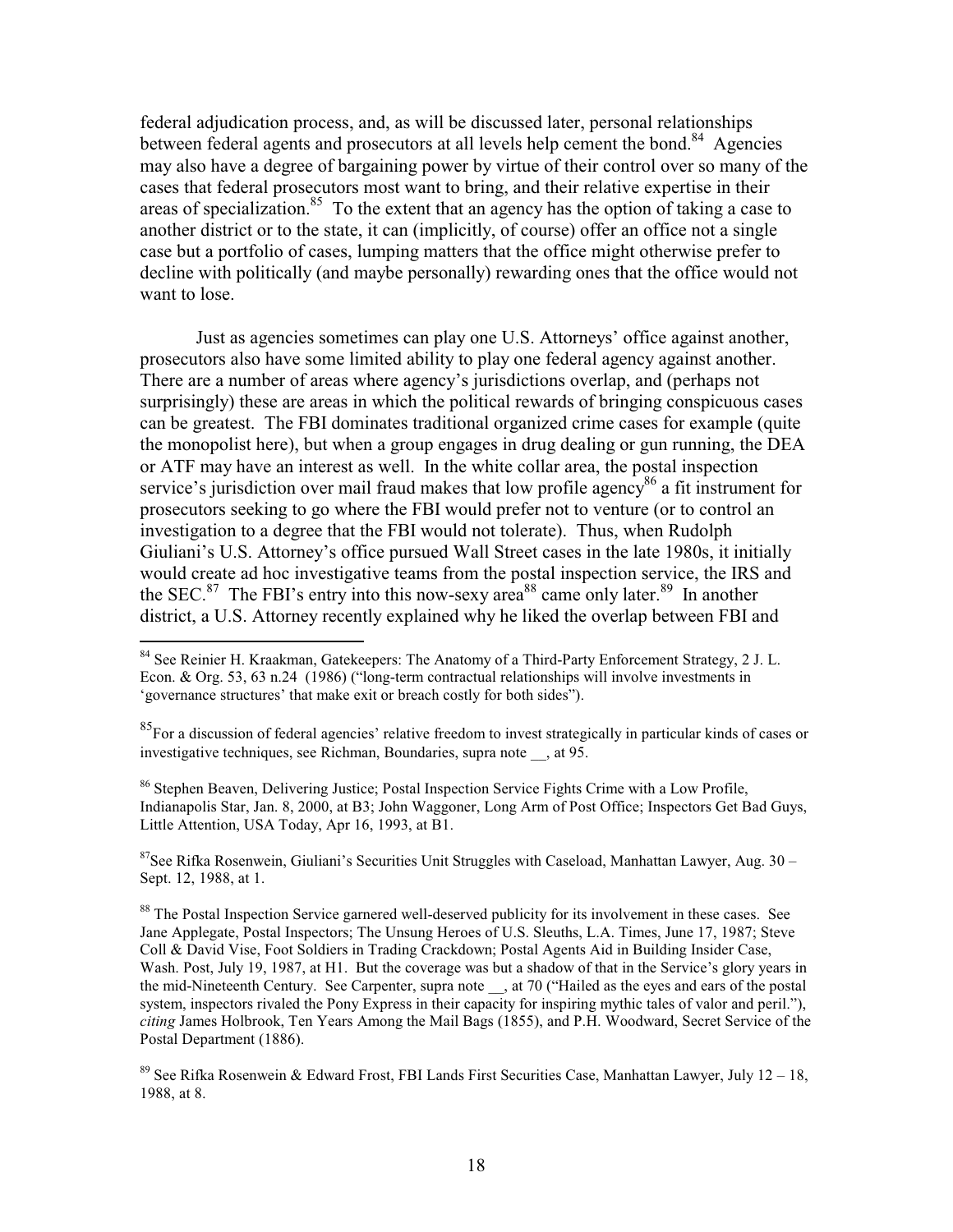Secret Service jurisdiction in white collar cases: The U.S. Attorney's office, he noted, "doesn't want to put all their investigative eggs in one basket," because, "at different" times [the two agencies] have different resources and different commitments to different types of white collar cases."<sup>90</sup>

Over time, the costs of competition<sup>91</sup> have led agencies, or their political sponsors, to clarify these jurisdictional boundaries.<sup>92</sup> Yet such clarifications have their own costs, and the current degree of blurriness may reflect some recognition of these advantages, which include the benefits of competition<sup>93</sup> and the deterrence of corruption.<sup>94</sup> Certainly, that blurriness enhances the bargaining power of a U.S. Attorney's office.

Interagency competition is not the only source of prosecutorial bargaining power at this structural level. Where an agency is particularly weak, and poorly organized, prosecutors may be able to gain substantial control over its agenda. This appears to be what happened to the IRS's Criminal Investigative Division, at least until very recently. Housed in an agency under constant political attack for aggressiveness,<sup>95</sup> reporting to

 $92$  Competition may be more of an issue in the larger districts than in the smaller. One U.S. Attorney recently noted that in smaller districts like his, "a lot of times [] you're lucky to get one agency to look at a problem, let alone have two fighting over it." CAFLE Hearing, Dec. 2, 1998, Pt. I, at 169-70 (testimony of Paul Warner, U.S. Attorney for Utah).

<sup>93</sup> See Albert Breton & Ronald Wintrobe, The Logic of Bureaucratic Conduct 128 (1982) (noting that because "optimum market structure for maximizing entrepreneurial competition or innovative activity is not perfect competition but some degree of monopoly," assignment of "quasi-property rights within organizations" will stimulate entrepreneurial activity by ensuring that "bureaucrats will obtain the benefits from an increased allocation of resources to their bureau"); Richard S. Higgins, William S. Shughart II & Robert D. Tollison, Dual Enforcement of the Antitrust Laws, in Robert J. Mackay, James C. Miller III & Bruce Yandle, Public Choice and Regulation: A View from Inside the Federal Trade Commission 154, 177 (1987) (concluding, after studying FTC-Justice Department liaison agreement governing antitrust cases: "Far from resulting in wasteful duplication, bureaucratic competition leads to more efficient resource use."); see also Dorf & Sabel, supra note , at 33 (discussing benefits of mild interagency competition). <sup>94</sup>See Lehr & O'Neill, supra note , at  $245$  (describing how control by corrupt FBI agents of information about their drug-dealing informants was threatened when DEA agents launched their own investigation of the informants' trafficking).

<sup>95</sup> See, e.g., Albert B. Crenshaw, Senate Panel Told of IRS Abuses; Witnesses Allege Harassment, Mistakes, Fabricated Evidence, Wash. Post, Sept. 25, 1997, at E3; David Cay Johnson, Senate Committee Is Told of a Vast Range of Abuses by I.R.S. Agents, N.Y. Times, Apr. 29, 1998, at A16.

 $^{90}$ CAFLE Hearings, Dec. 2, 1998, Pt. I, at 167 (testimony of Mark Calloway, U.S. Attorney for the Western District of North Carolina). Although the Secret Service is best known for its protective activities, it has striven to highlight its "cybercop" role. See, e.g., Robert Vamosi, How the Secret Service Become Our Nation's Cybercops, CNET/ZDNet, June 26, 2002.

 $91$ See John A.C. Conybeare, Bureaucracy, Monopoly, and Competition: A Critical Analysis of the Budget-Maximizing Model of Bureaucracy, 28 Am. J. Pol. Sci. 479, 495 (1984) (noting that competition among bureaus, while leading to efficiencies, "may also bring some negative side effects (e.g., higher monitoring costs for the sponsor, wasteful 'political advertising' by bureaus, loss of economies of scale if decreasing costs are possible)").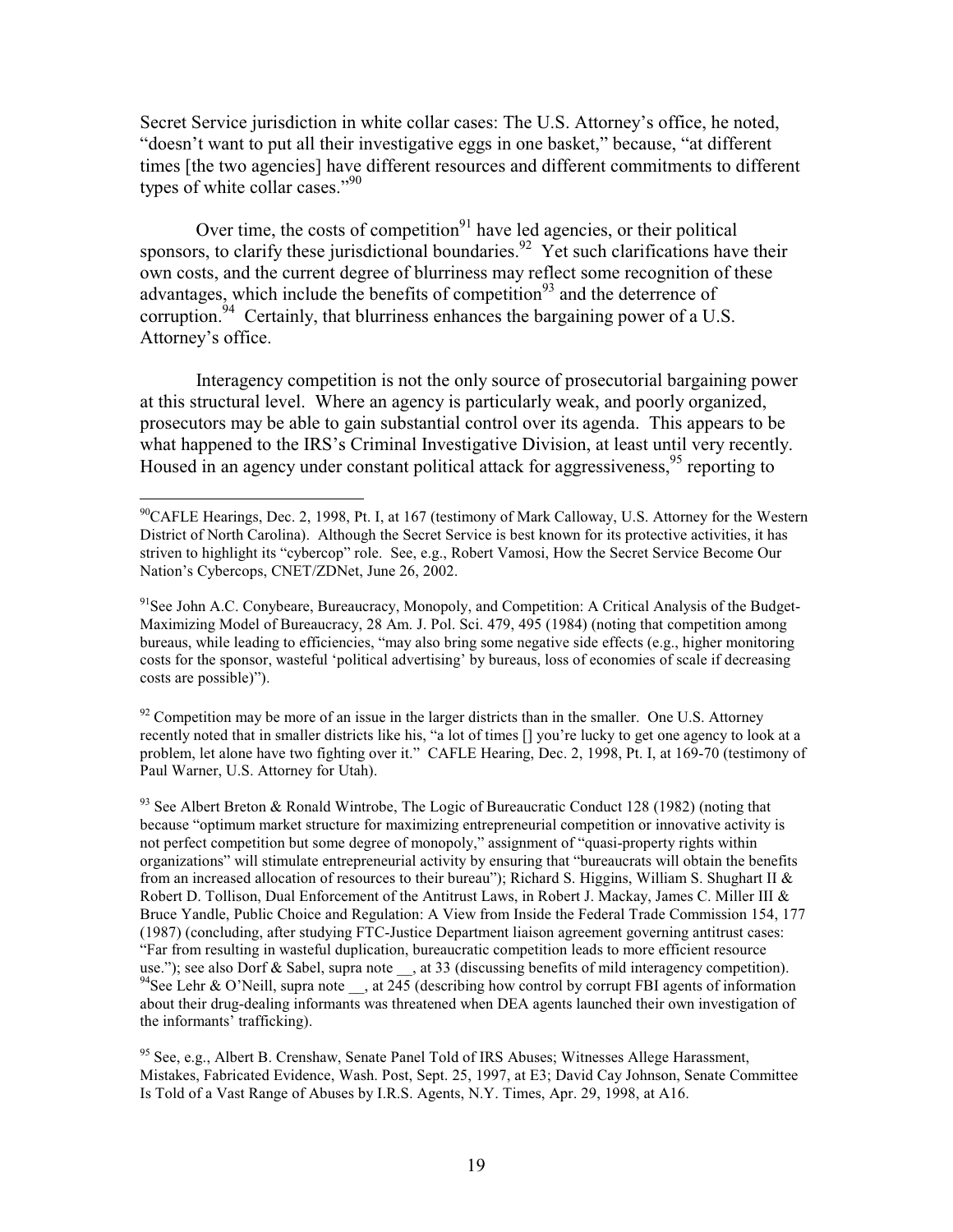district managers for whom criminal prosecutions were a secondary concern, and authorized to "pursue a broad range of investigations with little regard to the impact these investigations [had] on overall tax compliance,<sup>396</sup> CID agents responded by offering their financial expertise to U.S. Attorneys' offices, which in turn "determined [the Division's] investigative agenda.  $97$  It remains to be seen whether the reorganization of the Division will succeed in shifting agents' attention more specifically to tax compliance goals.<sup>98</sup>

What makes an agency strong or weak, if one measures strength by the extent to which an agency can impose its enforcement priorities downstream on prosecutors (while avoiding upstream interference from the agency's political masters)? A full answer is beyond the scope of this article.<sup>99</sup> One school of thought, led by Terry Moe and others, counsels us to look to the politics of institutional design, and recognizes the many ways in which legislators and interest groups can embed their preferences in an agency's organic structure – its turf, its capacities, and its procedures.<sup>100</sup> In response, Daniel Carpenter, while conceding that "[a]gency structure undoubtedly shares the potential for bureaucratic autonomy," tells powerful tales of agencies "forging bureaucratic autonomy" in ways unforeseen by their designers and not predetermined by their design.<sup>101</sup> Autonomy, for Carpenter, is something an agency can win by "establish [ing] political legitimacy -- a reputation for expertise, efficiency or moral protection and a uniquely diverse complex of ties to organized interests and the media – and induce

The Webster Report found no evidence to support allegations that U.S. Attorneys were requiring IRS CID agents "to assist prosecutors on non-tax, financial grand jury investigations as a *quid pro quo* for prosecuting [the Division's] tax cases." Webster Report, supra note , at 16 n.27.

<sup>&</sup>lt;sup>96</sup> William H. Webster, Review of the Internal Revenue Service's Criminal Investigation Division (Apr. 1999), at 9.

<sup>&</sup>lt;sup>97</sup> Id.; David Burnham, The F.B.I.: A Special Report, The Nation, Aug. 11, 1997, available at <<http://past.thenation.com/issue/970811/0811burn.htm>> (visited Nov. 12, 2001) ("a prosecutor in New York" noted that when the FBI refused to pursue "a serious official corruption matter in the district, and my boss – the U.S. attorney – was not prepared to make an issue out of it. To get around the problem, I had to shop around for help, finally recruiting some I.R.S. agents.").

<sup>&</sup>lt;sup>98</sup> See CID Reorganization stuff; Mark Matthews comments, 3/14/01 68 Crim L. Rptr 513 (3/8/01 speech): "Those of us who have been in this business know the best tax cases are made on the civil side of the house and the audit processing kicked over to CI rather than having CI agents spend their down time with U.S. attorneys and come up with tax cases that way."). It remains to be see whether the commitment of CID resources to the effort to block the money flow to terrorist organizations will derail this reorganization. See Judith Miller, A Nation Challenged: The Money Trail; Raids Seek Evidence of Money-Laundering, N.Y. Times, Mar. 21, 2002, at A19; Criminal Investigation's Role on Terrorism Task Forces (Nov. 1, 2001), available at << http://www.ustreas.gov/irs/ci/factsheets/docterroristtaskforces.htm>>

 $^{99}$ For a tentative exploration of such matters, see Richman, Federal Criminal Law, supra note , at 793-99.

<sup>&</sup>lt;sup>100</sup>See sources cited supra note \_\_ (Moe, McNollgast, etc)

<sup>&</sup>lt;sup>101</sup>Daniel P. Carpenter, The Forging of Bureaucratic Autonomy: Reputations, Networks, and Policy Innovation in Executive Agencies, 1862-1928, at 358 (Princeton Univ. Press. 2001).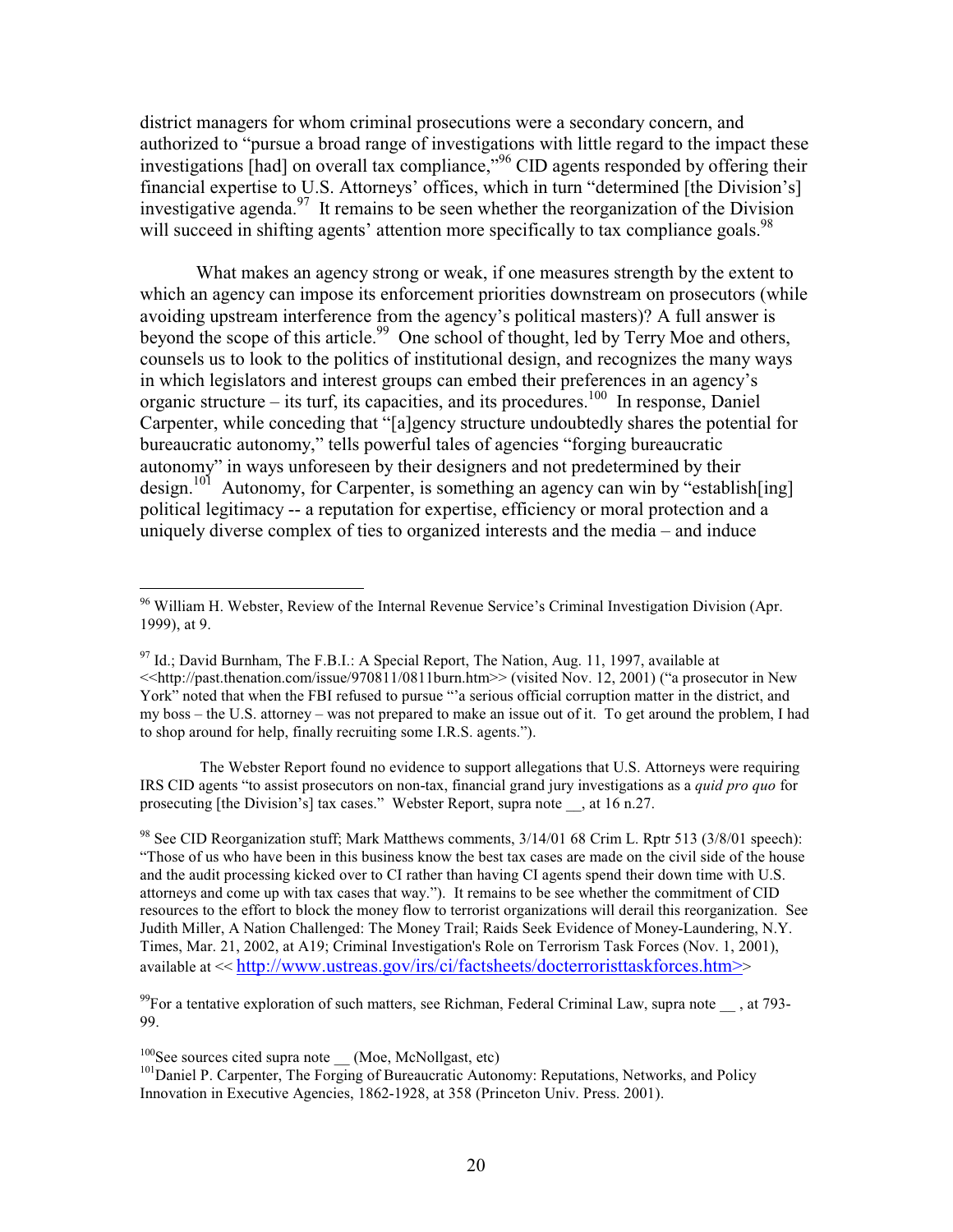politicians to defer to the wishes of the agency even when they prefer otherwise."<sup>102</sup> And among his accounts from the Progressive Era is one of the postal inspectors leveraging their department's "reputation for moral vigor" -- developed during 1890s through the enforcement of morals legislation] – into a new focus on fraud in the 1910s and 1920s that "made the fraud order one of the most powerful forms of economic regulation in the new, advertising-driven economy."<sup>103</sup>

There is no reason why we have to choose between these theories. Indeed, we find evidence of both at work in the federal criminal enforcement bureaucracy, and can see how they can reinforce one another. Is the FBI "story" one of the inevitable power that flows from control of the national security "beat," or of the Bureau's ability to manage its relationships with Congress, the rest of the Executive branch, and the media? It is surely both. And however beleagured the Bureau may seem today,  $104$  no prosecutor will discount its clout.<sup>105</sup> The limited bargaining power of ATF, which exists in large part because opponents of gun control wanted a weak agency responsible for gun enforcement,  $106$  may be more a matter of institutional design, but one still finds the agency striving to establish "political legitimacy" by touting its violent-crime fighting capabilities and working to forge strategic alliances with local law enforcement

<sup>104</sup>While the Bureau may have seemed particularly autonomous during the Clinton years, see John F. Harris & David A. Vise, The Clinton Years: With Freeh, Mistrust Was Mutual, Wash. Post, Jan. 10, 2001, at A1; David A. Vise & Lorraine Adams, Rift Between Justice Dept. and FBI Widens, Wash. Post, Sept. 27, 1999, at A3ile under Clinton, its insulation from oversight appears to have ended, with the arrival of an Administration not targeted by special prosecutors, the disclosures about the agency's errors in the Oklahoma City bombing case, see Michael Isikoff, The Culture of "Yes Men"; Freeh Explains How FBI Let Documents Fall Through Cracks, Newsweek Web, May 16, 2001, available at <www.msnbc.com/news/574363.asp> (visited May 17, 2001); Cheryl W. Thompson & Claudia Deane, FBI's Ratings Suffer in Light of Blunders; Handing of McVeigh Case Worries Majority, Poll Finds, Wash. Post, May 22, 2001, at A3, topped off with the swirling allegations concerning the Bureau's mishandling of its counterterrorism investigations before September 11. See Romesh Ratnesar & Michael Weisskopf, How the FBI Blew the Case; the Inside Story of the FBI Whistle-Blower Who Accuses her Bosses of Ignoring Warnings of 9/11, Time Magazine, June 3, 2002.

<sup>105</sup> See CAFLE Nov. 13, 1998 Hearing, at 44-45 (comment of former U.S. Attorney and FBI Director William Webster) (although "U.S. Attorney is, as many of them like to say, the senior federal law enforcement officer in the area," "[t]he truth of the matter is that the lines of investigation generally are based on instructions from doctrine, policy and so forth from [FBI] headquarters"); Walter J. Kendall, II, A Brief Argument for Greater Control of Litigation Discretion - The Public Interest and Public Choice Contexts, 23 J. Marshall L. Rev. 215, 225 (1990) ("The influence of the FBI on the priorities of the U.S. Attorney's office was acknowledged to be significant."); David Burnham, The F.B.I.: A Special Report, The Nation, Aug. 11, 1997, available at  $\leq$ http://past.thenation.com/issue/970811/0811burn.htm>> (visited Nov. 12, 2001) ("The theory is that the U.S. attorney [] is the top dog in the area when it comes to federal enforcement,' said one senior investigator. 'But in many districts the SACs [special agents in charge] have more experience and political connections in Washington than the U.S. attorney."".

 $102$  Id.at 4.

 $103$  Id. at 148-49.

<sup>&</sup>lt;sup>106</sup>See Richman, Federal Criminal Law, supra note , at 796; Vizzard, In the Cross Fire, supra note \_\_, at 154-88.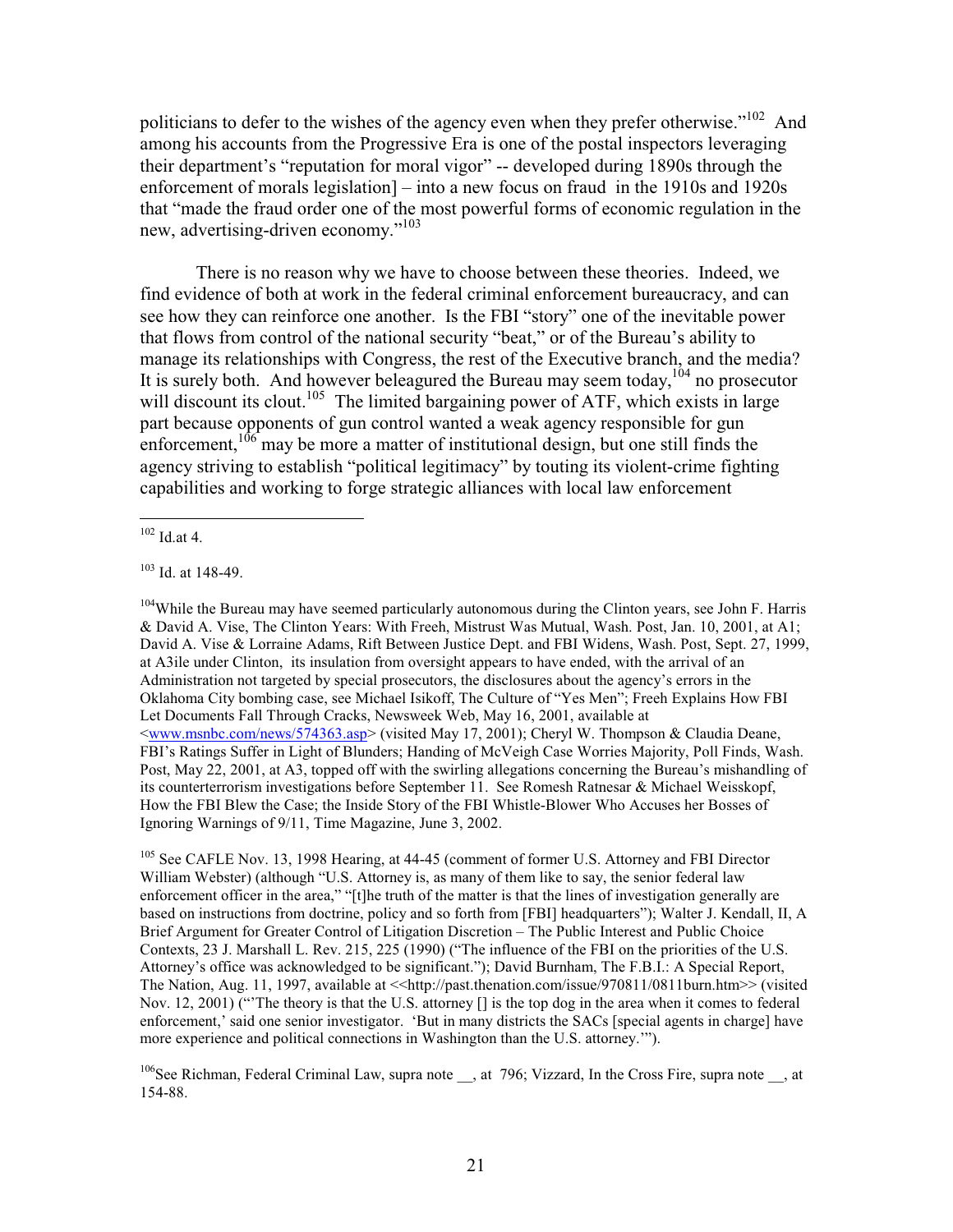authorities.<sup>107</sup> The important point, for purposes of this article, is not to get a fix, or even place a rough estimate, on the absolute or relative power of any agency, but rather to recognize that such power will greatly affect the extent to which prosecutors can impose their priorities on agencies.

To what extent, where there is a disjunction between agency and prosecutorial priorities, can agencies leave prosecutors in the lurch by presenting "investigated" cases that (from a prosecutorial perspective) have not been sufficiently developed? Certainly post-indictment prosecutorial investigative work occurs, and the bright-line that the civil immunity cases draw between investigating a case and preparing one for trial<sup>108</sup> is quite artificial. Part of the problem may be that "cost savings from guilty pleas instead of long trials cannot be transferred" from prosecution to agency budgets, <sup>109</sup> leaving little room for agencies to directly negotiate efficient deals. But even so, prosecutors may not, as a general matter, have a pressing need to address the evidentiary gap created by agents' inattention to adjudicative needs.<sup>110</sup> Under the present system of easily obtained indictments and negotiated dispositions,  $\frac{111}{11}$  prosecutors can let agencies freely arrest, frequently without even giving prior notice, knowing that an indictment will be easy to obtain, even on a quick clock, and that a combination of minimal disclosure obligations and big sentencing differentials will generally induce guilty pleas. <sup>112</sup> Giving free rein to agencies allows U.S. Attorneys' offices to operate at maximum capacity, and keep their

<sup>109</sup>Michael Levi, Covert Policing and the Investigation of 'Organized Fraud': The English Experience in International Context, 195, 210, in Cyrille Fijnaut & Gary Marx, Police Surveillance in Comparative Perspective (Kluwer Law Int'l 1995).

<sup>110</sup>See Wilson, The Investigators, at 160 ("Making a case' is the most common expression agents use to describe what they are doing.... Once a case is 'made' – which usually means, once it has been accepted for prosecution – the agent thinks of himself as having fulfilled his task. His *work* is by no means done – he must still fill out reports and appear in court – but "work" is simply energy expended and is not at all the same thing as 'the job' []."); see also Joan E. Jacoby, The American Prosecutor: A Search for Identity 112 (1980) (noting how police role changes from one of authority, with discretionary power over investigation and arrest, to one of justifier during the intake stage, to mere coordinator of witnesses and evidence, and maybe witness, at trial).

<sup>111</sup> See Ann L. Pastore & Kathleen Maguire, eds. Sourcebook of Criminal Justice Statistics, 418 (tbl. 5.20), 453 (tbl. 5.51) [Online] http://www.albany.edu/sourcebook/.

 $107$  Richman, Project Exile, supra note , at 399.

 $^{108}$ See, e.g., Hampton y. Chicago, 484 F.2d 602, 608 (CA7 1973) ("There is a difference between the advocate's role in evaluating evidence and interviewing witnesses as he prepares for trial, on the one hand, and the detective's role in searching for the clues and corroboration that might give him probable cause to recommend that a suspect be arrested, on the other hand. When a prosecutor performs the investigative functions normally performed by a detective or police officer, it is neither appropriate nor justifiable that, for the same act, immunity should protect the one and not the other.") (internal quotation marks omitted), cert. denied, 415 U.S. 917 (1974).

 $112$  For an insightful normative challenge to this way of doing business, and an exploration of the relationship between the prosecutorial screening and plea bargaining, see Ronald F. Wright & Marc Miller, The Screening/Bargaining Tradeoff, Stan. L. Rev. (2003) (forthcoming).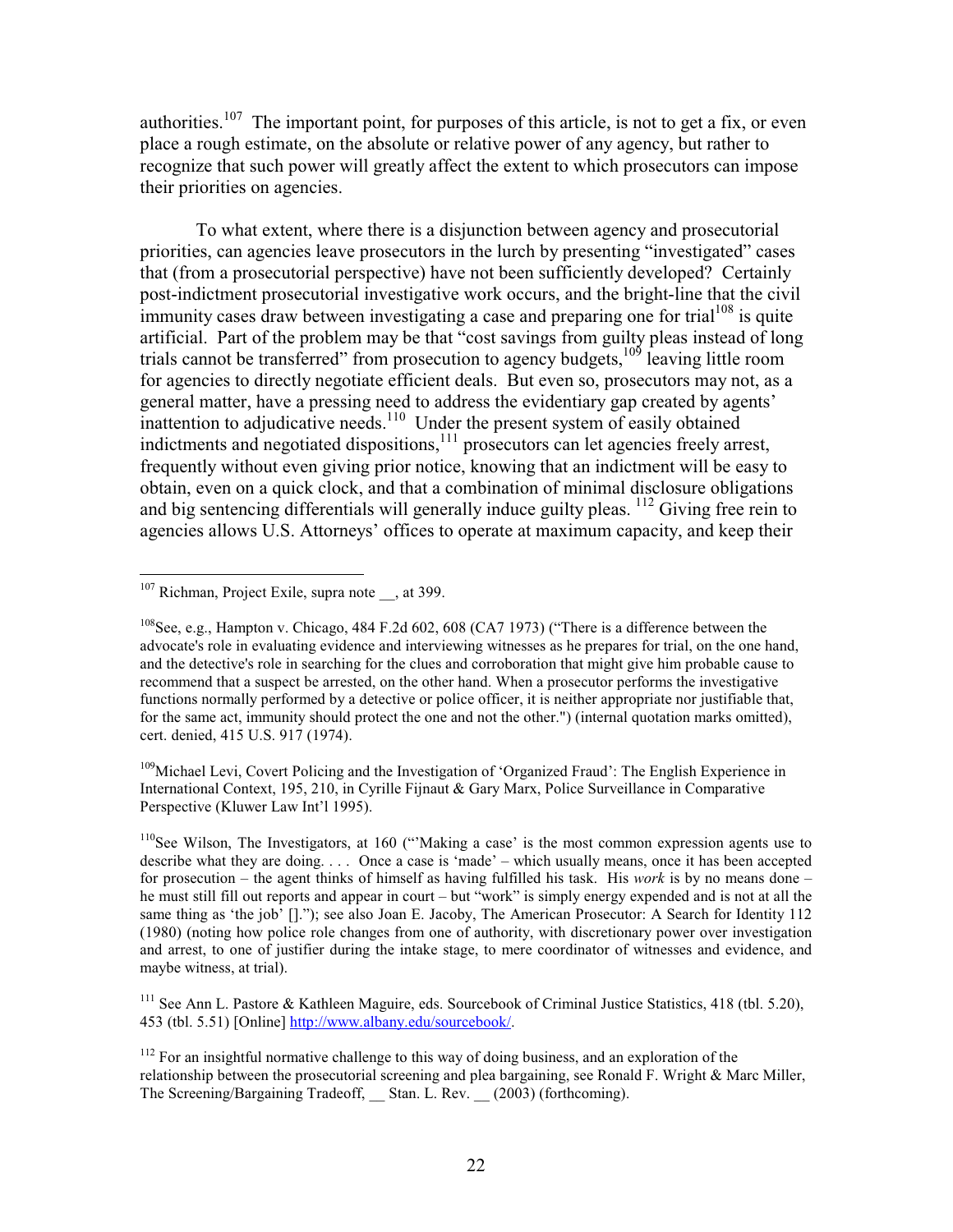own statistics up (which they need to do to compete with other districts for funding and other resources).<sup>113</sup> And because prosecutors are hard pressed to identify ex ante which cases will go to trial, even if they had in-house investigators, <sup>114</sup> such personnel would be of limited use in closing the evidentiary gaps.

Besides, prosecutors may, as a whole, do better in a system in which agencies are responsible for gathering evidence for trial. If there were a clear line between investigative-information gathering and adjudicative-information gathering, agencies would have a greater incentive to shift costs to U.S. Attorneys offices by presenting weaker cases for prosecution. In any single case, prosecutors could easily address an agency's failure to allocate sufficient resources to information gathering by declining to bring charges. And if this happened over a category of cases of middling importance, large-scale declination would be the answer.<sup>115</sup> But what if the pursuit of cases in a category were politically non-negotiable? Then declination would be less of an option, and the consequences of investigative inaction would be unfavorable dispositions. The U.S. Attorney could try to blame the agency for these, but it would be hard to make the charge stick. To be sure, agencies are not fully accountable under the present system, either, since allocating responsibility for an acquittal or unfavorable plea bargain will always be difficult. Was it because insufficient evidence was collected? The indictment poorly drafted? The case poorly tried?, etc.<sup>116</sup> But, at the very least, agencies' distasteful obligation to assist at trials gives them an incentive to gather sufficient evidence to make guilty pleas more likely, and to weed out poor cases early.<sup>117</sup>

Robert Rabin noted the benefits of the "additional interdependency" that "postreferral agency involvement" "creates between agency and prosecutor":

At a minimum, the involvement sensitizes the U.S. Attorney to the pre-referral resource investment of the agency, and leads most U.S. Attorneys to be open about the reasons for declination when the agency feels aggrieved. In turn, the post-referral work probably sensitizes the agency to some of the concerns of the

 $116$  cross-ref to team-production discussion

 $^{113}$ The collective action problem facing U.S. Attorneys' offices is worth noting. As a group, they might prefer to demand a higher level of case preparation from agencies, but, in the absence of enforceable agreement or some sort of "effort convention," see Harvey Leibenstein, The Prisoners' Dilemma in the Invisible Hand: An Analysis of Intrafirm Productivity, 72 Am. Econ. Rev. 72 (1982), there is pressure to compete for money from Washington.

 $114$  Cross ref

<sup>&</sup>lt;sup>115</sup> See Rabin, supra note , at 1063 (a "couple" of U.S. Attorneys relate that they have declined "out of hand" cases referred by the Department of Agriculture because of the poor quality of that agency's preparatory work).

<sup>&</sup>lt;sup>117</sup>See Raaj Kumar Sah & Joseph E. Stiglitz, The Architecture of Economic Systems: Hierarchies and Polyarchies, 76 Am. Econ. Rev. 716, 725 (1986) ("a higher quality screening at the lower bureau improves the portfolio to be evaluated by the higher bureau, but it also costs more because a larger number of projects are evaluated at the lower level").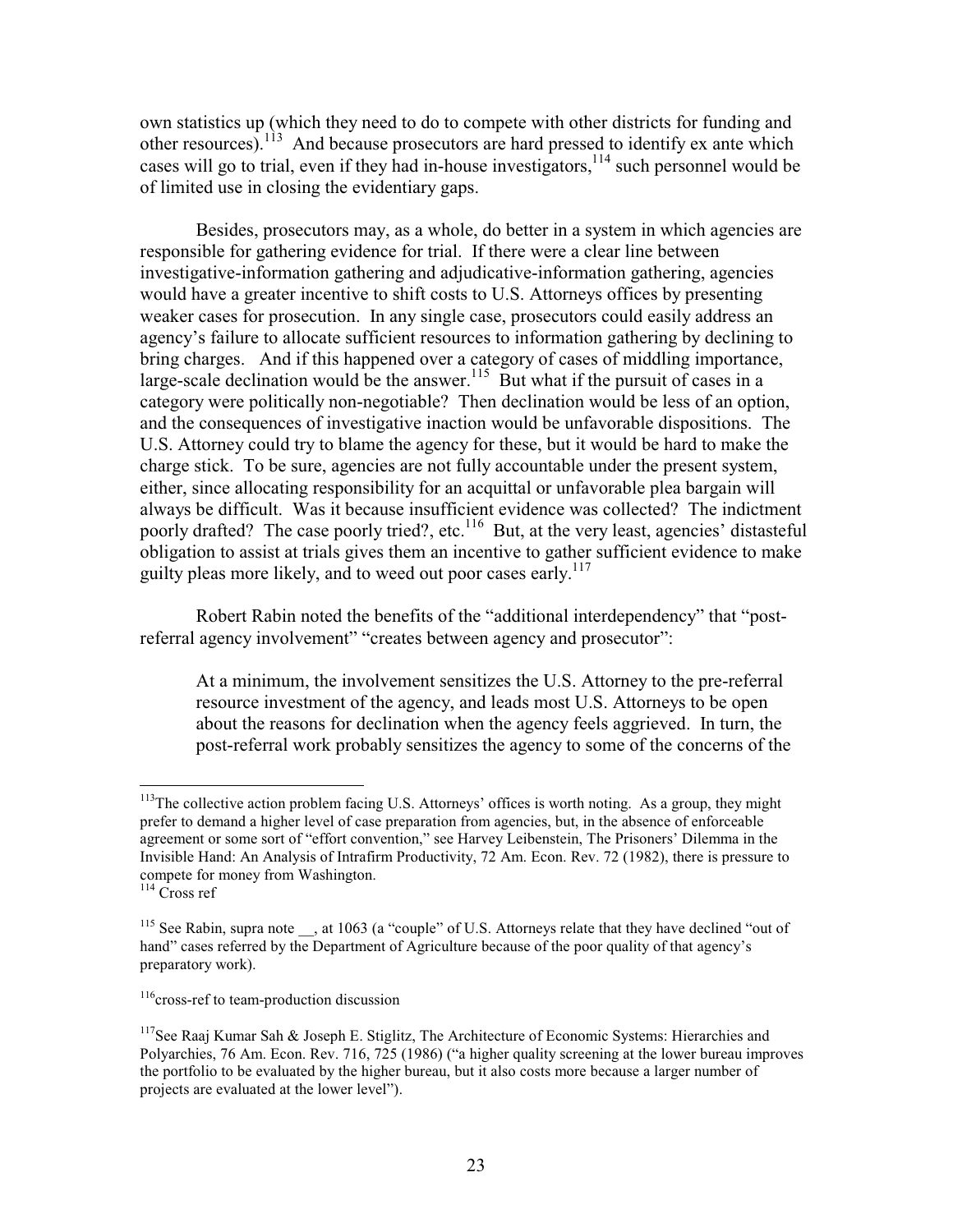prosecutor which it otherwise would not share. Specifically, the involvement gives the agency some feel for the trial considerations that exercise a continuing influence on prosecutorial decisions at every stage of the development of a  $case.$ <sup>118</sup>

Contributing to the adjudicative effort reinforces agency interest in obtaining convictions – an interest that, in some general sense, it shares with prosecutors, and that likely has much the same sources: congressional oversight, political accountability within the executive branch, ego satisfaction, internal promotion...  $^{119}$  To be sure, the rewards from a trial flow disproportionately to prosecutors, both institutionally and personally. But given that trials rarely occur, it is hard to say as a general matter that the incentives for agents to seek convictions are very different in kind (to the extent that an agency has a commitment to using the criminal process at all). This is in part because the audience often doesn't draw fine distinctions between prosecutors and agents. The term "feds" is a reputational commodity whose value must be protected. If when agents show up for an interrogation, or prosecutors for plea negotiations, they're greeted with: "Oh, you're the guys who can't put anyone in jail," the conversation is likely to go downhill from there. The commitment of prosecutors and agents may differ from case to case, and case type to case type. And the consequences of such differences are of critical interest here. But without some degree of shared commitment to the whole enforcement project, the system described here would soon break down.

Our first pass at the underlying structure of agency-prosecutor relations thus finds U.S. Attorneys' offices, with substantial control over federal adjudicatory resources but with few investigative resources of their own, receiving cases from a multiplicity of federal enforcement agencies that, to one degree or another, control federal (and to some extent, state and local) investigative resources but cannot achieve their missions without access to the adjudicatory process.<sup>120</sup> A rich dynamic of interaction could arise out of this mutual dependency, just as one finds in the private sector,  $^{121}$  with interagency competition ebbing and flowing in the face of "[c]hanging task environments."<sup>122</sup> The FBI's specialized expertise and jurisdictional domination in the area of "traditional" organized crime, for example, gave it leverage over prosecutors, but may, at least in part, have been responsible for the slowness with which the agency responded to the threat

<sup>121</sup> See Robert E. Scott, Conflict and Cooperation in Long-Term Contracts, 75 Cal. L. Rev. 2005 (1987).

 $118$  Rabin, supra note , at 1068.

<sup>&</sup>lt;sup>119</sup> For an exploration of prosecutorial motivation, see Richman, Old Chief, supra note , at 966-69 (citing other sources).

<sup>&</sup>lt;sup>120</sup> See Rabin, supra note , at 1056 ("agency-prosecutor friction is diminished, but not eliminated, by the necessity of living with each other").

<sup>&</sup>lt;sup>122</sup>Jonathan B. Bendor, Parallel Systems: Redundancy in Government 43-44 (1985) ("If one organization's program demonstrates its superiority, other organizations may leave the field, transforming competition into monopoly.... But the short-run gain is likely to become a long-run problem. Charging task environments may render old successes ineffective; yet it may be difficult to reintroduce redundancy.").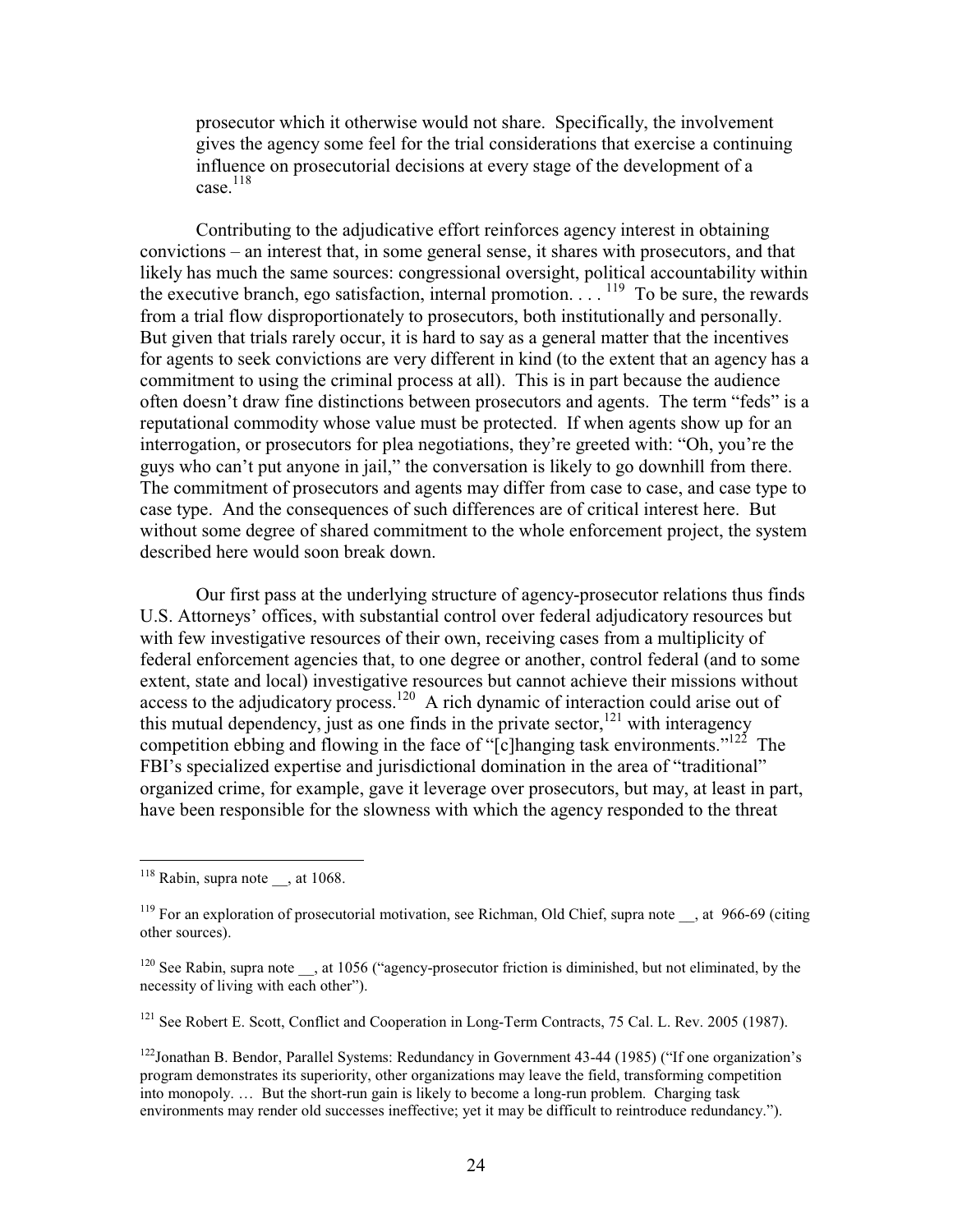posed by "non-traditional" organizations (e.g. Russian, Asian, etc.) in the 1980s.<sup>123</sup> Other agencies, federal and local, began to enter these emerging "markets,"<sup>124</sup> leaving the Bureau to play catch-up once the new threats became bright enough on the political radar screen to demand its attention.<sup>125</sup>

Yet the constituting backdrop to the agent-prosecutor relationship goes beyond these structural arrangements to include some basic features of federal criminal procedure.

# 3. Prosecutorial Controls Over Investigatory Tactics

Even if prosecutors lacked any formal control over the tactical decisions of investigative agencies, their control over the charging process and relative expertise in predicting how the use of particular tactics would play out in the adjudicative process (as a matter of law or of jury response), would give them a significant voice in agency decision making. But, having explored the terms and effects of a relatively simple bilateral monopoly in which agents investigate and prosecutors prosecute, we now should add another element: the control that the law has given or encouraged prosecutors to exercise not just over the decision to charge but over the use of a number of critical investigative tools.

If they are willing to devote resources and abide by constitutional or subconstitutional restrictions, criminal enforcement agencies can freely resort to a panoply of investigative techniques. They can develop informants, go undercover, <sup>126</sup> interview

<sup>&</sup>lt;sup>123</sup>See Margot Hornblower, Asian Mafia Seen Spreading; Experts Say Far-East Crime Cartels Are Operating in America, Wash. Post, Oct. 23, 1984, at A3 (chief of FBI organized crime section notes that Bureau "was deciding whether to target Asian organized crime as one of its nationwide enforcement priorities"); James Rosenthal, Russia's New Export: The Mob; How a Bunch of Émigré Gangsters Found a Home in Brooklyn, Wash. Post, June 24, 1990, at C1 (reporting complaints of state and federal prosecutors that the FBI was giving insufficient attention to Russian mobsters).

<sup>&</sup>lt;sup>124</sup> See, e.g., Mark Arax & Jack Jones, LAPD Blamed for Killing Anti-Gang Unit; Coolness to Plan for Multiagency Force Doomed Proposal, 2 Chiefs Say, L.A. Times, Jan. 12, 1985, at 29 (Los Angeles police department reported to have scuttled plans for federal-local task force targeting Asian organized crime, because department felt own efforts in area were successful); Barbara Lyne, The Women of One Hogan Place; Three Who Play Key Roles in Morganthau's Inner Circle, Manhattan Lawyer, Mar. 1990, at 5 (describing how assistant district attorney brought Asian organized crime case to U.S. Attorney's office that had been developed by police gang squad).

 $125$  By 1998, "international organized crime" was an FBI priority, indeed a "threat to U.S. national security." See Statement of FBI Dir. Louis J. Freeh on Threats to U.S. National Security before the Senate Select Comm. On Intelligence, Jan. 28, 1998, available at <http://www.fbi.gov/congress/congress98/threats.htm>.

 $^{126}$ In certain sensitive cases (i.e. public corruption) or where undercover tactics are particularly risky, agents may be required, as an administrative matter, to obtain approval from a group that includes Criminal Division prosecutors. See Joshua R. Hochberg, The FBI Criminal Undercover Operations Review Committee, U.S. Attoneys' Bulletin, Mar. 2002, 1-2.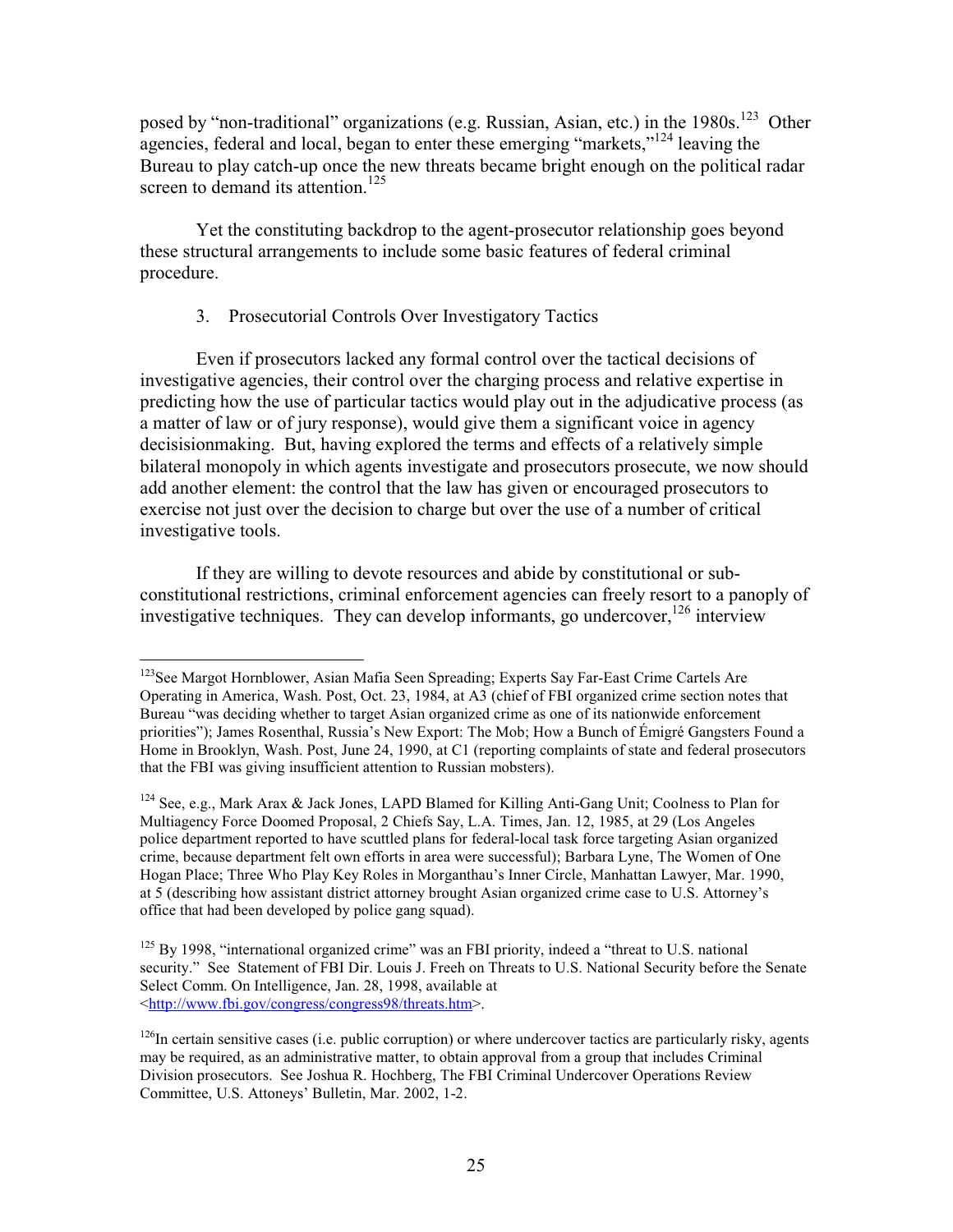willing witnesses, conduct full-blown searches upon consent or where warrants are not required, make "investigative stops" or engage in sustained physical surveillance.<sup>127</sup> And, as John Hagan observed of narcotics work, where cases can be made based on these tactics,  $^{128}$  agents will have considerable sway.

What agents generally cannot do, however, is invoke coercive processes and require unwilling witnesses to speak with them, under pain of contempt. Strictly speaking, federal prosecutors do not have this power either.<sup>129</sup> Only the grand jury does. But prosecutors can freely invoke compulsory power in the grand jury's name.  $^{130}$  So long as they can find an agent willing to actually serve the subpoena (and even that is not necessary if a witness has a lawyer willing to accept service), grand jury subpoenas thus give prosecutors the ability to gather information notwithstanding an agency's lack of commitment (or where the prosecutors seek to cure perceived inadequacies of the investigative agency). Commenting on the District of Columbia U.S. Attorney's Office's now-abandoned practice of requiring subpoenaed witnesses to appear for prosecutorial questioning prior to going before the grand jury, one prosecutor recalled that in homicide cases "he would routinely subpoena witnesses to his office in an effort to build a case – which, in the District, is almost always compromised by shoddy police work and uncooperative witnesses."<sup>131</sup>

<sup>128</sup>Hagan, supra note , at 123 ("prosecutors must often rely on narcotics officers for information they need in developing cases, and they therefore are often willing to give these officers extra consideration").

 $127$  Rory K. Little, Proportionality As an Ethical Precept for Prosecutors in Their Investigative Role, 68 Ford. L. Rev. 723, 737 (1999) ("Not all criminal investigative techniques require, or even involve, prosecutors. Law enforcement agents may and often do, for example, interview witnesses, obtain public records, and conduct covert surveillance, without ever consulting a prosecutor.").

Compare Ethan A. Nadelmann, The DEA in Europe, 269, 285 in Fijnaut & Marx, supra ("Since" the mid-1980s, [] prosecutors in almost every European country have begun to play at least some role in authorizing, supervising or informally shielding controlled deliveries [in which the police allow drugs to proceed to their destination so as to see who will pick them up]. This has involved first circumventing, then bending and ultimately redefining the legality principle to accommodate controlled deliveries. Initially prosecutors agreed to ignore or wink at the legal charades engaged in for their benefit by the police. It has since progressed to the point where prosecutors can legally authorize a controlled delivery, impose certain constraints on its conduct, and demand certain assurances from the police.").

 $129$  By contrast, prosecutors in the United Kingdom's Serious Frauds Office can require "attendance of persons to answer questions" and seek criminal sanctions if they fail to answer questions "without a reasonable excuse." Janet Dine, Criminal Law in the Company Context 176 (1995).

<sup>&</sup>lt;sup>130</sup> See Daniel C. Richman, Grand Jury Secrecy: Plugging the Leaks in an Empty Bucket, 36 Am. Crim. L. Rev. 339, 344 (1999); see also United States v. Williams, 504 U.S. 36, 48 (1992) (noting that "the grand jury cannot compel the appearance of witnesses and the production of evidence, and must appear to the court when such compulsion is required").

<sup>&</sup>lt;sup>131</sup>Tom Schoenberg, "Prosecutors Nix Witness Strategy," Legal Times, Dec. 11, 2000, at 1, 6; see also Angela J. Davis, The American Prosecutor: Independence, Power, and the Threat of Tyranny, 86 Iowa L. Rev. 393, 427 (2001) (discussing "office visit" practice of D.C. U.S. Attorney's Office).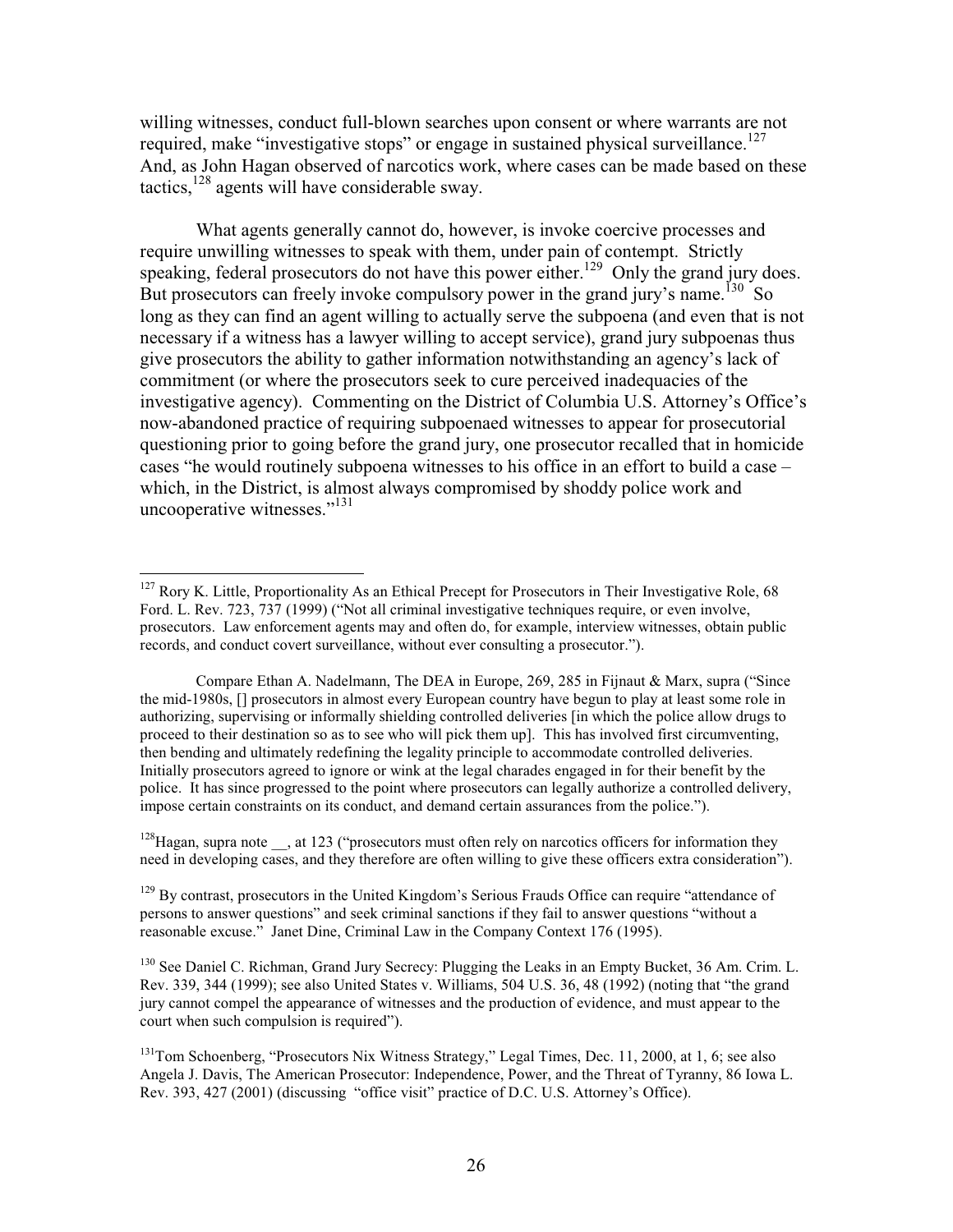Even in less extreme cases – where an agency appears to be zealously pursuing an investigation -- control over coercive processes allows prosecutors what may end up being a controlling voice as to what directions the inquiry will take. This dynamic is particularly likely to occur in the white-collar context.<sup>132</sup> There, sophisticated parties (represented by sophisticated lawyers) having non-incriminating competitive or privacy justifications that they can freely assert when an agency asks for voluntary cooperation, will often do just that. And these obstacles to agency inquiry so blithely imposed can productively be removed by coercive processes. For these parties are more likely than others to provide truthful information and documents in response to a grand jury subpoena.<sup>133</sup> The need for grand jury activity is not the only reason why prosecutors often find themselves controlling white collar investigations. To some extent, such control would naturally flow from the combination of targets with the resources to assert rights, and rights to assert,<sup>134</sup> and prosecutors' responsibility for defending agency tactics. But prosecutors' effective domination of grand jury processes certainly provides an additional degree of control.

Even where information cannot be obtained by grand jury subpoena, prosecutors control other coercive tools that agencies lack: the ability to threaten prosecution, to enter into arrangements that promise leniency or better in exchange for information, and to seek compulsion orders requiring witnesses to testify under grant of immunity. Of these powers, only the last has formally been granted to prosecutors (and not law enforcement  $\frac{1}{4}$  agencies) by statute.<sup>135</sup> The others have been treated as arising out of prosecutorial charging discretion. Even where an agent actually promises a suspect that he will not be prosecuted if, say, he aids in an investigation, the promise will not be binding in the absence of specific (and generally unavailable  $^{136}$ ) evidence that the agent had authority to bind the U.S. Attorney's office.<sup>137</sup>

<sup>&</sup>lt;sup>132</sup> See also Benson & Cullen, supra note \_\_, at 69 (noting that "pattern of early and active involvement in the investigation of corporate cases also is found among local prosecutors").

<sup>&</sup>lt;sup>133</sup>See Daniel C. Richman, Grand Jury Secrecy: Plugging the Leaks in an Empty Bucket, 36 Am. Crim. L. Rev. 339, 345 (1999) (in white collar area, "potential witnesses frequently operate within an institutional context that both requires the threat of legal sanction as a means of obtaining testimony, and takes that threat seriously").

<sup>&</sup>lt;sup>134</sup> See William J. Stuntz, The Uneasy Relationship Between Criminal Procedure and Criminal Justice, 107 Yale L.J. 1, 28 (1997); see also Robert A. Kagan, On Regulatory Inspectorates and Police, 37, in Enforcing Regulation, at 47 (comparing police with regulatory inspectors); Kenneth Mann, Defending White-Collar Crime: A Portrait of Attorneys at Work (1985).

<sup>&</sup>lt;sup>135</sup>See 18 U.S.C. § 6002 (governing applications for compulsion orders for court and grand jury proceedings). Note that  $\S 6004$  provides for compulsion orders in proceedings before agencies. (See infra for discussion of administrative subpoenas).

<sup>&</sup>lt;sup>136</sup> Recent Justice Department regulations reaffirm the absence of agent authority in this regard: A [Justice Department law enforcement] agent does not have any authority to make any promise or commitment that would prevent the government from prosecuting an individual for criminal activity that is not authorized pursuant [specific guidelines], or that would limit the use of any evidence by the government, without the prior written approval of the [Federal Prosecuting Office] that has primary jurisdiction to prosecute the [informant] for such criminal activity.  $A[n]$  agent must take the utmost care to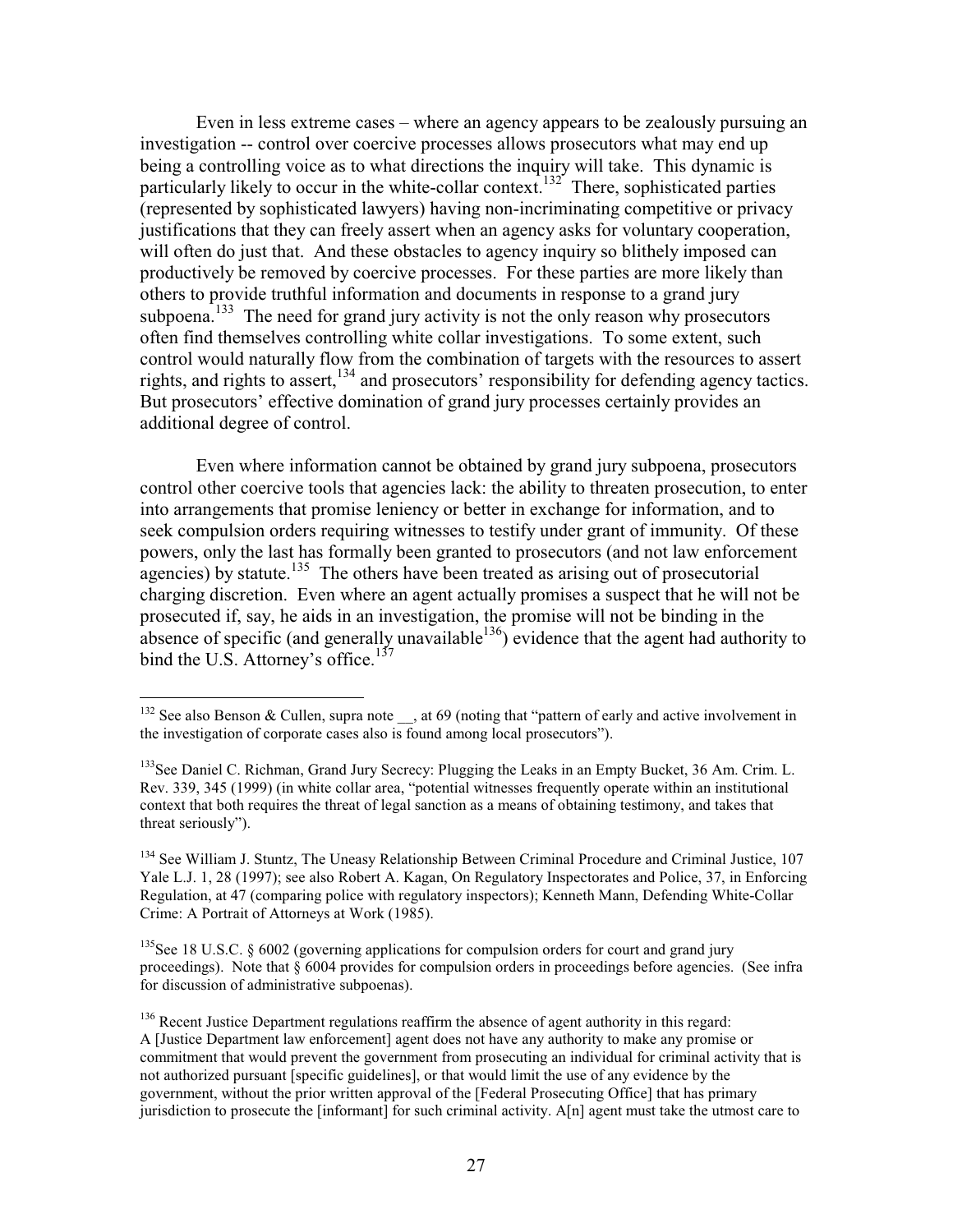The effect that this legal regime has on agent-prosecution relations can best be appreciated by comparing that regime to that prevailing in England and Wales. There, where the Crown Prosecution Service has had gate keeping authority over almost all prosecutions since 1986, a 1993 High Court decision held that it would be an "abuse of process" for prosecution to proceed where police had represented to the defendant that no such prosecution would be brought.<sup>138</sup> Although the Crown Prosecution Service protested that it had the exclusive right to decide whether to proceed, the High Court, giving little thought to "how a Crown Prosecutor, without any powers to supervise the investigation stage, could prevent the police making such undertakings,"<sup>139</sup> responded: "If the CPS find that its powers are being usurped by the police, the remedy must surely be a greater degree of liaison at an early stage."<sup>140</sup> By maintaining prosecutors' charging monopoly, the American federal rule is a far more effective spur to coordination within the government, and ensures that prosecutors will have a critical, indeed dispositive voice, about whether and on what terms informants and/or cooperators can obtain enforceable grants of immunity or leniency.

By statute, prosecutors have a gatekeeper role over the use of certain other investigative techniques, such as electronic surveillance under Title III.<sup>141</sup> And as a

<sup>137</sup>See United States v. Flemmi, 225 F.3d 78, 84-90 (1<sup>st</sup> Cir. 2000); Cordova-Perez, 65 F.3d 1552, 1554 (9<sup>th</sup>) Cir. 1995) (INS agent who made a "no prosecution" promise could not bind the United States): United States v. Fuzer, 18 F.3d 517, 520-21 (7th Cir. 1994) (ATF agents lacked authority to promise that defendant would not be prosecuted); Streebing, 987 F.2d 368, 373 ( $6<sup>th</sup>$  Cir. 1993) (finding that FBI agent "lacked any actual or apparent authority to make the alleged promise not to prosecute"); United States v. Kettering, 861 F.2d 675, 676 (11th Cir. 1988) (holding that a DEA agent lacked authority to guarantee immunity); In re Corrugated Container Antitrust Litig., 662 F.2d 875, 888 (D.C. Cir. 1981) ("no authority for ruling that oral promises of immunity by an investigator [FBI agent], not in accord with statutory requirements, bind all federal . . . prosecutors"); United States v. Hudson, 609 F.2d 1326, 1329 (9th Cir. 1979) (holding that Secret Service agent's promise to drop charges did not bind the United States).

A defendant who made incriminating statements in reliance on unauthorized agent promises may be able to suppress them as improperly obtained. Compare Welsh S. White, Confessions Induced by Broken Promises, 43 Duke L.J. 947 (1994) (arguing for doctrine to that effect) with United States v. Flemmi, 225 F.3d at 91-92 (rejecting one such claim).

 $138R$ , v. Croydon Justice, ex parte Dean, [1993] 3 All ER 129.

<sup>139</sup>Julia Fionda, Public Prosecutors and Discretion: A Comparative Study 35 (1995).

<sup>140</sup> R. v. Croydon Justice, ex parte Dean, [1993] 3 All ER 129 (Staughton, L.J); see also Julia Fionda, The Crown Prosecution Service and the Police: A Loveless Marriage?, 119 Law Quart. Rev. 376-79 (1994).

<sup>141</sup> Application by "an attorney for the Government" is also needed for pen registers and "trap and trace" devices, see 18 USC 3122. For a trenchant depiction of the FBI's autonomy in the wiretap area before passage of Title III, see Athan Theoharis, FBI Wiretapping: A Case Study of Bureaucratic Autonomy, 107 Pol. Sci. O. 101 (1992).

avoid giving any person the erroneous impression that he or she has any such authority. Department of Justice Guidelines Regarding the Use of Confidential Informants, Jan. 8, 2001, at 4; available at http://www.usdoj.gov/ag/readingroom/ciguidelines.htm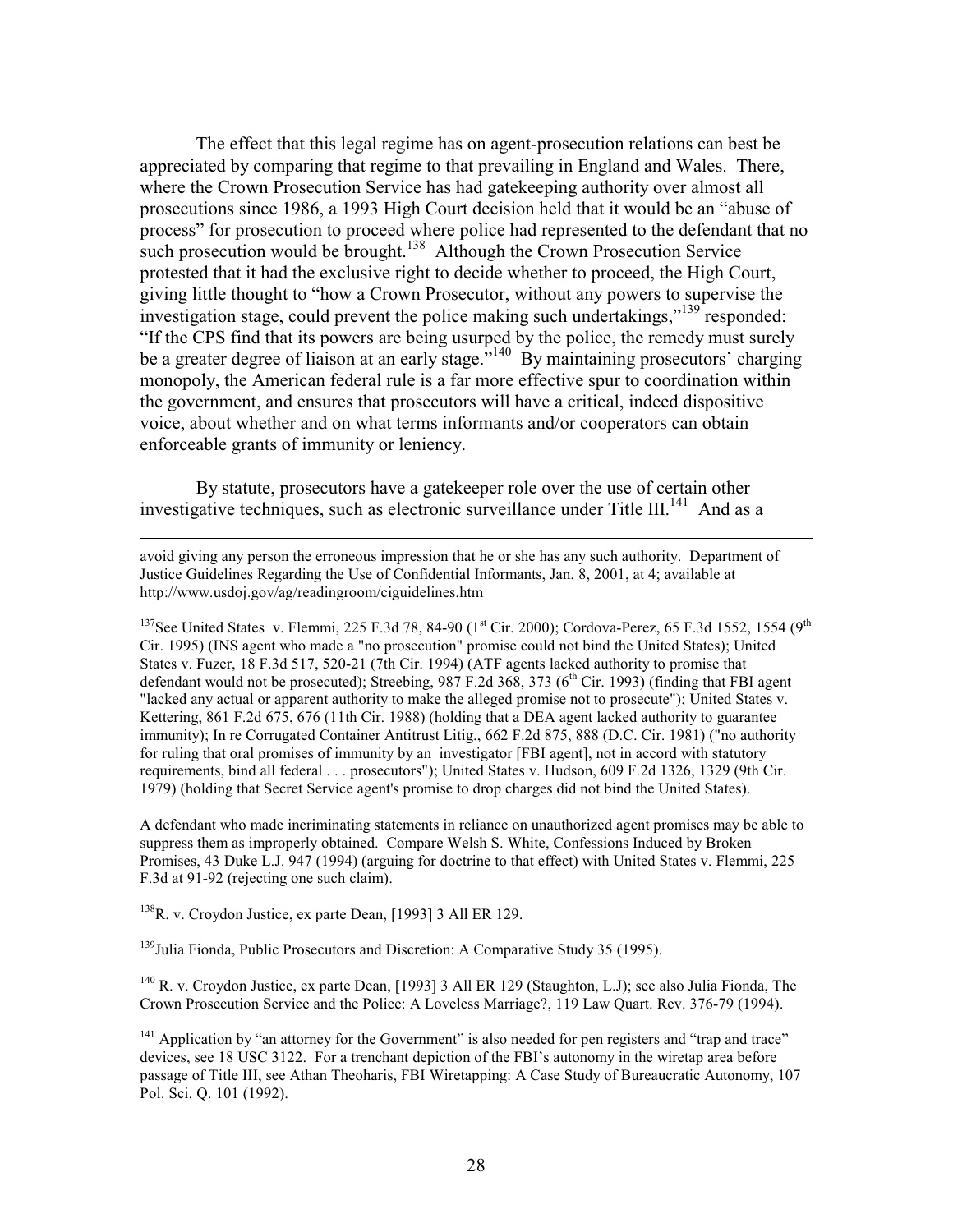general matter, agents need their sponsorship for search warrant applications as well. Although the Federal Rules appear to allow agents to apply for warrants on their own,<sup>142</sup> familiarity with legal standards and with drafting make prosecutors sought-after partners in this process. This might not just be a matter of technical expertise, for prosecutors play a bonding role here as well vis a vis the judicial officers to whom search warrant applications must be presented. A judicial officer aware that "good faith" doctrine makes her decision to issue a warrant effectively unreviewable (at least in criminal case),  $143$  may be more likely to sign off if the application has been written, or at least sponsored, by an AUSA known to the court personally,  $^{144}_{14}$  or whose status as a legal professional makes him more apt to get judicial deference.<sup>145</sup>

The more technically demanding a warrant process is, the more a prosecutor can use her statutory role to scrutinize an agency's investigation. As one prosecutor counseled in a departmental publication:

All prosecutors should be from Missouri [the "Show Me" state]. With electronic surveillance, and all other aspects of our work for that matter, we should personally verify all facts in a wiretap affidavit that can be verified. An investigative agent will not be offended when we ask to see copies of the pen register or trap and trace data, or toll records which constitute part of the probable cause for an application. This personal review not only affords the prosecutor an opportunity to verify the accuracy of such information in the affidavit, it also gives him or her an opportunity to identify other information that might be pertinent immediately or at some future point in an investigation. Likewise, the prosecutor should review any and all surveillance and interview reports that are connected to events described in an affidavit.<sup>146</sup>

<sup>144</sup>See Roberta K. Flowers, An Unholy Alliance: The Ex Parte Relationship Between the Judge and the Prosecutor, 79 Neb. L. Rev. 251, 269 (2000) (discussing how personal relationships between judges and prosecutors are fostered); see also Miller, Prosecution, supra, at 53 n, 18 (survey of arrest warrant practices of Michigan state judges in late 1960s notes: "One judge responsible for the signing of warrants stated that he, being a former prosecutor himself, placed much faith in the ability of the present prosecutor to screen cases. Consequently, he did little more than scan the information contained in the warrant before signing it.").

<sup>145</sup> Cf. John C. Coffee, Jr., The Acquiescent Gatekeeper: Reputational Intermediaries, Auditor Independence and the Governance of Accounting, Working Paper No. 191, May 21, 2001 draft, available at <<htt://papers.ssrn.com/paper.taf?abstract id=270944>> (discussing how reputational penalties can bond gatekeeper performance).

 $142$ See Fed. R. Crim. P. 41(a) ("Upon the request of a federal law enforcement officer or an attorney for the government, a search warrant authorized by this rule may be issued ....").

<sup>&</sup>lt;sup>143</sup>See United States v. Leon, 468 U.S. 897 (1984).

<sup>&</sup>lt;sup>146</sup>Jeffrey W. Johnson, Defending Wiretaps: "Think in the Beginning What the End Will Bring," U.S. Attorneys' Bulletin, Sept. 1997, 27, 28; see also "Wiretaps: A DEA Agent's Perspective: Interview with Special Agent Mark Styron," U.S. Attorneys' Bulletin, Sept. 1997, at 29, 31 (supervisory DEA agent who instructs other agents on use of wiretaps observes: "When a case merits a wiretap, the agent usually spends a great deal of time advising the AUSA of the investigative history.").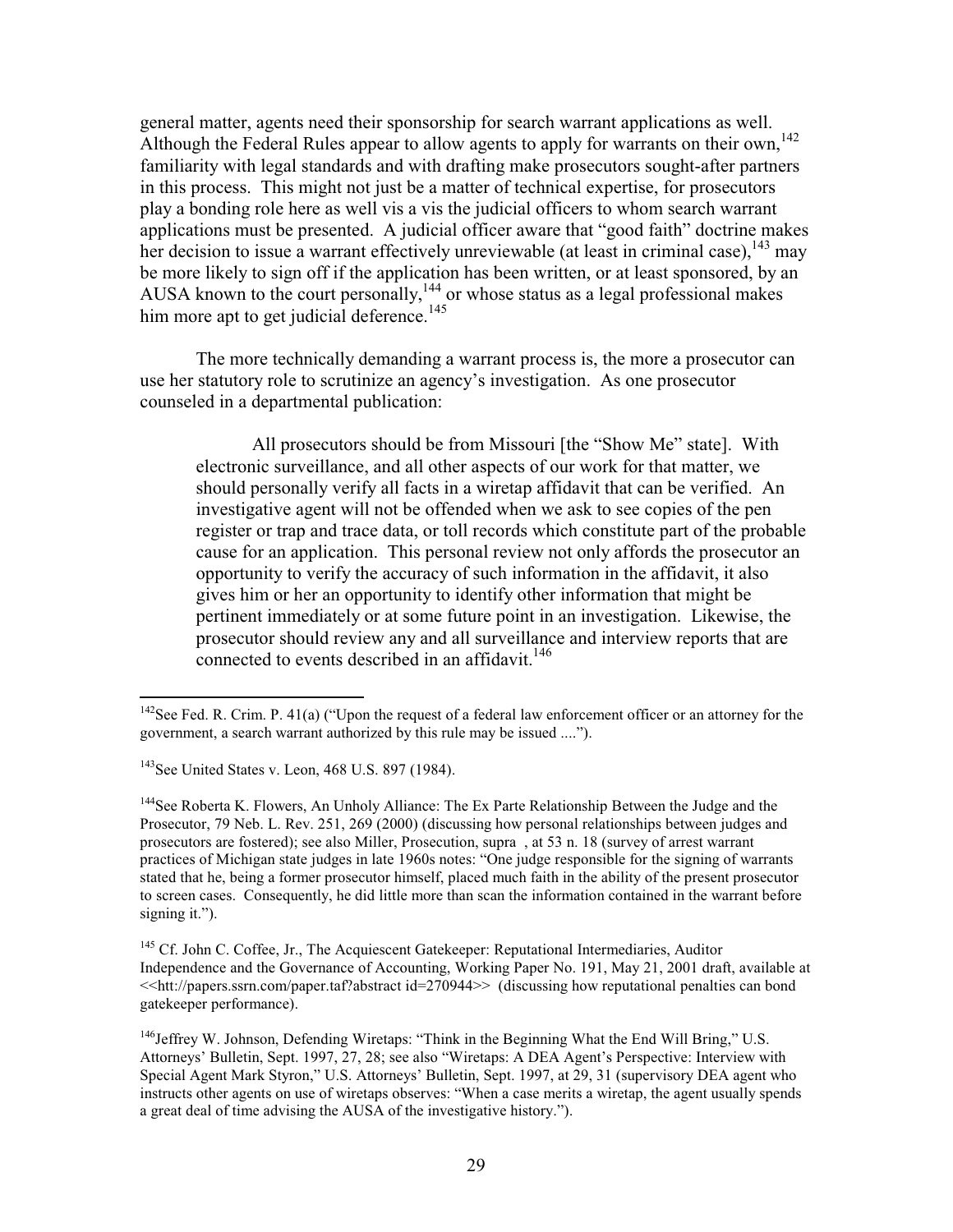Noting prosecutors' value as intermediaries between agencies and judges in the search warrant application process leads to a more general point about prosecutors' role. Even when an agency does not need formal ex ante judicial or prosecutorial authorization to proceed with some investigative tactic, consultation with prosecutors will often be salutary because of the extent to which agency actions will later be subject to judicial scrutiny.<sup>147</sup> Prosecutors' legal expertise and professional ties to judges can provide agencies with the promise of greater success or some insulation (should their work be condemned on review). And agencies may also want to give prosecutors some foreknowledge of (and complicity in) tactics (including warrantless searches and interrogations) that will later be the subject of suppression hearings. Even when agencies have in-house legal personnel, these considerations (and perhaps perceptions of relative competence in such matters) can lead agents to seek legal counsel from prosecutors.<sup>148</sup>

Agents surely see themselves as paying a price for this insulation and insurance. Dramatic evidence of this can be found in account of the now-famous counsel at the FBI's Minneapolis field office, Coleen Rowley, about her office's vain efforts to gain access in August 2001 to the computer of Zacararias Moussaoui, now charged with conspiring with the September 11 hijackers. Explaining why she had sought a warrant under the Foreign Intelligence Surveillance Act, rather than going to the U.S. Attorney's office for a criminal search warrant, Rowley noted:

"[A]] though I thought probable cause existed ("probable cause" meaning" that the proposition has to be more likely than not, or if quantified, a 51% likelihood), I thought our United States Attorney's Office, (for a lot of reasons, including just to play it safe) in regularly requiring much more than probable cause before approving affidavits, (maybe, if quantified, 75%-80% probability and sometimes even higher), and depending on the actual AUSA who would be assigned, might turn us down."<sup>149</sup>

 $147$  See Scott Turow, Policing the Police: The D.A.'s Job, in Postmortem: The O.J. Simpson Case (Jeffrey Abramson, ed. 1996), at 189, 191 (blaming Los Angeles D.A.'s office for sponsoring perjurious testimony by police officers in O.J. Simpson case and recalling that when he was an AUSA, AUSAs "were available to answer federal investigators' legal questions twenty-four house a day," and "agents were forbidden to make an arrest or enter a residence without our approval").

<sup>&</sup>lt;sup>148</sup>See Webster IRS report at 103 ("Field interviews established that CI Special Agents generally have little confidence in the legal advice of their IRS Counsel due to the Counsels' lack of criminal litigation expertise. Consequently Special Agents rely heavily on Assistant United States Attorneys for advice during investigations."). Cf. Rosen, Inside Counsel, supra note at 503-04 (noting that historically corporations didn't vertically integrate for legal services because "elite firms . . . were the only source for quality legal services").

<sup>&</sup>lt;sup>149</sup>"Coleen Rowley's Memo to FBI Director Robert Mueller," Time Magazine, June 3, 2002 (edited version of Rowley's letter to Director Mueller, dated May 21, 2002); see Romesh Ratnesar & Michael Weisskopf, How the FBI Blew the Case; the Inside Story of the FBI Whistle-Blower Who Accuses her Bosses of Ignoring Warnings of 9/11, Time Magazine, June 3, 2002.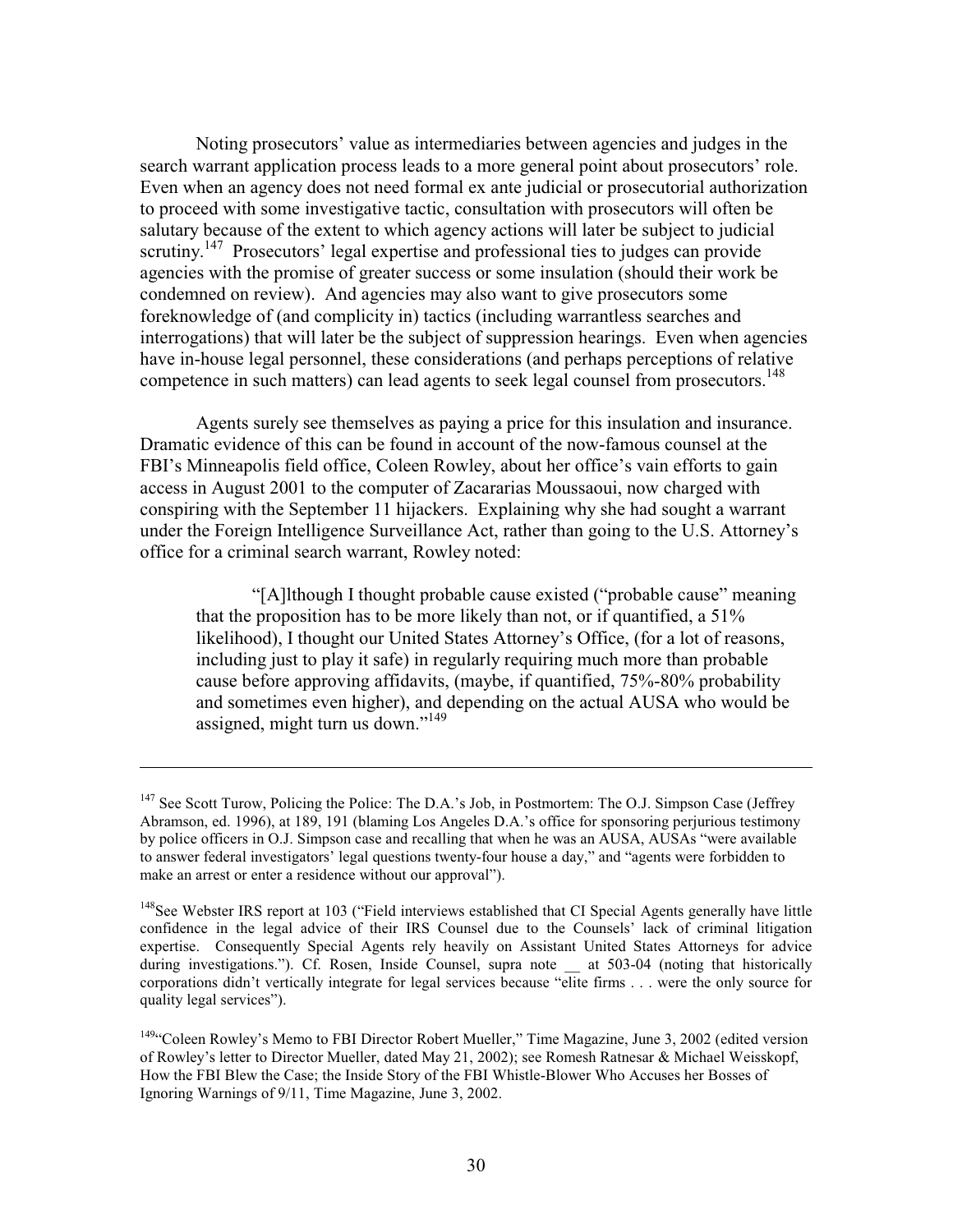Indeed, the insulation that prosecutors provide may be based not simply on professional courtesy but on a judicial recognition of prosecutors' risk aversion. The dynamic in this regard may be much like that in the corporate arena, where lawyers also are frequently perceived as "naysayers."<sup>150</sup> Although prosecutors lack their private counterparts' need to justify billable hours, their overstatement of legal risk  $-$  i.e. going beyond simple prudence in face of legal uncertainty<sup>151</sup> -- still has its own rewards in the control it gives them over agency decision making.<sup>152</sup> Where professionals seek "to increase their power and prestige within organizations []by constructing the legal environment as a major threat and then claiming the unique expertise to craft an effective response," the advice they give "may be substantially more constraining than the law itself<sup>",153</sup>

The nature of the procedural and substantive rules that prosecutors must interpret is itself a source of their professional power. Enforcement agents would undoubtedly require some legal assistance in a world of well-developed codes of police conduct and of criminal liability. But the world in which federal agents now operate seems almost to have been intentionally constructed to render them dependent on lawyers. Common law constitutional constraints dominate on the conduct side, and, though "the Supreme Court has studiously denied that federal common-law crimes exist,"<sup>154</sup> the lack of legislative specificity on the substantive side is remarkable.<sup>155</sup> Whether prosecutors actively embrace this legal uncertainly is a matter of speculation.<sup>156</sup> But they certainly profit from it in their relations with agents.

 $151$  Id. 379-80.

 $^{152}$ Id. at 439 ("[A] lawyer's status in a client interaction is elevated by the assumption of dominance and control in that relationship, and the leverage a lawyer has to achieve that status is the threat of legal risk. By using it, the lawyer can take charge and displace the client's apparent autonomy."); see also id at 416 ("the overstatement of legal messages within an organization approaches the blurry line between those intended in good faith to prompt action by the client and those strategically designed to maximize the status and resources of legal players within the enterprise."); Lauren B. Edelman, Steven E. Abraham & Howard S. Erlanger, Professional Construction of Law: The Inflated Threat of Wrongful Discharge, 26 L & Soc'y Rev. 47, 77 (1992) ("[T]he professional power perspective suggests that personnel professionals and practicing lawyers have a shared interest in constructing the threat of wrongful discharge in such a way that employers perceive the law as a threat and rely upon those professions to curb the threat").

<sup>153</sup> Lauren B. Edelman & Mark C. Suchman, The Legal Environments of Organizations, 23 Annu. Rev. Soc. 479, 500 (1997).

<sup>154</sup> Richman, Federal Criminal Law, supra note , at 761 (citing cases).

<sup>155</sup> See id.; Kahan, supra note , at 472-79.

<sup>&</sup>lt;sup>150</sup>Donald C. Langevoort & Robert K. Rasmussen, Skewing the Result: The Role of Lawyers in Transmitting Legal Rules, 5 S. Cal. Interdisc. J. 375, 399 (1997).

<sup>&</sup>lt;sup>156</sup>See Kahan, supra note , at 479-81 (suggesting that prosecutors use power of initiation to guide development of federal criminal law). Cf. Mark J. Osiel, Lawyers as Monopolists, Aristocrats, and Entrepreneurs, 103 Harv. L. Rev. 2009, 2058 (1990) ("The differing social prominence of the bar in the civil and common law worlds is due to contrasting views within these systems over the degree of precision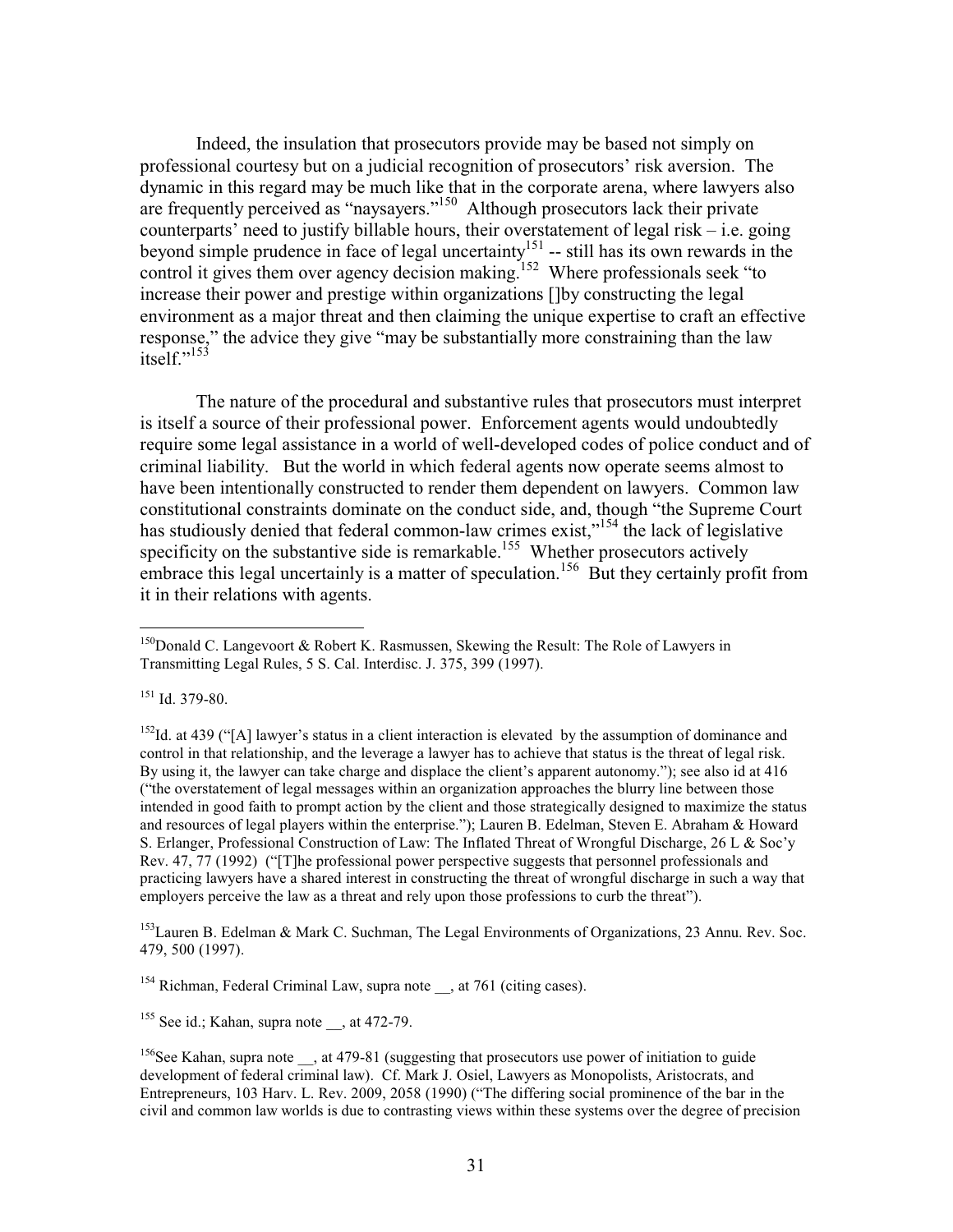Imperialism is not the only reason why prosecutors are likely to overstate legal risk. Their institutional aversion to adjudicative loss – whether in a pre-trial suppression hearing or a post-trial reversal – can also lead them to underestimate the investigative or enforcement value of a proposed investigative tactic. To be sure, the tactic's success could bring in valuable evidence that would increase the likelihood of an adjudicative victory (by plea or trial). But the prosecutor, having the ability to decline cases she deems "weak" (and probably having less invested in an investigation<sup>157</sup>) can usually be more cavalier about the risk that a particular investigation will come up dry.

These are all reasons why the rational prosecutor may be quicker to veto an agency's investigative plans than a close reading of the relevant case law might require. But, as Langevoort and Rasmussen have noted in the corporate context, the lawyer's bias against risk may have a cognitive basis as well. It is true that, unlike their corporate cousins, prosecutors will often be consulting a body of case law skewed toward the approval of a proposed action.<sup>158</sup> That is a natural consequence of a system in which criminal defendants are free to bring, and lose, meritless legal claims of improper agency action.<sup>159</sup> But, as in the corporate context, the prosecutor will still encounter "asymmetric" accountability,"<sup>160</sup> and be more likely to face review and condemnation for authorizing action than for vetoing it.<sup>161</sup> And with the costs of foregone action so often elusive, the temptations to err on the side of caution are great.

There are limits to the costs to agencies of involving prosecutors in investigative decision making. For the prosecutor who has helped (or at least thinks he has helped) call investigative shots is more likely to be aligned with the agency's interests when it comes to making charging decisions.<sup>162</sup> But it would not be surprising if many agents

<sup>158</sup> See Langevoort & Rasmussen, supra note , at 433 (noting that in civil context, there is selection bias toward the "hard" cases, "leading some to predict a roughly 50/50 split between dispositions for plaintiffs and defendants on the merits, regardless of the prevailing standard of law"); see also George L. Priest  $\&$ Benjamin Klein, The Selection of Disputes for Litigation, 13 J. Legal Stud. 1 (1984).

<sup>159</sup>See Kate Stith, The Rise of Legal Error in Criminal Cases: Some Consequences of the Asymmetry in the Right to Appeal, 57 U. Chi. L. Rev. 1 (1990).

<sup>160</sup> Langevoort & Rasmussen, at 427.

<sup>161</sup>There are, of course, exceptions to this rule. See Beverly Lumpkin, Anti-Terrorism Proposals, ABCNews.com, Sept. 28, 2001, available at

and certainly necessary to the exercise of professional authority.").

 $157$  To the extent that a prosecutor does have a considerable investment in the success of a particular investigation, because, say, she has devoted most of her time to it, or because she perceives a need to pursue this particular case, her decision-making bias may be quite different. [cross ref to infra]

<sup>&</sup>lt;<http://abcnews.go.com/sections/us/HallsOfJustice/hallsofjustice.html>> (visited Oct. 2, 2001) (reporting dispute between unnamed FBI and Justice Department officials, in wake of Sept. 11, 2001 Pentagon and World Trade Center attacks, as to whether Department officials had prevented the Bureau from obtaining FISA warrants prior to attacks). ADD AFTER FUTHER CONG HEARINGS

<sup>&</sup>lt;sup>162</sup>See Busch & Funk, supra note \_\_, at 66 (noting how in "many large cities" in Germany, "the organized-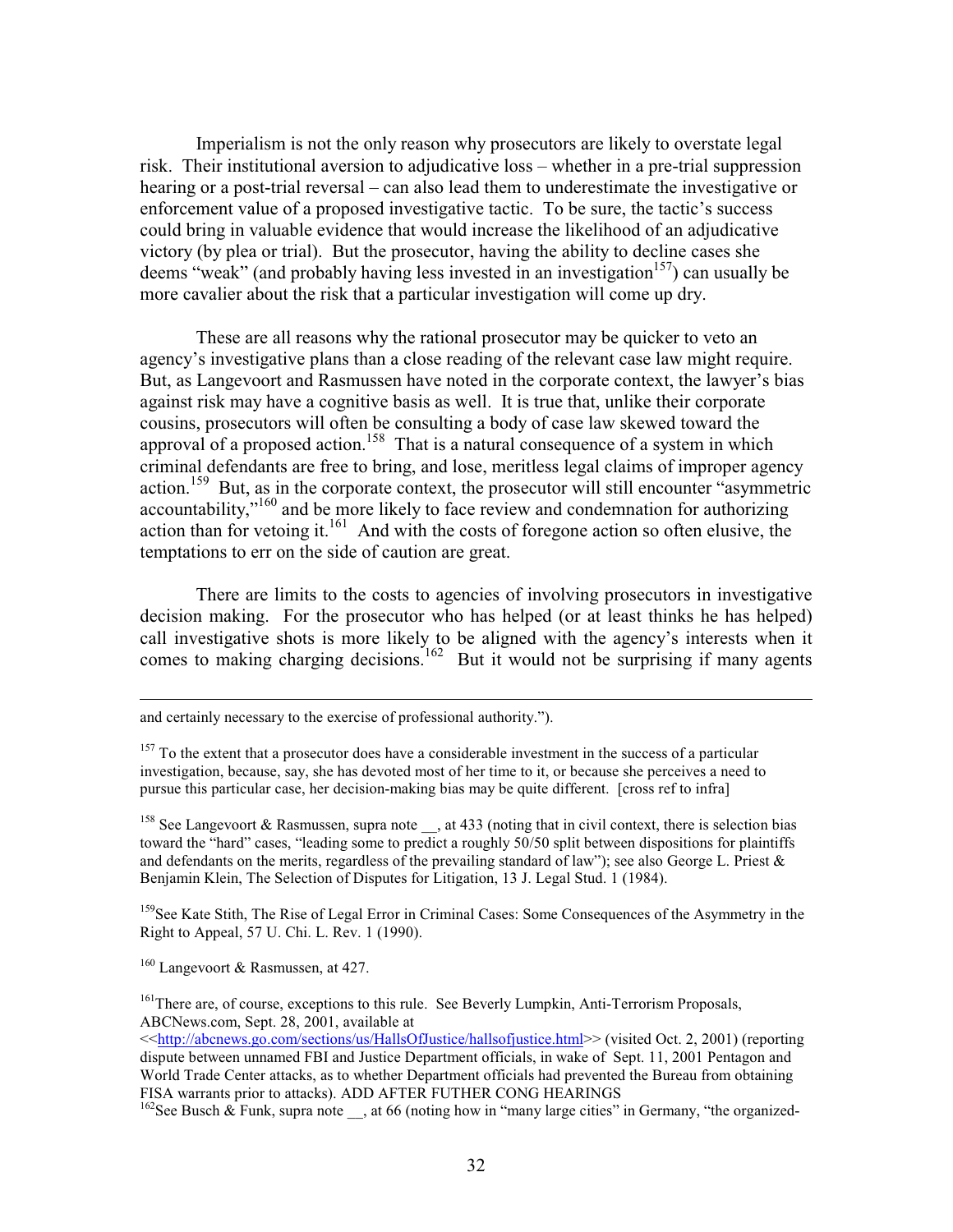saw prosecutors more as a necessary evil or ambassadors to a foreign realm than as devoted champions.<sup>163</sup> And the "costs" to agencies (measured as power lost to prosecutors) are presumably greatest in those areas in which judicial intervention is most likely, or in which the information acquisition tools controlled by prosecutors (like grand jury subpoenas for complex white collar investigations) are most needed.

# 4. Culture Clash and Merger

The next element to add is cultural. And at first blush, it would seem that, whatever their legal and institutional obligations to work together, prosecutors and agents would be pushed in different directions by their membership in distinct, even antagonistic, professional cultures. Yet here too, particularly in the federal system, there is a degree of convergence that often goes unrecognized.

The basics are well known. Although the FBI has a long tradition of lawyeragents, most agencies do not.<sup>164</sup> And even the FBI has changed a lot since the Hoover years.<sup>165</sup> As a general rule, then, most agents have not been exposed to the acculturation process at law school, which not only tends to be process oriented when it addresses

<sup>163</sup>Although in the federal system, agents cannot directly seek electoral revenge on prosecutors for overly aggressive gatekeeping, police have that option elsewhere. See Roy B. Flemming, Peter F. Nardulli  $\&$ James Eisenstein, The Craft of Justice: Politics and Work in Criminal Court Communities 46 (1992) (recounting how DA who had "'turned down an awful lot of warrants" and had thereby "pissed off the cops" dropped out of race for reelection when he found "'he had no support from the Fraternal Order of the Police"").

<sup>164</sup> See CAFLE Oct. 5, 1998 Hearing, at 87-88 (testimony of Richard Cañas, Director of the National Drug Intelligence Center) ("where the DEA took great pride in [the fact] that 70-80 percent of its people had prior [state and local] law enforcement experience, the FBI took great pride that 80-90 percent of their people did not"); see also Department of Labor, Occupational Outlook Handbook (2002), available at <<http://www.bls.gov/oco/ocos160.htm>> (to be considered, FBI applicant "either must be a graduate of an accredited law school or a college graduate with a major in accounting, fluency in a foreign language, or 3 years of related full-time work experience"; DEA applicant "must have a college degree and either 1 year of experience conducting criminal investigations, 1 year of graduate school, or have achieved at least a 2.95 grade point average while in college"; Secret Service and ATF applicant "must have a bachelor's degree or a minimum of 3 years' related work experience"); Thie et al., supra note \_\_, at 323 ("Most new [ATF] agents come directly from colleges and universities, often from one of the many schools with a strong program in criminal justice."); id. at 328 (Most candidate agents join the Secret Service with some prior law enforcement experience, often in a police department or the military. Others come directly from college, often schools with programs in criminal justice.").

<sup>165</sup>Actually, it was in the 1960s, when Hoover still very much in power, that "the Bureau began to look to nonlawyers as agents." Richard Gid Powers, Secrecy and Power: The Life of J. Edgar Hoover 362 (1987). But see Harry Thie et al., Future Career Management Systems for U.S. Military Officers 317 (1994), available at << http://rand.org/publications/MR/MR470/>> ("While candidates [for the FBI] have a wide range of backgrounds, requirements demand many lawyers and accountants ....").

crime units of the police [] set up special offices for maintaining liaison with the state attorney's office," and observing that "[t]he danger of such a liaison is that the state attorney's office may find itself being gradually drawn away from judicial criteria, becoming increasingly committed to the criteria of police efficiency.").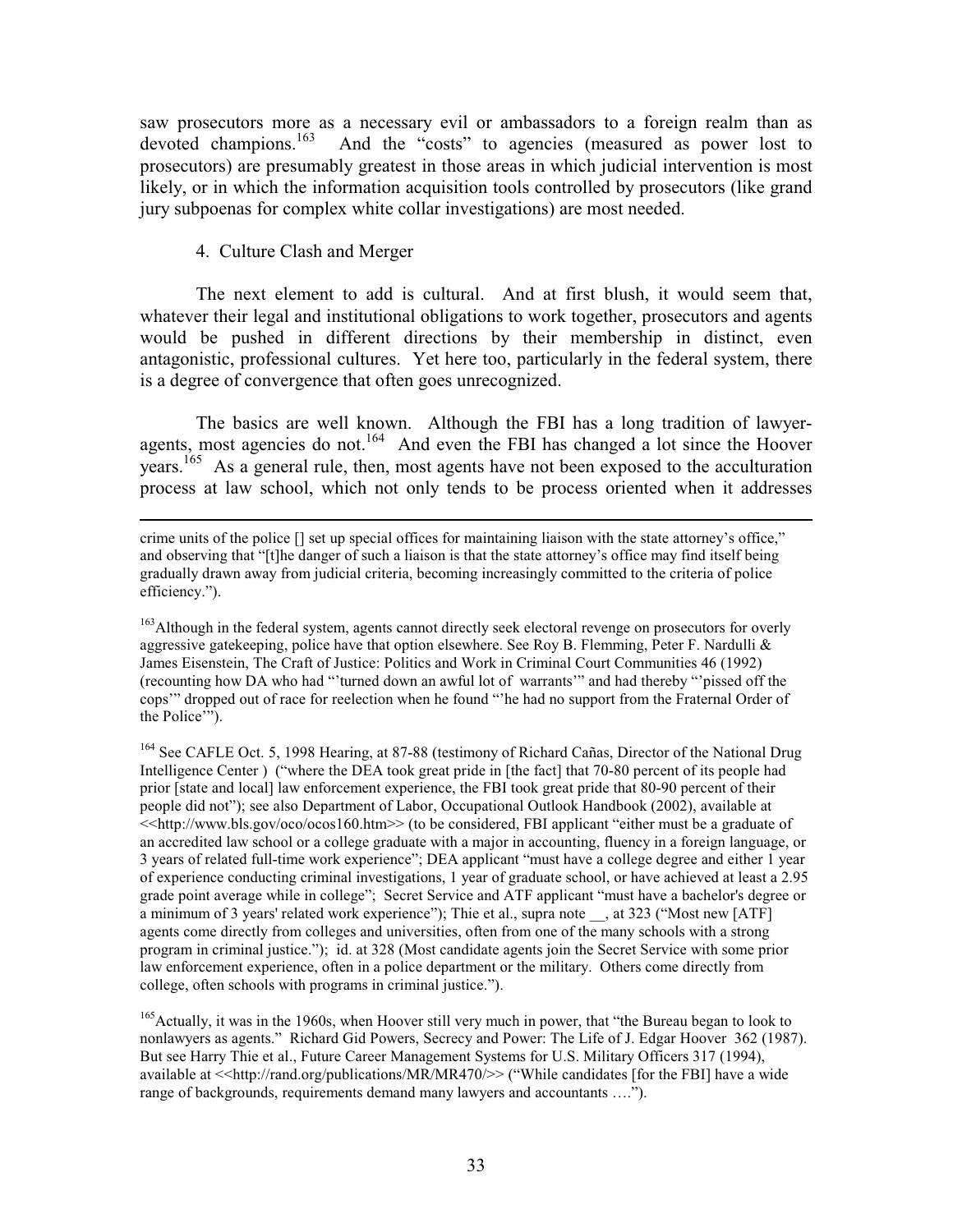criminal enforcement issues, but exalts a norm of moral neutrality<sup>166</sup> that can (but need not) lead prosecutors to distance themselves from the enforcement projects of the agents they deal with, who may see the world in more Manichean terms.

Law school is only the beginning of the story, though. Far more influential is the difference in the career paths of agents and prosecutors. There are many career, or at least long-serving, prosecutors.<sup>167</sup> But a great many view the job as a way station, a means of acquiring human capital (litigation experience, familiarity with local legal practices and personalities) that will facilitate their representation of private clients thereafter.<sup>168</sup> Even those prosecutors who plan to stay with the government will often orient themselves toward their professional counterparts through participation in local bar activities, and the like.<sup>169</sup> In contrast, agents stay for a long time. A 1994 RAND report found that "[o]verall attrition in the [FBI] is low," and that, while some agents resign in their first five years, "[m]ost agents either retire at the earliest opportunity [age 50] or remain in the bureau until mandatory retirement [age  $57$ ]."<sup>170</sup>

Familiarity with informal discretionary policies, particularly as to charging, may also be valuable. That at least appears to be the feeling of the many defense lawyers who start plea negotiations with prosecutors by telling them how the case would have been treated "when I was in the Office." See Kenneth Mann, Defending White-Collar Crime: A Portrait of Attorneys at Work 78 (1985) (defense lawyers tell of rapport with AUSAs because they too were once prosecutors).

<sup>169</sup>Cf. James Q. Wilson, Inside Bureaucracy: What Government Agencies Do and Why They Do It 60 (1989) ("In a bureaucracy, professionals are those employees who receive some significant portion of their incentives from organized groups of fellow-practitioners located outside the agency.").

<sup>&</sup>lt;sup>166</sup> See Sandra Janoff, The Influence of Legal Education on Moral Reasoning, 76 Minn. L. Rev. 193 (1991). But see Langevoort & Rasmussen, at 414 ("the image of lawyers more beholden to the law than to their clients is of questionable descriptive accuracy").

<sup>&</sup>lt;sup>167</sup>See Hearing of the Civil Service Subcommittee of the House Government Reform Comm., Retirement for Federal Law Enforcers H.R. 583, Sept. 9, 1999, statement of Rep. Ed Bryant ("Data from the Department of Justice reveals that length of service for AUSAs was seven years for 1990 through 1992, and eight years for 1993 through 1996.... By comparison, the length of service for other Justice employees was 19 years in 1996."); statement of Rep. Tom Davis ("Right now, the current average length of service for an AUSA is ten years.").

<sup>&</sup>lt;sup>168</sup>See Edward L. Glaeser et al., What Do Prosecutors Maximize? An Analysis of the Federalization of Drug Crimes, 2 Am. L. & Econ. Rev. 259 (2000); Richard T. Boylan & Cheryl X. Long, The Sources of Agency: An Empirical Examination of United States Attorneys (July 1999 draft, as of 12/15/99) (suggesting that prosecutors are prone to take cases to trial to acquire human capital unless they are closely monitored); see also Richard W. Painter, Game Theoretic and Contractarian Paradigms in the Uneasy Regulation Between Regulators and Regulatory Lawyers, 65 Ford, L. Rev. 149, 168 (1996) ("[Algency] lawyers, like other lawyers, invest substantial human capital in building a reputation for thoroughness, integrity, and zealous representation of their clients. This reputational paradigm is reinforced by the values of the legal professional that accord the most respect to the toughest government lawyers, and not to the weakest or most accommodating.").

<sup>&</sup>lt;sup>170</sup> Harry Thie et al., Future Career Management Systems for U.S. Military Officers 321 (1994), available at <<http://rand.org/publications/MR/MR470/>>.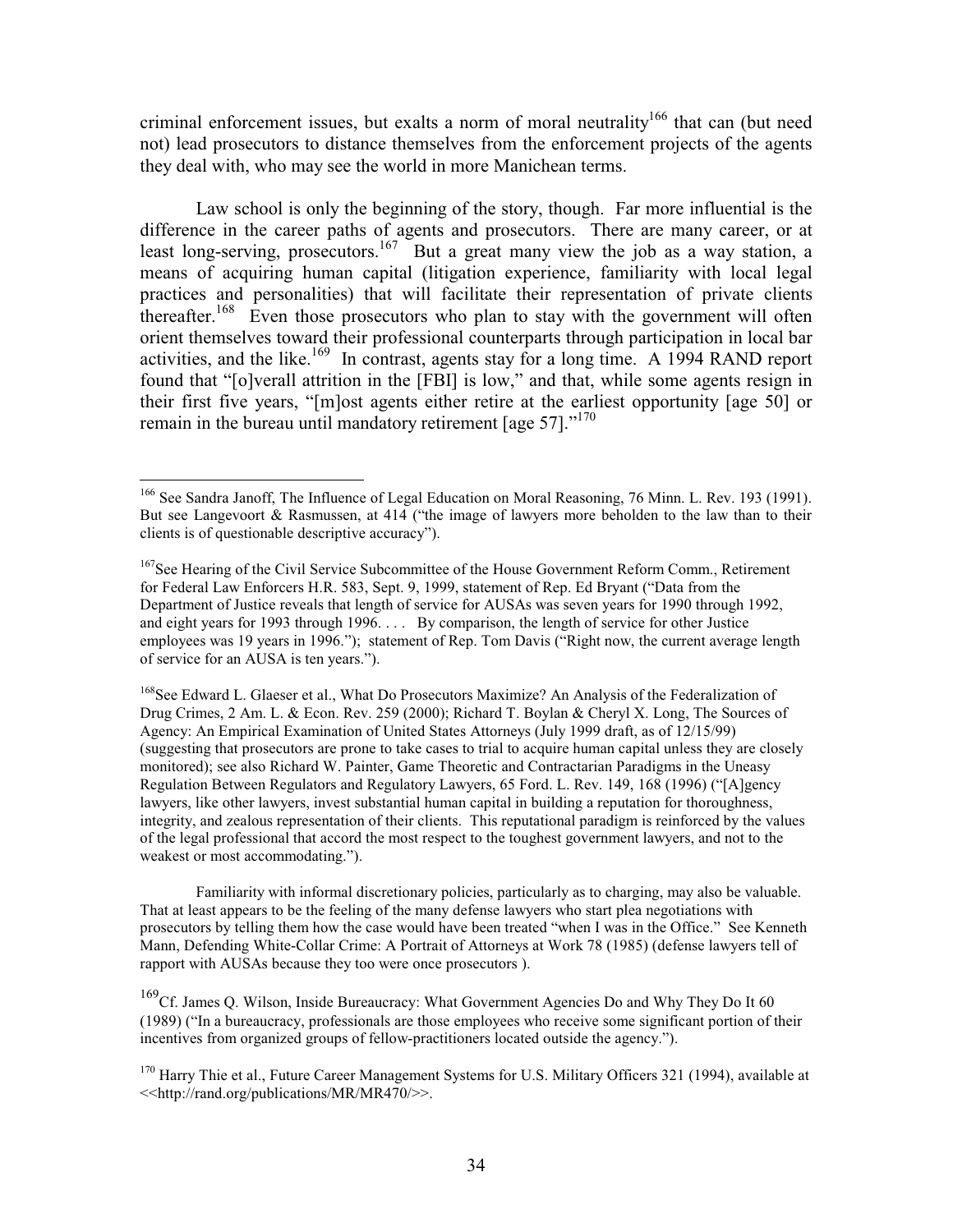Related to the different career paths of agents and prosecutors are their different geographical orientations. AUSAs may chose to move to another city, and may therefore decide to move to another U.S. Attorney's office. Assistants may even be asked by Washington to take on jobs in another city, perhaps even as U.S. Attorney.<sup>171</sup> But the typical AUSA stays in one city, and builds her professional reputation there. Life is very different for agents. According to the RAND report, upon graduation from the FBI Academy, FBI agents "begin a three to five year assignment in one of the field offices. (Current policy precludes this assignment from being near the agent's home of record.)"<sup>172</sup> "The second assignment for most agents is typically to another field office (often one of the "top 12" offices that are larger, have broader operational requirements, and are sometimes difficult to staff) or to the headquarters in Washington D.C.<sup>173</sup> "Since FBI agents sign mobility agreements when hired, reassignment is based on the needs of the FBI and whether agents choose to compete for management positions in other locations."<sup>174</sup> "All agents are reassigned or relocated at regular intervals."<sup>175</sup> Similar policies -- including mobility agreements, regular reassignment, and control of the entire process from headquarters – can be found at other agencies as well.<sup>176</sup>

The effects of the cultural disjunction between agents and prosecutors that these (and other, related) differences foster are varied, but they can drive a powerful wedge between the two groups.<sup>177</sup> Agents or even agencies seeking to justify their refusal to share information about sources and methods with prosecutors will assert a fear that such data will be misused once the prosecutors enter private practice.<sup>178</sup> This tendency toward non-disclosure is bolstered by concerns that prosecutors have far less "on the line" when it comes to investigative security. An agent's promise to an informant, for example, is

 $172$  Thie et al., supra note , at 317.

 $173$  Id.

<sup>174</sup> Id. at 319.

 $175$  Id

 $176$  See Thie et al., supra note , at 323-24 (ATF); 329-31 (Secret Service).

<sup>&</sup>lt;sup>171</sup> See, e.g., Seth Rosenfeld, Big Job Ahead for New U.S. Attorney; "Straight Shooter" Takes Over Office in Apparent Disarry, S.F. Examiner, Aug. 23, 1998, at D1 (appointment of Robert Mueller, then an AUSA in D.C., as interim U.S. Attorney in San Francisco); Benjamin Weiser, Bush Picks Virginia Prosecutor for U.S. Attorney, N.Y. Times, Dec. 1, 2001, at D3 (appointment of James Comey, then AUSA in Virginia, to be U.S. Attorney in Southern New York).

<sup>&</sup>lt;sup>177</sup> See W.E. Douglas Creed & Raymond Mills, "Trust in Organizations: A Conceptual Framework Linking Organizational Forms, Managerial Philosophies, and the Opportunity Costs of Controls, in Roderick M. Kramer & Tom R. Tyler, Trust in Organizations: Frontiers of Theory and Research, 16, 18-19 (1996) (discussing trust as in part a function of "characteristic similarity").

<sup>&</sup>lt;sup>178</sup> Cf. Stewart A. Baker, Should Spies Be Cops, 97 Foreign Policy 36, 46 (Winter 1994-95) (former general counsel of National Security Agency notes: "It is bad security to describe highly sensitive sources and methods to a steady stream of prosecutors – many of them young lawyers who will soon be making a career out of representing criminal defendants.").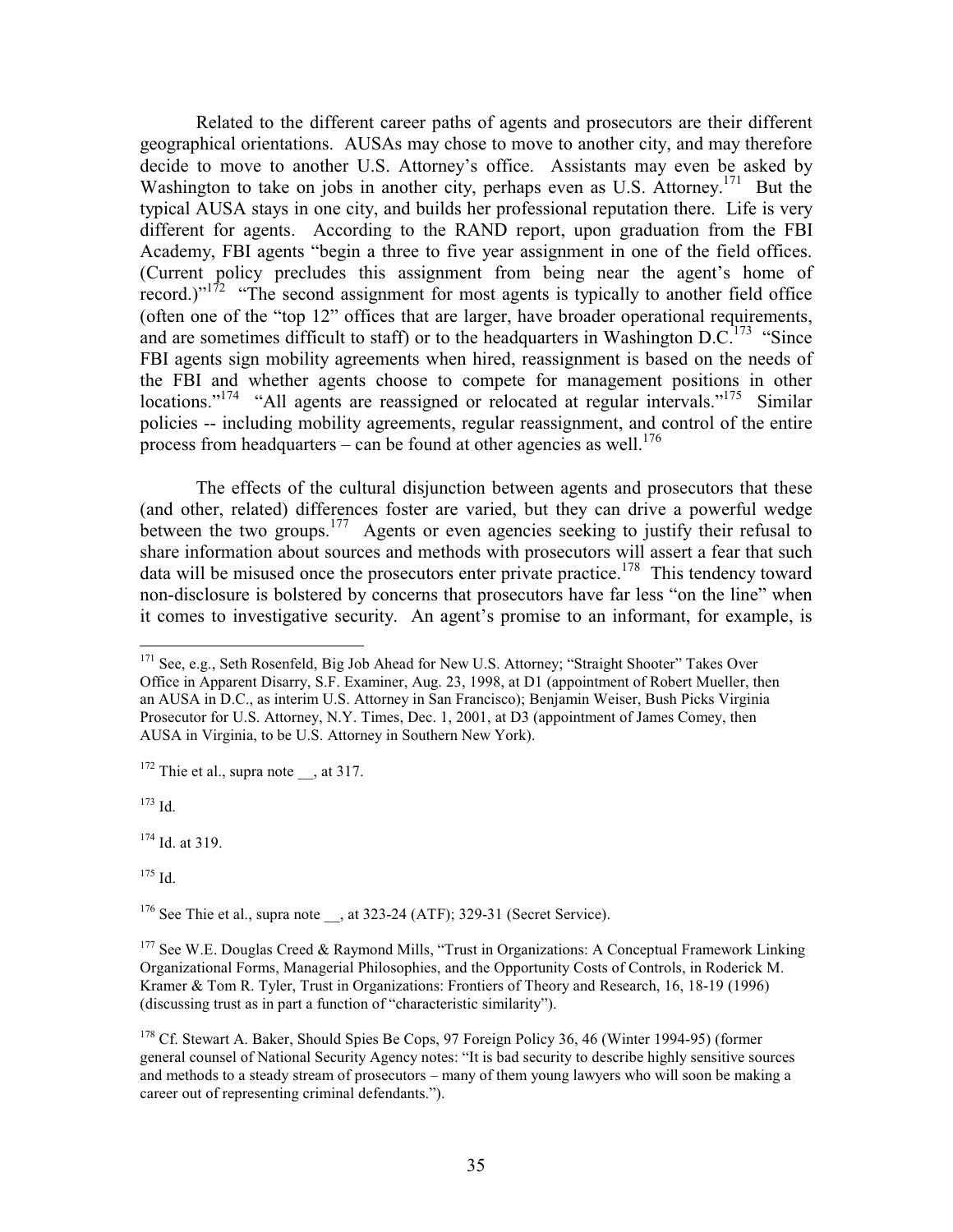bonded by his and his agency's professional reputation. The prosecutor who will soon move into another world has few such fears. Agents may also worry that prosecutors looking for lucrative private practices berths will be too quick to compromise cases with, or extend professional courtesies to, prospective professional allies (or partners), or, alternatively, too quick to tax agency resources by taking cases to trial unnecessarily, in order to gain marketable litigation experience.<sup>179</sup> Agents may also see prosecutors as all too ready to credit defense allegations of agent misconduct.<sup>180</sup> Part of the problem may be sheer resentment on the part of agents at the rewards that private practice will bring prosecutors, and perhaps some disdain for the unworldliness of young prosecutors' law school experience.

Prosecutors, for their part, may tend to identify with professional adversaries, <sup>181</sup> and see their job as reining in "cowboy" line agents who pay little heed to the niceties of due process.

Yet there are also forces that tend to reduce the culture gap. A small part of the story (but an interesting one) may be the growing high-end private market for federal investigative expertise. When some of the best retirement jobs an agent could seek were in the security area, they had good reason to pursue bank robbery cases<sup>182</sup> but no particular cause to get close with prosecutors. But particularly since the advent of the Federal Sentencing Guidelines, which put a high premium on internal corporate investigations, ex-federal agents have begun to find a new array of lucrative employment

<sup>&</sup>lt;sup>179</sup>See Boylan & Long, supra note.

 $180$ See Kurt Eichenwald, The Informant 361-62 (2000) (recounting how defense allegations of informant and FBI misconduct drove a wedge (at least temporarily) between agents and prosecutors).

<sup>&</sup>lt;sup>181</sup>See James Eisenstein, Roy B. Flemming & Peter F. Nardulli, The Contours of Justice: Communities and Their Courts 34 (1988) (study of county courts notes: "The higher-status members of the criminal court community share more than a common workplace and linked occupations. All are lawyers, sharing the relatively high status that this profession accords its members and the common experience of attending law school and practicing law.").

<sup>&</sup>lt;sup>182</sup>See David Burnham, The F.B.I.: A Special Report, The Nation, Aug. 11, 1997, available at <<http://past.thenation.com/issue/970811/0811burn.htm>> (visited Nov. 12, 2001) (retired F.B.I. executive notes that "at the local level, bank robberies are pretty nice for the agent. Sometimes they're exciting, and rarely do they require serious work. And don't forget what may be the most important factor: A lot of agents want to please the bankers because one of their favorite retirement jobs is being the chief of security for a bank.").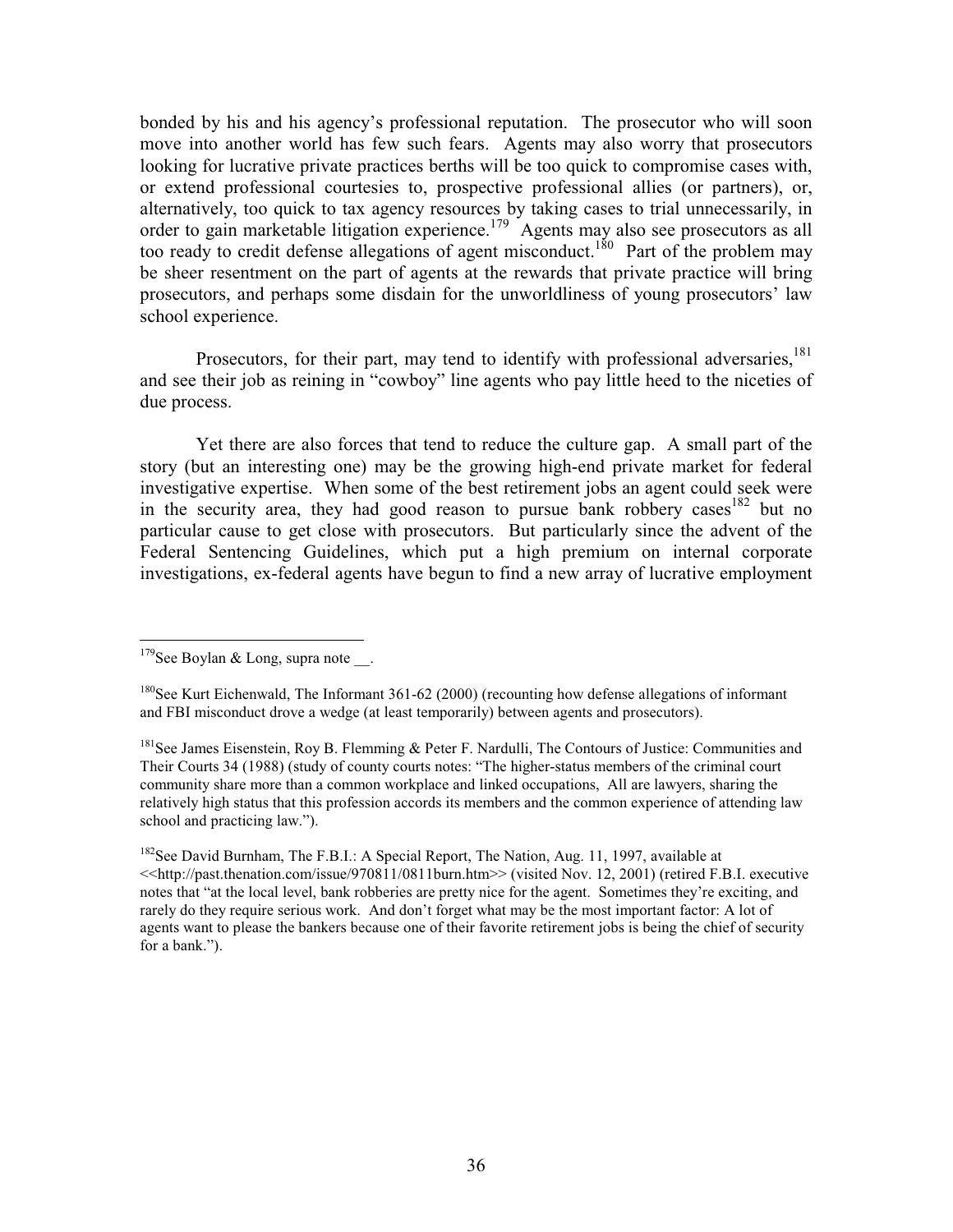opportunities in the private sector.<sup>183</sup> And the hiring will likely be done by, or presided over, by lawyers, often ex-prosecutors who once worked with or around them.<sup>184</sup>

Another factor is training – although who is training whom can vary from place to place and from time to time. The young prosecutors charged with supervising a wiretap, dealing with a cooperator, or putting a corporate subordinate into the grand jury will frequently find that the street-wise agents on the case are far more perspicacious instructors on human nature and criminal machinations than her law school professors, her ex-law-firm colleagues, or even the prosecutors down the hall.<sup>185</sup> For their part, an increasing number of agents, many quite inexperienced,<sup>186</sup> find themselves looking to

http://www.hkconsulting.com/consultants\_results.asp?searchArea=c3 (visited Mar. 29, 2002).

<sup>184</sup>See Anthony Lin, Lawyers Play Detective in Corporate Scandals, N.Y.L.J., July 26, 2002, at 1, 3 ("Corporations typically hire law firms to spearhead investigations.... Law firms then decide whether or not to hire an investigative agency and what role that agency will play."); id. ("[M]ost of the lawyers now leading major corporate investigations possess significant law enforcement backgrounds, whether from stints at U.S. attorney's offices, the Securities and Exchange Commission, the U.S. Department of Justice or elsewhere."); David M. Halbfinger, Corporate Cops; They're Private, They're Crime Busters and They're Proliferating, Newsday, Mar. 26, 1995, Money & Careers sec. at 1 (discussing role of ex-prosecutors in investigative industry); Kim Clark & Eileen P. Gunn, supra note \_\_ ("It turns out [], that many [investigative] agencies claiming to have operatives around the world are really just a couple of exprosecutors in an office with the directory of retired FBI agents.").

For an unscientific sense of the range of employment options for ex-FBI agents, see websites liked to homepage of Society of Former FBI agents, http://www.socxfbi.org/socxfbi html/membersHPlist.html.

<sup>185</sup> Of course, a prosecutor's failure to recognize a training opportunity can increase the cultural gap. See W. Boyd Littrell, Bureaucratic Justice 42 (1979) (study of justice system in a New Jersey county notes how "delicate interpersonal problems" can arise when veteran police officers, much older and with more criminal law knowledge than young prosecutors have to defer to prosecutorial authority).

 $186$  Even before September 11, 2001, turnover and aggressive agency expansion were producing a relatively less experienced workforce. See Statement of FBI Director Louis J. Freeh on FY 2002 Budget Request Before the Senate Committee on Appropriations Subcommittee for the Departments of Commerce, Justice, and State, the Judiciary, and Related Agencies, May 17, 2001; available at <<http://www.fbi.gov/congress/congress01/freeh051701.htm>> ("Agents hired since September 1993 represent about 41 percent of the agents on board today."); Chitra Ragavan, FBI Inc., How the World's Premier Police Corporation Totally Hit the Skids, U.S. News & World Report, June 18, 2001, at (noting that Freeh's "ramping up of staff was combined with a rapid retirement of senior agents in charge and deputies (lured in part by lucrative pensions and large private sector paychecks), leading to a young workforce"). The trend will become even more pronounced in the wake of September 11. See Jerry Seper, FBI Sets "Aggressive Hiring" Goal at 900; Languages, Cyber-skills Are Priorities, Wash. Times, Jan. 30, 2002, at A4; see also Stephen Barr, New Drill in Law Enforcement: Ready, Aim, Hire!, Wash. Post, Feb. 13, 2002, at B2 ("Recruitment programs at Customs, the FBI and other law enforcement agencies are being driven by the war on terrorism and by efforts to improve homeland defense.").

<sup>&</sup>lt;sup>183</sup>See Hilary Rosenberg, The Deal Detectives, Institutional Investor, May 1996, at 74; Joseph B. Treaster, Gumshoes with White Collars; Deal Spotlights New Shrewdness in Detective Business, N.Y. Times, Aug. 29, 1997, at D1; Kim Clark & Eileen P. Gunn, The Detectives; The Business of Uncovering Corporate Crime Is Booming, Fortune, Apr. 14, 1997, at 122; Susan Antilla, When Things Go Wrong On Wall Street, N.Y. Times, May 15, 1995, sec. 3, at 15. For a sense of the agency backgrounds of the investigative consultants allied with one white-collar law firm, see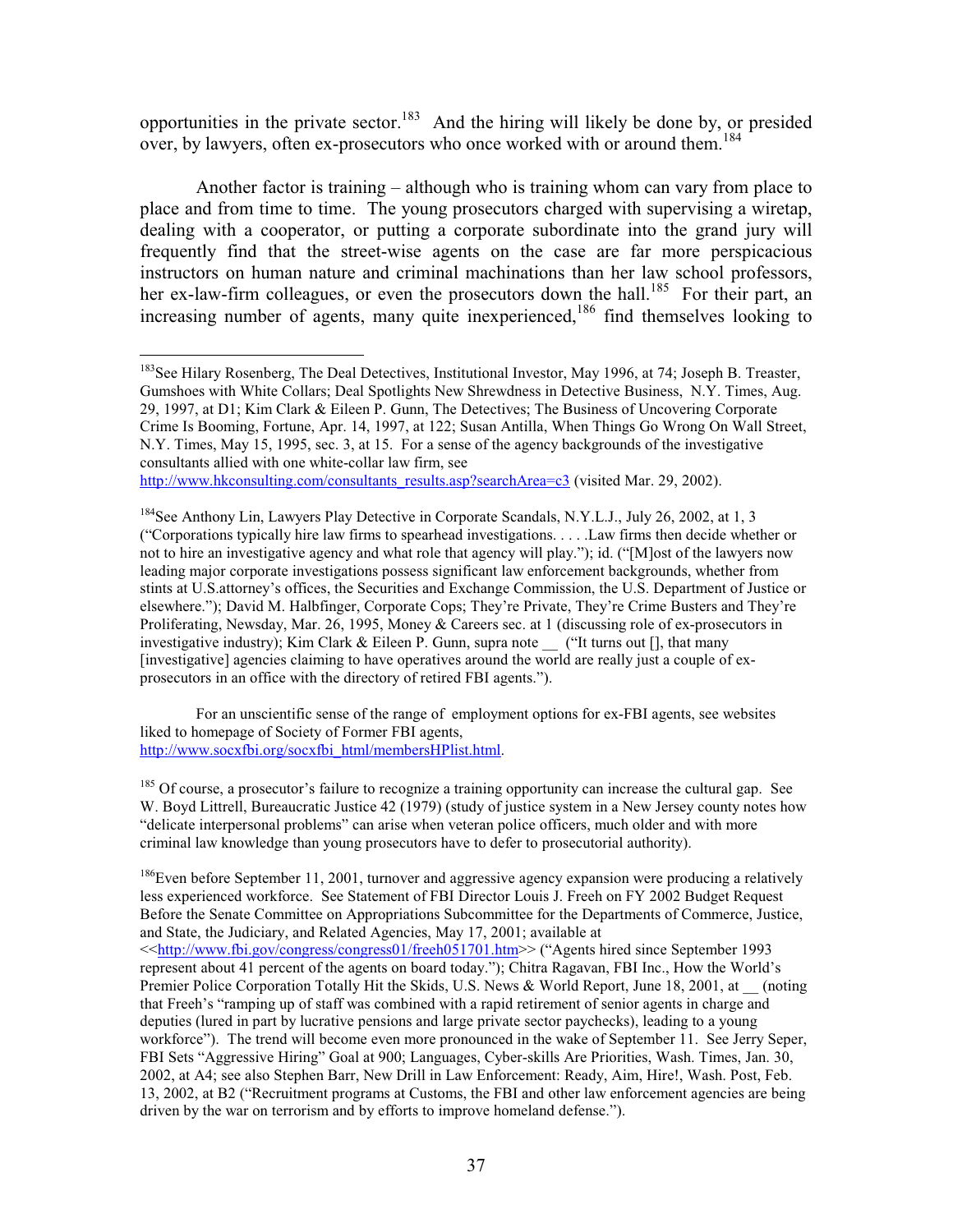prosecutors for guidance and on-the-job training.<sup>187</sup> This is particularly true in the whitecollar area, where, as has been seen, prosecutors have a significant investigative role and can develop investigative expertise. One U.S. Attorney recently noted that the need for Assistants to teach agents about white collar crime had increased "as many young agents" have been diverted into violent crime investigations."<sup>188</sup> It would be an overstatement to say that the training of prosecutors by agents, or of agents by prosecutors creates a common culture,<sup>189</sup> but these processes certainly tend to bridge cultural and professional gaps and promote closer coordination in investigative decisionmaking.

Yet another factor, in many districts, is the presence in the U.S. Attorney's office of one or more representatives of one or more agencies, in the capacity of "task force" representative" – the product of an increasing use of these interagency groups in a number of areas including organized crime and narcotics. Over and above the coordinating function they play in the cases they are assigned to work on, these agents can serve as general mediators between people from their agency and Assistants, able to vouch for Assistants to agents, and visa versa.<sup>190</sup>

Finally, one ought not underestimate the unifying influence of a shared commitment to "getting the bad guys," hardened by the adversarial process,<sup>191</sup> nurtured

<sup>&</sup>lt;sup>187</sup> CAFLE Dec. 2, 1998 Hearing, pt. I, at 166-67 (testimony of U.S. Attorney Calloway) ("It used to be that the agents trained the prosecutor," but a hiring freeze followed by a burst of hiring created "a level of inexperience," requiring "the more senior AUSAs" to train agents).

<sup>&</sup>lt;sup>188</sup> CAFLE Dec. 2, 1998 Hearing, pt. I, at 162-63 (testimony of U.S. Attorney Warner). In mid-1997, "about 25 percent" of the more than 1100 FBI agents in the New York field office, which has a large whitecollar caseload, had "under one year of experience." Hearing on the Activities of the Federal Bureau of Investigation, Pt. II, Subcomm. On Crime, House Judiciary Comm., June 5, 1997 (testimony of FBI Director Louis J. Freeh).

<sup>&</sup>lt;sup>189</sup>Cf. Dato W. Steenhuis (Coherence and Coordination in the Administration of Criminal Justice, 229, in Criminal Law in Action (Jan van Dijk, et al. eds, 1986), at 243-45 (Advocate-General at the Court of Justice, Leeuwarden, Netherlands, notes that, in absence of structural changes, "an important instrument to achieve the coordination of production in the criminal justice system would be the adoption of a common organisational culture," which could be accomplished through a common training program and job rotation for police, prosecutions, judges).

<sup>&</sup>lt;sup>190</sup>State prosecutors have recognized the value of this mediation. See Michael L. Benson & Francis T. Cullen, Combating Corporate Crime: Local Prosecutors at Work 224 (1998) ("One factor that is helpful to networking success [between federal and state agencies] is the presence of someone in the local prosecutor's office who has credibility with federal agencies. In Duval County [Florida], for example, the local prosecutor had on staff two retired FBI accountants as fraud investigators. These individuals knew the local federal agents and were, as the prosecutor put it, 'a real benefit in terms of keeping the door open and getting and giving assistance."").

<sup>&</sup>lt;sup>191</sup>See Ellen Yaroshefsky; Cooperation With Federal Prosecutors: Experiences of Truth Telling and Embellishment, 68 Ford. L. Rev. 917, 949-50 (1999) (noting emergence of "'us and them' mentality" among Assistants).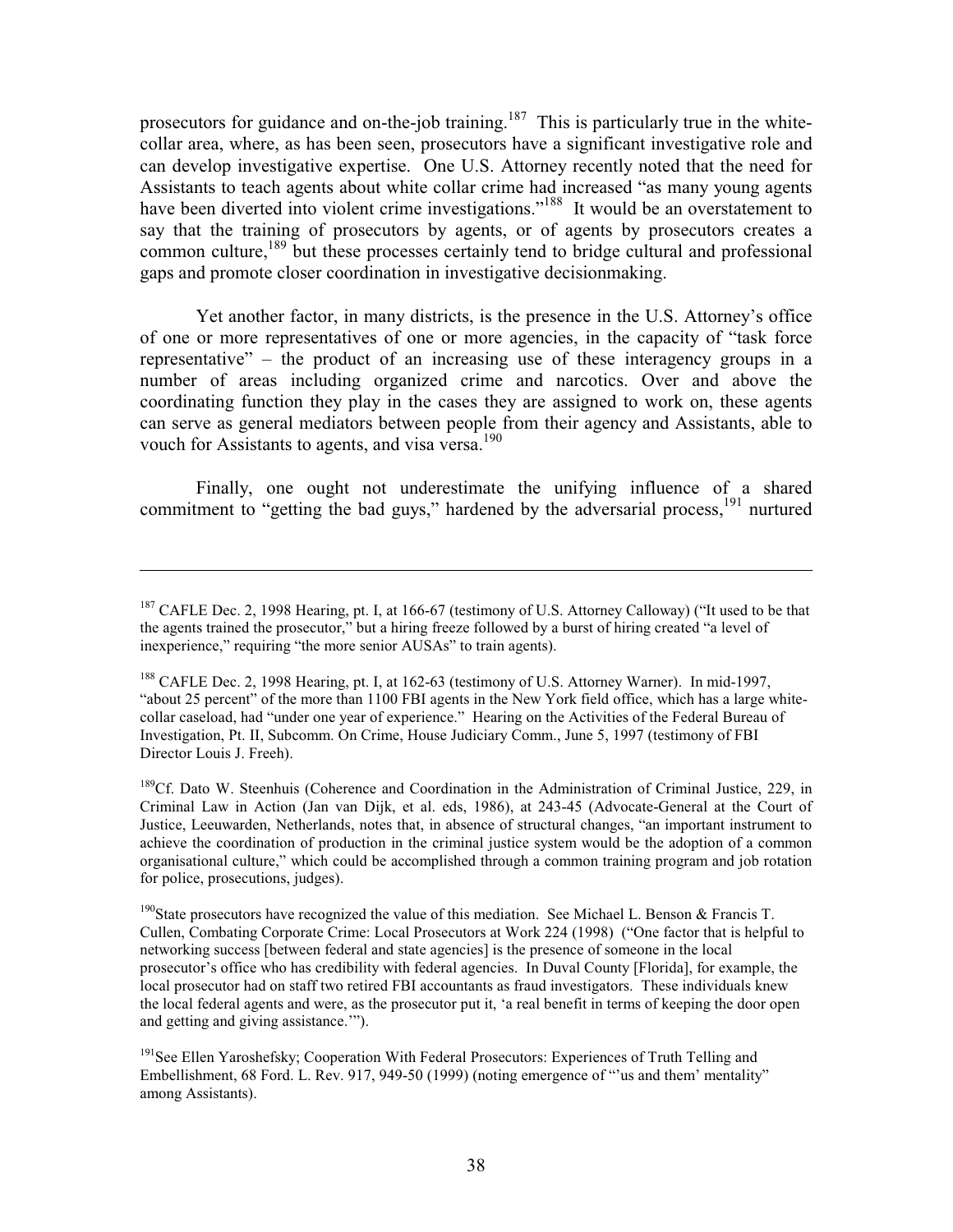by mutual respect and need, and on occasion lubricated by alcohol.<sup>192</sup> "[E]ffective coordination always depends, at least in part, on the development of informal norms and conventions through group interaction, socialization, and experimentation."<sup>193</sup> And, as in any other organizational setting, the social relationships that can arise out of constant and routine contacts will provide a sold foundation for trust.<sup>194</sup>

### **B.** Conclusion

Where does this leave us? The equilibria between prosecutorial and agency power vary from office to office, and, even within the same office, from agency to agency. Sometimes, it is just a matter of local "culture." That culture, however, may reflect the exigencies or luxuries of a particular mix of cases (which may in turn be a function of enforcement needs and/or politically set priorities).

Julie O'Sullivan recently related how, as a former Southern District of New York AUSA working on the Whitewater investigation in the Little Rock, Arkansas, office of the Independent Counsel, she was struck how the regular Little Rock Assistants had

a completely different way of doing cases. The agents came to them with completed cases ready to be indicted. They took the old model very seriously. The agents investigated, the prosecutors prosecuted. There were some exceptions, but overall that was definitely the model.

As a result, between local agents and a lot of Southern District-trained Assistants [] there was some tension in the beginning, because we not only wanted to attend witness interviews, we actually wanted to conduct them, which seemed very foreign to the agents.<sup>195</sup>

<sup>194</sup> Lawrence E. Mitchell, Trust and Team Production in Post-Capitalist Society, 24 J. Corp. L. 869, 907-08 (1999); see also Roy J. Lewicki & Barbara Benedict Bunker, Developing and Maintaining Trust in Work Relationships, in Kramer & Tyler, supra note , 114, 121-22 (discussing "knowledge-based trust").

<sup>&</sup>lt;sup>192</sup>See Nina Burleigh, White Power: Against Arab Terrorists or Wall Street Criminals U.S. Attorney Mary Jo White Always Plays to Win. But Is Investigating the President Who Appointed You Really Such a Good Career Move?, New York Magazine, July 2, 2001 ("The U.S. attorney's office has always required a high comfort level with the boys in law enforcement, but White has stood out as a prosecutor's prosecutor, happiest socializing with FBI agents and cops."); Gary J. Miller, Managerial Dilemmas: The Political Economy of Hierarchy 193 (1992) (noting how, in one study, "gambling, games, and social interaction constituted a vital part of the means by which the men reinforced one another's expectations of cooperative play in their team production dilemma.").

<sup>&</sup>lt;sup>193</sup> Donald Chisholm, Coordination Without Hierarchy: Informal Structures in Multiorganizational Systems 85 (1989) (using Bay Area public transit agencies as case study); see Andrew Abbott, The System of Professions: An Essay on the Division of Expert Labor 65 (U Chi Press 1988) ("Boundaries between professional jurisdictions [] tend to disappear in worksites, particularly in overworked worksites. There results a form of knowledge transfer that can be called workplace assimilation.").

<sup>&</sup>lt;sup>195</sup>Panel Discussion: The Expanding Prosecutorial Role from Trial Counsel to Investigator and Administrator, 26 Ford. Urban L. J. 679, 701-02 (1999) (comments of Julie R. O'Sullivan). For another description of a similar difference in the way prosecutors from two difference offices conceived of their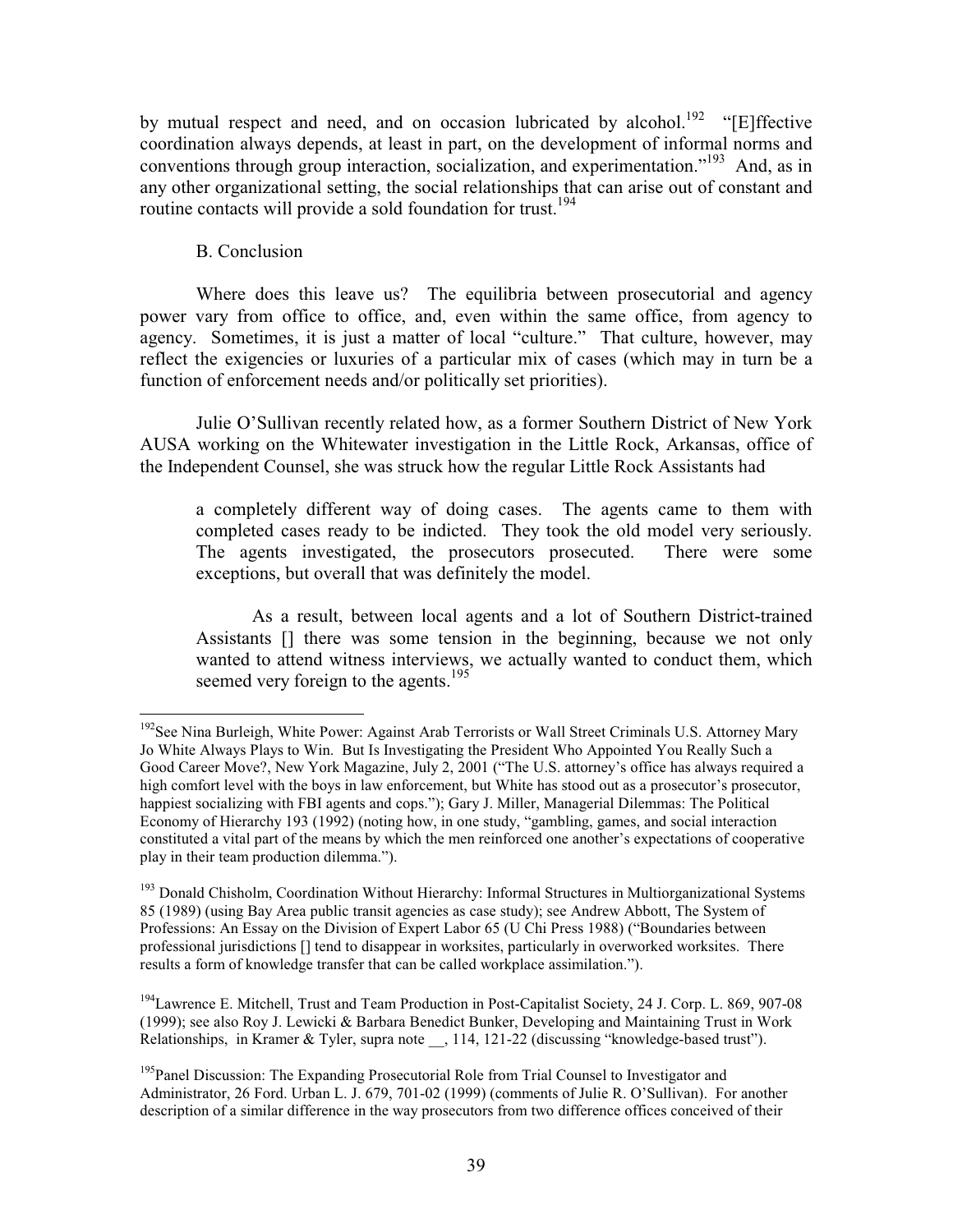The "traditional" model of investigators presenting neatly wrapped cases to passive prosecutors may have a lot to do with the "traditional" criminal docket.<sup>196</sup> As John Hagan has noted, "[p]roactive police work," by its very nature, "involves a tightening of the coupling among the police, prosecutorial, and judicial subsystems."<sup>197</sup> The mainstays of federal enforcement in the good old days (bank robberies, interstate transportation of stolen property, even buy-bust narcotics cases) were not all reactive, strictly speaking, but they could easily be pursued by agents with minimal prosecutorial assistance.<sup>198</sup> To the extent that a U.S. Attorney's office still has that sort of focus, its AUSAs will be used to leaving investigating to the agents. Conversely, prosecutors in an office – like the Southern District of New York -- that has more of a substantial whitecollar crime focus will likely expect to play a significant investigative role, not just in white collar cases but in all cases.  $199$ 

There may be places where agents simply propose and prosecutors simply dispose. There may even be places where, in doing so, each actor is largely indifferent to how the other will exercise his discretion. The goal of this Part, however, has been to show how institutional structures, legal rules, and professional interaction combine to bind the bureaucratic elements of the federal enforcement system far closer together than has been generally understood (at least in the academic literature). And the allocation of power that results from this dynamic will largely determine how enforcement discretion is exercised – against which targets and with what force.

When a supervisory FBI agent wrote in the FBI's "Law Enforcement Bulletin" about how investigators could use "the enterprise theory of investigation" to "help dismantle criminal enterprises," the role he envisioned for prosecutors was simply to advise investigators as to the elements of the offenses involved and whether they had been satisfied, and then to prosecute the completed case. Richard A. McFeely, Enterprise Theory of Investigation, FBI Law Enforcement Bulletin, May 2001, at 17.

<sup>196</sup>See Elizabeth Glazer, Thinking Strategically: How Federal Prosecutors Can Reduce Violent Crime, 26 Fordham Urban L.J. 573, 577 (1999).

 $^{197}$ Hagan, supra note , at 123.

<sup>198</sup> See Louis B. Schwartz, Federal Criminal Justice and Prosecutors' Discretion, 13 Law & Contemp. Probs. 64, 84 (1984) (role of federal prosecutor is to decision "whether and in what manner to prosecute," while agencies "investigate and refer cases"); see also Little, 68 Ford. L. Rev. at 734; Gerard E. Lynch, The Crime of Being a Criminal, Pts. III & IV, 87 Colum. L. Rev. 920, 964 (1987) (contrasting "proactive" and "reactive" models of investigation).

<sup>199</sup>See http://trac.syr.edu/whatsnew/cri trends/whitecollar.html (statistics comparing white collar cases in 1998 (roughly 5000 per 100 million pop in ED Ark vs. 8000 per 100 million in SDNY) Note that statistics don't reflect case sophistication (and extent of grand jury action)

investigative role see Kurt Eichenwald, The Informant 276 (2000) (for Springfield prosecutors, "Investigation was for the agents: prosecution was for lawyers.": they therefore balked with lawyers from the Antitrust Division sought to participate in "drop-in interviews with potential defendants" in the Archer Daniels Midland case).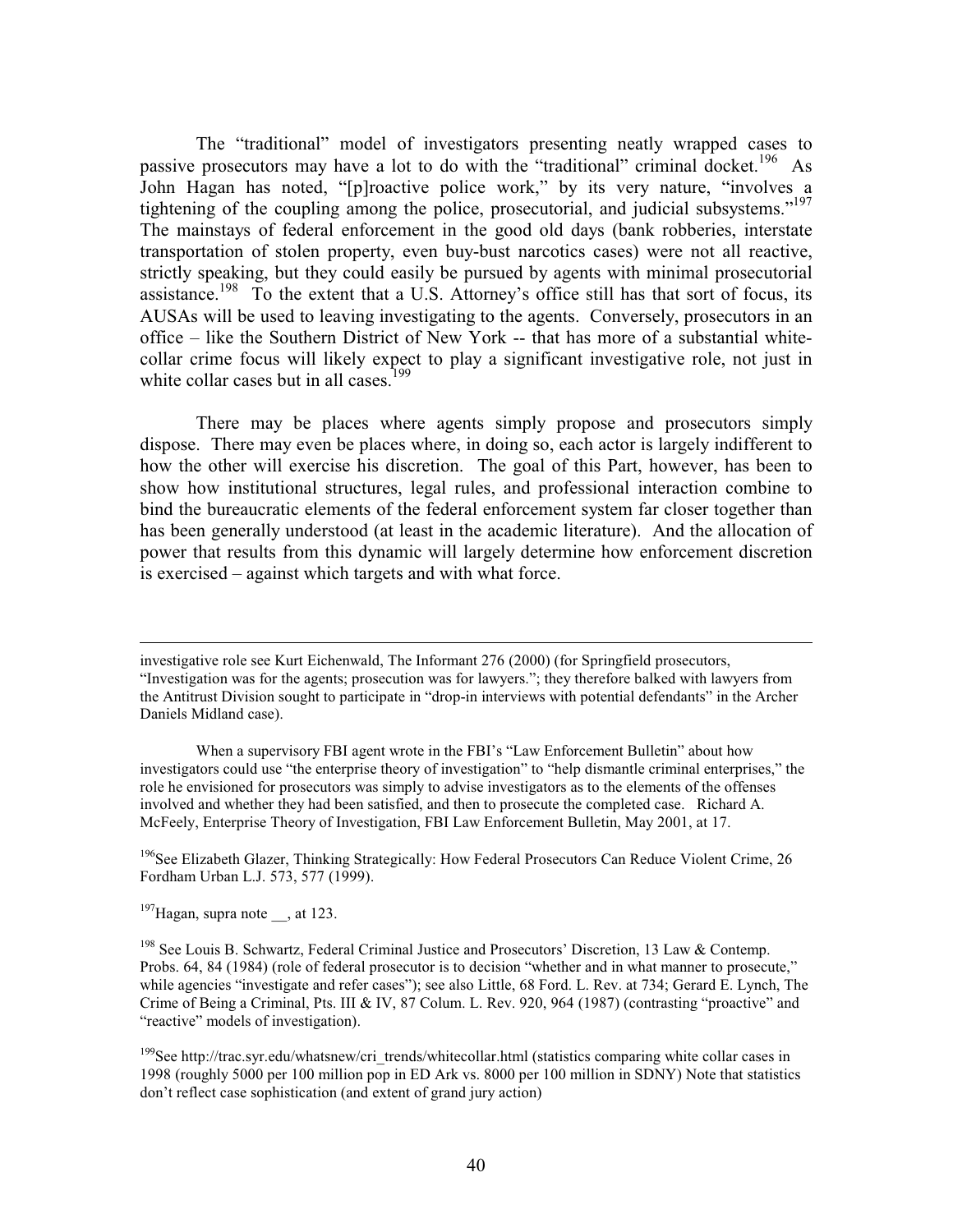#### III. Normative Models

The dynamics of prosecutor-agent interaction may vary greatly across the country and certain constituting elements of that interaction may be either deeply imbedded in the way the federal criminal enforcement system has been structured or a function of politically contingent decisions made with no thought to such dynamics. It nonetheless is appropriate, as a normative matter, to consider what the relationship between federal prosecutors and agents ought to look like and how existing dynamics might be altered. For one thing, the answers we get can inform our understanding of the prevailing "prosecutorial administrative system" that Jerry Lynch highlighted.<sup>200</sup> But the project can be prescriptive as well. Not every determinant of how authority is allocated between prosecutors and agencies is set in stone. Indeed, much can be done to change the allocation, should we wish to do so. And legislative and judicial decisions are regularly being made that have this effect. But policy-making in such respects has been largely by default – principally driven by analyses about what judicially enforceable rights criminal defendants ought to, or ought not to, have, not considerations about organizational structure and interaction. The irony is that if we paid more attention to how power is allocated between agents and prosecutors, we might better protect criminal defendants' interests – and perhaps even their rights.

#### Toward A Prosecutorial Hierarchy?  $A<sub>1</sub>$

Before modeling the optimal relationship between prosecutors and agencies, one first needs at least a rough sense of what one wants the federal enforcement system to do. One, hopefully rather uncontroversial, goal, is that of prosecuting only guilty people and convicting them whenever possible, and doing so in accordance with law (defined vaguely and broadly to include constitutional and sub-constitutional constraints). A second, hopefully only slightly less controversial, goal is that enforcement proceed with a degree of moderation. American criminal law is famous (or infamous) for its breadth and for the degree of discretion it allows to enforcers.<sup>201</sup> And, though relative breadth is hard to measure, the federal criminal "code" may well be even broader than that of the states<br>in the range of conduct it ostensibly covers.<sup>202</sup> Reasonable minds can differ "over what business practices should be deemed fraud, even over whether perjury in a civil case should be pursued criminally," 203 but they are unlikely to differ over the need for institutionalized restraint in this area.

Why can't we start by reducing the need for executive restraint by demanding that Congress take more pains to specify what should really be a federal crime? We can, but I

 $^{200}$  Lynch, Our Administrative System, supra note , at 2145.

 $^{201}$  See William J. Stuntz, The Pathological Politics of Criminal Law, 100 Mich. L. Rev. 505, 512 (2001).

<sup>&</sup>lt;sup>202</sup> See Lynch, Our Administrative System, supra note , at 2137; Richman, Federal Criminal Law, supra note \_\_, at  $760-61$ .

 $^{203}$  Richman, Project Exile, supra note , at 397.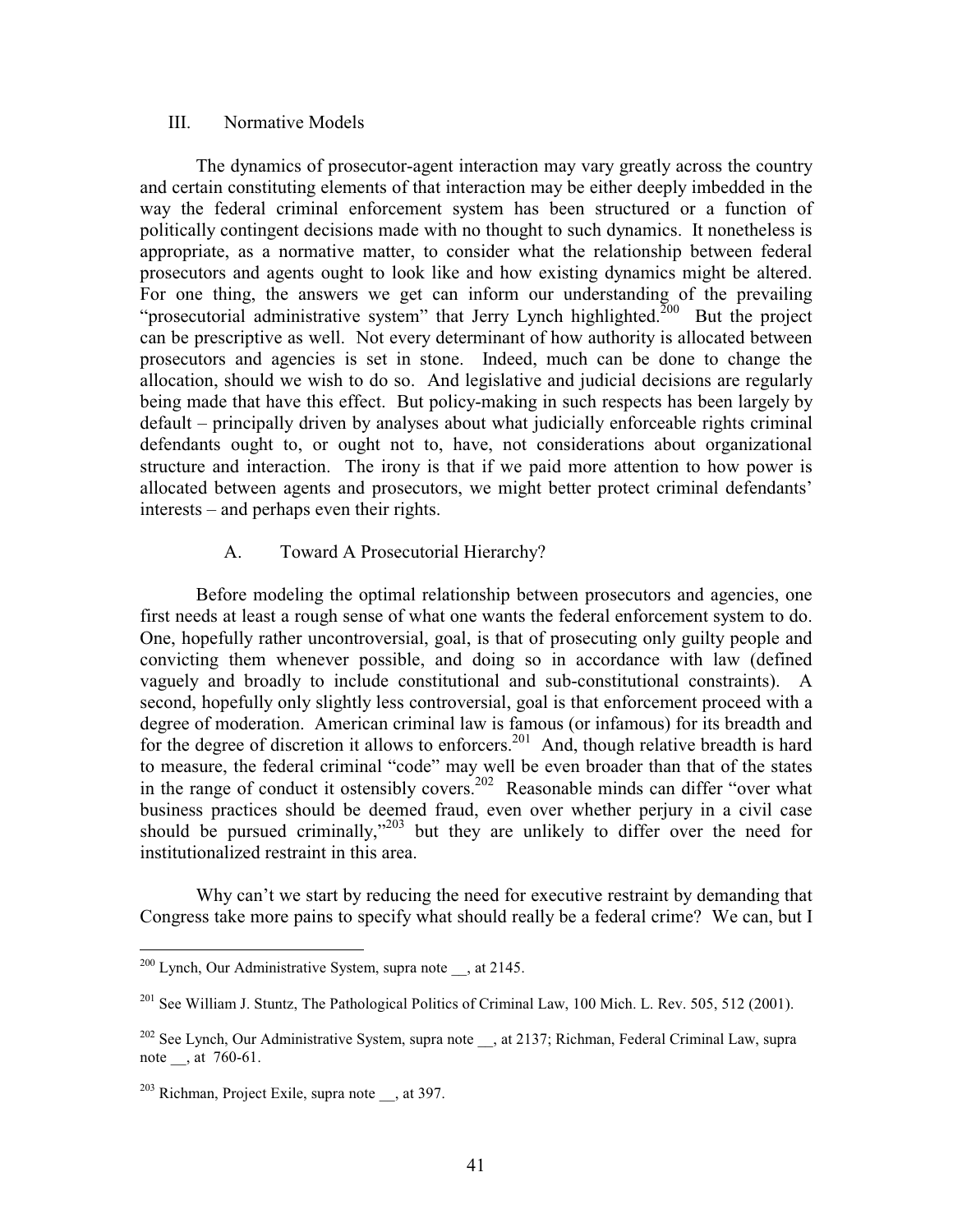won't spend too much time on the point for three reasons: (1) It's too obviously right as a theoretical matter, the corollary of our allegiance to the rule of law and democratic accountability<sup>204</sup>; (2) many, from the Chief Justice of the United States on down have already made the argument forcefully and well<sup>205</sup>; and (3) it would be easier to get blood from a stone. $206$ 

Restricting the focus to the executive branch, one can easily – although, as will be seen, not necessarily – push toward a normative model of prosecutorial-agency interaction that strives, within the limits of a fragmented organizational chart, to subordinate agents to prosecutorial judgment, at least when it comes to saying no.  $207$  In this model, prosecutors, just like their corporate cousins (though perhaps for different reasons) are to be exalted in their gatekeeping role,<sup>208</sup> celebrated for their ability to prevent agency misconduct or excessive zeal, and given every tool possible to enhance their capabilities to this end.

An effort to bolster prosecutorial authority need not rest on any claim of superior In their gate keeping capacity, prosecutors merely supplement agency judgment. judgments about appropriate targets and tactics, they do not replace them. Even if they were somewhat less skilled or interested than agents in making such judgments, prosecutors could still promote legal and moderate enforcement by offering an additional level of review – as long as prosecutors were not so unskilled that agents relaxed their own efforts out of frustration. As has been noted in the separation of powers context.<sup>209</sup>

 $^{206}$ The extent to which the lack of legislative specificity reflects an unrestricted congressional grant of power is open to dispute. Compare Kahan, supra note (focusing on breadth of substantive federal criminal law), with Richman, Federal Criminal Law, supra note (exploring mechanisms other than substantive law through which Congress guides the exercise of enforcement discretion).

<sup>207</sup> See Kent Greenawalt. Conflicts of Law and Morality 357 (1987) ("The police []should not take upon themselves the responsibility of resolving debatable and troublesome moral questions that might affect prosecution: those should be left to prosecutors.").

<sup>208</sup>See Reinier H. Kraakman, Gatekeepers: The Anatomy of a Third-Party Enforcement Strategy, 2 J. L. Econ. & Org. 53, 53 (1986); Reinier H. Kraakman, Corporate Liability Strategies and the Costs of Legal Controls, 93 Yale L. J. 857 (1984); Ronald J. Gilson, The Devolution of the Legal Profession: A Demand Side Perspective, 49 Md. L. Rev. 869 (1990).

 $204$  See Kahan, supra note \_\_, at 484.

<sup>&</sup>lt;sup>205</sup> See William H. Rehnquist, Address to the American Law Institute, Remarks and Addresses at the 75<sup>th</sup> Annual ALI Meeting, May 1998, at 15-19 (1998); William H. Rehnquist, 1991 Year-End Report of the Federal Judiciary, The Third Branch, (January 1992), at 1, 3; Judicial Conference of the United States, Committee on Long Range Planning, Long Range Plan for the Federal Courts, 21-28 (1995); Task Force on the Federalization of Criminal Law, American Bar Association, Criminal Justice Section, The Federalization of Criminal Law (1998); John C. Coffee, Jr., Hush!: The Criminal Status of Confidential Information After McNally and Carpenter and the Enduring Problem of Overcriminalization, Am. Crim. L. Rev. 121 (1988); Kahan, supra note : Jeffrey Standen, An Economic Perspective on Federal Criminal Law Reform, 2 Buff. Crim. L. Rev. 249, 284-95 (1998) (calling for federal criminal code reform).

<sup>&</sup>lt;sup>209</sup>See John O. McGinnis & Michael Rappaport, Our Supermajoritarian Constitution, 80 Tex. L. Rev. 703  $(2002).$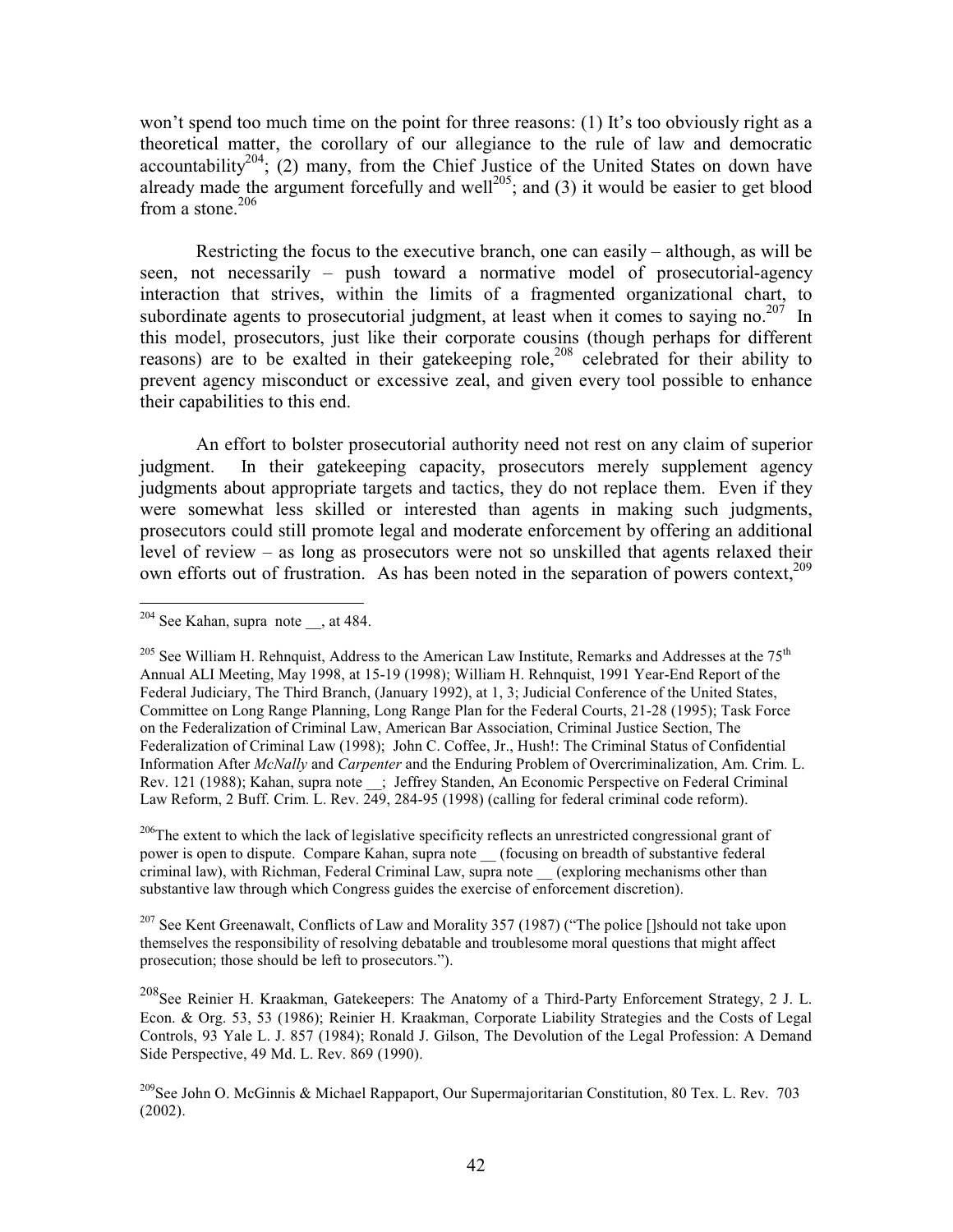what matters in this extremely thin analysis is the number of components and their serial arrangement.<sup>210</sup> And anything done to ensure that prosecuting offices have access to information about targets and tactics, and the ability to act on that information, will promote (but obviously not ensure) the reduction of type I errors (of commission).

Claims of superior judgment can also be made. If the goal is to ensure that agents' investigative efforts do not violate constitutional or statutory strictures, or the admonitions a court has made in its supervisory capacity,  $2^{11}$  then who better to advise agencies prospectively and monitor agency compliance retrospectively than prosecutors, whose current and future jobs place a premium on the knowledge (or prediction) and transmission of legal norms. And the more junctures at which prosecutorial advice is sought, and the information needed to give it properly provided, the better. Similarly, prosecutors' familiarity with de jure and de facto standards of evidentiary sufficiency – what counts as "beyond a reasonable doubt" in court, and what will actually persuade a jury in the district – make them valuable resources for the agents putting cases together, so long as the prosecutors know the true quality of the evidence.

Another, perhaps more tenuous, argument for maximal prosecutorial involvement in agency decisionmaking rests not on prosecutors' technical abilities, but on the sense of perspective and unique commitment to procedural justice that they are thought to bring to the enforcement bureaucracy. The idea of prosecutors as "magisterial" figures, bound by a special duty to "seek justice"<sup>212</sup> probably would sound rather self-aggrandizing to the dedicated federal agent. After all, he too thinks of himself as pursuing justice, and if he's doing his job right, he too will keep a professional distance from his cases, tempering zeal with judgment and moderation.<sup>213</sup> And underneath all the aspirational talk, in law

<sup>&</sup>lt;sup>210</sup> See C.F. Larry Heimann, Understanding the Challenger Disaster: Organizational Structure and the Design of Reliable Systems, 87 Am. Pol. Sci. Rev. 421, 427 (1993) (contrasting serial systems, which by requiring the approval of several components before agency action can be taken are less prone to type I errors, with parallel systems, which are more prone to such errors "because it is only necessary for the incorrect action to pass through one channel in order to be implemented by the system").

<sup>&</sup>lt;sup>211</sup> See Sara Sun Beale, Reconsidering Supervisory Power in Criminal Cases: Constitutional and Statutory Limits on the Authority of the Federal Courts, 84 Colum. L. Rev. 1433 (1984): United States v. Williams, 504 U.S. 36 (1992) (noting limitations on supervisory judicial power).

<sup>&</sup>lt;sup>212</sup>See, e.g., Stanley Z. Fisher, In Search of the Virtuous Prosecutor: A Conceptual Framework, 15 Am. J. Crim. L. 197, 198 (1988); Bruce A. Green, Why Should Prosecutors "Seek Justice"?, 26 Ford. Urb. L.J. 607 (1999); Bennett L. Gershman, The Prosecutor's Duty To Truth, 14 Geo. Legal Ethics 309 (2001); ABA Model Rules of Professional Conduct, Rule 3.8 (comment) ("A prosecutor has the responsibility of a minister of justice and not simply that of an advocate."); Andrew Horwitz, Taking the Cop Out of Copping a Plea: Eradicating Police Prosecution of Criminal Cases, 40 Ariz. L. Rev. 1305, 1308-10 (1998).

<sup>&</sup>lt;sup>213</sup>See Robert Jackall, Investigating Criminal Violence, 97 Social Research 849, 866 (2000) (noting of homicide investigators in New York: "Even as they assess the stories of those who provide them with information, criminal investigators are continually constructing and revising their own narratives about what actually happened in any given crime."); Stephen J. Vicchio, Ethics and Police Integrity, in Federal Bureau of Investigation, Law Enforcement Bulletin (July 1997), available at <<http://www.fbi.gov/publications/leb/1997/july972.htm>>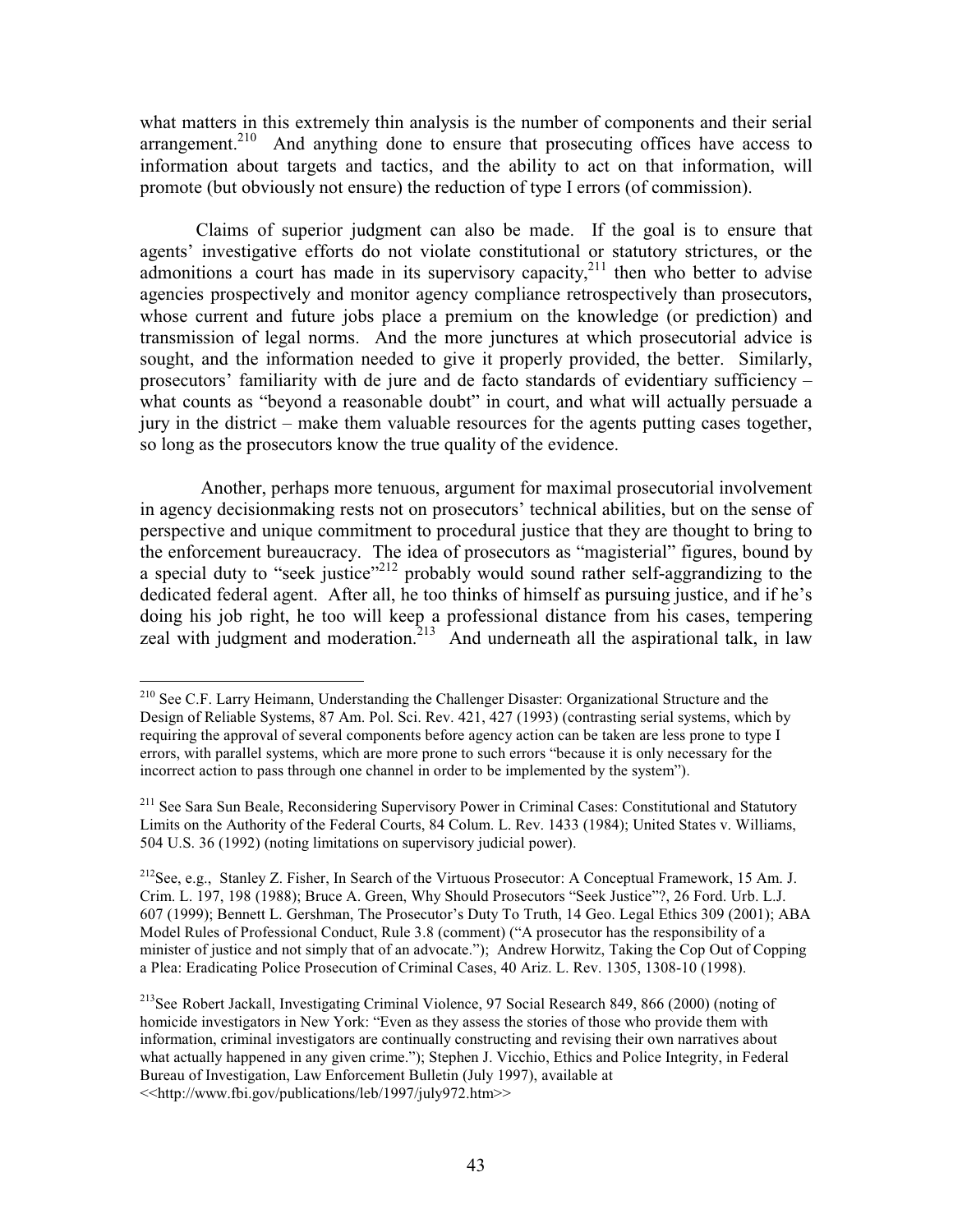reviews, judicial opinions, and professional literature about prosecutors as "ministers of justice," lurk contestable assumptions about prosecutors' special fitness for that role, and the unsuitability of agents or police officers for it.<sup>214</sup>

Having noted the occasionally grating triumphalism of the legal literature,  $215$ however, one can still find some truth in assumptions about prosecutorial tendencies to appropriately moderate agency judgments and tactics. In part, it is a matter of professional allegiances and associations. As Brian Grosman found in his valuable study of a Canadian Crown Attorney's Office: While some prosecutors identify with the police and associate defense lawyers with their clients, others "identify with the values of the defense lawyers" and see themselves as part of "the general legal community"  $-$  a community that does not include cops and agents.<sup>216</sup> Given that their raison d'etre and future livelihoods in large part turn on the exaltation of procedural due process values, prosecutors might be expected, at least at the margin, to be more sensitive to such niceties than agents, whose success is more likely to be measured in terms of crime control.<sup>217</sup> That prosecutors are also subject to disciplinary rules formulated and enforced by their professional peers may increase their sensitivity yet further (even assuming the underenforcement of those rules).<sup>218</sup>

Going even further out on a limb, one might also see federal prosecutors as better reflectors of community values than agents, and as better intermediaries between parochial agency interests and local needs. All enforcers work in the shadow of their jurisdiction's juries, and neither agents nor prosecutors will gain much if they regularly pursue cases that jurors don't think should be pursued, or tactics that repulse local jurors

<sup>215</sup>See Andrew Abbott, The System of Professions: An Essay on the Division of Expert Labor 72 (U Chi Press 1988) (discussing strategies whereby one profession tries to "subordinate" another).

 $^{216}$ Brian A. Grosman, The Prosecutor: An Inquiry into the Exercise of Discretion 68 (1969); see also Suzanne Weaver, Decision to Prosecute: Organization and Public Policy in the Antitrust Division 160-61 (1977) ("close connections" that Antitrust Division lawyers "maintain with their colleagues in the private antitrust bar" are regarded by division lawyers as "a powerful constraint on their actions").

<sup>217</sup> The source of the "crime control"/" due process" dichotomy is of course Herbert Packer. See Herbert Packer, The Courts, The Police, and the Rest of Us, 57 J. Crim. L., Criminology & Pol. Sci. 238, 239  $(1966).$ 

<sup>&</sup>lt;sup>214</sup> See Candace McCoy, Police, Prosecutors, and Discretion in Investigation, in John Kleinig, Handled with Discretion: Ethical Issues in Police Decisionmaking, 159, 174 (1996) ("The best approach to the improvement of discretionary decisions is to be sure that the organization itself provides the conditions under which particular choices are encouraged. It seems that prosecutors are more likely to mitigate their adversarialness than police, because they do not have to cope with the daily suspiciousness and elements of danger, nor necessarily with the 'us versus them' mentality, as do police. Although they are practiced in the adversarialness of trial, their organizational role and subculture are more likely to be amenable to nonadversarialness investigation than police.").

<sup>&</sup>lt;sup>218</sup> See Horowitz, supra note , at 1377 ("The fact that a police prosecutor is not bound by an attorney's code of ethics or answerable to the disciplinary process for attorneys is perhaps the most disturbing aspect of the practice of police prosecution."); Bruce A. Green, Policing Federal Prosecutors: Do Too Many Regulators Produce Too Little Enforcement?, 8 St. Thom. L. Rev. 69 (1995).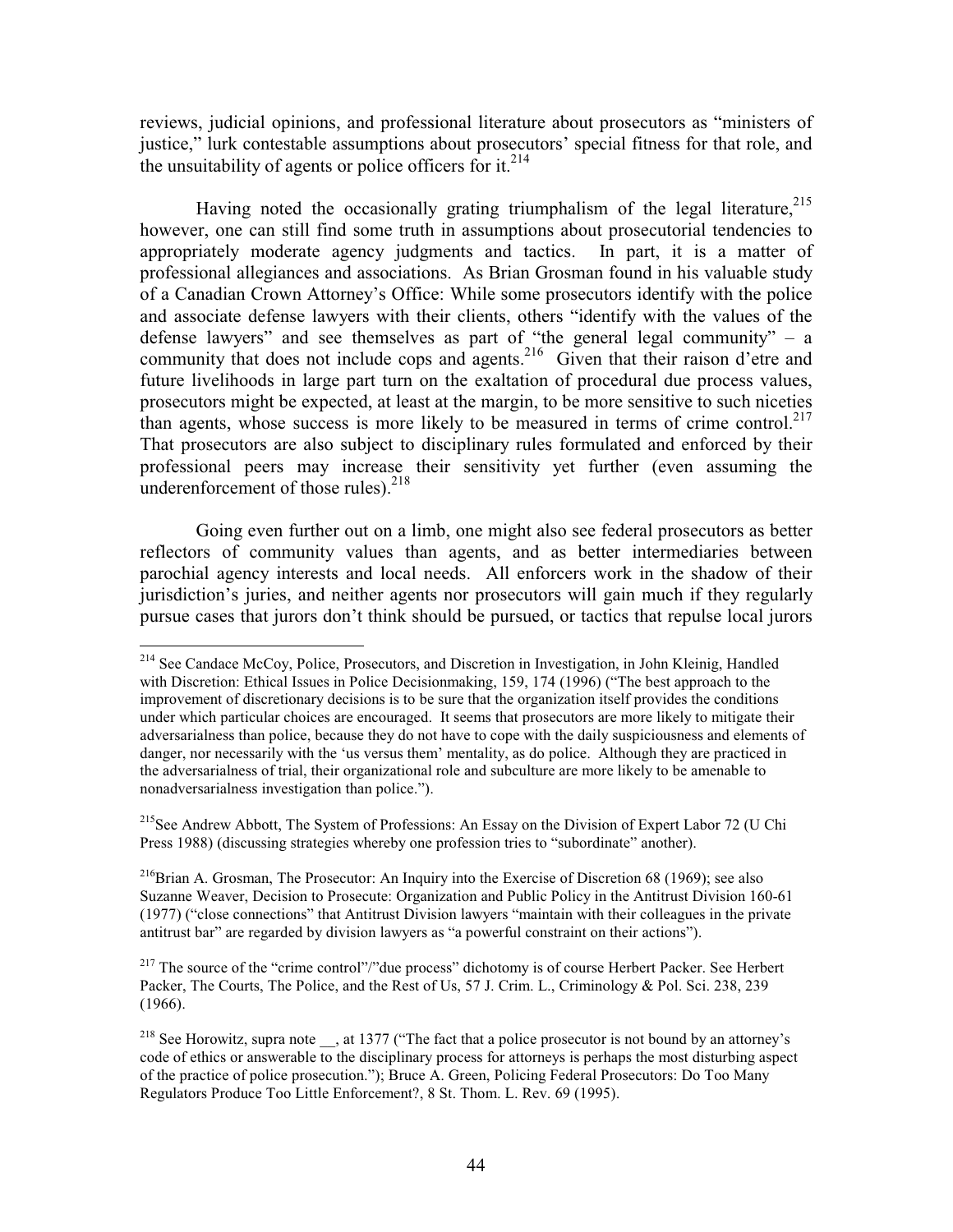and judges. Conviction-maximizing may not be their only goal, but it is a necessary one.<sup> $219$ </sup> As the actors responsible for pitching cases to juries, and for negotiating dispositions with an eye to jury responses, however, prosecutors are more attuned to these matters and, indeed, as has been seen,<sup>220</sup> are valued by agents for this very expertise. The U.S. Attorney system, which places local lawyers in an office led by an official appointed (usually) with considerable input from local political figures, accentuates this comparative advantage, particularly with respect to strongly centralized agencies in which hierarchical controls are reinforced by geographical transfers.<sup>221</sup> And, at least in recent years, the natural tendency of U.S. Attorneys to respond to local political forces has been reinforced by the readiness of Main Justice to devolve power in this direction  $^{222}$ 

As one former U.S. attorney put it:

The U.S. Attorney, as a representative of the President, has the unique responsibility of establishing prosecutorial policy. He or she is the single person in the criminal justice system who must look to the totality of criminal threats within the district, as well as the available resources to meet those threats, and fashion a prosecution response that maximizes the positive impact that can be obtained from the resources. No other person has this broad responsibility.<sup>223</sup>

All these premises, empirically supported and otherwise, support a model of prosecutor-agent interaction that strives to enhance the authority prosecutors have by virtue of their charging power. Such enhancements could take the form of measures that increase the likelihood that the prosecutors can and will exercise independent judgment in their charging decisions. With their negotiating power thus increased, prosecutors would inevitably gain a greater say in investigative agency decisions about resource allocations and tactics. And measures could also be taken that more explicitly involve prosecutors in investigative decision making, or at least confirm their existing control over particular investigative tactics.

 $^{219}$  See Richman, Old Chief, supra note , at 967-68.

 $220$  See supra at \_\_.

<sup>&</sup>lt;sup>221</sup> Compare David T. Johnson, The Organization of Prosecution and the Possibility of Order, 32 L. & Soc'y Rev. 247, 273-74 (1998) (noting how uniformity of prosecutorial decisionmaking in Japan is promoted by frequent transfers, much to dismay of some agency personnel).

<sup>&</sup>lt;sup>222</sup>See Richman, Federal Criminal Law, supra note , at 808-09; Kendall, supra note \_\_, at 226 (U.S. Attorney tells of efforts to speak to community groups about their concerns). Note that the "community prosecution" movement, see Anthony C. Thompson, It Takes a Community to Prosecute, 77 Notre Dame L. Rev. 321 (2002), has gained some federal adherents, even outside the District of Columbia (which more resembles the state jurisdiction where the movement has its roots. Roger L. Conner, The Office of the United States Attorney and Public Safety, 49 U.S. Attorneys' Bulletin, No. 1, at 7 (Jan. 2001); U.S. Attorney Wilma A. Lewis, Community Prosecution in the Office of the United States Attorney for the District of Columbia, 49 U.S. Attorneys' Bulletin, No. 1, at 38 (Jan. 2001).

 $^{223}$ Braniff, supra note, at.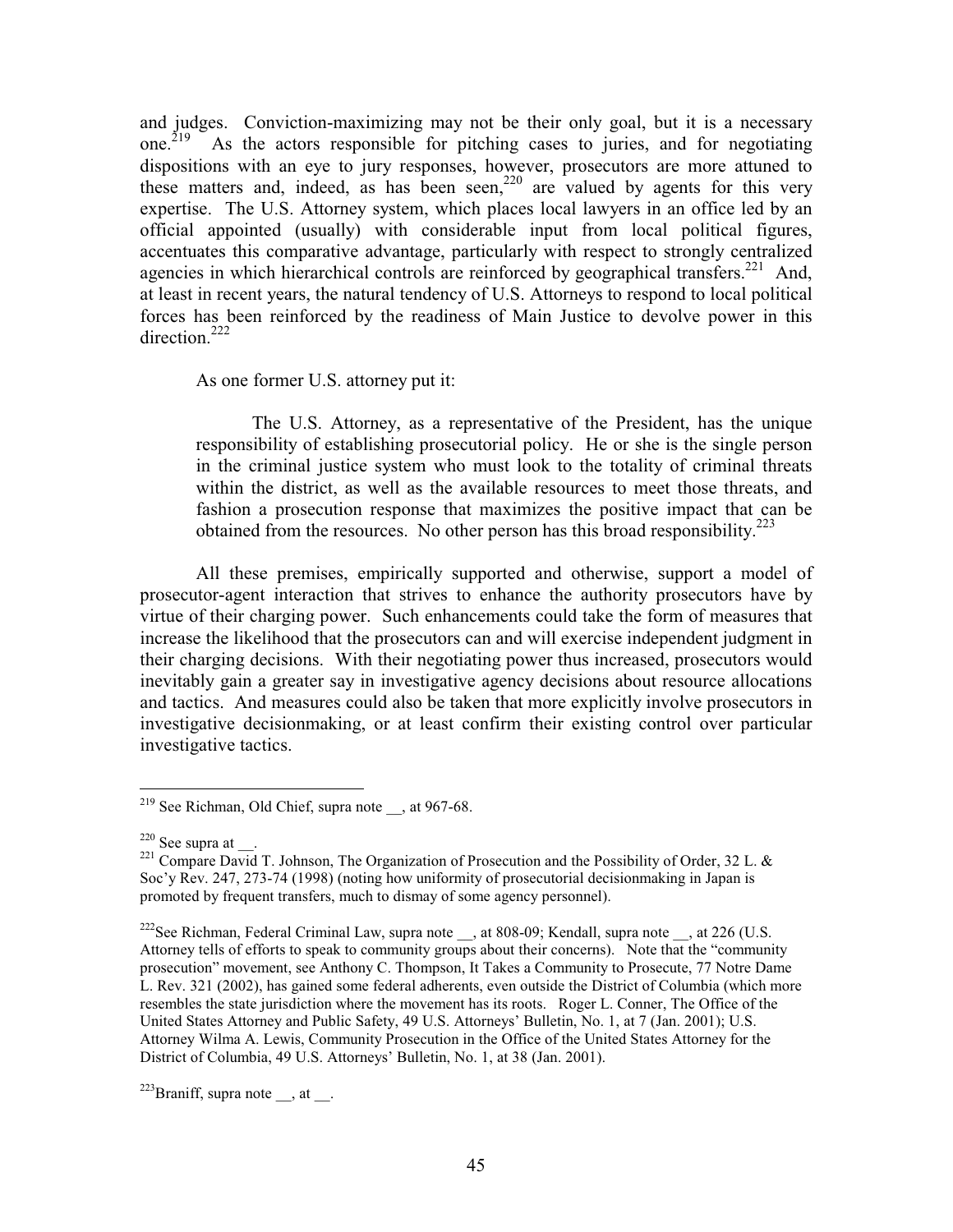#### B. Questioning Hierarchy?

Yet is it so clear that we want to move in the direction of a prosecutor-dominated hierarchy that strives (against all odds) to make law enforcement agents into prosecutorial agents?

To begin, one may not accept the assumption that prosecutors have superior judgment when it comes to targeting and tactics. There are three different, but related, elements to this challenge. The first, without denying prosecutors' technical legal expertise, questions whether they really are the forces of moderation portrayed above. If one believes, like Dan Kahan, that ambitious U.S. Attorneys "consistently overreach in the hope of pleasing local interests who are in a position to confer future political rewards,"<sup>224</sup> any move to increase prosecutorial control over agency decision making is a step in the wrong direction. Kahan's cure for this pathology is to shift more control over prosecutorial legal theories to Main Justice. But his diagnosis could also be addressed by measures that shored up, or at least retained, the present extent of agency control over investigations. It does not matter, in this analysis, whether agencies are seen as politically responsive to the President and the Administration, or as semi-autonomous and relatively apolitical. And indeed one's view on this score will vary with agency and with Administration (and probably with one's frame of reference). The important point is that, either way, so long as their agendas differ, relatively centralized enforcement agencies can be counterweights to prosecutorial overreaching of the type Kahan fears.<sup>225</sup>

The second element of this challenge to prosecutorial incursions into agency decision making rests on a weaker form of Kahan's diagnosis. U.S. Attorneys' offices do not necessarily "overreach," this argument goes, but they are prone to reflect local enforcement preferences at the cost of national priorities.<sup>226</sup> The point is only relative, since agency field offices also to some degree respond to local groups and authorities.<sup>227</sup>

 $^{224}$ Dan M. Kahan, Is Chevron Relevant to Federal Criminal Law, 110 Harv. L. Rev. 469, 496 (1996). <sup>225</sup> See Moulton & Richman, at 90 (noting how FBI acts as a "relatively apolitical watchdog over line prosecutors"); see also Heymann, supra note , at 100 (noting that "involvement of professional, career agents makes less credible charges of political bias in Justice [Department]").

<sup>&</sup>lt;sup>226</sup> Cf. Richman, Project Exile, at 405 ("Against sometimes parochial local needs, a U.S. Attorney must consider broader national priorities, usually conveyed by Main Justice or expressed by the referrals of highly centralized enforcement agencies [1.").

<sup>&</sup>lt;sup>227</sup>See Wilson, supra note , at 202 ("[F]ield administrators are likely to have strong ties to local authorities including, possibly, governors, congressmen, and police chiefs, and these alliances are disrupted only at the [central agency] executive's peril."); see also John T. Scholz, Jim Twombly & Barbara Headrick, Street-Level Political Controls Over Federal Bureaucracy, 85 Am. Pol. Sci. Rev. 829 (1991) (studying effects of local politics on enforcement activities of Occupational Safety and Health Administration field offices). See, e.g., Press Release, Office of Senator Dianne Feinstein, Senator Feinstein Asks Attorney General Ashcroft to Officially Approve DEA Office in Redding, July 6, 2001, visited July 7, 2001, <<http://www.senate.gov/`feinstein/releases01/r-redding.html>> (California Senator) asks Attorney General for DEA office "[t]o combat the serious methamphetamine problem in Northern California). See also Statement of Eleanor Hill, Sept. 24, 2002, supra note , at 13 (former FBI headquarters official notes that the Bureau's "culture often prevented headquarters from forcing field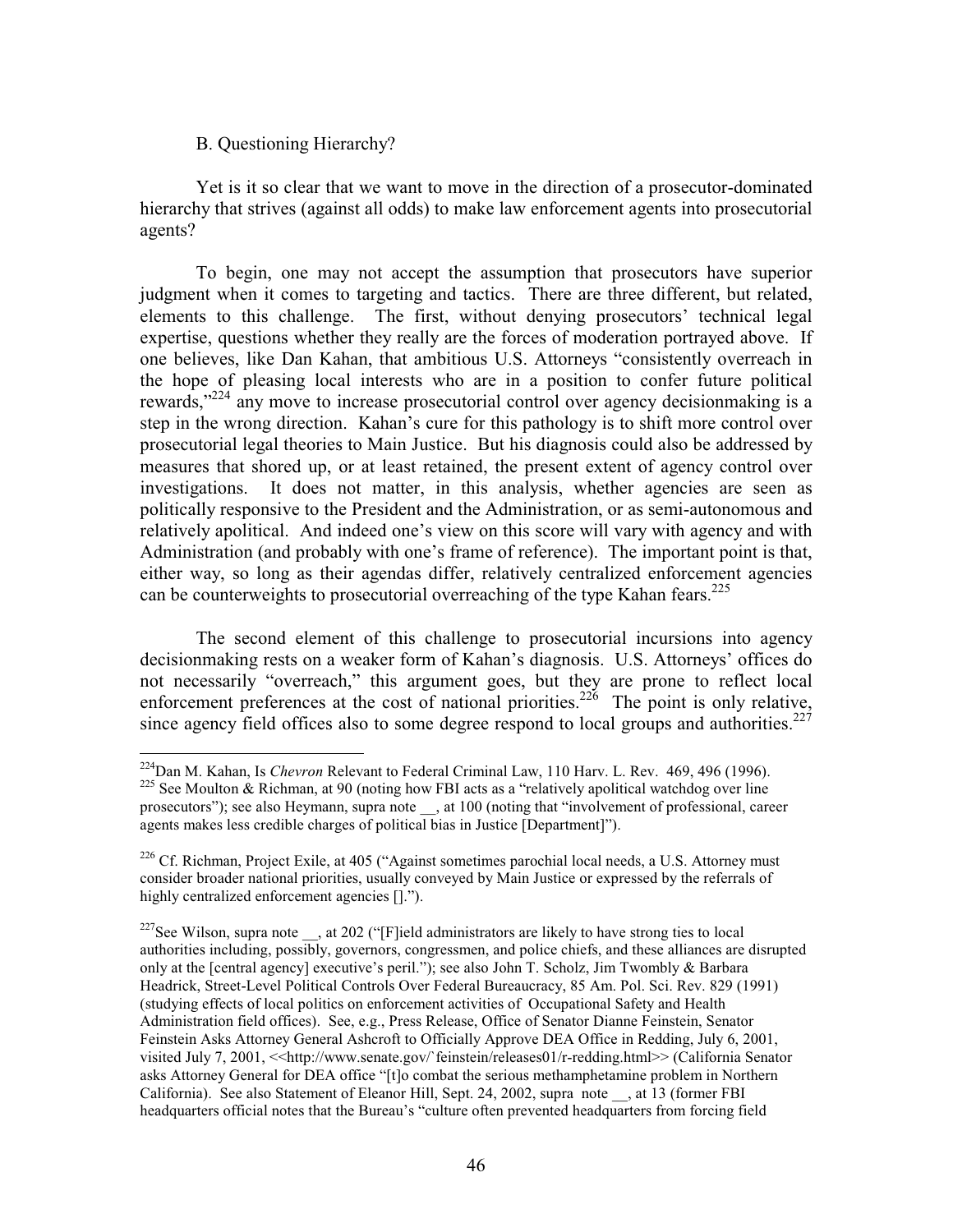But U.S. Attorneys – frequently members of the local elite, selected by local politicians -and their assistants -- local lawyers whose chosen livelihood requires them to think constantly about local jury responses and local legal culture  $-$  are unlikely have the same continuing interest in adhering to a national bureaucratic agenda that their agency counterparts have.<sup>228</sup> Recognizing that all agendas are political (although one hopes not partisan), the question becomes *whose* politics. To the extent that one wants national priorities to dominate (or at least not be given short shrift), one needs to avoid giving prosecutors, who already control the charging process, too many tools to impose their agendas on agents.  $229$ 

The third element has less to do with the politics of agenda setting and more to do with comparable knowledge and capacity. Decisions to pursue a particular defendant or set of defendants, and the force with which he should be pursued are not just legal judgments or even moral judgments, but will inevitably involve some vision of how common the conduct, how socially harmful, and how one offender stacks up against another. Even were prosecutors able to gain full access to the information an agency has on a case it wants to pursue, they would still lack a systematic sense of all the other possible cases. Of course, federal agency knowledge may be spotty as well, outside of particular "beats,"<sup>230</sup> but it is supplemented by local enforcers (who thereby gain some hold over agencies that can undercut their centralization) and, at worst will still be better than prosecutors'. Prosecutors regularly have to make the grossest "apples" vs. "oranges" sort of comparisons -- one complicated tax case vs. three easy gun cases -- and because of their gatekeeping position, and relative neutrality, are better placed than agencies for such judgments. And, as Elizabeth Glazer has both written and demonstrated, $231$  prosecutors may be well placed to alert one agency to the synergies of

<sup>229</sup> See Thomas H. Hammond, Agenda Control, Organizational Structure, and Bureaucratic Politics, 30 Am. J. Pol. Sci. 379 (1986) (discussing effects of organizational structure on organizational agenda). For an empirical study showing the extent of local variation even within the highly centralized corps of *procureurs* in France, see Jacqueline Hodgson, Hierarchy, Bureaucracy, and Ideology in French Criminal Justice: Some Empirical Observations, 29 J. L. & Soc'y 227 (2002).

 $^{\rm 230}$  cross ref

<sup>231</sup> See Elizabeth Glazer, Thinking Strategically: How Federal Prosecutors Can Reduce Violent Crime, 24 Ford. Urb. L. J. 573 (1999); Elizabeth Glazer, Harnessing Information in a Prosecutor's Office, Nat'l Inst.

offices to take investigative action that they were unwilling to take.").

<sup>&</sup>lt;sup>228</sup>See CAFLE Hearings, Nov. 13, 1998, at 34-37 (testimony of Chuck Wexler, Exec. Dir., Police Executive Research Forum) (noting how U.S. Attorney must play a critical role in focusing attention of federal agencies on local problems); Rory K. Little, Good Enough for Government Work? The Tension Between Uniformity and Differing Regional Values in Administering the Federal Death Penalty, 14 Fed. Sent. Rptr. 7, 9 (2001) (finding it unsurprising "that U.S. Attorneys within states that do not permit the death penalty do not prosecute capital cases as often, or recommend them, as do U.S. Attorneys in states that vigorously pursue the death penalty"); Rabin, supra note , at 1043 ("On the whole, the agencies keep much tighter rein on field personnel than does the Justice Department on U.S. Attorneys."). This is not to say that prosecutors have no interest in national priorities. See Andrew B. Whitford, Bureaucratic Discretion, Agency Structure, and Democratic Responsiveness: The Case of the United States Attorneys, 12 J. Pub. Admin. Res. & Theory 3 (2002) (exploring how U.S. Attorneys respond to national political control).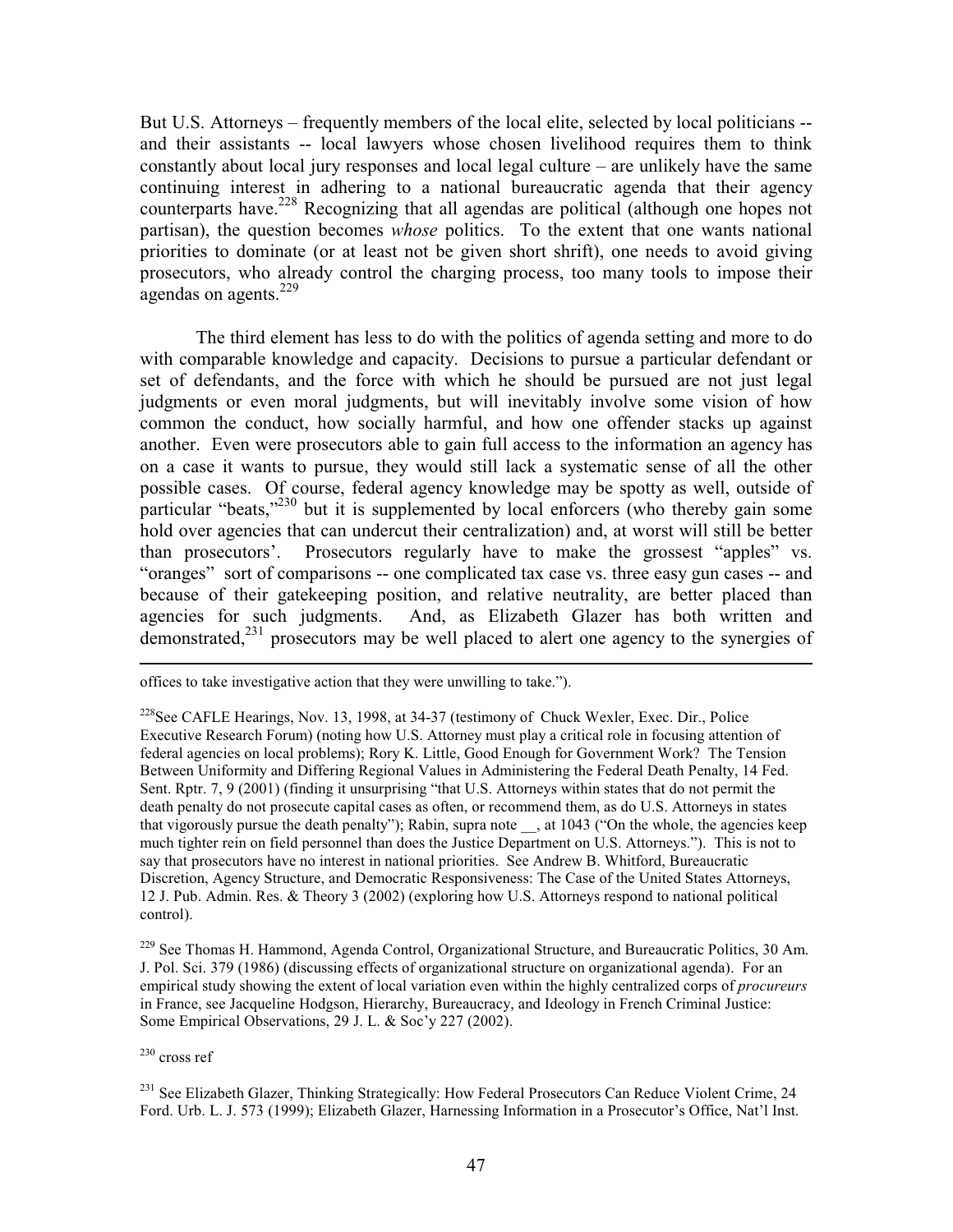sharing information with another agency.<sup>232</sup> But when it comes to discriminating among the matters within their respective jurisdictions, the agencies reign supreme (or at least they should). Moreover, prosecutors asserted competence to rise above agency turf concerns and look at "the totality of threats" within their districts is a claim that rests more on the blinders with which agencies see the world, not on the keenness of prosecutorial vision.

A second challenge to the normative model does not dispute any of its assumptions about the value of prosecutorial decision making but rather argues that prosecutorial contributions can best be made from a perspective somewhat removed from the investigative context, and would even be threatened if injected into that context.<sup>233</sup> The problem finds many parallels in the debate over the advantages of inside, as opposed to outside, counsel when it comes to promoting legal compliance by private firms. Inside counsel, according to their champions, "can use the information, organizational power, and trust they obtain from being part of the client organization to participate in corporate planning, anticipating legal problems and maintaining legal compliance."<sup>234</sup> There is a "real risk," however, that "inside counsel may not share outside counsel's preference for acting as a gatekeeper" and will turn to "members of corporate management rather than other lawyers" as a "reference group." <sup>235</sup> And the risk will be more pronounced if inside lawyers are scattered within an organization, working alongside the people they counsel. As Chayes & Chayes noted,

The more decentralized the lawyers are, [] the more likely it is that the preventive program will be fully integrated with general corporate operations.

<sup>233</sup>See, e.g.,Craig Whitlock & April Witt, Pr. George's Prosecutor, Police Spar; Offices Blame Each Other for Investigative Blunders, Wash. Post, Sept. 21, 2001, B1: (explaining his refusal to assign prosecutors to work in teams with police officers, state's attorney cites "rules against prosecutors becoming directly involved in a police investigation."); Law Commission (New Zealand), Report 66: Criminal Prosecution (October 2000)(NZLC R66), available at www.lawcom.govt.nz/documents/publications/R66cpr.pdf> (visited Oct. 1, 2001) ("Prosecution should be separated from investigation. Separation of these two key functions ensures that there are checks and balances incorporated into the system to protect the individual. It also promotes impartiality and ultimately respect for the criminal justice system and the rule of law."); William Landes, Comments, in The Economics of Crime and Punishment, 227 (ed. Simon Rottenberg (1973) ("when investigation and prosecution are combined we might expect a greater use of settlements [] that avoid the acknowledgement of error when it appears that the evidence is insufficient to convict the defendant in a trial").

<sup>234</sup>Robert Eli Rosen, The Inside Counsel Movement, Professional Judgment and Organizational Representation, 64 Ind. L.J. 479, 487 (1989).

<sup>235</sup>Ronald J. Gilson, The Devolution of the Legal Profession: A Demand Side Perspective, 49 Md. L. Rev. 869, 915 (1990).

of Justice Journal, October 2000, at 1-7.

 $^{232}$ See also CAFLE Hearing, Dec. 2, 1998, Pt. I, at 148 (testimony of Mark Calloway, U.S. Attorney, W.D.N.C.) (noting that U.S. Attorney's office is "unique" in being able to see cases of every agency and being able to tell where there is an "overlap or where there's a need for cooperation").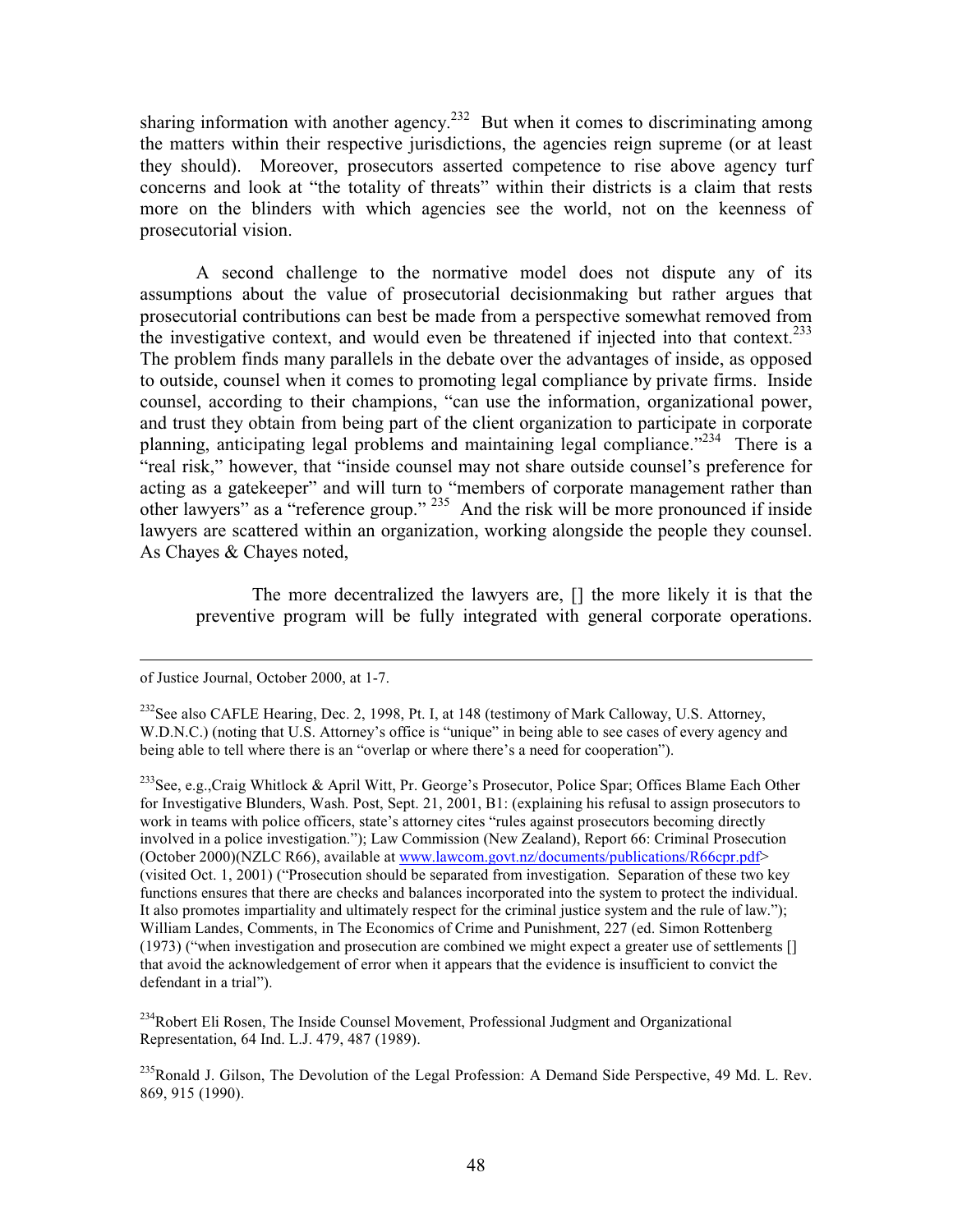Lawyers who have daily contact with product, manufacturing, marketing, and sales personnel know the routines and practices and can correct them. Decentralization, however, means less expertise, and a risk of less professional objectivity. $^{236}$ 

The analogy between prosecutors and corporate counsel has its limits, <sup>237</sup> but the tension between engagement and informational access, on the one hand, and professional judgment on the other is equally present in the range of relationships that prosecutors can have with criminal investigations. At some level, knowledge itself can influence perspective. The prosecutor who, while taking no part in the conduct of investigations, regularly learns from agents about their ambiguities, false starts, and sometimes overly aggressive tactics may find himself more sympathetic to agency travails than would a more removed official accustomed to hearing seamless narratives. This is not necessarily so, but the readiness of criminal justice officials to become enured to the inadequacies of police officers is a sad, but familiar phenomenon, and helps explain the allure for defendants of the more naïve decision making that juries offer.  $238$ 

The risks to prosecutorial judgment are even greater when prosecutors become extensively involved in investigative decision making. Just as corporate lawyers "cease" to objectively evaluate transactions that are often their own creations,"<sup>239</sup> prosecutors who have helped call the shots in an investigation will be hard pressed to retain their magisterial perspective not just about the tactics used in the investigation, but about whether charges should be pursued thereafter.<sup>240</sup> This response is in part quite rational and appropriate, since they will have already passed judgment on the nature and extent of the resource commitments. But the response can go beyond what is merely rational. A prosecutor may be loathe to pull the plug on an investigation she has invested time and

<sup>239</sup>Richard W. Painter, The Moral Interdependence of Corporate Lawyers and Their Clients, 67 S Cal. L. Rev. 507, 545 (1994).

<sup>&</sup>lt;sup>236</sup>Abram Chayes & Antonia H. Chayes, Corporate Counsel and the Elite Law Firm, 37 Stan. L. Rev. 277, 289 (1985).

<sup>&</sup>lt;sup>237</sup>Even the broadest notions of corporate counsel's ethical responsibility and independence, for example, see, e.g., William H. Simon, The Practice of Justice: A Theory of Lawyers' Ethics (1998), pale beside the rhetoric and reality of prosecutorial discretion.

<sup>&</sup>lt;sup>238</sup>See David N. Dorfman, Proving the Lie: Litigating Police Credibility, 26 Am. J. Crim. L. 455 (1999); see also United States v. Lawes, F.3d \_, (2d Cir. 2002) (7/1/02) (rejecting claim that prospective jurors should have been asked at voir dire about attitudes toward police, court notes that "juries in New York City show a healthy skepticism of prosecution cases built entirely on the credibility of police officers").

<sup>&</sup>lt;sup>240</sup>See Robert W. Gordon, Imprudence and Partisanship: Starr's OIC and the Clinton Lewinsky Affair, 68 Ford. L. Rev. 639, 645 (1999) ("Procedures for checking over-zealousness should include assigning someone in the office, preferably the lead prosecutor himself, the role of skeptic – the lawyer who picks apart the case, puts the case for the defendant demands to be told why it is worth prosecuting.").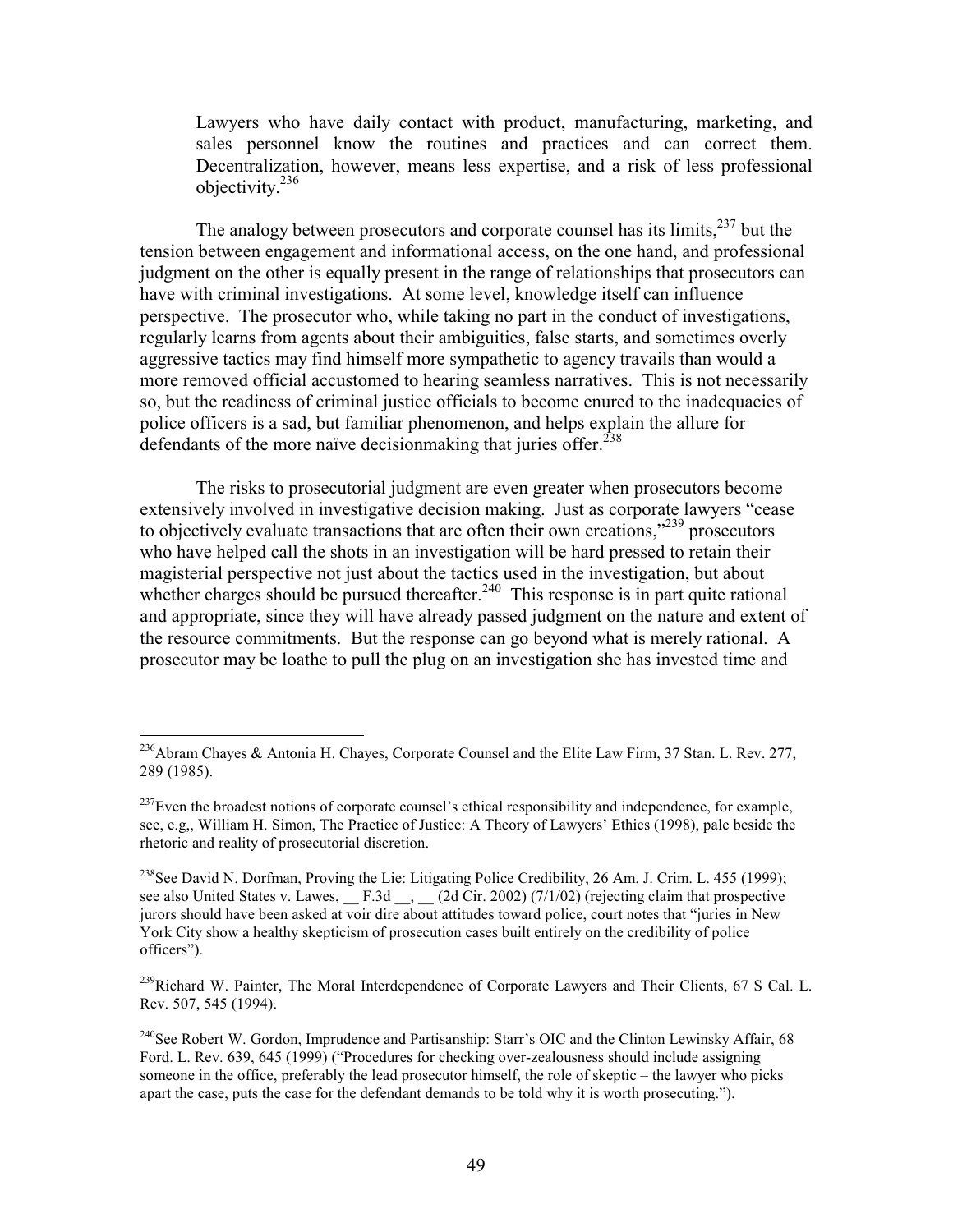professional prestige in.<sup>241</sup> She may be cognitively limited as well, too quick to find that any new information merely confirms her original impressions of a case or a target.<sup>242</sup> And, unfortunately, these challenges to objectivity will be greatest in the "big case," where the prosecutor's professional commitment is the largest; her immersion in the investigation is the longest, and where her close-knit relationships with the case agents can come at the expense of her ties to the rest of her office.<sup>243</sup> These factors may be offset by the higher level of supervisory oversight (which the line assistants are likely to see as "meddling"<sup>244</sup>) these cases are likely to receive. But supervision of fact-intensive judgment calls is bound to be difficult.

While one risk of too much prosecutorial involvement in investigative decision making is that prosecutors' ability to monitor agent conduct is reduced, with prosecutors effectively made into agency captives, another risk is that such involvement will actually threaten the esprit and effectiveness of investigative agencies. Even as we celebrate the giant strides made in the professionalism of police agencies over the past century, and recognize the particular triumphs of federal units in this regard, we ought not forget that professionalism cannot be fostered without autonomy. And professional "autonomy" "involves the feeling that the practitioner ought to be able to make his own decisions without external pressures from clients, those who are not members of his profession, or from his employing organization."<sup>245</sup> Of course, concern for agency esprit can occur even within the framework of a hierarchical relationship. "[A] boss frequently finds herself choosing not to overturn a subordinate's bad decision because doing so would reduce the subordinate's effort and enthusiasm in the future."<sup>246</sup> But, given their likely career paths, many Assistants might not take this long-term view.

<sup>&</sup>lt;sup>241</sup>Painter, supra note , at 545 (one reason for loss of objectivity is that "lawyers invest their time and professional prestige in transactions they want to see completed").

<sup>&</sup>lt;sup>242</sup> See Langevoort, supra note , at 101 (Because "[t] he processing of new information and the search of memory to aid in inference are biased, sometimes heavily, toward the confirmation of existing schema," "even absent any motivational factors, a lawyer is likely to dismiss as unimportant or aberrational the first few negative bits of information that she receives regarding a client or situation.").

<sup>&</sup>lt;sup>243</sup>A striking aspect of the recent El Rukn debacle in Chicago and the revelations about the FBI's relationship with "Whitey" Bulger, was the degree of closeness between the prosecutor and the agents in each case, and the degree of separation between these teams and the rest of the U.S. Attorney's office. See United States v. Griffin, 856 F. Supp. 1293 (N.D.Ill. 1994); United States v. Boyd, 833 F. Supp. 1277 (N.D.Ill. 1993), aff'd, 55 F.3d 239 ( $7<sup>th</sup>$  Cir. 1995); Jeffrey Toobin, Capone's Revenge, New Yorker, May 23, 1994 (discussing alleged misconduct by prosecutor and agents in El Rukn cases); Lehr & O'Neill, supra note . "War rooms" – where agents and prosecutors cluster -- are, of course, relatively common in really big cases, and they bring important benefits in efficiency and esprit. But they have their risks as well.

<sup>&</sup>lt;sup>244</sup>See Langevoort, supra note , at 114 ("Each of these bureaucratic interventions [by a law firm to protect its reputation against cognitive pitfalls on part of its partners] comes at considerable cost [] in terms of time and effort as well as the more subtle interference with individual partner autonomy that otherwise characterizes many highly successful firms."

<sup>&</sup>lt;sup>245</sup>Richard H. Hall, Professionalization and Bureaucratization, 33 Am. Soc. Rev. 92, 93 (1968). <sup>246</sup> George Baker, Robert Gibbons & Kevin Murphy, Informal Authority in Organizations, 15 J. L. & Econ. Org. 56, 57 (1999); see Paul A. Sabatier, John Loomis & Catherine McCarthy, Hierarchical Controls,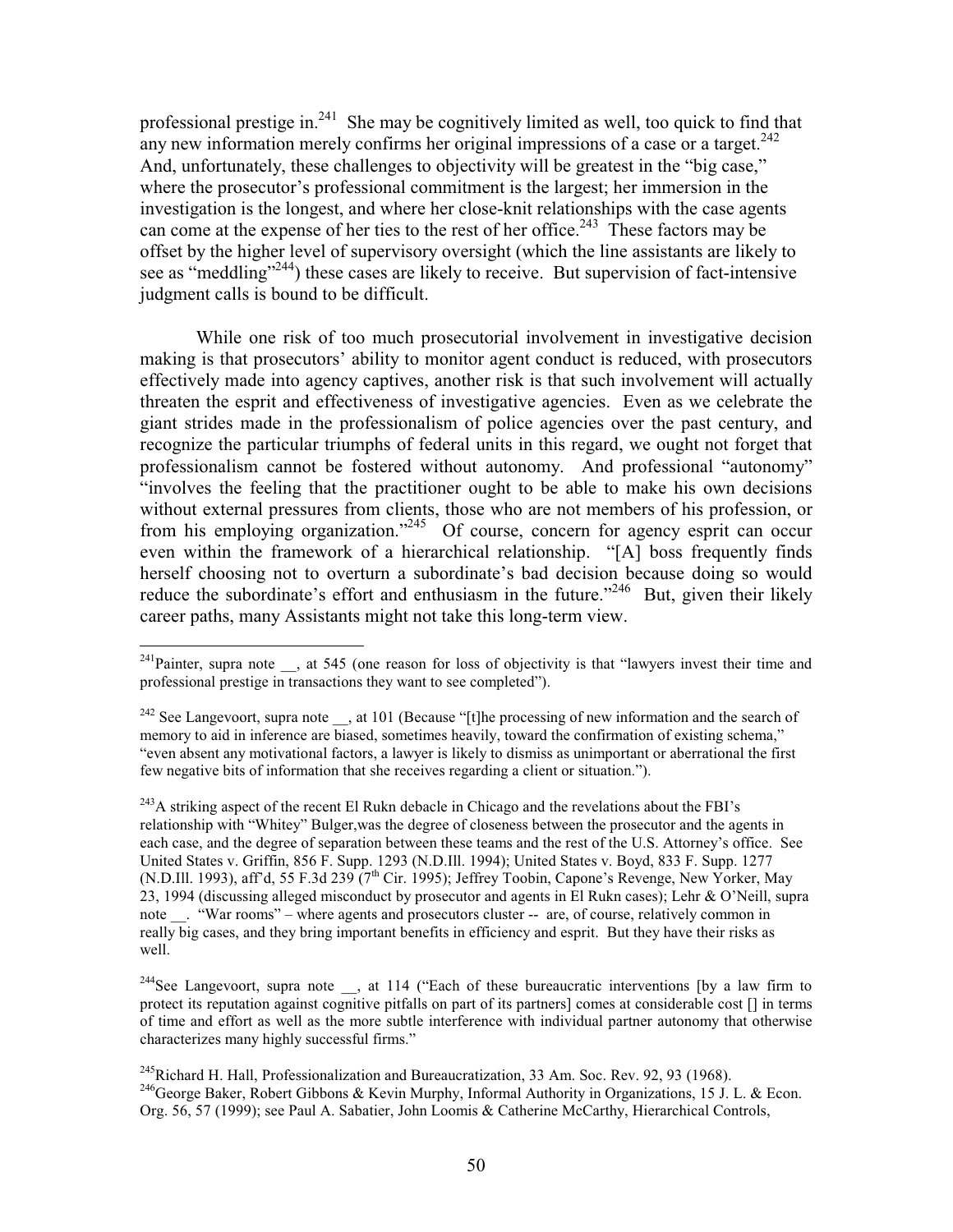Finally, even with the experience gained through regular investigative involvement, prosecutors just may not be very good at making investigative calls that require the "street smarts" or industry knowledge that agents pride themselves on developing. To be sure, an agent's claims of "street smarts" can conceal a sub-optimal attitude toward the legal niceties that (one hopes) loom larger in a prosecutor's calculus. But for tactical decisions that turn on predictions of human behavior, informed by previous tactical experiences – How will a target respond? What is the appropriate level of pressure to place on a recalcitrant witness? – second-guessing by prosecutors may be counterproductive.

The normative model that emerges from these concerns does not necessarily exalt agents over prosecutors, but it counsels against exalting prosecutors over agents. And it would promote measures defining and distinguishing between the separate ambits of each group. As Fama and Jensen have explained, organizations "in which important decision agents do not bear a substantial share of the wealth effects of their decisions" can survive in part because the organizations have structures that "separate the ratification and monitoring of decisions from initiation and implementation of the decisions<sup>"247</sup> It does not take a large leap in terminology to apply this model to law enforcement bureaucracies, and to see as supporting a system that keeps agents and prosecutors at arm's length.

#### C. Toward a Theory of Working Groups and Mutual Monitoring

The contrast in the proceedings of a recent Council of Europe conference was stark: While noting the similarities between his nation's criminal justice system and that of Sweden, the Prosecutor General of Finland noted that "Finland did not wish to make the prosecutor head of the pre-trial investigation as is the case in Sweden. In Finland, every effort was made to emphasize in particular a prosecutor's objective neutrality."<sup>248</sup> The Prosecutor General of Sweden explained: "It has sometimes been argued that early assumption of responsibility dilutes the prosecutor's functions of supervision and control. To that I would reply that it must be an advantage if the supervisory and controlling functions come into play at an early stage of the investigation, above all where serious

Professional Norms, Local Constitutencies, and Budget Maximization: An Analysis of U.S Forest Service Planning Decisions, 39 Am. J. Pol. Sci. 204, 207 (1995) (noting that "top officials have less control over 'street-level bureaucrats' than the Progressives envisioned [], particularly when field officials are professionals whose job commitment is contingent upon their ability to exercise substantial discretion").

<sup>&</sup>lt;sup>247</sup>Eugene F. Fama & Michael Jensen, Separation of Ownership and Control, 26 J. L. & Econ. 301, 301-02  $(1983).$ 

<sup>&</sup>lt;sup>248</sup>Matti Kuusimäki, Independence of Prosecutors In Relation to the Executive Power, the Courts and the Police, in Council of Europe, What Public Prosecution in Europe in the 21<sup>st</sup> Century (2000) (proceedings of Pan-European Conference), 103, 106.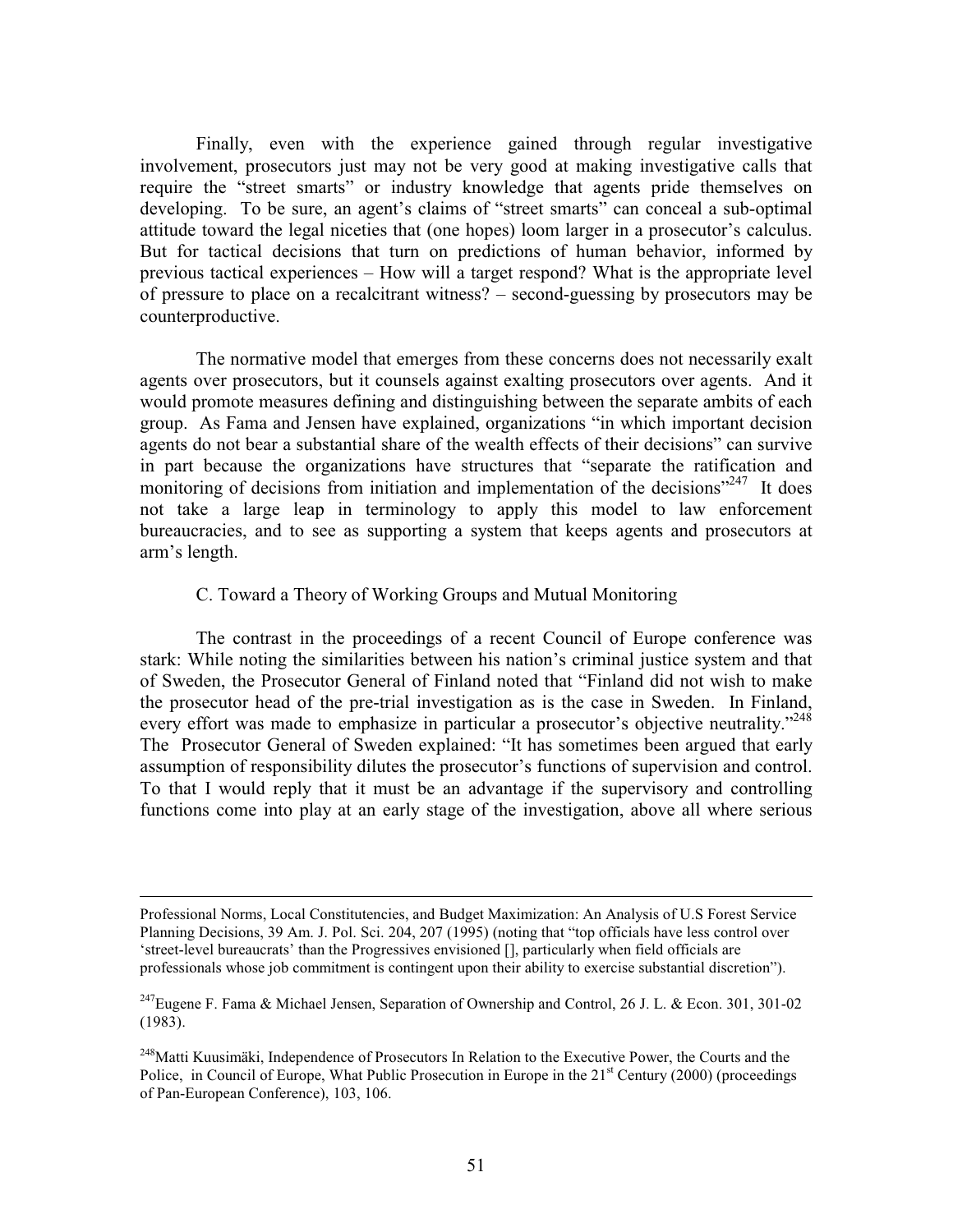crimes are concerned. And there are guarantees of legal security built into the system which offset the risks associated with early participation by the prosecutor."<sup>249</sup>

Another overseas perspective: When a proposal was made in Australia to give the Director of Public Prosecutions the power to intervene in investigations, one legislator condemned the "dangerous" idea as "absolutely opposed to common law principles." He scathingly referred to the proposal as "the Hawaii Five-O amendment," calling it an "attempt to turn (the DPP) into a Los Angeles type district attorney's office."<sup>250</sup>

But do we really need to choose between integrated hierarchy and coordinate separation?

The short answer is that we couldn't even if we wanted to. In thinking about how the federal enforcement bureaucracy should be organized, one can no more choose between hierarchy and integration than one can choose between "crime control" or "due process" in structuring a criminal justice system.<sup>251</sup> As was true with Herbert Packer's models, each of these is not a goal that one strives for to the exclusion of the other. They are simply poles between which we must navigate. The question remains, though: In which direction should we be steering?

If one uses a broad enough brush, one can draw outlines of a normatively appealing system (operating in a second-best world in which Congress has left the enforcement bureaucracy as a whole with extraordinary discretion): We want investigative agencies to use their expertise and information sources in service of some legitimate agenda that structures decision making about the selection of targets and the intensity with which such targets are pursued. How and where that agenda gets set will vary, and should vary, from agency to agency and from locality to locality. Perhaps there is some appropriate balance between headquarters, field office, group, and individual agent decision making; some optimal balance between national priorities, local needs, and personal initiative. But though I can easily think of some inappropriate agendas, I know of no way to capture what the range of appropriate agendas ought to be.

Setting an enforcement strategy is peculiarly challenging for federal agencies since it requires not only the identification of an optimal strategy for every locality, but also the identification of the (or an) optimal allocation of responsibility between federal, state and local authorities.<sup>252</sup> No unified theory provides the answer(s), and even if it did,

<sup>&</sup>lt;sup>249</sup>Klas Bergenstrand, Role and Status of the Public Prosecution Crime Policy, in What Public Prosecution, supra note  $\sim$ , 89, 92.<br><sup>250</sup> Detective Chief Superintendent Rod Harvey (New South Wales Police Service), The Independence of

the Prosecutor: A Police Perspective, Paper given at Australian Institute of Criminology, Apr. 18, 1996; available at << http://www.aic.gov.au/conferences/prosecuting/harvey.pdf>>.

<sup>&</sup>lt;sup>251</sup>Herbert Packer, The Courts, The Police, and the Rest of Us, 57 J. Crim. L., Criminology & Pol. Sci. 238, 239 (1966).

<sup>&</sup>lt;sup>252</sup> See Richard Frase, The Decision to File Federal Criminal Charges: A Quantitative Study of Prosecutorial Discretion, 47 U. Chi. L. Rev. 246, 280-90 (1980) (noting challenges of coming up with an optimal federal prosecution strategy).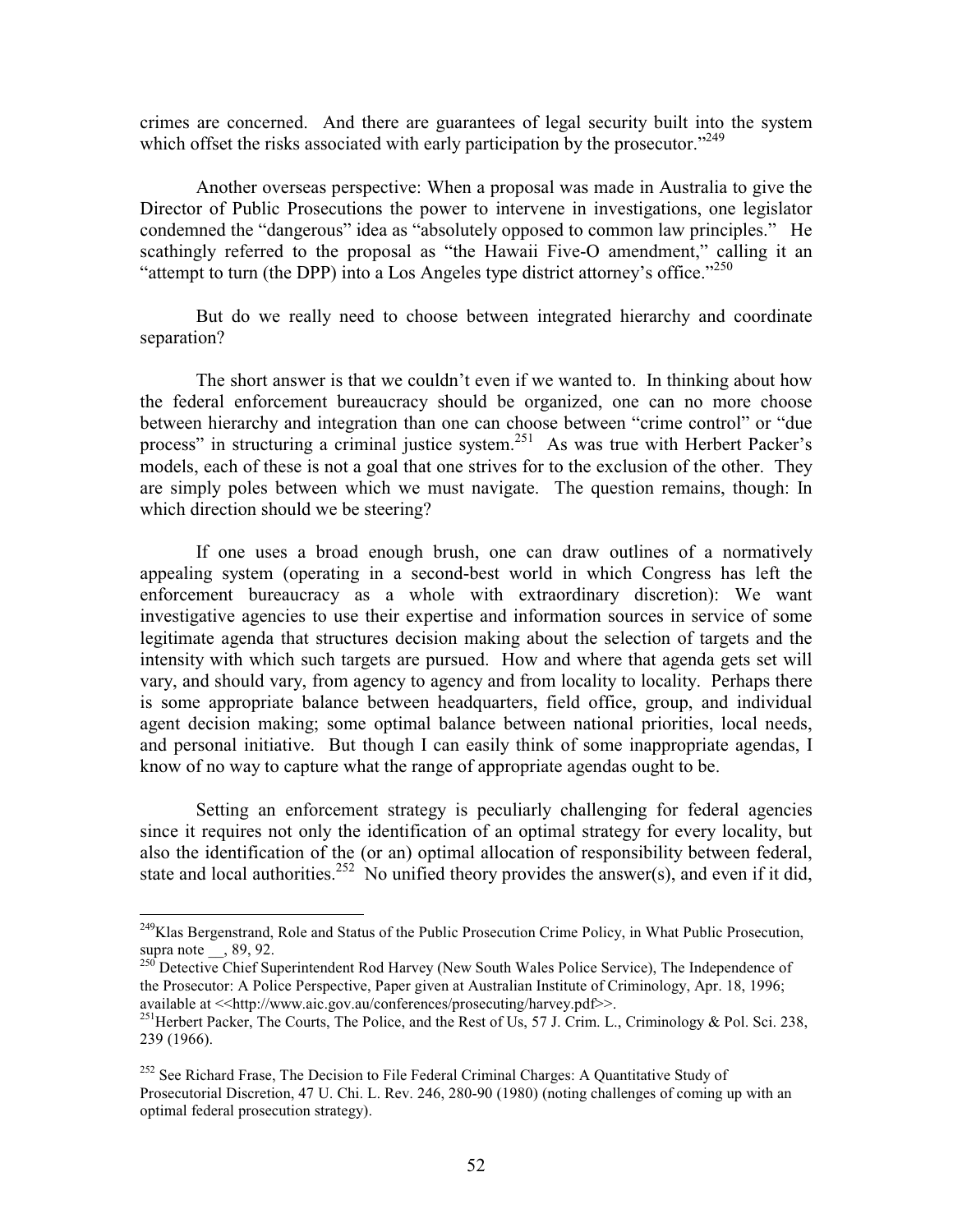any solution would be just for the moment in time when the question was posed. National needs, whether actual or perceived, change. And every new priority has institutional consequences that in turn shape the setting of priorities. It is noteworthy that the debate about the FBI's role in combating terrorism is now being played out in primarily in terms of the locus of decision making, with champions of centralization pointing to the nature of the mission -- which requires a high degree of coordination with other agencies, both foreign and domestic, and puts a premium on centralized intelligence collection and dissemination<sup>253</sup> -- and its sensitivity,<sup>254</sup> and champions of field office authority complaining of a "lack of investigative zeal at headquarters."<sup>255</sup>

From prosecutors as well, we want independent judgments, based on similarly diverse and mutable professional and political calculations about what charges are worth pursuing and with what intensity. The important point – here, at least -- is not how agencies and prosecutors develop their respective priorities, but how, assuming some organic basis for their priorities, these bureaucrats and their bureaucracies will interact.<sup>256</sup> The problem ought not be seen as one of subordinating one group's agendas to those of the other, but rather of productively embracing the political tensions between the two. And "political" is indeed the operative word. As Graham Allison observed in his classic study of bureaucratic politics, "[T]he context of shared power but separate judgments about important choices means that politics is the mechanism of choice. Each player pulls and hauls with the power at his discretion for outcomes that will advance his conception of national, organizational, group, and personal interests."<sup>257</sup>

<sup>&</sup>lt;sup>253</sup>See Dan Eggen, FBI Director to Propose "Super Squad" for Terror, Wash. Post, May 15, 2002, at A1 (move to create "super squad,' headquartered in Washington," to "lead all major terrorism investigations worldwide" "underscores the extent to which Mueller intends to remake the FBI and consolidate power in the Washington headquarters, whose administrators have traditionally allowed field agents and their bosses to maintain control over their own investigations."); see also Richard A. Best, Congressional Research Service, Report for Congress: Intelligence and Law Enforcement: Countering Transnational Threats to the U.S. (Dec. 3, 2001).

<sup>&</sup>lt;sup>254</sup> See Walter Pincus, Congress to Postpone Revamping of FBI, CIA, Wash. Post, July 2, 2002, at A1 ("One longtime FBI agent [] recently questioned the new rules that have been established for agents in field offices to initiate counterterrorism investigations without first obtaining approval from headquarters. 'I'm worried about six or seven years from now when there are five or six Arab-American members of Congress and they call me before some committee to grill me on my actions against their people,' the agent said.").<br><sup>255</sup> David Johnson & Don Van Natta, Jr., Wary of Risk, Slow to Adapt, F.B.I. Stumbles in Terror War, N.Y. Times, June 2, 2002, at A1, 31.

<sup>&</sup>lt;sup>256</sup>See John P. Heinz & Peter M. Manikas, Networks Among Elites in a Local Criminal Justice System, 26 L. & Soc'y Rev. 831, 832 (1992) ("A lack of system integration may, of course, produce coordination problems, unpredictable outcomes, inconsistent decisions, rule violations, or other pathologies. ... But loose coupling may also be functional. The relative separation of the elements or subsystems permits each to maintain a measure of independence, which may make the system more flexible and less resistant to innovation.").

 $^{257}$ Graham T. Allison, Essence of Decision: Explaining the Cuban Missile Crisis 171 (1971).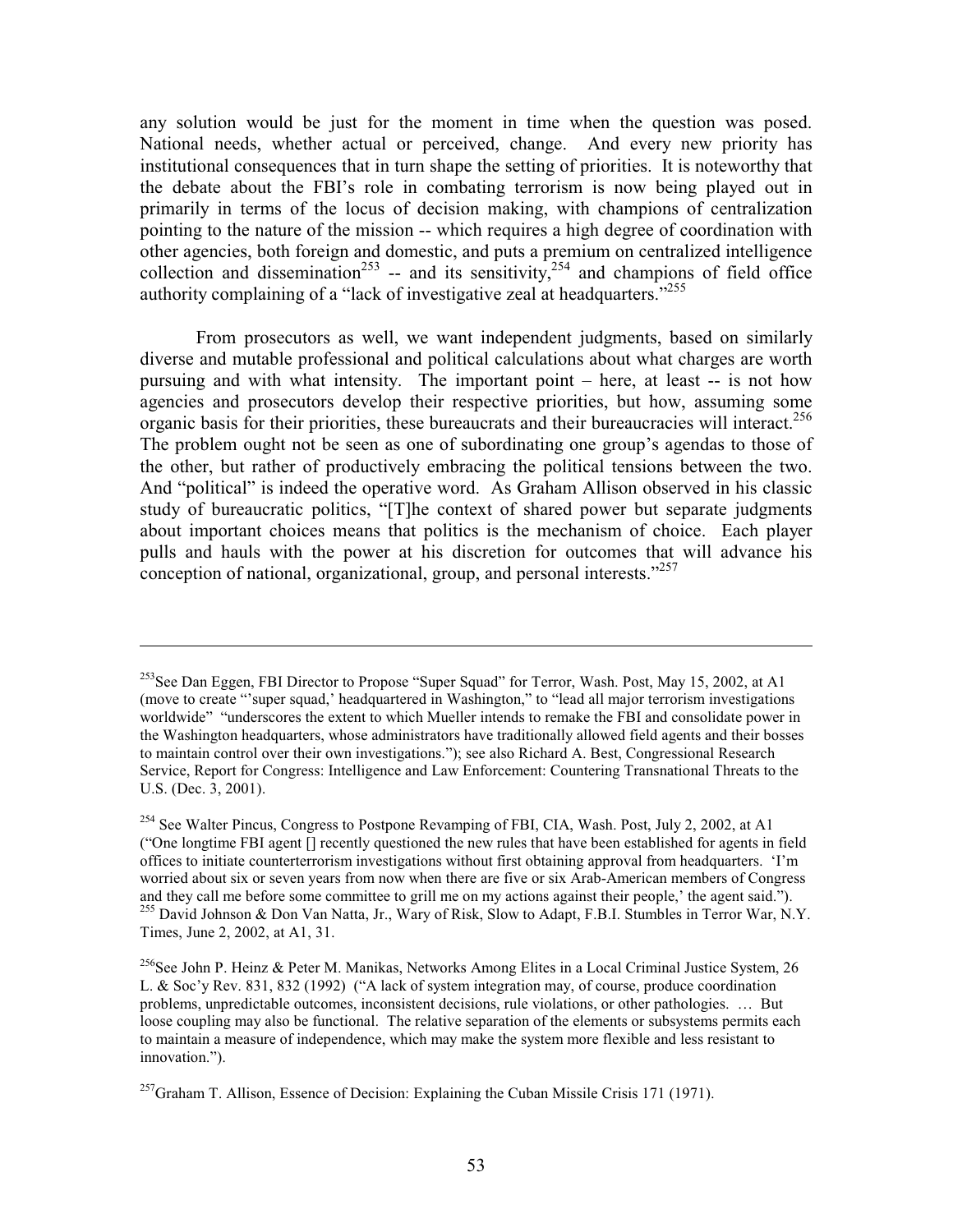Properly framed, the institutional and cultural forces that both bind and separate agents and prosecutors will, at a minimum, produce the negotiated trade-offs envisioned by the separation of powers literature, as well as a degree of mutual or reciprocal monitoring. At best, it will produce the productive collaboration of working groups with diverse professional membership envisioned by the group dynamics literature.<sup>258</sup> If the risk of "polarization" that pushes a group to chose an extreme option is increased when the group has "a degree of solidarity," the structured interaction of enforcers drawn from two relatively distinct cultures can promote depolarization and more thoughtful decision-making, even in the absence of judicial oversight.<sup>260</sup> As Mark Seidenfeld has noted, "polarization is likely to occur when groups are 'attitudinally homogeneous," which, in turn, is more likely to be the case when members share similar professional and work backgrounds than when they pursue different disciplines and come from different offices within the agency."<sup>261</sup>

Considerable attention has been given to working groups and team production in the corporate and organizational theory literature.<sup>262</sup> "Teams" have been defined as

set of individuals (1) whose agencies' contributions are thought to be mutually complementary in their productive capacities and (2) whose individual characteristics – including such matters as their knowledge and skills, their access to resources and to status within their home agencies, their aspirations and beliefs, their personal strengths and weaknesses – are taken into account by those, including the team members themselves, who organize their respective activities.<sup>263</sup>

<sup>259</sup>Cass R. Sunstein, Deliberative Trouble? Why Groups Go to Extremes, 110 Yale L.J. 71, 92 (2000).

<sup>260</sup>See Sir Iain Glidewell. The Review of the Crown Prosecution Service (Presented to Parliament by the Attorney General) Cm. 3960, at 94 (June 1998) ("The professional independence of lawyers in the [Crown Prosecution] Service is the light which should illuminate all their work, but independence of mind does not require total separation from others."). Cf. Susan Sturm, Second Generation Employment Discrimination: A Structural Approach, 101 Colum. L. Rev. 458, 462-63 (2001) (offering regulatory approach in which "normative elaboration occurs through a fluid, interactive relationship between problem solving and problem definition within specific workplaces and in multiple other arenas," not just courts).

 $^{261}$ Seidenfeld, Cognitive Loafing, supra note , at 544.

<sup>&</sup>lt;sup>258</sup>See Juliet Kaarbo & Deborah Gruenfeld, The Social Psychology of Inter- and Intragroup Conflict in Governmental Politics, 42 Mershon Int'l Studies Rev. 226, 232 (1998) (discussing how boundary spanning can lead to more thoughtful processing of information); see also Michael C. Dorf & Charles F. Sabel, A Constitution of Democratic Experimentalism, 98 Colum. L. Rev. 267, 354 (1998) ("Experimentalist regulatory agencies recall the design and problem-solving teams of learning-by-monitoring institutions in the way they pool various kinds of expertise in the evaluation of different situations.").

 $^{262}$ See, e.g., See Eric Talley, Taking the "I" out of "Team": Intra-Firm Monitoring and the Content of Fiduciary Duties, 24 Iowa J. Corp. L. 1001, 1002 (1999); Bengt Holmstrom, Moral Hazard in Teams, 13 Bell J. Econ. 324 (1982); Margaret M. Blair & Lynn A. Stout, A Team Production Theory of Corporate Law, 85 Va. L. Rev. 247 (1999); Irene Valsecchi, Policing Team Production Through Job Design, 12 J. L. Econ. & Org. 361, 371 (1996).

<sup>&</sup>lt;sup>263</sup>Eugene Bardach, Getting Agencies to Work Together: The Practice and Theory of Managerial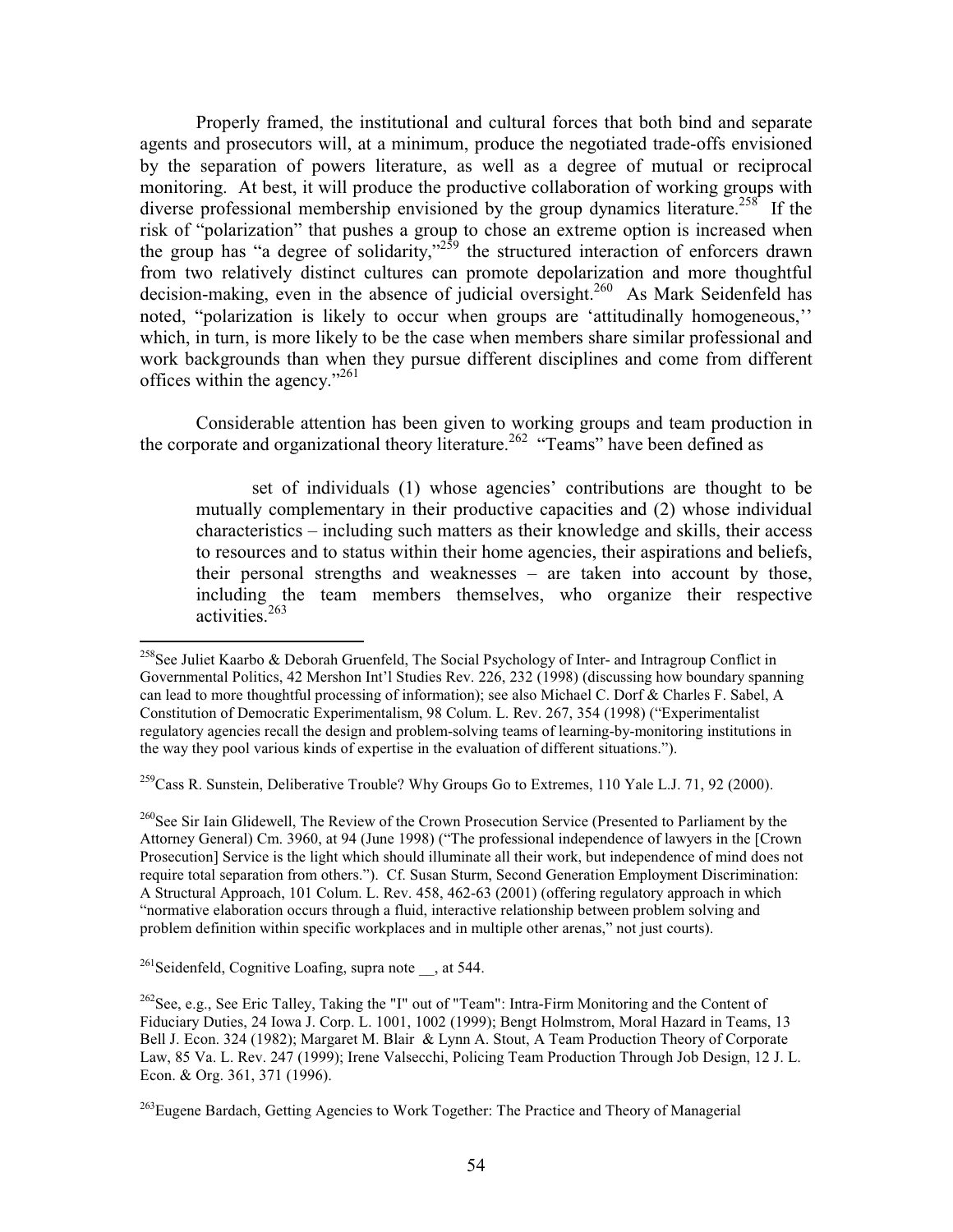At the heart of the interest in such groups is an appreciation of the extent to which a properly structured team production process "can transcend the built-in limitations of hierarchical control by developing norms of reciprocated cooperation and effort."<sup>264</sup> And the absence of any clear output metric or robust hierarchical control in the federal enforcement area makes the idea of working groups quite alluring, even if only as a second-best way of promoting enforcer moderation and effort.

Moreover, this model of professional interaction works better (at least potentially) here, than it does in the corporate setting, where institutional and market pressures can lead the inside (or even the outside) counsel placed within a working group to subordinate his professional instincts or values to more entrepreneurial goals. At least in the federal context, the distinctive institutional homes for prosecutors and agents, and the distinctive aftermarkets provide the best guarantee that the blurring of the line between investigatory and adjudicatory decision-making will not break down the diversity of their perspectives.<sup>265</sup> The value of experience and specialized knowledge may limit the extent to which prosecutors and agents can be rotated from unit to unit, or from investigation to investigation. But so long as care is taken that an agent's primary orientation is to his agency, and an assistant's primary orientation is to his office, and for both cultural and materialist reasons, his profession,<sup>266</sup> the benefits of deliberation<sup>267</sup> can best be captured in the context of teams, not arm's-length interagency negotiations.<sup>268</sup>

Having adopted the mutual monitoring/working group model not as the solution to all issues of enforcement discretion but as a vision of beneficial interaction, we next should determine whether we need to do anything to promote it. Maybe the model just captures current realities, and we live in the best of all possible worlds. I suspect not.

<sup>264</sup>Gary J. Miller, Managerial Dilemmas: The Political Economy of Hierarchy 216-17 (1992).

<sup>265</sup> See Seidenfeld, Cognitive Loafing, supra note \_\_, at 541 ("groupthink" especially likely to occur when group's members "are homogeneous in terms of social background and ideology, when the group leader and decisionmaking norms and processes tend to direct the group toward a preselected outcome, and when the group believes that it faces a crisis situation in which there is high stress and little opportunity for a decision that will improve the status quo").

<sup>266</sup> See Francis E. Rourcke, Bureaucracy, Politics, and Public Policy, 18 (3d ed. 1984) (discussing how professional units can be "dominated by individuals whose primary commitment is to the skill they practice rather the institution by which they are employed"). Situating prosecutors in the continuum that ranges from the classic Weberian bureaucrat to the collegial professional, see Clifford I Nass, Bureaucracy, Technical Experties, and Professionals: A Weberian Approach, 4 Sociological Theory 61 (1986); Malcolm Waters, Collegiality, Bureaucratiziation, and Professionalism: A Weberian Analysis, 94 Am. J. Sociology 945 (1989); is a conundrum that sociological theorist might profitably pursue.

 $267$ See Sunstein, supra note.

 $^{268}$ See Glidewell, supra note at 128 (suggesting use of integrated "criminal justice units" composed of police and Crown Prosecution Service personnel).

Craftsmanship 117 (1998).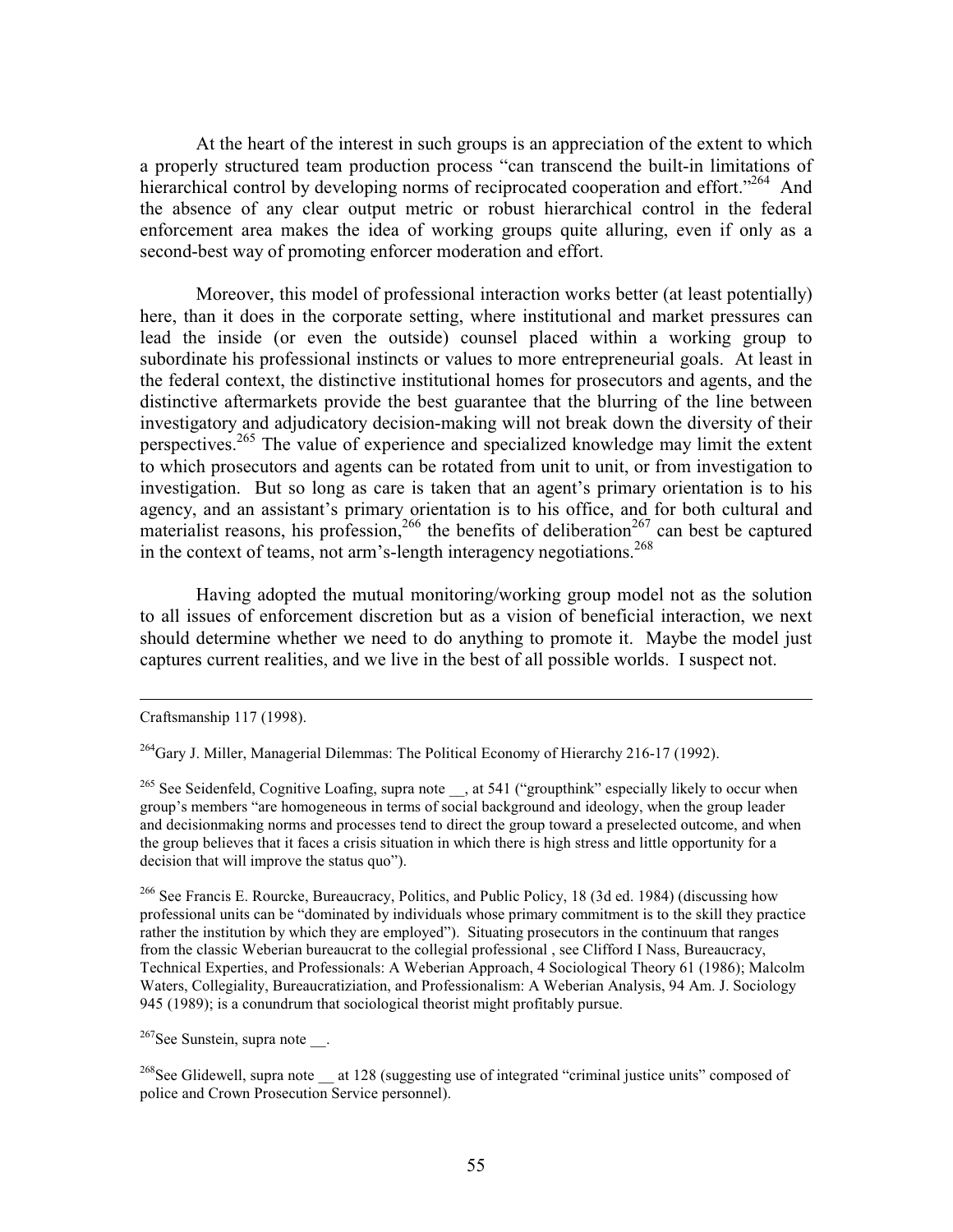But can one prove that all is not right? It is tempting to bracket difficult empirical questions and to resort to a broad argument of horizontal equity. It is undisputable that prosecutors play a larger role in the development of white collar cases than they do in all but the bigger drug cases. This is in part a function of the extent to which prosecutors control the grand jury process, but, as already discussed,<sup>269</sup> it also reflects agency readiness to rely on counsel when investigative moves are most likely to be contested by deep-pocketed targets. At first blush, one might see prosecutors as a moderating influence on agency zeal and be troubled by fact that white collar defendants are getting a special insulation from aggressive enforcement that other sorts of targets are not getting. Horizontal equity would thus argue for measures that increased the moderating influence of prosecutors on drug investigations. There are some problems with this critique though. To begin, it's not clear that it is the agents who need moderation in white collar cases.<sup>270</sup> Agencies may articulate white collar enforcement agendas, but on the personnel side, it is the prosecutors, not the agents who are most likely to be gung-ho in white collar cases, where aggressive investigative and trial tactics are most likely to be rewarded by the aftermarket. Moreover, even were one to conclude that the nature of the prosecutoragent interaction in white collar cases somehow led to more "moderation," one might still be untroubled by the comparison to narcotics cases. Perhaps white collar enforcement, by its very nature and because of the extraordinary breadth of statutes directed at white collar offenses, threatens to chill valuable economic and political activity in way that narcotics enforcement does not. Perhaps white-collar criminal statutes are more "incomplete" (to use the term of Pistor  $\&$  Xu), being particularly open-ended and ambiguous as to what legislators really consider harmful.<sup>271</sup> Certainly the *Wall Street Journal*'s editorial page would so argue.

In the absence of clear (or even semi-clear) empirical evidence that we live in a suboptimal world when it comes to the degree of coordination between prosecutors and agents, we come an expository crossroad. We can sit tight and await better evidence. Or we can plunge ahead.

There are a number of arguments for plunging ahead. First, we can easily shift the burden of proof and find just as little clear evidence that teamwork between prosecutors and agents has flourished in precisely those kinds of cases (and by extension in those localities) where it is most needed. Second, even were one to believe that the invisible hand was working overtime to ensure the appropriate equilibria across cases, agencies, and districts, one would still regularly have to confront decisional junctures, whether of legal rule or institutional design, when one's choice will inevitably affect the

 $269$ Cross ref

<sup>&</sup>lt;sup>270</sup>See Burnham, The F.B.I., supra note  $\_\_$  (noting "bureau's apparent lack of zeal in pursuing corporate and white-collar crime"); Webster report, supra note (describing efforts of U.S. Attorneys offices to bring CID agents in to handle complex financial cases).

<sup>&</sup>lt;sup>271</sup> See Katharina Pistor & Chenggang Xu, Incomplete Law – A Conceptual and Analytical Framework – and Its Application to the Evolution of Financial Market Regulation, (Apr. 2002 draft), available <http://ssrn.com/abstract/id=310588>.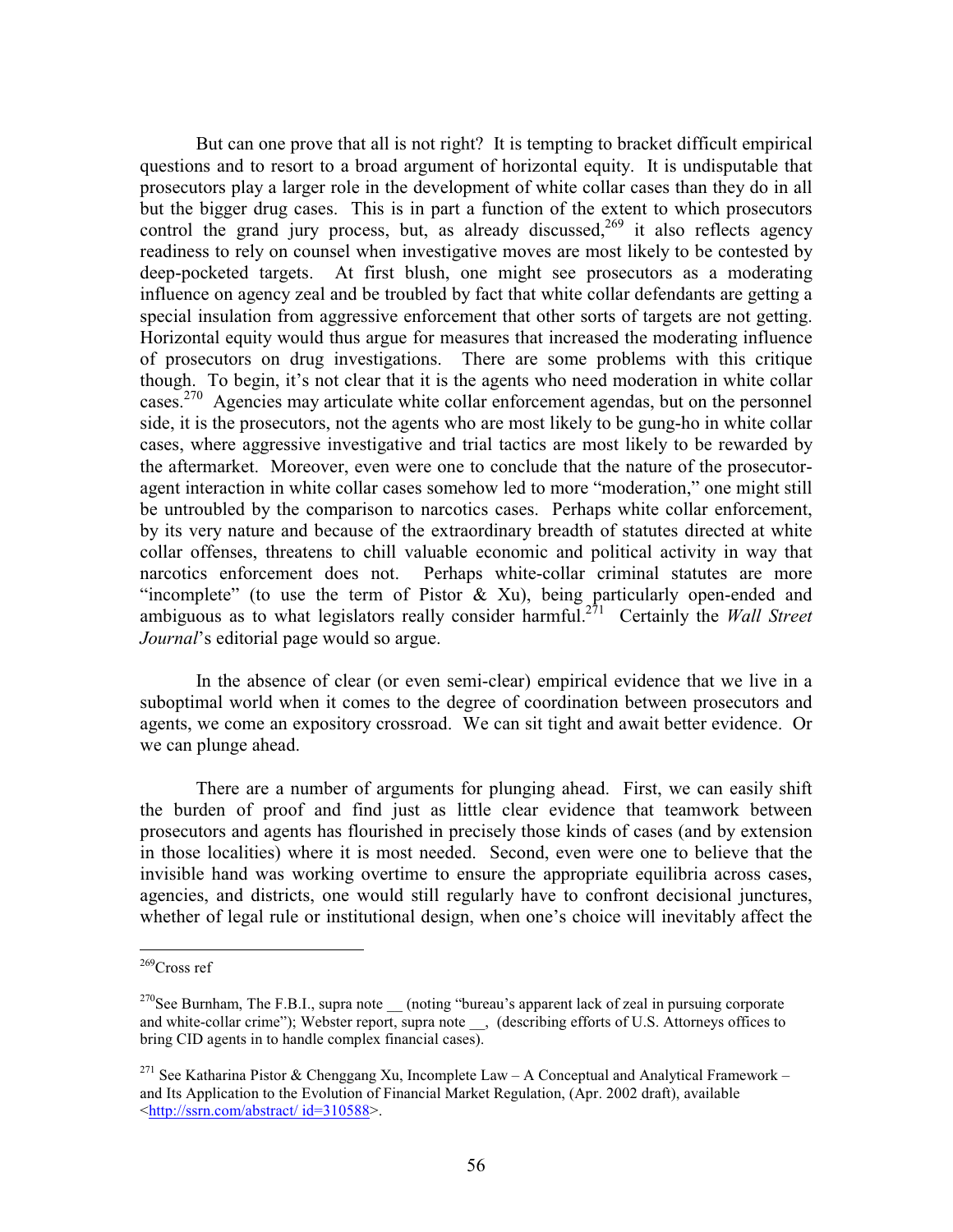prosecutor-agent dynamic. Where a choice makes coordination harder (for reasons having nothing to do with coordination), it would be helpful to know how to compensate. Finally, one can plunge ahead without being polemical, offering not a platform for wholesale reform, but simply a toolkit of measures that could promote the teamwork model.

### IV. Promoting Team Work and Mutual Monitoring

What are some of these measures? Given that nearly every legal or institutional move one makes (or forgoes) can affect agent-prosecutor relations, the possibilities are endless. However, in part to show the breadth and variety and potential measures, and in part because they have particular salience to the agent-prosecutor dynamic, the focus here will be on three different areas: (A) information flow to prosecutors; (B) rules or institutions deterring agent-prosecutor interactions and/or facilitating the circumvention of these interactions by one side or the other, and (C) unilateral institutional measures.

# A. Information Flow

Prosecutors are ill-equipped to second-guess agency choices about tactics and targets when they lack sufficient information about the cases agencies decide to pursue and the universe of potential cases. What measures would increase the flow of such information?

# 1. Administrative Notifications

If one's goal were simply to ensure that prosecutors had more of a role in investigative decision making, one could expand (administratively or statutorily) the range of situations in which a prosecutor's (or a court's) approval were required. If however one wanted to promote collaborative decision making without shifting the balance of power too far in prosecutors' direction, a softer alternative would be to impose notification requirements on agencies. This, at the very least, would give prosecutors an opportunity to start a conversation, even though the power they could deploy in such a conversation would derive from other sources.

The Attorney General's recently released investigative guidelines for the FBI offer a good example of how such administrative notification requirements can be used.<sup>272</sup> When FBI supervisor opens a preliminary inquiry in a "sensitive criminal" matter" – defined as one involving political corruption, "the activities of a foreign government, the activities of a religious organization or a primarily political organization or the activities of any individual prominent in such an organization, or the activities of the news media" - he must notify the relevant U.S. Attorney "or an appropriate Department of Justice official" "as soon as practicable, "and the fact of notification shall

<sup>&</sup>lt;sup>272</sup>Attorney General John Ashcroft, The Attorney General's Guidelines on General Crimes, Racketeering Enterprise and Terrorism Enterprise Investigations (May 30, 2002), available at << http://www.usdoi.gov/olp/generalcrimes2.pdf>>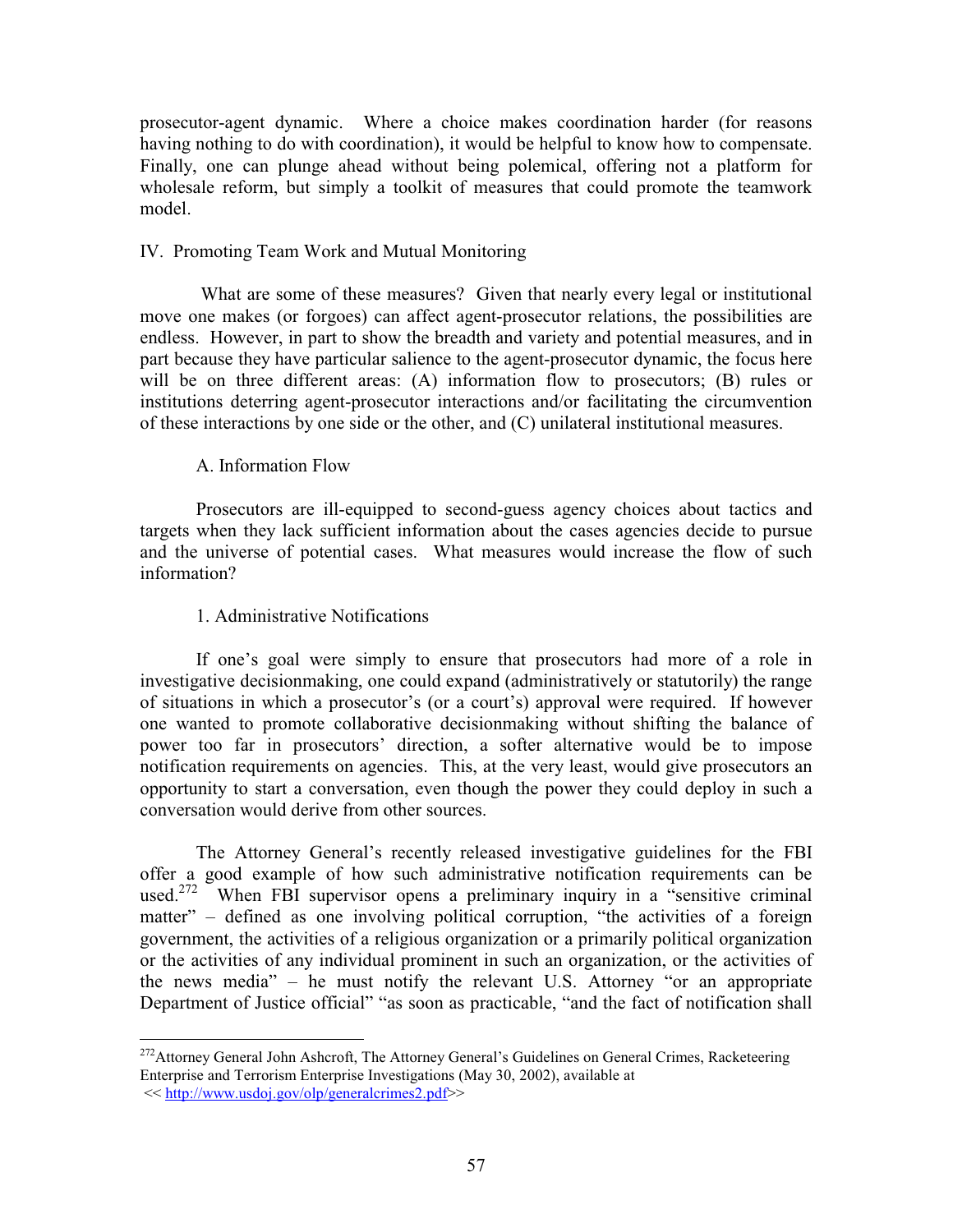be recorded in writing."<sup>273</sup> The FBI must also "notify the appropriate federal prosecutor" of the termination of a [sensitive] investigation within 30 days of such termination."<sup>274</sup>

Views on whether these are right cases for prosecutorial notification or the efficacy of such notification for anything other than bureaucratic self-defense will vary. The relevant point here is simply that this sort of administrative measure will, at least on the margin, increase the degree of collaborative decision making in the cases it covers.

# 2. Brady & Other Disclosure Rules

Notification measures provide an opening, but do little to elevate the quality of the conversations a prosecutor has with agents. To do this, one would need to promote, even require, investigative agencies to transmit more raw investigative data to prosecutors – information about tactics used, both successfully and unsuccessfully, and forgone. Prosecutors' distance from primary evidence collection will inevitably limit their ability to know, let alone bring their influence to bear on, the full range of resource allocation and tactical decisions that agencies make. Indeed they labor under this disadvantage even in those systems where they formally have hierarchical power over police forces.<sup>275</sup> But recent debacles like the Whitey Bulger case in Boston (where FBI agents kept prosecutors in the dark about the nature of their relationship with top-echelon

<sup>275</sup>See Marc Robert, The Role and Status of Public Prosecution Serices in Europe: Major Problems and the Council of Europe Draft Recommendation, 21, in European Conference), at 35-36 ("As regards those systems – the majority – which already acknowledge the right of public prosecution services to supervise police forces or their activity, the committee agreed that there was often a wide gap between the legal powers attributed to these services and the real-life, day-to-day exercise of these powers, a discrepancy which discussion and consultation did seem to be capable of overcoming. It would appear that the crucial issue, to which a solution remains to found, is that public prosecution services and also, in fact, judges are heavily dependent on police priorities in bringing offenders before the criminal justice system.').

In the Netherlands, where the police function "under the command of the public prosecution" service," Hans de Doelder, The Public Prosecution Service in the Netherlands, 8 Eur. J. Crime. Crim. L. & Crim. Just. 187, 187 (2000), "a prosecutor finds himself in a highly police-dependent position because he has to rely heavily on information gathered by the police. Just as a judge is under negative control of the prosecutor service, a prosecutor is under negative control of the police. If the police do not start an investigation or do not share certain information, a prosecutor is left empty-handed." Id. at 191. See also Julia Fionda, Public Prosecutors and Discretion: A Comparative Study 66, 81 (1995) (noting that in Scotland, where "police remain in law subordinate to the prosecutor [procurator fiscals] in the investigation of crime," insiders say "reports are known to be stereotyped and often short of useful information, which tends to hinder well-informed decision-making at the prosecution stage."); Heiner Busch & Albrecht Funk, Undercover Tactics as an Element of Preventive Crime Fighting in the Federal Republic of Germany, 55-69, in Cyrille Fijnaut & Gary Marx, Police Surveillance in Comparative Perspective 55, 66 (1995) ("even in targeted crime investigations for which public prosecutors are definitely responsible, they often remain at a disadvantage. Information is pre-shifted [sic] or simply not provided. By accepting the police argument that they have to protect their information sources and undercover operations, public prosecutors allow themselves to be transformed into the 'dancing bears' of the police."").

 $273$  Id. at 8-9.

 $274$  Id. at 11.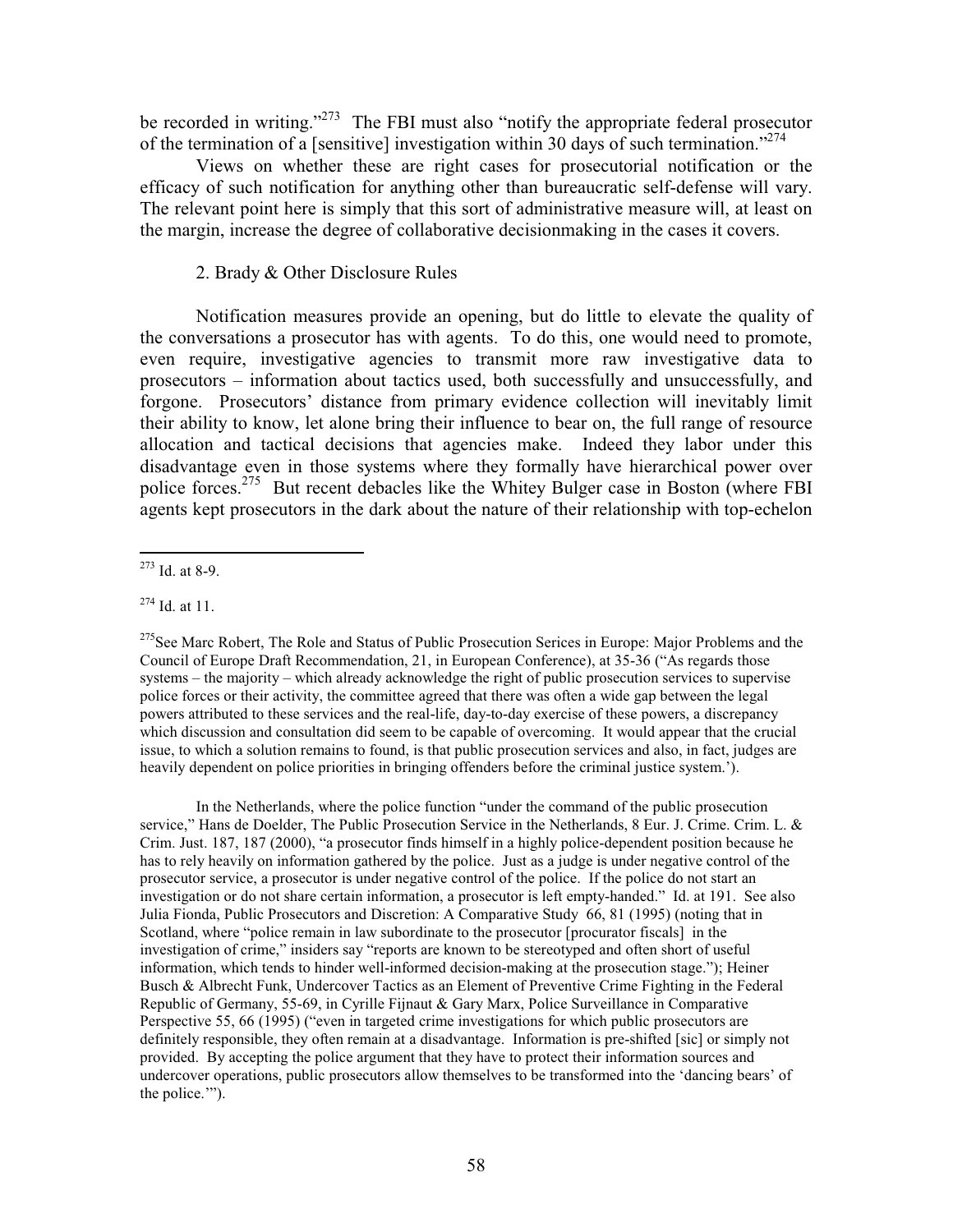informants),  $276$  and the Timothy McVeigh case (where the Oklahoma City bombing prosecutors were blindsided by the belated appearance of FBI field office files they had previously promised to disclose to defense counsel, and that the FBI Director had himself ordered be given to prosecutors),  $277$  though each unique and distinguishable in its own right – still point to an all too impermeable barrier between agency and prosecutorial files.

This impermeability can be targeted administratively.<sup>278</sup> And after each debacle, measures are often taken to ensure that the particular problem will not recur.<sup>279</sup> Administrative efforts to enhance informational flow to prosecutors have their limits, though. One important obstacle is the cultural gap between agencies and prosecutors that has already been discussed.<sup>280</sup> Agents may think prosecutors have no need for raw investigative data, and cannot always be trusted to handle it properly.

One need not stop at administrative measures however. The problem can also be addressed -- and to some extent has already been addressed -- by constitutional or statutory rules that require prosecutors to disclose to defense counsel certain raw investigative data  $-$  e.g. initial witness interview reports, documentary and physical evidence that points in directions other than that pursued by investigators, etc. These rules may not seem particular helpful to prosecutors after they have obtained a conviction, or who find themselves the subject of stinging judicial criticism.<sup>281</sup> Indeed, we regularly see prosecutors joining with investigative agencies to oppose reversal where evidence has emerged post-conviction that, according to the defendant, casts doubt on the validity of the government's theory at trial. Even ex ante, the rabid or lazy prosecutor

 $280$  See supra at

<http://www.bostonbar.org/dd/crimrules/report.htm>, see Fisher, supra note at 1437.

<sup>&</sup>lt;sup>276</sup> See United States v. Flemmi, 195 F. Supp. 2d 243 (D. Mass. 2001); Lehr & O'Neill, supra note. See also Orena v. United States, 956 F. Supp. 1071 (E.D.N.Y. 1997) (relationship between FBI agent and mobster in New York). The problem is certainly not confined to the FBI. See, e.g., Cheryl W. Thompson, DEA Shielded Tainted Informant; Agency Paid Source for 16 Years Despite Arrests, Perjury, Wash. Post, July 19, 2001, at A1.

<sup>&</sup>lt;sup>277</sup>See Inspector General, Dep't of Justice, An Investigation of the Belated Production of Documents in the Oklahoma City Bombing Case  $37 - 42$ (March 19.  $2002$ : available at  $\lt$ http://www.usdoj.gov/oig/igspecr1.htm> (visited Mar. 26, 2002); see also Lois Romano & Dan Eggen, FBI Kept Files from McVeigh's Lawyers, Wash. Post, May 11, 2001, at A1.

<sup>&</sup>lt;sup>278</sup>See Stanley Z. Fisher, supra note , at 1414 (comparing U.S. with England, which has a "comprehensive regulatory framework for police record-keeping and revelation of case information to the prosecutor").

<sup>&</sup>lt;sup>279</sup> See Dep't of Justice Guidelines Regarding the Use of Confidential Informants (January 8, 2001), available at  $<<$  http://www.usdoj.gov/ag/readingroom/ciguidelines.htm>>.

<sup>&</sup>lt;sup>281</sup>See United States v. Diabate, 90 F.Supp.2d 140 (D.Mass. 2000) (dismissal of indictment based on United States Attorney's office's violation of local rule requiring it to instruct agencies (in this case U.S. Secret Service and Fall River police) to preserve notes that could have been used to impeach law enforcement witnesses). For a discussion of this local rule, found at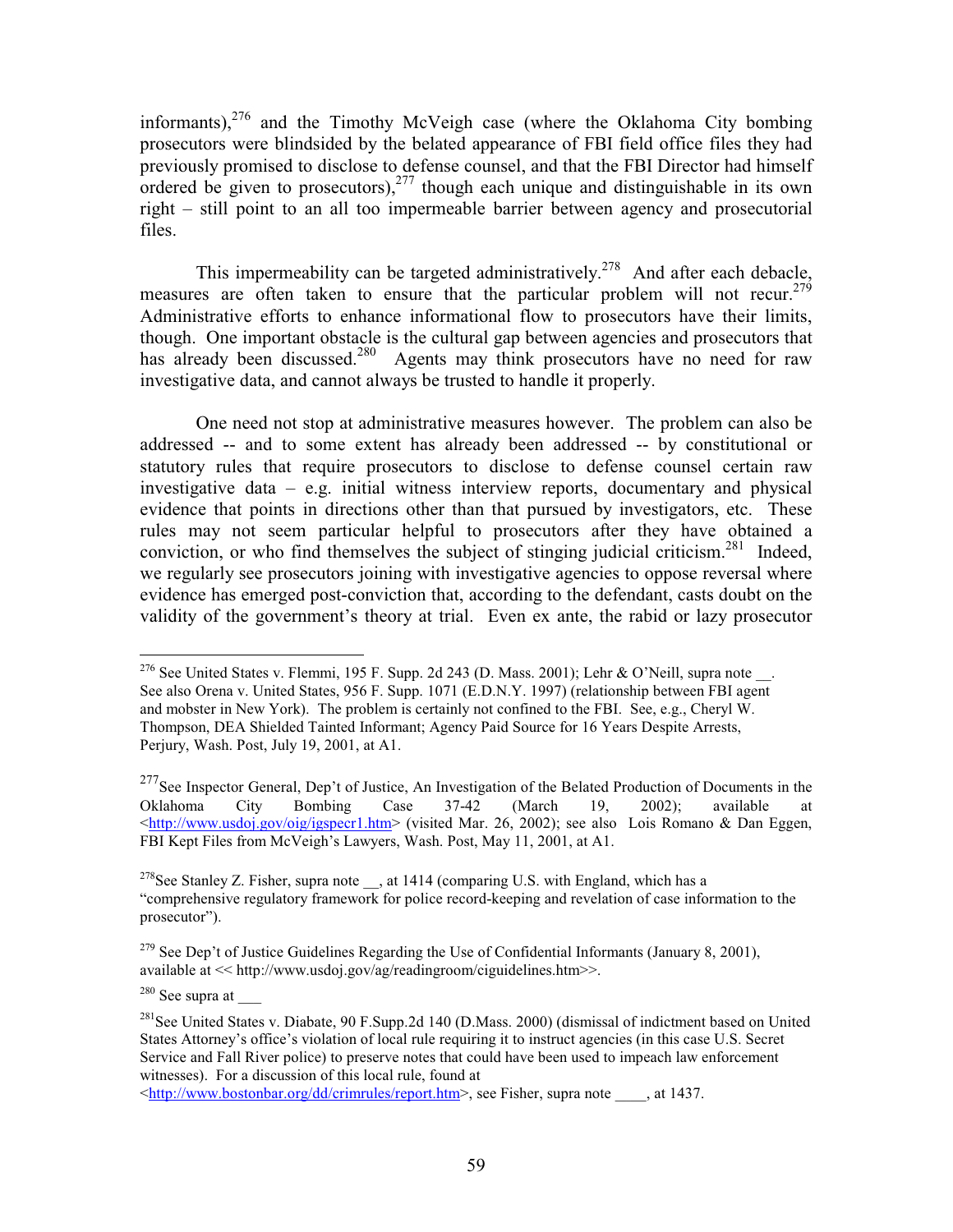who just wants to convict the nearest available suspect won't have a brief for a broad discovery regime.<sup>282</sup> Yet institutionally, prosecutors can profit from such rules in their dealings with agencies, particularly when the rules impose an indefeasible duty on prosecutors to disclose information from agency files, regardless of their own personal knowledge.<sup>283</sup> As a result of these rules, prosecutors are able to tell agents not just "Please give me all the reports detailing your agency's relationship with the informant so that I can assess how good a witness he'll be," but also "If you don't turn everything over to me, defense counsel and the judge will really stick it to us, and particularly me, if anything turns up post-conviction." On the margin, such disclosure rules thus harness an adversarial right to foster closer coordination between prosecutors and agents, and to enhance prosecutors' ability to do truly independent screening (and to better monitor agency investigative tactics). By ostensibly ignoring the gulf between prosecutorial and agency knowledge<sup>284</sup> and putting what at first blush seems an "unrealistic"<sup>285</sup> burden on prosecutors, the rules may actually reduce that gulf.<sup>286</sup>

The lesson here is we needn't always choose between promoting legality and moderation through institutional mechanisms and promoting them through the creation of judicially enforceable rights. By giving defendants a right of access to, say, exculpatory or impeachment information in the hands of investigative agencies, doctrines like that articulated in *Brady* and its progeny also help ensure that prosecutors have the tools to

<sup>284</sup>Stanley Z. Fisher, The Prosecutor's Ethical Duty to Seek Exculpatory Evidence in Police Hands: Lessons From England, 68 Fordham L. Rev. 1379, 1382 (2000) ("The Kyles court failed to acknowledge the distinction between holding prosecutors strictly responsible for the conduct of other prosecutors (in the same office), and for the conduct of the police, who are not normally employed by or directly accountable to the prosecutor.").

<sup>285</sup>Fisher, supra note , at 1383.

<sup>&</sup>lt;sup>282</sup> Prosecutorial discomfort with broad disclosure regimes may also reflect distrust of a jury's ability to appropriately assess the information. See Daniel C. Richman, Expanding the Evidentiary Frame for Cooperating Witnesses, 23 Cardozo L. Rev. 893, 897 (2002).

<sup>&</sup>lt;sup>283</sup>See Kyles v. Whitley, 514 U.S. 419 (1995); US v. Bryan, 868 F.2d 1032 (9<sup>th</sup> Cir. 1989); Palmer v. City of Chicago, 755 F.2d 560 (7<sup>th</sup> Cir. 1985); US v. Lacy, CR 94-0384 (N.Cal. 8/18/95) (Patel) (AUSA cannot rely on agency to search personnel files for Brady material). See also Kevin McMunigal, Disclosure and Accuracy in the Guilty Plea Process, 40 Hastings L.J. 957, 1002 (1989); See Lis Wiehl, Keeping Files on the File Keepers: When Prosecutors Are Forced to Turn Over the Personnel Files of Federal Agents to Defense Lawyers, 72 Wash. L. Rev. 73 (1997).

<sup>&</sup>lt;sup>286</sup>For limits, and a sense of the policymaking involved in the articulation of the Brady right, see United States v. Avellino, 136 F.3d 249, 256 (2d Cir. 1998): "[K] nowledge on the part of persons employed by a different office of the government does not in all instances warrant the imputation of knowledge to the prosecutor, for the imposition of an unlimited duty on a prosecutor to inquire of other offices not working with the prosecutor's office on the case in question would inappropriately require us to adopt 'a monolithic view of government' that would 'condemn the prosecution of criminal cases to a state of paralysis."" (quoting United States v. Gambino, 835 F. Supp. 74, 95 (E.D.N.Y. 1993), aff'd 59 F.3d 353 (2d Cir. 1995), cert. denied, 517 U.S. 1187 (1996)); United States v. Locascio, 6 F.3d 924, 949 (2d Cir. 1993), cert. denied, 511 U.S. 1070 (1994). For an exploration of the special problems raised by the involvement of intelligence agencies in a criminal investigation, see Jonathan M. Friedman, Intelligence Agencies, Law Enforcement, and the Prosecution Team, 16 Yale L. & Pol'y Rev. 331 (1998).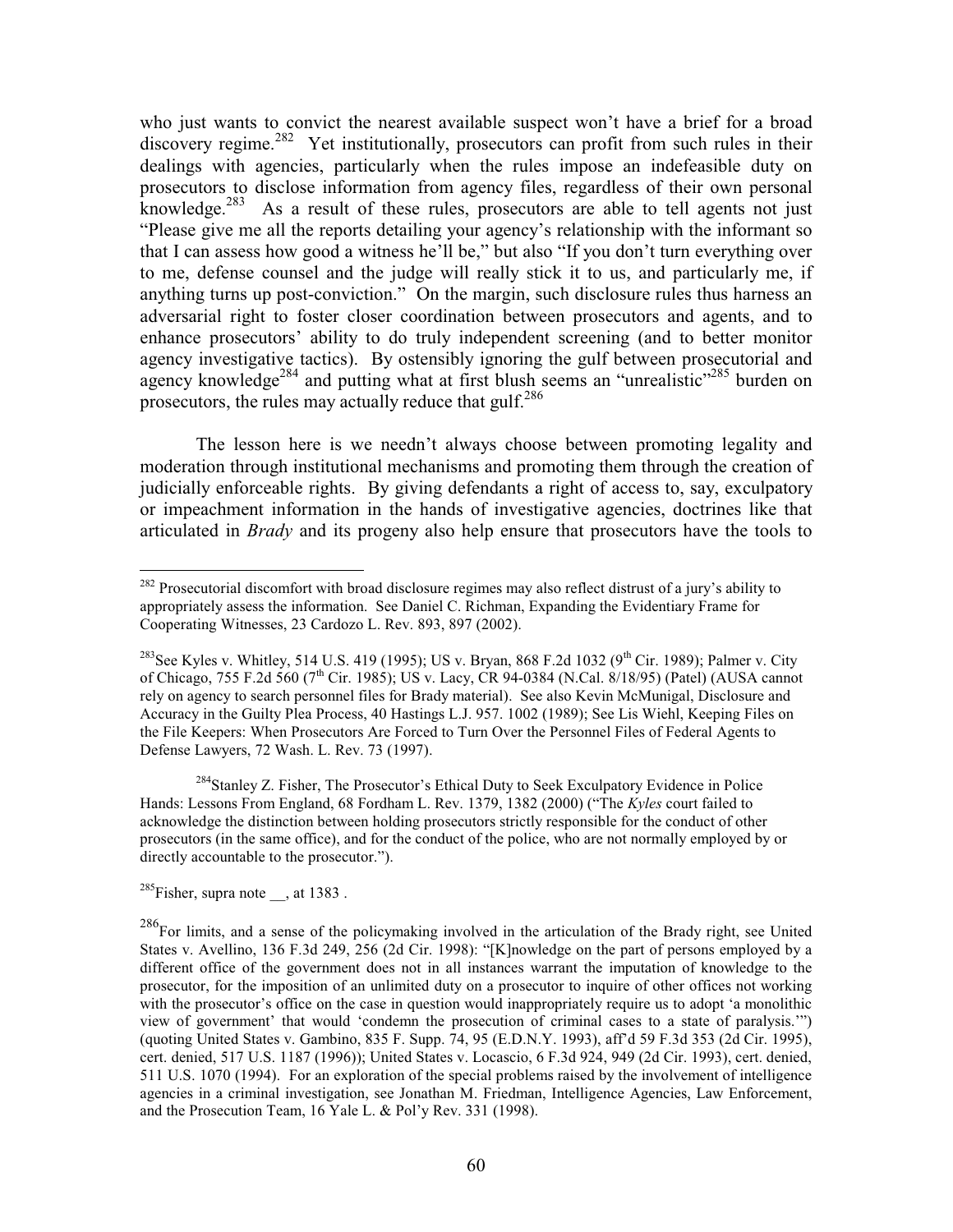effectively scrutinize agency decision making.<sup>287</sup> An expansion of the Brady and nonconstitutional pre-trial disclosure regime (both in terms of the information covered, the timing of disclosure,<sup>288</sup> and enforcement) would serve both purposes.<sup>289</sup> And, if we want to promote our working group model, any effort by prosecutors or enforcers to limit those regimes should be resisted.<sup>290</sup>

### 3. Hearsay in the Grand Jury

In any event, if the goal is to ensure that prosecutorial gate keeping consider the true quality of investigative data and not look only to the burnished reports that merely reflect agency screening decisions, we might want to go beyond simply requiring that prosecutors take steps to acquire such data. We might force them to actually sift through it: Interview first-hand witnesses; handle physical evidence; speak with the relevant government experts. By the time a prosecutor comes onto the scene, the universe of potential evidence will inevitably reflect agency selection decisions and may also be

Panal Discussion: Criminal Discovery in Practice, 15 Georgia St. L. Rev. 781, 805-06 (1999) (comments of Art Leach, chief of organized crime strike force in the Northern District of Georgia).

He later noted:

[The] FBI loves to tell Assistant U.S. Attorneys, you can't see it. Well, I can dismiss this case. And it takes a tough individual to tell the agents that. And any AUSA who tells a lawyer that the agent won't let me do what is just and right in the case ought to be fired.

Id. at 808.

<sup>288</sup> See Leka v. Portuondo, 257 F.3d 89, 100 (2d Cir. 2001) (under Brady and progeny, "disclosure prior to trial is not mandated.").

<sup>289</sup> See United States v. Ruiz, \_\_ U.S. \_\_ (6/24/02) (government under no constitutional obligation to provide impeachment information prior to defendant's entry of guilty plea); see also John G. Douglass, Balancing Hearsay and Criminal Discovery, 68 Ford. L. Rev. 2097, 2133-50 (2000) (critiquing limited nature of discovery regime for federal criminal cases).

 $^{290}$  One caveat here: The more agent see prosecutors as acting on behalf of defendants, the deeper the cultural gulf between prosecutors and agents becomes. "Legalistic mechanisms" like expanded Brady rights can thus "backfire" by increasing the "sense of distance and differentness" between organizational groups. See Sim B. Sitkin & Darryl Stickel, The Road to Hell: The Dynamics of Distrust in an Era of Quality, in Kramer  $\&$  Tyler, supra note  $\,$ , 196, 198. To the extent that investigators respond by withholding information from *both* prosecutors and defense counsel (either by leaving facts out of reports or not turning over certain reports), the gains from an expanded Brady regime would be limited.

<sup>&</sup>lt;sup>287</sup>As one organized crime prosecutor explained in a panel discussion on criminal discovery:

Federal agents love to bring the bow tie case to an Assistant United States Attorney. When I say bow tie, I mean they are presenting to you an accordion file and they are saying this is everything that you need to know to go forward with this case. And the Assistant United States Attorney that goes forward on that bais is not doing their job. They're not doing it from the constitutional standpoint. Because everything that's been said here about our responsibilities to thoroughly investigate what are in police files, FBI files, and those dozens of file cabinets tucked away in some dark corner someplace is absolutely correct.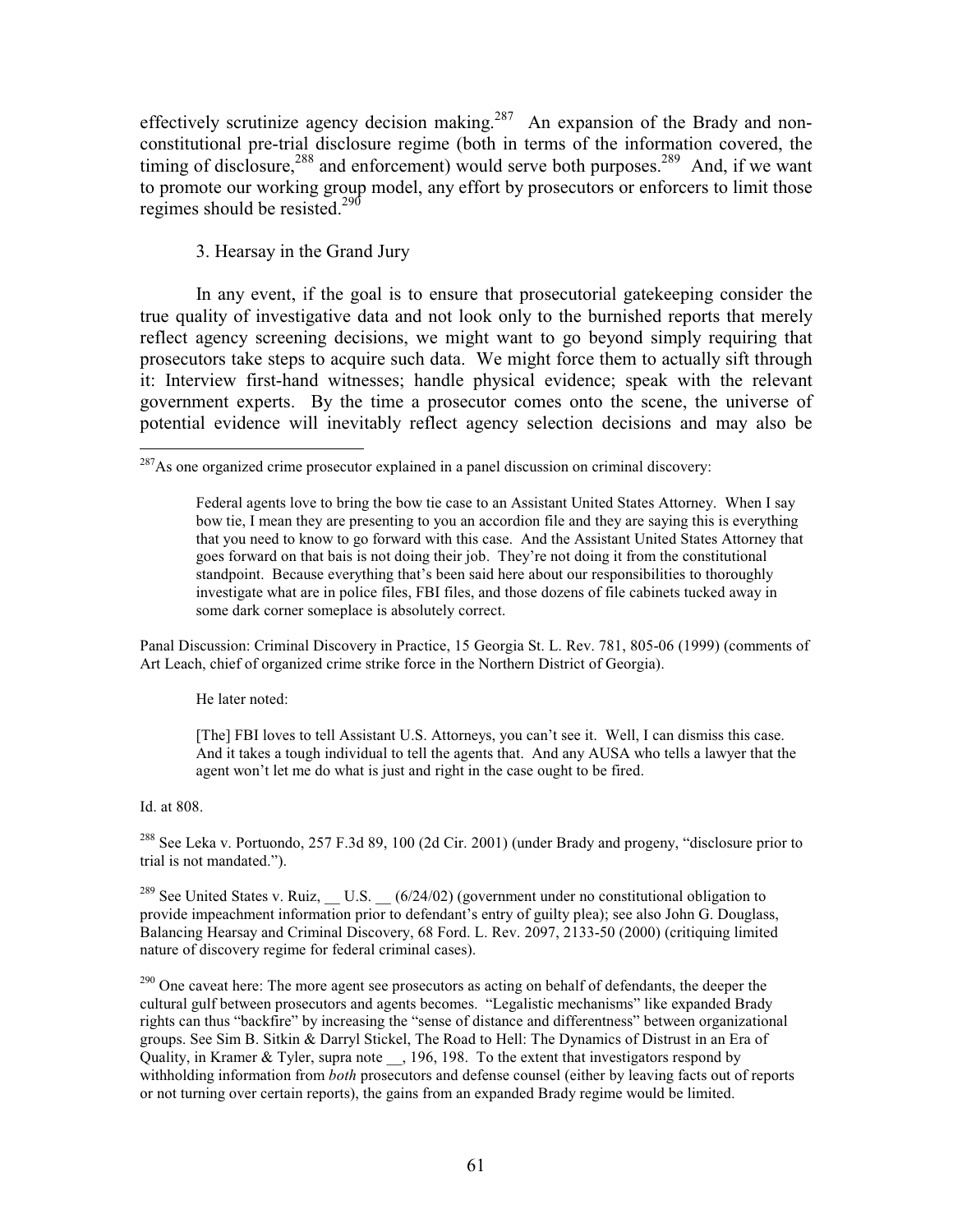tainted by agency handling. But the more contact the prosecutor has the evidence at an early stage, the more informed her screening decisions will be.<sup>291</sup>

If every case went to trial, prosecutors would indeed be under pressure to do just such things, because of the hearsay rule and as part of good trial preparation. The combination of professional self-interest and easy monitoring (because poor trial preparation shows) would be potent. But diminishingly few cases go to trial. Moreover, even for cases going to trial, prosecutors won't have a strong incentive to scrutinize firsthand witness accounts until the eve of trial, after plea negotiations have broken down. To do otherwise would be inefficient in a plea-driven system.<sup>292</sup> This means that scrutiny will often not occur until after indictment, when the prosecutor is subject to the bias flowing from such a public commitment.<sup>293</sup> While institutionally, prosecutors might benefit from a more careful scrutiny of witnesses an early stage, they thus are under pressure to rely on agency reports.

One way to counteract these pressures would be to reconsider the well-established rule<sup>294</sup> that allows federal prosecutors to rely (exclusively if they choose) on hearsay presentations in the grand jury. Federal prosecutors retain the ability to sift through evidence for themselves before seeking an indictment, and may even (for a variety of tactical reasons) decide to call first-hand witnesses. But they frequently don't, lacking any incentive to do so.<sup>295</sup> And it will only be in those (mostly white collar) cases that a prosecutor developed herself in the grand jury (or which she was involved in for some other reason) that she will therefore be in a good position to second-guess agency judgments about credibility and other such matters.

 $^{291}$ Ron Wright and Marc Miller make a similar point, in the course of arguing for more rigorous prosecutorial screening as a way to minimize plea bargaining. Wright & Miller, supra note \_\_, at TAN 291.

 $292$  See supra ...

<sup>&</sup>lt;sup>293</sup>See Donald C. Langevoort, Where Were the Lawyers? A Behavioral Inquiry Into Lawyers' Responsibility for Clients' Fraud, 46 Vand. L. Rev. 75, 103 (1993) ("[O]nce commitment has occurred, and especiall

if it is publicly expressed and repeated, what might an obvious red flag to a disinterested observer may not appear such to the actor."); see also Donald C. Langevoort, Organized Illusions: A Behavioral Theory of Why Corporations Mislead Stock Market Investors (And Cause Other Social Harms), in Cass R. Sunstein, ed., Behavioral Law & Economics 144, 151 (2000).

<sup>&</sup>lt;sup>294</sup>See Costello v. United States, 350 U.S. 359 (1956).

 $^{295}$  I rely primarily on my personal experiences for this. "[P] erhaps the greatest cost of grand jury secrecy rules is the lost opportunity for systematic study of the body." Richman, Grand Jury Secrecy, supra note

\_, at 342. But see Blanche Davis Blank, The Not So Grand Jury (1993) (account of one-time grand juror);<br>Andrew D. Leipold, Why Grand Juries Do Not (and Cannot) Protect the Accused, 80 Cornell L. Rev. 260, 267 (1995) (discussing absence of hearsay rule in grand jury).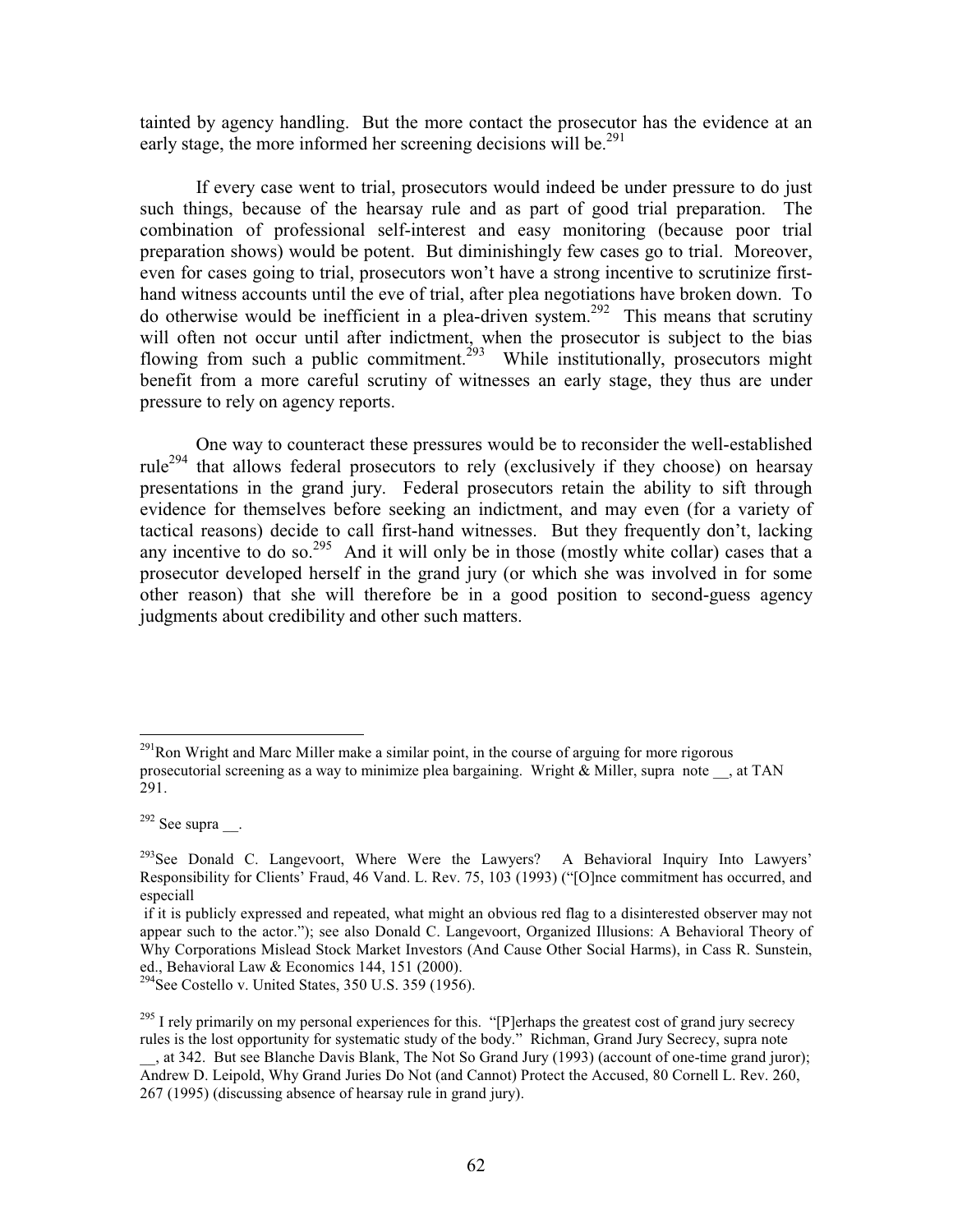The standard critique of the prosecutorial license to introduce hearsay in the grand jury is that the practice diminishes the grand jury's ability to perform its screening role.<sup>296</sup> Yet, in a world where (for better or worse) prosecutors are de facto judges and jurors, the primary significance of the license and its use may be on the care with which prosecutors perform their gate keeping function. It may be that things are just right, and that federal investigators do not require the monitoring that many of their state counterparts get. Perhaps state systems, like New York's, that do bar hearsay presentations in the grand jury,<sup>297</sup> need a rule forcing prosecutors to deal with all significant fact witnesses at an early stage because their police forces are less careful, or because a great many state cases involve eyewitness or accomplice claims about single-transaction crimes. In the absence of such features, the argument might go, it makes sense for the federal system to leave agencies responsible for dealing with witnesses pre-indictment.

But there is no such neat dichotomy. Federal cases often are just not that different from state cases. Given the well-known pitfalls of eyewitness<sup>298</sup> and accomplice<sup>299</sup> testimony, the increasing involvement of the federal government in the single-transaction street-crimes that used to fall in the exclusive bailiwick of state authorities, and the increasing (and consequent) reliance of federal agencies on work of state and local police officers,  $300$  the effects of federal grand jury doctrine may not be so benign. And its reversal could be a significant component of any program aimed at giving federal prosecutors the raw investigative material that, together with their charging powers,

<sup>298</sup> See U.S. Dep't of Justice, Nat'l Institute of Justice, Convicted by Juries, Exonerated by Science: Case Studies in the Use of DNA Evidence to Establish Innocence After Trial 24 (1996) (noting critical role played by eyewitness testimony in wrongful convictions studied); Elizabeth F. Loftus, Eyewitness Testimony (rev. ed. 1996).

<sup>300</sup> See Richman, Boundaries. A magistrate judge in Atlanta recently noted:

Criminal Discovery in Practice, supra note , at 794 (comments of Magistrate Judge Gerrilyn G. Brill).

<sup>&</sup>lt;sup>296</sup>See United States v. Acuri, 282 F. Supp. 347, 349 (E.D.N.Y.) (Weinstein, J.), aff d, 405 F.2d 691 (2d) Cir. 1968), cert. denied, 395 U.S. 913 (1969); Peter Arenella, Reforming the Federal Grand Jury and the State Preliminary Hearing to Prevent Conviction Without Adjudication, 78 Mich. L. Rev. 463, 541 (1980).

<sup>&</sup>lt;sup>297</sup> See Sara Sun Beale, et al., Grand Jury Law and Practice § 4:20 at 4-109 to 4-116 (2d ed. 1997); Ric Simmons, Re-Examining the Grand Jury: Is There Room for Democracy in the Criminal Justice System? 82 B.U. L. Rev. 1, 22-23 (2002).

<sup>&</sup>lt;sup>299</sup> See Yaroshefsky, supra note , at 962 (conclusions drawn from "preliminary examination of the extent to which the role of cooperators and the cooperation process under the Sentencing Guidelines have created or exacerbated problems regarding the reliability of cooperator testimony").

It used to be in the old days, when I first started as an Assistant U.S. Attorney, that virtually all of the law enforcement agents who were making the cases and presenting them [] were federal agents. Now that seems to be the exception rather than the rule. And most of the drug cases, the violent crime cases that we see in federal court are actually made, at least in the Northern District of Georgia, [] by state and local agents or state and local agents who are participating in task forces with federal agents.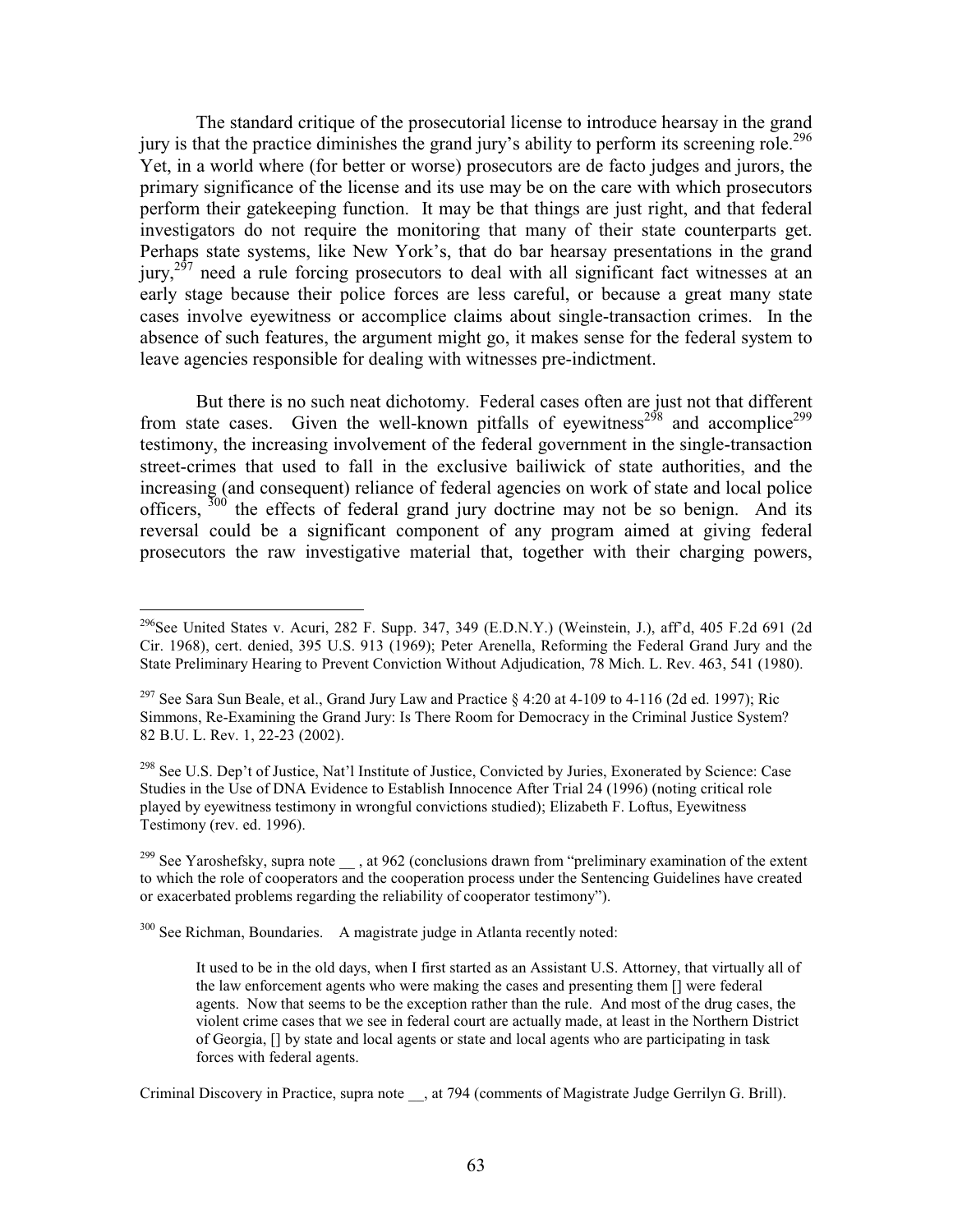would promote greater dialogue with investigative agencies about tactics as well as targets. $301$ 

### B. Mechanisms that Directly Promote or Deter Mutual Gatekeeping

If the goal is to promote collaborative dialogue, we should also carefully scrutinize any measure or structural arrangement that deters agency-prosecutor interaction or facilitates the ability of one side to circumvent the involvement of the other.

# 1. Application of the No-Contact Rule

One area where recent legislation has already threatened to undermine prosecutorial involvement in investigative decision-making involves pre-indictment contacts with represented targets. In the absence of any general constitutional or statutory bar on such contacts, those seeking to restrain enforcers turned to the legal ethics rules, which, in one form or another, prohibit an attorney from communicating "with a party he knows to be represented by a lawyer in that matter," absent that lawyer's permission.<sup>302</sup> Their victory came in the McDade Amendment,<sup>303</sup> which mandated that federal prosecutors face the same ethical restrictions as do their private counterparts. Justice Department regulations have since made clear that prosecutors "shall not direct an investigative agent acting under the attorney's supervision to engage in conduct under circumstances that would violate the attorney's obligations" under the provision.<sup>304</sup> But a significant regulatory gap has now been created between prosecutors and agents, as agents, not bound by the ethics rules, remain free to contact represented targets overtly

<sup>303</sup>Omnibus Consolidated and Emergency Supplemental Appropriations, Ethical Standards for Federal Prosecutors Act, § 801, P.L. 105-277, 112 Stat, 2681 (1998) (codified at 28 U.S.C. § 530B); see Ryan E. Mick, Note, The Federal Prosecutors Ethics Act: Solution or Revolution?, 86 Iowa L. Rev. 1251 (2001).

 $304$  28 C.F.R. 77.4(f) (1999).

<sup>&</sup>lt;sup>301</sup> Cf. April Witt & Paul Schwartzman, Pr. George's Prosecutor Targets Questioning: Police Must Provide Interrogation Notes, Wash. Post., June 7, 2001, at B1 (in wake of newspaper articles about false murder confessions, State's Attorney announces that "he no longer will prosecute confession-based homicide cases unless county detectives provide him with detailed written accounts of the time suspects spend under interrogation").

 $302$  Model Code of Professional Responsibility DR 7-104(A)(1)(1983). The Model Rules of Professional Conduct contain a similar provision. Model Rules of Professional Conduct Rule 4.2 (1994). The literature on this resort to ethical regulation is considerable. See, e.g., Bruce A. Green, A Prosecutor's Communications with Defendants: What Are the Limits?, 24 Crim. L. Bull. 283 (1988); Pamela S. Karlan, Discrete and Relational Criminal Representation: The Changing Vision of the Right to Counsel, 105 Harv. L. Rev. 670, 700-03 (1992); Alafair S.R. Burke, Note, Reconciling Professional Ethics and Prosecutorial Power: The No-Contact Rule Debate, 46 Stan. L. Rev. 1635 (1994); Note, Federal Prosecutors, State Ethics Regulations, and the McDade Amendment, 113 Hary, L. Rev. 2080 (2000); Daniel C. Richman, Cooperating Clients, 56 Ohio St. L.J. 69, 146-48 (1995); Richard Uviller, Evidence from the Mind of the Criminal Suspect: A Reconsideration of the Current Rules of Access and Restraint, 87 Colum. L. Rev. 1137, 1179 (1987).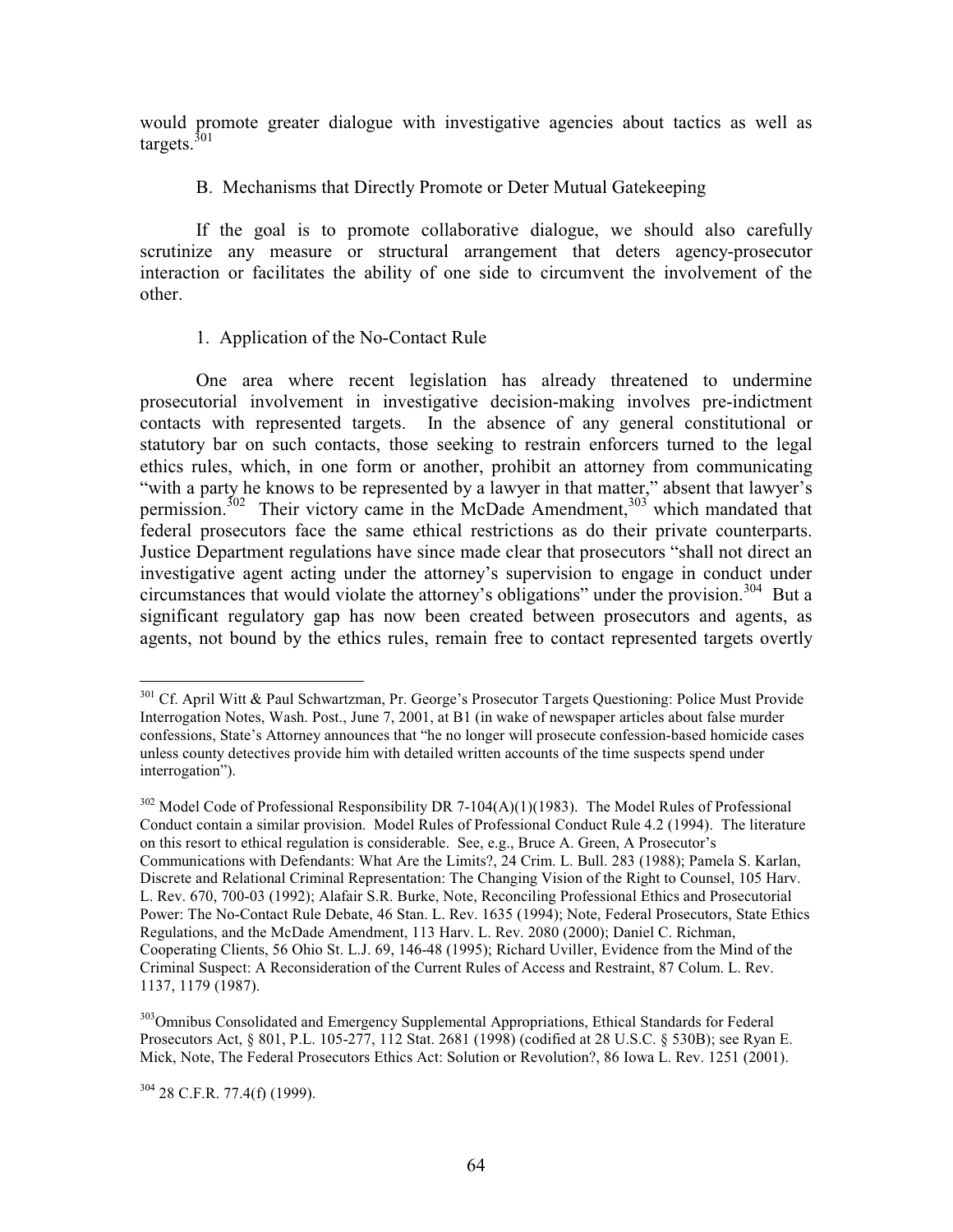and covertly, so long as they do not involve prosecutors in such endeavors.<sup>305</sup> The gap may even get bigger, now that at least one state court has held that prosecutors are also precluded from engaging in deceit or dishonesty of the sort necessary in undercover and "sting" operations.<sup>306</sup> To the extent one's goal is to ensure prosecutorial involvement in investigative decision making,<sup>307</sup> the McDade Amendment, and the unreflective application of ethical rules governing investigations to prosecutors generally, is thus a large step in the wrong direction (and unlikely to prove effective in restraining investigative contacts with represented parties).

#### $2.$ FISA and the USA PATRIOT Act

The recent Wen Ho Lee case<sup>308</sup> provides another example (albeit a limited and provocative one) of a legislative provision that, at least in effect, deterred agents from collaborating with prosecutors at an early stage. Prior to its amendment by a provision of the USA PATRIOT act, the Foreign Intelligence Surveillance Act ("FISA") was understood to establish a regime under which the government could conduct electronic surveillance and physical searches under terms more permissive than those governing criminal investigations only so long as "the primary purpose" of those searches was to

One answer, of course, to the prosecutorial control argument for repeal would be to amend the disciplinary rule to make prosecutors responsible for agency behavior, whether or not they authorized it. See Sebrina A. Mason, Policing the Police: How Far Must a Prosecutor Go to Keep Officers Quiet?, 26 S. Ill. U. L. J. 317 (2002) (discussing recent Illinois disciplinary rule requiring prosecutors to "exercise" reasonable case" in preventing police officers from making extrajudicial statements that, as prosecutors, they could not make themselves).

<sup>305</sup> See Caroline Heck Miller, Knowing the Danger from the Dance: When the Prosecutor is Punished for the Government's Conduct, 29 Stetson L. Rev. 69, 83-84 (1999) (agents free to use investigative tactics barred under legal ethics rules, but not by constitution "until the moment they consulted a government attorney for legal counsel; having done so, they may be directed to desist."); see also Senate Hearings 106-255 at 63, 94.

<sup>&</sup>lt;sup>306</sup> See DOJ Sues Oregon Bar Over Dishonesty Rule, Asserts Need for "Prosecutorial Exception," 69 (BNA) Crim. L. Rptr. 438 (July 4, 2001); In re Gatti, 8 P.3d 966 (Or. 2000). But see Utah State Bar Ethics Adv. Op. Comm., No. 02-05 (Mar. 18, 2002) (concluding that government lawyers do not act unethically merely by taking part in or supervising lawful covert operations that involve use of deceit), reported in 71 (BNA) Crim. L. Rptr. 135 (May 1, 2002).

<sup>&</sup>lt;sup>307</sup>Increasing prosecutorial control was one of the rationales the Department of Justice cited when it tried, unsuccessfully [SO FAR] to make repeal of the McDade Amendment part of its anti-terrorism program. See Beverley Lumpkin, You Know What They Say About Sausage; Halls of Justice: A Weekly Look Inside the Justice Department, ABCNews.com., Oct. 5, 2001 (measure hailed by Criminal Division official who "said for the bureau to fight bin Laden and his like effectively, it needs confidential informants to infiltrate, and prosecutors need to oversee their use and to counsel the agents."). The measure passed the Senate, but did not make it into the final USA PATRIOT Act. Broad Anti-Terrorism Package Passed by Congress, Signed by President, 70 Crim. L. Rptr. (BNA) 93, 96 (Oct. 31, 2001).

 $308$  For background on the case, see generally  $\langle$ http://www.wenholee.org>.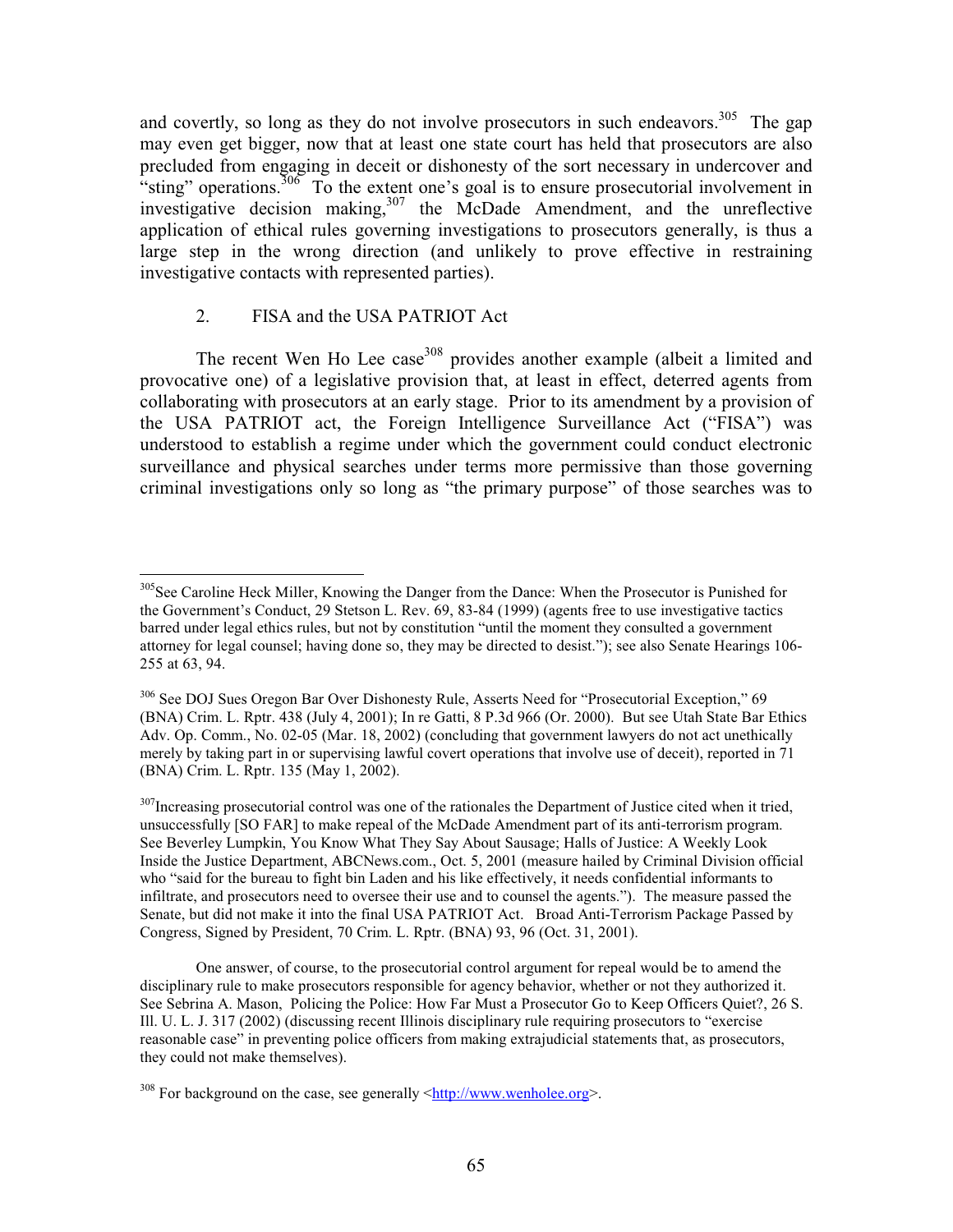obtain foreign intelligence information.<sup>309</sup> As Eleanor Hill recently explained in the Joint Intelligence Committee hearings on September 11: "In order to avoid courts ruling that FISA surveillances were illegal because foreign intelligence was not their 'primary purpose,' DOJ lawyers began to limit contacts between FBI personnel involved in these activities and FBI and DOJ personnel involved in criminal investigations."<sup>310</sup>

According to the Justice Department's inquiry into the government's handling of the Wen Ho Lee investigation, FBI fears that contacts with prosecutors would jeopardize the agency's ability to proceed under FISA "not only jeopardized the potential for a *successful* prosecution; it jeopardized the potential for *any* prosecution."<sup>311</sup> Precisely what the prosecutors could have done had they not been excluded is not entirely clear from the report because important parts of it remain classified. But the report found that, had the Criminal Division been consulted earlier, it could have given agents critical advice on access to Lee's computer, on how to conduct Lee's interviews, and on the importance of establishing motive. Noting that, at the time, the FBI's Director and general counsel were both former prosecutors, the report went on to observe: "The issue is not one of expertise.... The issue is that it is the Criminal Division that is charged with the primary responsibility for asserting the Department's prosecutive equities. While it should not be the *only* party at the table, when such equities are at stake, it should certainly be at least one of them."312

Whether, had it been better coordinated, the Wen Ho Lee investigation would have ended differently is hard to determine. The government's decision to let Mr. Lee plea guilty to a single count of mishandling classified information is certainly consistent with Mr. Lee's claims that he was a victim of an unjustified witchhunt. Yet it could also reflect the government's recognition that it had bungled the case beyond repair. The important point for our purposes is the way the investigation's miscues highlight the sometimes perverse relationship between institutional dynamics and legal doctrine. Although some many complain that the USA PATRIOT Act's relaxation of the FISA barriers between intelligence activity and criminal investigations – requiring only that intelligence gathering be "a significant purpose" and not necessarily the only or even chief purpose of FISA searches and interceptions<sup>313</sup> -- threatens civil liberties, there may be countervailing benefits from relaxation of strictures (self-imposed or otherwise)

<sup>&</sup>lt;sup>309</sup>See 50 U.S.C. §§ 1804(a)(7)(B), 1823(a)(7)(B); Attorney General's Review Team on the Handling of the Los Alamos National Laboratory Investigation, Final Report 709 (May 2000) ("Bellows Report")  $(declassified version)$  <http://www.usdoj.gov/ag/readingroom/bellows.htm> (citing cases).

<sup>&</sup>lt;sup>310</sup> Statement of Eleanor Hill, Joint Intelligence Committee Hearings, Oct. 8, 2002, at 24, available at <<http://intelligence.senate.gov/0210hrg/021008/hill.pdf>>

<sup>&</sup>lt;sup>311</sup>Bellows Report, supra note , at 704. (Note that report's primary author was an AUSA, Randy L. Bellows).

 $312$ Id at 744

<sup>&</sup>lt;sup>313</sup> Uniting and Strengthening America by Providing Appropriate Tools Required to Intercept and Obstruct Terrorism (USA PATRIOT) Act of 2001. Pub. L. No. 107-56, sec. 218 115 Stat. 272 (2001).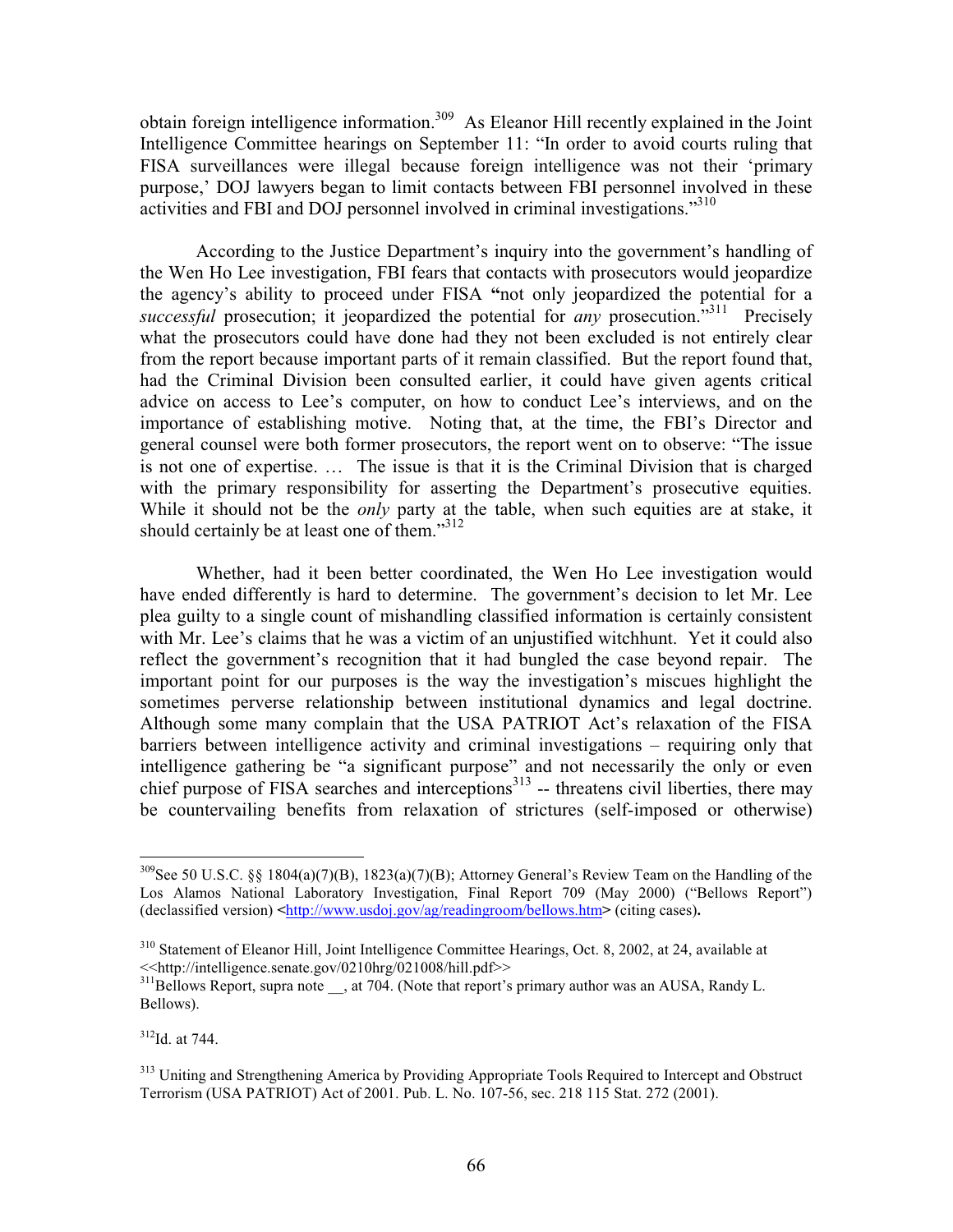against early prosecutorial involvement.<sup>314</sup> And a large part of the Wen Ho Lee investigation story is about the costs of institutional separation.

Obviously, a lot more could be said about each of the legal regimes discussed here. Each can fairly be said to have merits or demerits that have nothing to do with its effects on the balance of power between prosecutors and agent. Disclosure rules serve the goal of adversarial fairness and may even promote more accurate factfinding. Eliminating the use of hearsay in grand jury presentations might lead to more rigorous screening by grand jurors who would have a better sense of the witnesses on which the government was really relying. Reliance on ethical rules to regulate prosecutorial contacts with represented targets may be necessary because suppression is a poor deterrent.<sup>315</sup> and administrative controls insufficient to deter prosecutors who can escape administrative sanctions by resigning, and who upon resigning might find their aggressiveness rewarded by the private market.<sup>316</sup> The risk of government abuses in the intelligence-gathering area may exceed the gains from increased prosecutorial involvement. And so on. The point here is not to fully assess the costs and benefits of any of these measures, but rather to show how, even within the essentially coordinate structure of the federal enforcement bureaucracy, one could productively tinker with the system if one's goal were to increase the quality of the interaction between prosecutors and enforcement agencies.<sup>317</sup>

 $3.$ U.S. Attorney's Office Investigative Units

Removing actual or perceived barriers to agent-prosecutor collaboration may not be enough, of course, if one or both sides are not committed to productive interaction. Should we be concerned about that commitment, and its consequences for our model of mutual monitoring, however, we might also target procedural or institutional mechanisms that allow one side to circumvent or mitigate the influence of the other.

<sup>&</sup>lt;sup>314</sup> For a history of coordination difficulties between 1995 and the passage of the USA PATRIOT Act, see General Accounting Office, Report to the Ranking Minority Member, Senate Gov't Affairs Comm., FBI Intelligence Investigations: Coordination Within Justice on Counterintelligence Criminal Matters Is Limited, GAO-01-780 (July 2001).

<sup>&</sup>lt;sup>315</sup> See Richman, Cooperating Clients, supra note , at 144-48.

<sup>&</sup>lt;sup>316</sup> But see Fred C. Zacharias, The Professional Discipline of Prosecutors, 79 N.C. L. Rev. 721 (2001) (noting how rarely prosecutors face sanctions in disciplinary process).

<sup>&</sup>lt;sup>317</sup>See also Richard S. Frase, Comparative Criminal Justice as a Guide to American Law Reform: How Do the French Do It, How Can We Find Out, and Why Should We Care, 78 Cal. L. Rev. 539, 558-59 (1990) (changes along French lines that might promote "a more integrated, efficient and responsible police function might include the following: requiring the police to notify the prosecutor at an early stage of the investigation and, whenever possible, prior to arrest; giving the prosecutors (or designated prosecutors) explicit authority to direct or order specific police investigatory acts; and placing in the hands of the chief prosecutor or attorney general some police administrative or disciplinary powers similar to the French Attorney General's control over the OJP [Officers of the Judicial Police] designation.")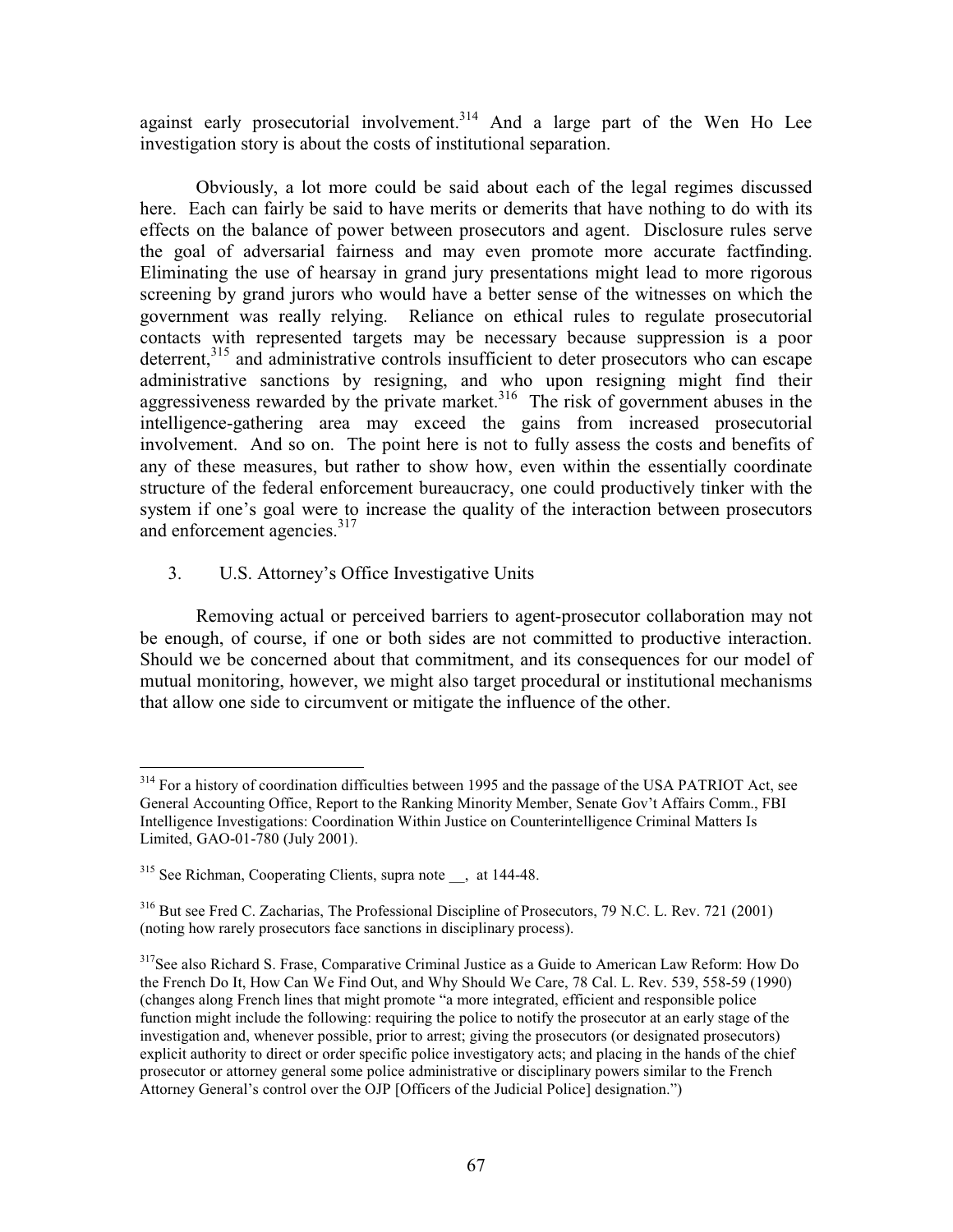One such target might be investigative units within U.S. Attorneys' offices. There are only a few such units<sup>318</sup> but they still raise important questions about whether we want to give prosecutors the capability to pursue cases on their own.<sup>319</sup> The proliferation of federal agencies, and their overlapping jurisdictions, may limit the degree to which any single agency can, say, check the "overreaching" of a U.S. attorney's office. But either alone or in combination, these agencies do provide an additional level of review for prosecutorial targeting decisions.

To be sure, there will be situations where, at least from a prosecutor's perspective, control of an investigative unit would be a godsend.<sup>320</sup> In cases involving corruption or possible criminal conduct within an enforcement agency,<sup>321</sup> an office might want to be particularly careful about agency conflicts of interest. It might also want the capability to quickly address shortfalls between the evidence a prosecutor wants for trial and the evidence an agency is willing to provide. If we are interesting both in checking prosecutors and in ensuring that they maintain a distinct perspective on investigative decision making, however, we might see the loss of these capabilities as a price worth paying, and look askance at the idea of a U.S. Attorney's office handing some of its most sensitive cases on its own.

By comparison the price seems unacceptably high outside the federal enforcement bureaucracy – in local systems – or within that bureaucracy, in a context analogous to local systems.<sup>322</sup> An interesting case study in this regard can be found in the request in 2000 by the Justice Department for funding for 43 investigators within the D.C. U.S. Attorney's office. Explaining the request, a departmental spokesperson noted:

The concept of assigning investigators to a prosecutor's office is not unique. According to the National Association of Investigators and Adjusters

 $320$  On a personal note, I have to say that the USAO investigators I dealt with when I was an assistant were some of the most capable, decent, and savvy professionals I've ever met.

<sup>321</sup> See CAFLE Hearing, Apr. 13, 1999, at 14 (testimony of J. Michael Daly, president of Federal Criminal Investigators Association) (noting use of investigators in political corruption cases).

<sup>&</sup>lt;sup>318</sup> See CAFLE Hearing, Apr. 13, 1999, at 8-9 (investigator from Eastern District of New York U.S. Attorney's office serving as president of Federal Criminal Investigators Association notes that only 3 districts have own investigative units).

 $^{319}$ Id., at 29 (having a separate investigative unit allows a U.S. Attorney to "get thing done" "if there's a problem between the U.S. Attorney and a SAC [special agent in charge] of a particular agency"). But see CAFLE Hearing, Nov. 12, 1998, at 136 (former deputy director of FBI, Floyd Clark, complaining that some U.S. Attorney's offices have created "their own investigative bodies that go out and conduct investigations many times not even being coordinated with the agencies that have direct responsibility").

 $322$ See Martin H. Belsky, On Becoming and Being a Prosecutor, 78 Nw. U. L. Rev. 1485, 1512 (1984) ("Increasingly, prosecutors use their own detectives to investigate offenses."); U.S. Dep't of Justice, Bureau of Justice Statistics, National Survey of Prosecutors: State Court Prosecutors in Large Districts, 2001 (December 2001, NCJ 191206) (staff investigators comprise 9.9% of total personnel in prosecutors' offices in large districts (those serving populations of 500,000 or more)).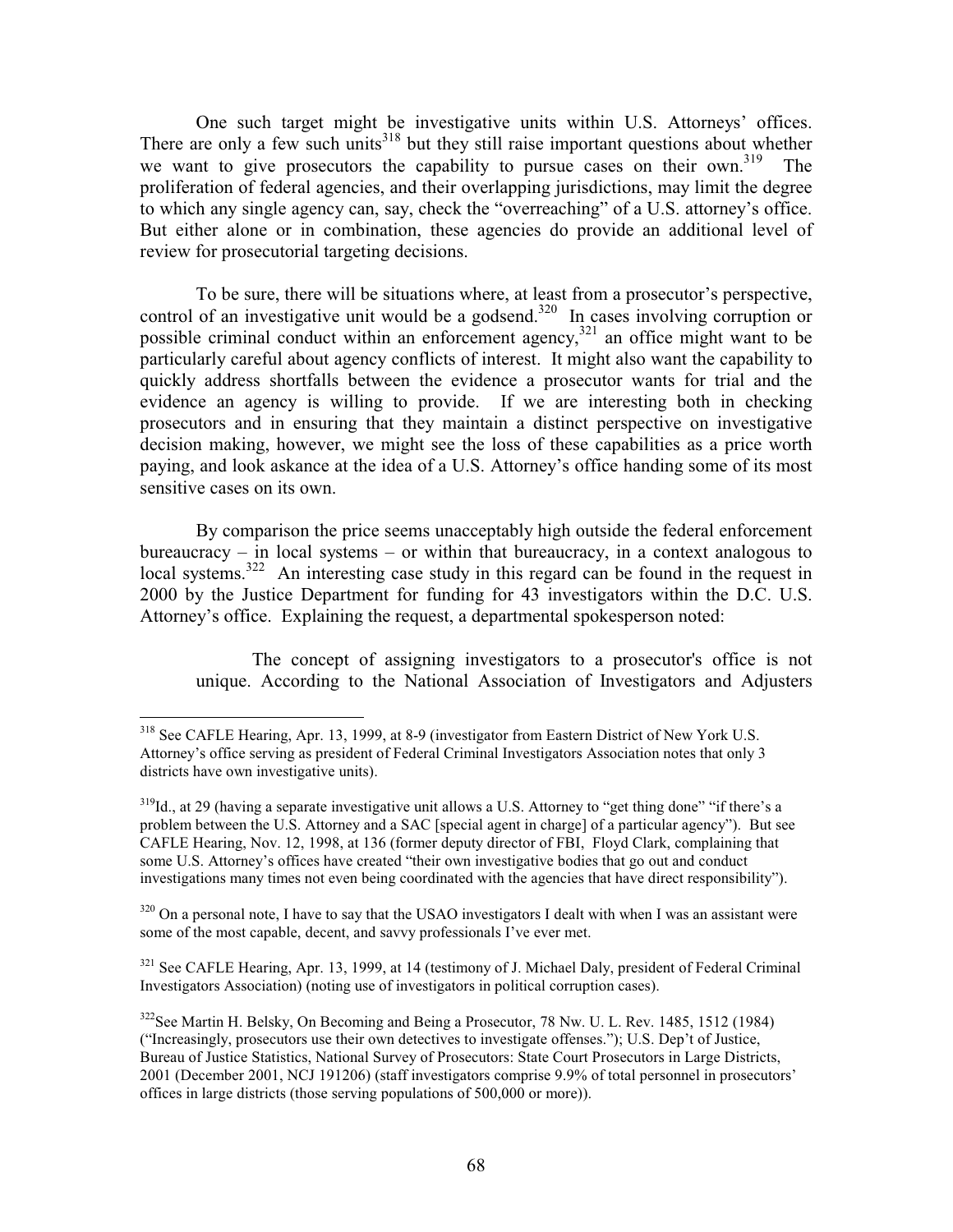(NAIA), a majority of local prosecutors' offices have in-house investigators. For example, the Manhattan, New York District Attorney's office has more than 100 investigators and the District Attorneys' offices in Dallas, Texas and Miami, Florida have their own investigative staffs. These offices are comparable to the District of Columbia United States Attorney's office in their primary mission of prosecution of violent crimes in their communities.

Unlike most federal cases, where defendants are arrested after a thorough investigation, a case in the District of Columbia Superior Court Division usually begins with a preliminary investigation, followed by an arrest by the Metropolitan Police Department (MPD). An arrest by the MPD is based on probable cause to believe that the arrestee has committed a crime. It thus signals the beginning, rather than the culmination, of an in-depth investigation into the circumstances surrounding the crime. Hence, the MPD presents the prosecutor with felony cases that require a substantial amount of investigative effort in order to secure an indictment by the Grand Jury and a conviction thereafter.<sup>323</sup>

For our purposes, if we accept the department's claim of need as valid and provisionally presume that it would make similar requests if prosecutors faced similar evidentiary gaps elsewhere in the federal system,  $324$  we can ask (but not yet answer) some interesting questions: Is there something about violent crime that leads police forces to focus on the apprehension of perpetrators and not recognize a duty to stay with cases until conviction, or to be derelict in that duty? If so, what is that something? The simple press of business that leaves police forces with a readily monitorable responsibility (something that federal agencies generally lack) and insufficient resources to both keep the peace and prepare for trial? Are the career incentives in police forces so different<br>from those in federal agencies?<sup>325</sup> Moreover, is there even a "problem" here? Are local systems actually working extremely well, with police forces allocating their resources most efficiently, and the evidentiary gap between arrest and conviction so small that a relative handful of investigators can bridge it? Or is there some sort of obstacle to efficient allocation, arising out of the fact that prosecutors and police officers generally don't share the some political chain of command<sup>326</sup> – just the kind of obstacle that federal prosecutors face in D.C. to far greater extent than elsewhere?<sup>327</sup>

<sup>323</sup> Testimony of Mary H. Murguia, Dir. Exec. Office for U.S. Attorneys, Dep't of Justice, before the House Appropriations Subcomm. On the Dep'ts of Commerce, Justice, State & Judiciary, Mar. 23, 2000, Federal News Service. The Justice Department's position may reflect its assessment of the D.C. police force in particular. See supra note (re use of GJ subpeonae). But given the general trend in large metropolitan district attorneys' offices to have in-house investigative units, I am inclined to take its explanation at face value.

 $324$  Cross-ref to section where explain why evidentiary gaps likely to be comparatively small in fed system 325 See William McDonald, Prosecutors, Courts, and Police, in William A. Geller, ed., Police Leadership in America, 203, 207-08 (1985) (noting how police reward structure not linked to officer's ability to get convictions).

<sup>&</sup>lt;sup>326</sup> It should be noted that in New York City detective squads in the district attorney offices, albeit working out of prosecutorial offices, report to the NYPD Chief of Detectives and are part of NYPD. See <<http://www.manhattanda.org/office\_overview/investigation/support/daos.htm>>.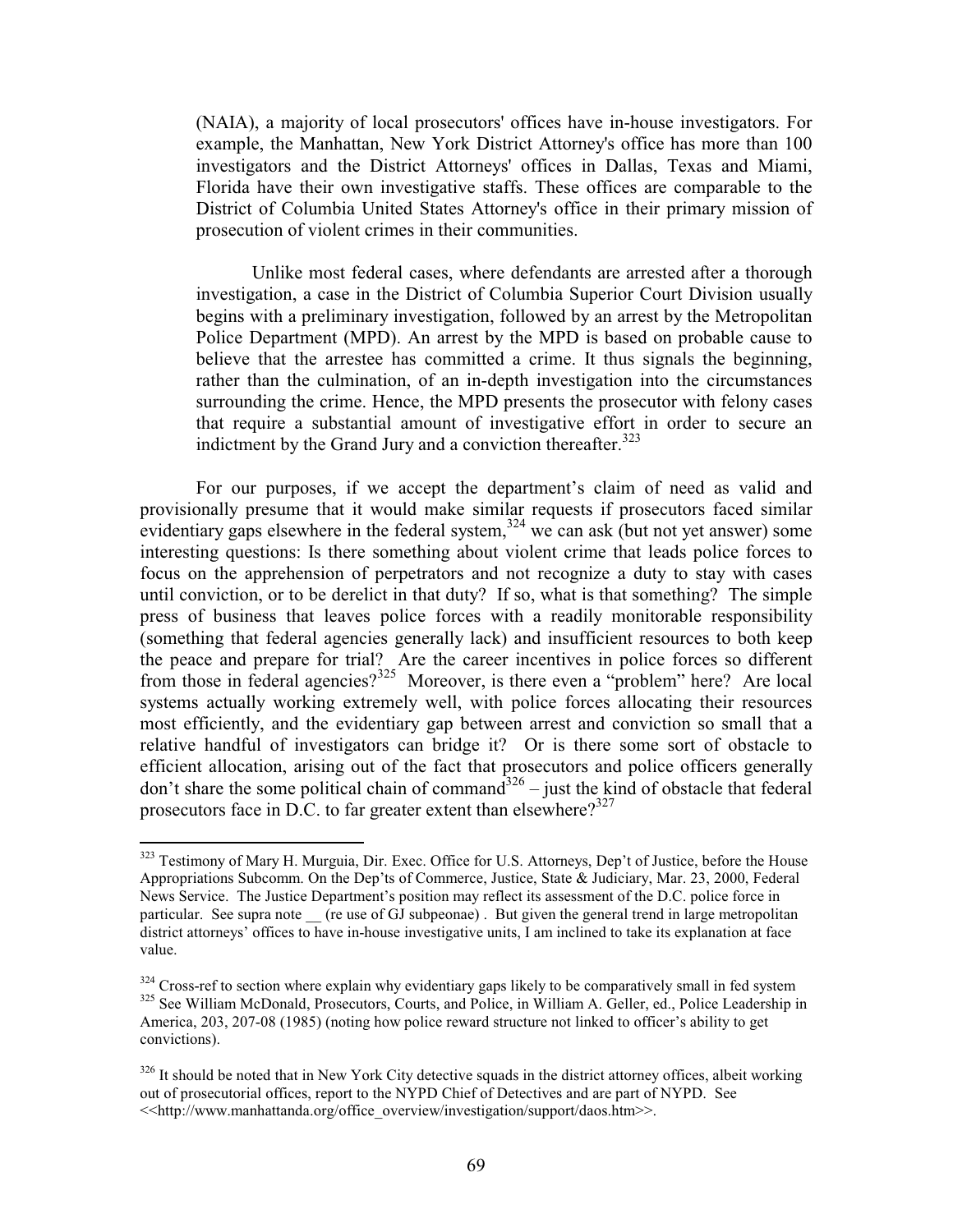Exploration of these issues would advance our understanding of the prosecutoragent or prosecutor-police dynamic. In the absence of reason to believe that federal prosecutors face systematic evidentiary gaps outside of D.C., however, we ought to view investigative units as question-raising sources of prosecutorial power, rather than as compensatory measures.

 $4.$ Presentation of Information to Sentencing Judges

While the forgoing discussion had investigative agencies as moderating influences on prosecutors, agency monitoring can also ensure adequate prosecutorial zeal. One way this could be done is through the rules and practices relating to the presentation of sentencing information to judges.

Sentencing information has always been a significant determinant of sentences, but never more so than under the Federal Sentencing Guidelines, which set presumptive sentences according to such factors as the quantity of drugs involved in a conspiracy, or the size of the monetary loss inflicted or intended by fraudulent conduct. In a system of negotiated dispositions, the government's sentencing presentation (and thus, to a considerable degree over sentencing<sup>328</sup>) is as much a prosecutorial tool as is charging discretion. And a prosecutor's willingness to characterize a drug conspiracy as "really" involving only 5 kilograms of cocaine (as opposed to the 30 kilograms suggested by an alternate interpretation of the evidence), or a fraud as involving only \$100,000 (instead of \$1 million), will be a considerable boon to a defendant, making a guilty plea far more likely.<sup>329</sup>

In his valuable study of U.S. Attorneys' offices, written before the advent of the Guidelines, James Eisenstein noted:

[F] ederal investigators handle fewer cases and more often become personally involved in the outcome of their cases than do local police. As a result, they possess both the incentive and information needed to monitor plea bargaining practices. It is not clear how successful agency attempts to shape bargains are .... But prosecutor

<sup>327</sup> See GAO, D.C. Criminal Justice System: Better Coordination Needed Among Participating Agencies, GAO-01-187 (Mar. 2000) at 58 (while 30 other agencies may make arrests in DC, Metropolitan Police force "makes a large majority").

<sup>&</sup>lt;sup>328</sup>Jeffrey Standen, Plea Bargaining in the Shadow of the Guidelines, 81 Cal. L. Rev. 1471 (1993).

<sup>&</sup>lt;sup>329</sup> For reports of prosecutorial manipulation of sentencing facts see David Yellen, Probation Officers Look at Plea Bargaining, and Do Not Like What They See, 8 Fed. Sentencing Rep. 339 (1996) (approximately forty percent of probation officers believe that guideline calculations set forth in plea agreements in a majority of cases are not "supported by offense facts that accurately and completely reflect all aspects of the case); Joseph S. Haff, Rule  $11(e)(1)(C)$  and the Sentencing Guidelines: Bargaining Outside the Heartland?, 87 Iowa L. Rev. 587, 608-09 (2002).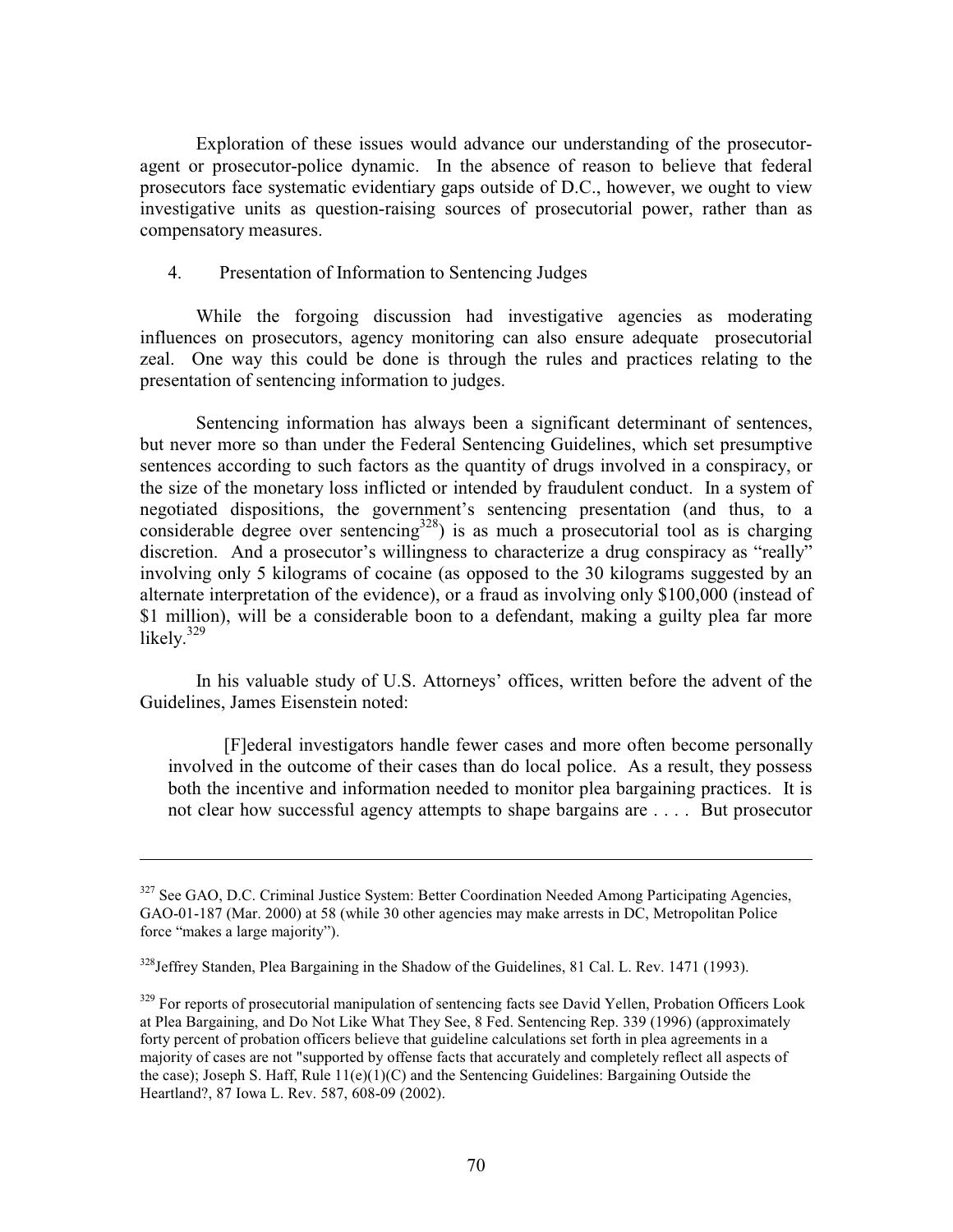anticipations of agency reactions to overly lenient bargains undoubtedly contribute to existing stringent practices."330

Since then, the Sentencing Guidelines have given agents a better-marked avenue As Stith and Cabranes have noted, the "independent" for their contributions. investigation that probation offers are required to do under Guidelines "provides an opportunity for the police or law enforcement agents to assert their version of what happened, and their views on an appropriate sentence, directly to the court, via the Probation Office, by-passing the prosecutor's censorship'" and consequently undermining prosecutors' ability to make commitments during plea negotiations.<sup>331</sup>

How much this actually happens is unclear. But if it is happening, what are we to make of agency efforts to present an ostensibly more complete picture of a defendant's culpability to sentencing judges? The question is hard to answer at a descriptive level. Do agents see this as an opportunity to shift authority away from prosecutors whom they perceive as too prone to compromise strong cases in order to further career goals or to avoid the hard work of trials? Are these agency contacts actually fostered by prosecutors who, having had little to do with the investigation of a case that soon ended in a guilty plea are happy to rely on the agents who know the facts? Or by prosecutors who, having obtained a conviction, care little about how much time the defendant actually serves? Or, more nefariously, by prosecutors happy to play both sides, getting a plea by a phantom concession and then encouraging agents to nullify defendant's gain?

At the normative level, however, we should embrace agency contributions as a monitoring tool, or at least a spur to closer collaboration between agents and prosecutors. Measures that encouraged agency presentations at the sentencing process would probably be institutionalized in greater prosecutorial consultation with agents about plea dispositions, and apparent unanimity within the government camp at sentencing. And if this didn't happen, agency contributions would provide a helpful check on undue prosecutorial leniency, since the contributions would presumably consist of aggravating data (though one can imagine situations in which agency information would mitigate sentences as well).

What of the defendant, whose guilty plea was based on an understanding with the prosecution about an appropriate guideline sentencing range? If an agency submission thereafter leads the court to impose a harsher sentence, he can fairly complain that he was blindsided.<sup>332</sup> But the solution here ought to be rules that ensure he can withdraw his

 $330$  Eisenstein, supra note , at 181.

<sup>&</sup>lt;sup>331</sup>Kate Stith & Jose A. Cabranes, Fear of Judging: Sentencing Guidelines in the Federal Courts 87 (1998) (quoting Gerard Lynch).

<sup>332</sup> A defendant may lack such a claim where the plea agreement leaves the government free to add to the record "at all times concerning the facts and circumstances of [defendant's] offenses," as was the case in United States v. Pollard, 959 F.2d 1011, 1026-27 (D.C. Cir.), cert denied, 506 U.S. 915 (1992). See also United States v. Prince, 204 F.3d 1021 ( $10^{th}$  Cir. 2000) (plea agreement not violated when prosecutors gave probation department FBI reports of defendant's post-plea agreement criminal conduct)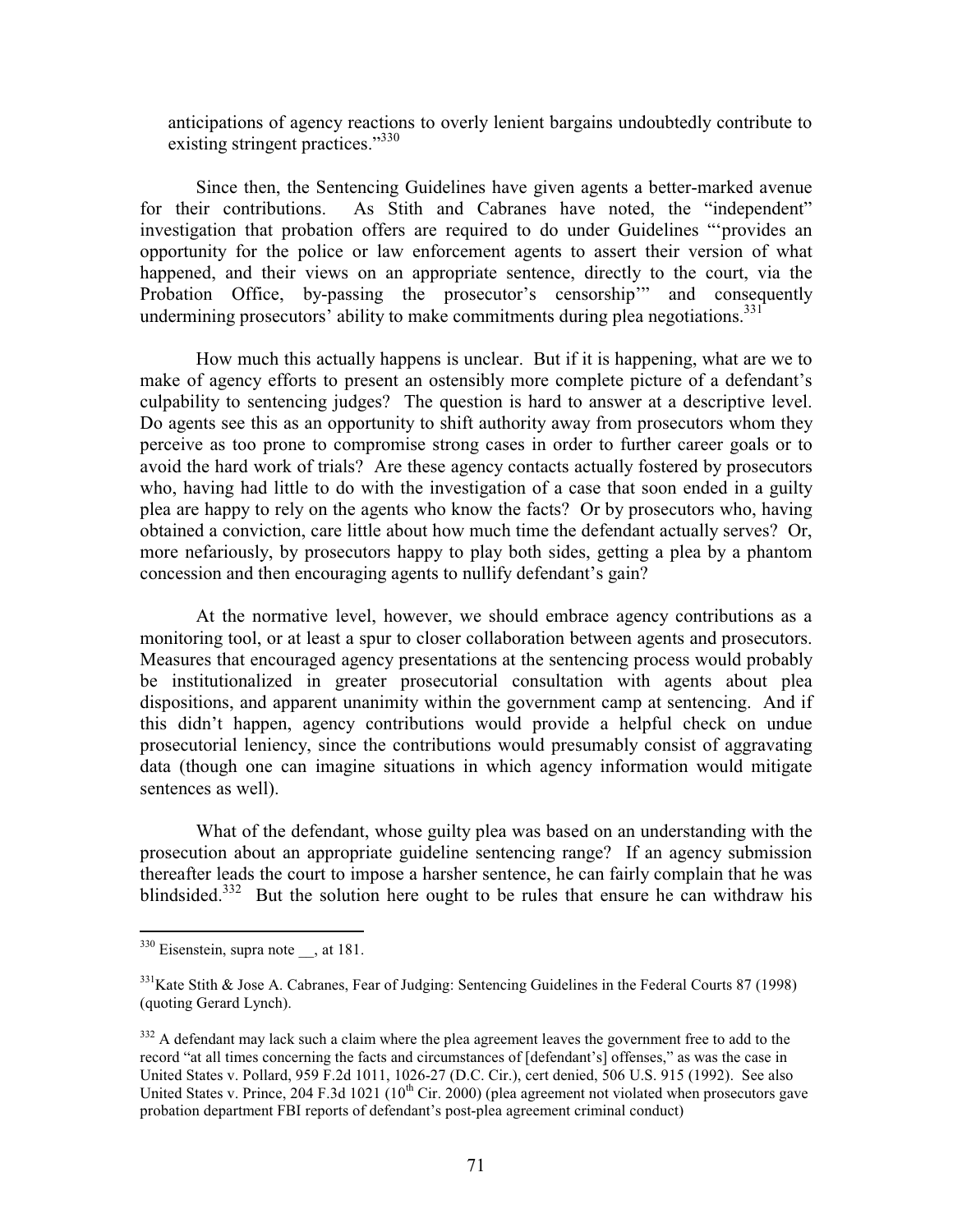plea, not ones that silence agencies.<sup>333</sup> This would protect a defendant's legitimate expectation interests, while promoting agent-prosecutor collaboration. It would also promote the sentencing goals of horizontal equity, by making judges better equipped to determine whether offenses that prosecutors have presented as factually similar really are.<sup>334</sup> Moreover, while, as we have seen, prosecutorial discretion might be fatally undermined were agencies able to grant defendants immunity without prosecutorial participation,<sup>335</sup> the cost to prosecutorial power here would be more limited, going only to the magnitude of sentencing concessions. A cost justified by the gains in collaboration, judicial authority, and transparency.

Giving the defendant the ability to claim breach and withdraw his plea is a spur to agent-prosecutor collaboration, in addition to a matter of simple fairness. When, as in a number of states,<sup>336</sup> defendants are given no relief when police departments effectively undercut prosecutorial sentencing concessions, prosecutors have less reason to reach a consensus with the police up front as to appropriate dispositions. There may be a few savvy defendants who decline to enter plea agreements under these conditions, or demand police participation, but the result in this regime is more likely to be blindsided defendants and apathetic prosecutors. Those states that treat police and prosecutors as independent actors in the plea agreement context would do well to reconsider a framework that seems blind to the virtues of coordination within the enforcement bureaucracy. Here again, as we saw in the Brady context, treating the "government" as a single unit when it comes to defendant rights makes it more likely that enforcers will productively collaborate.

## C. Unilateral Organizational Measures

Not all measures promoting the mutual monitoring model would have to be implemented across agency boundaries, or by legislative or judicial action. Were there concern that prosecutors were lacking the information, incentive, or professional perspective needed for effective monitoring, a U.S. attorney's office could unilaterally consider a variety of organizational measures.

335 Cross ref

<sup>&</sup>lt;sup>333</sup> Ordinarily, the selection of a remedy (recission or specific performance) for a breached plea agreement is generally left to judicial discretion. See United States v. Carmichael, 216 F.3d 224, 227 (2d Cir. 2000); United States v. Day, 969 F.2d 39, 47 (3d Cir. 1992).

<sup>&</sup>lt;sup>334</sup>See Albert Alschuler, The Failure of the Sentencing Guidelines: A Plea for Less Aggregation, 58 U. Chi. L. Rev. 901 (1991).

<sup>336</sup> Compare State v. Sanchez, 146 Wn.2d 339 (Wash. S. Ct. 2002) (independent statement by investigating officer at sentencing hearing did not violate prosecution's commitment not to recommend a sentence because officer deemed not a party to the plea agreement); State v. Rogel, 116 Ariz, 114, 116, 568 P.2d 421 (1977) (suggesting that law enforcement officers are not agents of state and thus not bound by plea agreement); State v. Thurston, 781 P.2d 1296, 1299-1300 (Utah App. 1989) (police department not bound by plea bargain) with Lee v. State, 501 So.2d 591, 593 (Fla. Dist. Ct. 1987) (prosecutor's plea bargain binds all state agents, including state law enforcement officers).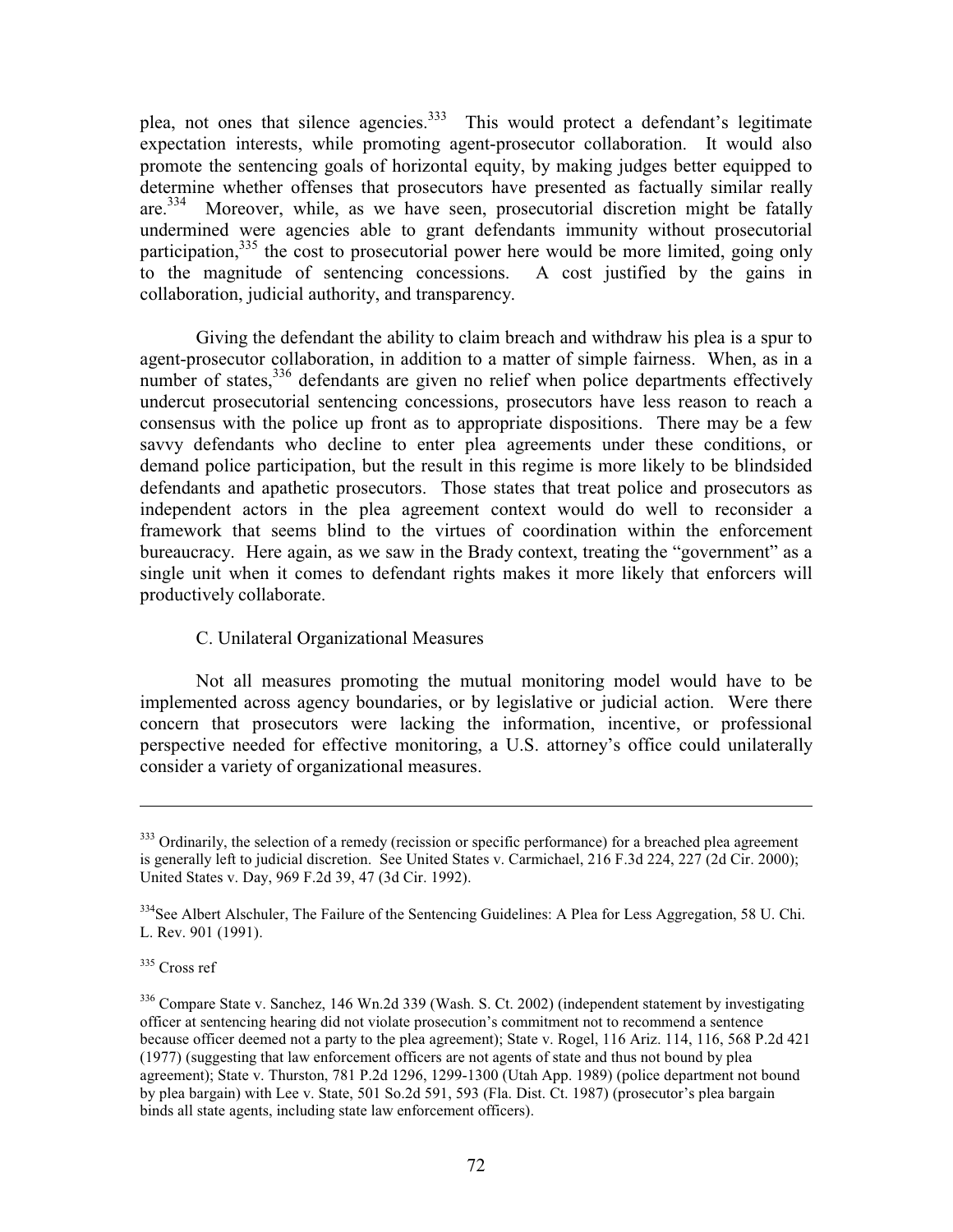One area for consideration would be the degree to which an office is organized vertically (leaving assistants responsible for cases from start to finish) or horizontally (assigning assistants to just one stage of case development). The goal of promoting the involvement of prosecutors in investigative decision making would of course be furthered by any measures that put prosecutors in the thick of investigative calls. And having a different set of prosecutors do gate keeping at the charging stage would preserve some magisterial perspective. But if the goals are to ensure that a gatekeeping prosecutor's priorities are considered as evidence is developed, that she has a textured understanding of the evidence when making her gatekeeping decision, and that her office can fully leverage its gatekeeping power over charging into the investigative stage, vertical organization will be preferable, at least where non-routine cases dominate an office's or a unit's caseload. Although trials rarely happen any more, this investigative oversight and gatekeeping would best be done, as Richard Uviller has suggested, by mature prosecutors able to summon up a degree of dispassion.  $337$ 

Another area could be the extent to which individual prosecutors work with a particular group of agents or kind of case. Perhaps there is some optimal period of service, sufficient for the prosecutor to develop the specialized knowledge and agent trust that would facilitate productive exchanges, but not so long as to foster a sub-culture divorced from the professional mainstream of the office.<sup>338</sup>

One might also target hiring and retention patterns for assistants. But though this would surely have significant effects, what those effects would be is hard to determine. As Jerry Lynch recently noted: "We have little real notion of what mix of backgrounds, credentials, achievement patterns, skills, and temperaments works well to produce effective prosecutors under the traditional adversary model, and still less whether the same blend functions as well where the prosecutor increasingly serves a quasi-judicial role. $339$ How, for example, does prior criminal work on the defense side affect prosecutorial behavior? One might theorize that, having had this experience, a prosecutor is more likely have an arms' length relationship with agents, having been trained to focus on their excesses and weaknesses. Moreover, it has been suggested that "greater" investment in occupation-specific," as opposed to "firm-specific" human capital will make a lawyer more committed to the profession as a whole.<sup>340</sup> On the other hand, defense lawyers trying to reconcile their duties to court and client understandably tend to develop just the agnostic deference to the adversary system that could promote a laissez-

<sup>&</sup>lt;sup>337</sup>H. Richard Uviller, The Neutral Prosecutor: The Obligation of Dispassion in a Passionate Pursuit, 68 Ford. L. Rev. 1695 (2000).

<sup>338</sup> Cross ref to note re El Rukn case

 $339$  Lynch, supra note, at 2150.

<sup>&</sup>lt;sup>340</sup>Jean E. Wallace, Organizational and Professional Commitment in Professional and Nonprofessional Organizations, 40 Admin. Sci. Q. 228, 239 (1995); see id. ("Lawyers who have more experience outside the current workplace and who have attended an elite law school have invested more in their legal career and should therefore be more committed to the profession.").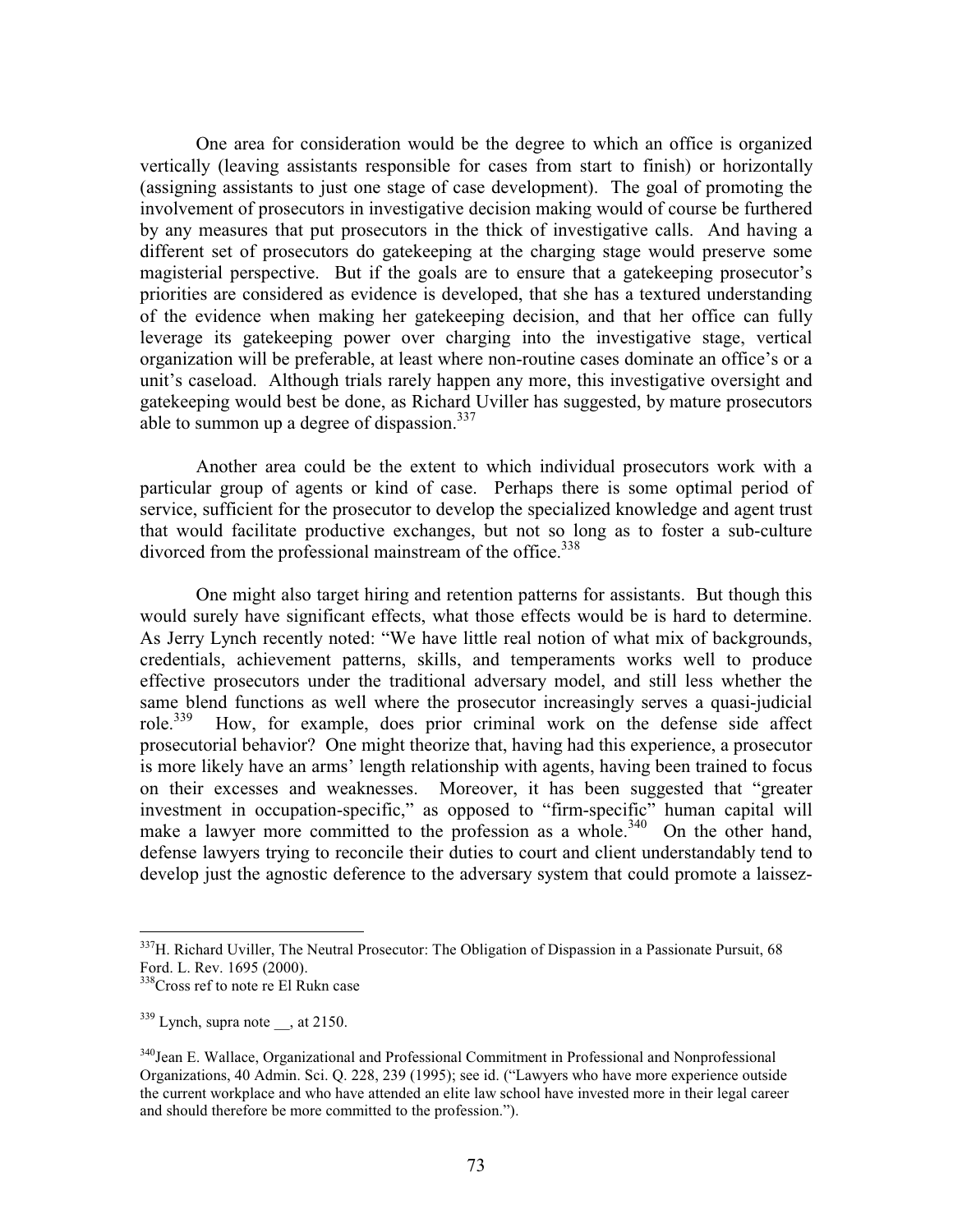faire attitude toward investigative processes.<sup>341</sup> As for retention policies: Limitations on assistant tenure could foster greater orientation to the outside legal community and promote a professional solidarity in contradistinction to agency culture. But shorter tenures could also limit prosecutorial experience, leaving assistants to rely more agents' enforcement expertise, and therefore more deferential. These avenues for inquiry ought to be pursued.

## IV. Conclusion

This is very much a work in progress. Part of the challenge comes from the very nature of the model of decisionmaking this article embraces. The "Governmental (or Bureaucratic) Politics Model" of decision making described by Graham Allison in his masterful study of the Cuban Missile Crisis seems particularly apt for studying the federal enforcement bureaucracy because of its studied refusal to see policy as the product of a unitary actor.  $342$  But this model can make one too open to nuance. As Allison noted, it "tells a fascinating story, but it is enormously complex. The information requirements are often overwhelming and many of the details of the bargaining may be superfluous." $343$ 

Another part of the challenge comes with the period of flux in which it has been written. It is too soon to say how much enforcement agencies have changed their priorities since September 11, but they have changed. And as investigative agencies focus more on prevention,<sup>344</sup> and presumably less on pursuing cases in court, agency dependence on prosecutors will likely be reduced. Although recent corporate scandals may herald a renewed interest in the area, any reduction in the priority given to white collar cases,<sup>345</sup> where prosecutors have particular advantages, will have a similar effect.

<sup>&</sup>lt;sup>341</sup>See Barbara A. Babcock, Defending the Guilty, 32 Clev. St. L. Rev. 175 (1983); Abbe Smith, Defending Defending: The Case for Unmitigated Zeal On Behalf of People Who Do Terrible Things, 28 Hofstra L. Rev. 925, 954 (2000) ("It is the prosecutor's responsibility to anticipate and counter defense strategies--even those that play into juror prejudice. If they fail to do so, why blame the defense?"). The allure of this "epistemological demurrer" can be felt by lawyers outside the criminal defense bar as well. See Deborah L. Rhode, Ethical Perspectives on Legal Practice, 37 Stan. L. Rev. 589, 618 (1985).

<sup>&</sup>lt;sup>342</sup> Graham T. Allison, Essence of Decision: Explaining the Cuban Missile Crisis 144 (1971). <sup>343</sup> Id. at 274.

<sup>&</sup>lt;sup>344</sup>See Abraham McLaughlin, Secret Service Dons New Roles For a New Era, csmonitor.com, Feb. 6, 2002 (notin that "since Sept. 11, demand for the service of this gold-standard in global security has exploded") http://www.csmonitor.com/2002/0206/p02s02-uspo.html, visited Feb. 8, 2002; Dan Eggen, Ashcroft Plans to Reorganize Justice, Curtail Programs, Wash. Post, Nov. 9, 2001, at A17 (AG Ashcroft declares "that the primary mission of federal prosescutors, FBI agents and immigration officers must become thwarting future terrorist strikes.").

<sup>&</sup>lt;sup>345</sup>See Oliphant & Davidson, supra note , at 11 (noting that with new focus on counterterrorism, "the FBI will be of significantly less assistance to the Justice Department on matters such as white collar crime, health care fraud, or contractor malfeasance. And for those cases that the Justice Department continues to pursue, they will have to rely on other options besides G-men as investigators"); See Eric Lichblau, FBI Turns Down Hundreds of Ex-Agents Offering Help, L.A. Times, Nov. 6, 2001, at A1 ("One defense attorney in Atlanta who asked not to be identified quipped that with the massive resources the FBI is